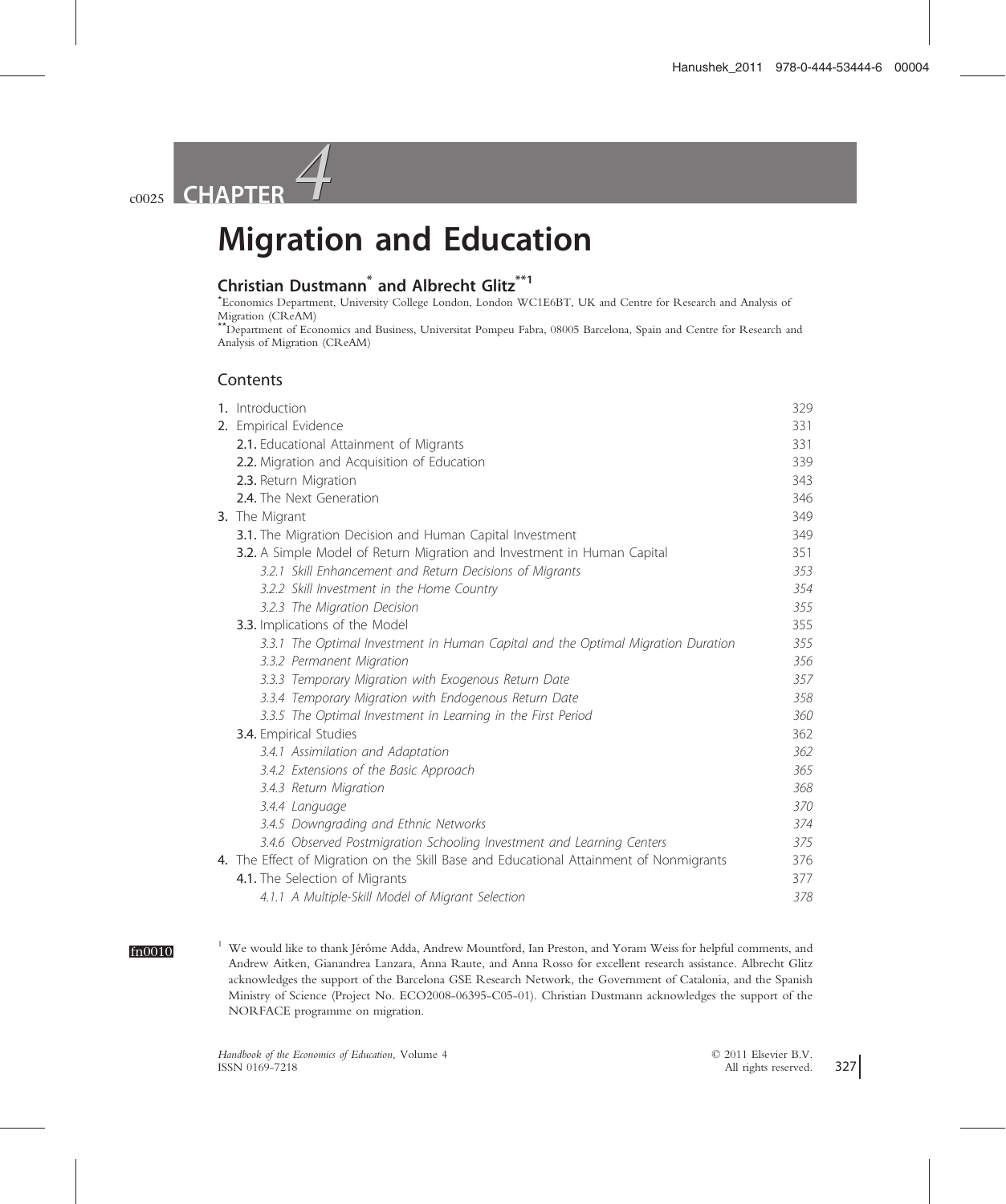| 4.1.2 Skill Prices, Productive Capacity, and Selection                  | 382 |
|-------------------------------------------------------------------------|-----|
| 4.1.3 Explaining Different Selection Patterns                           | 384 |
| 4.2. Selection and Return Migration                                     | 387 |
| 4.3. Learning, Multidimensional Skills, and Return Migration            | 388 |
| 4.4. Empirical Studies                                                  | 391 |
| 4.4.1 Emigration and Human Capital Investment in the Sending Country    | 392 |
| 4.4.2 Immigration and Human Capital Investment in the Receiving Country | 395 |
| <b>5.</b> The Children of Immigrants                                    | 397 |
| 5.1. Immigrants and Intergenerational Mobility                          | 399 |
| <b>5.2.</b> A Model of Intergenerational Mobility of Immigrants         | 401 |
| 5.3. Empirical Evidence                                                 | 404 |
| 5.3.1 Schooling Outcomes of Immigrant Children                          | 404 |
| 5.3.2 Intergenerational Transmission of Human Capital                   | 407 |
| 5.3.3 Intergenerational Transmission and Language                       | 410 |
| 5.3.4 Intergenerational Transmission and Ethnic Networks                | 411 |
| 6. Conclusion                                                           | 412 |
| References                                                              | 429 |

#### Abstract

Sjaastad (1962) viewed migration in the same way as education: as an investment in the human agent. Migration and education are decisions that are indeed intertwined in many dimensions. Education and skill acquisition play an important role at many stages of an individual's migration. Differential returns to skills in origin and destination country are a main driver of migration. The economic success of the immigrant in the destination country is to a large extent determined by his or her educational background, how transferable these skills are to the host country labor market and how much he or she invests in further skills after arrival. The desire to acquire skills in the host country that have a high return in the country of origin may be another important reason for a migration. From an intertemporal point of view, the possibility of a later migration may affect educational decisions in the home country long before a migration is realized. In addition, the decisions of migrants regarding their own educational investment and their expectations about future migration plans may affect the educational attainment of their children. But migration and education are not only related for those who migrate or their descendants. Migrations of some individuals may have consequences for educational decisions of those who do not migrate, both in the home and in the host country. By easing credit constraints through remittances, migration of some may help others to go to school. By changing the skill base of the receiving country, migration may change incentives to invest in certain types of human capital. In addition, migrants and their children may create externalities that influence educational outcomes of nonmigrants in the destination country. This chapter will discuss some of the key areas that connect migration and education.

#### Keywords

Migration Education Human Capital Return Migration Immigrant Selection Second-generation Immigrants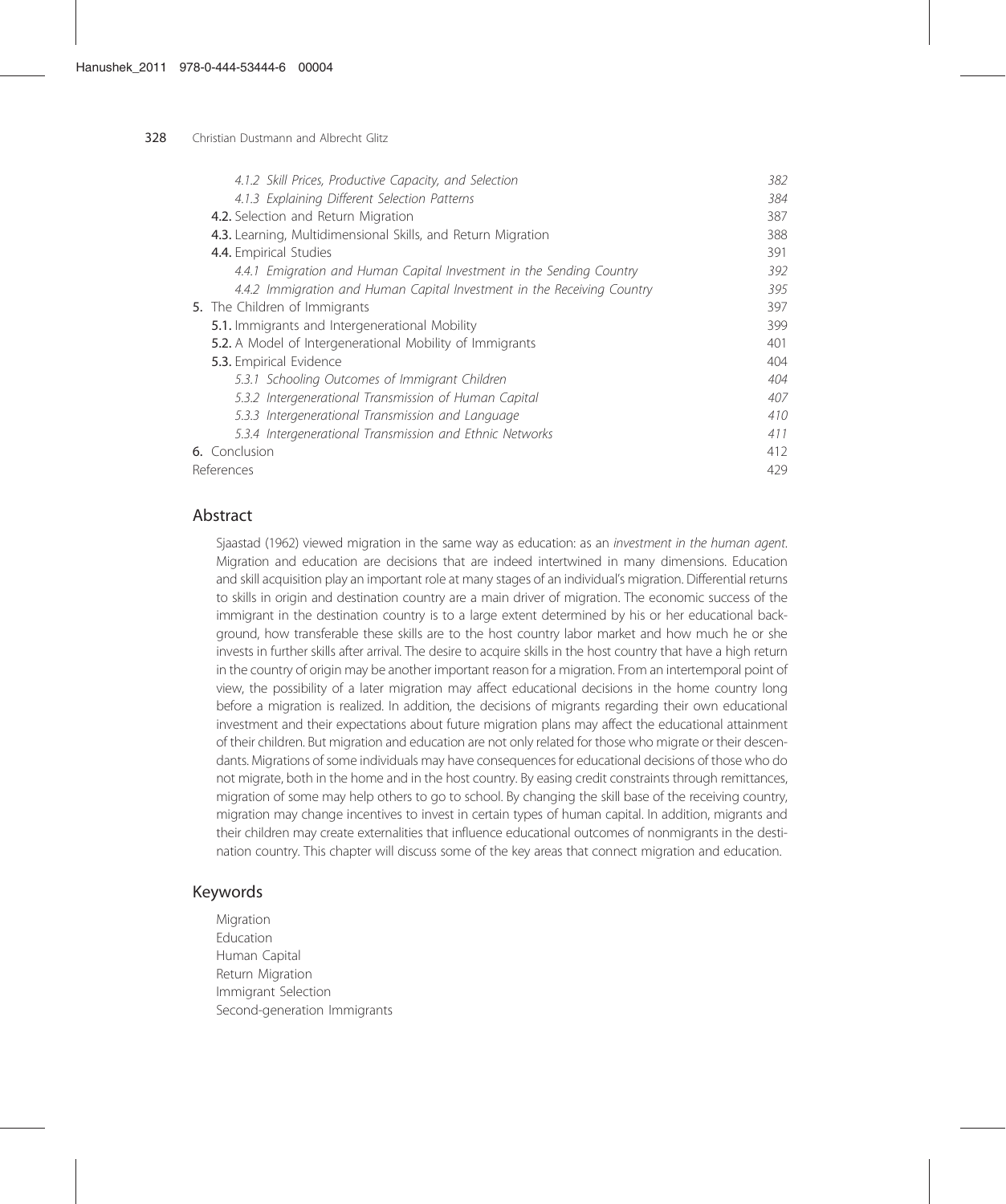#### s0010 1. INTRODUCTION

p0010 Starting with Homo erectus about 2 million years ago, the first humans were organized in groups of hunters and gatherers. These groups were nomadic, and the economic foundation of their existence was making migrations a necessity, forcing them to move continuously according to food supplies. Constant migration was the normality. Today, populations that pursue a nomadic lifestyle are the exception. The abandonment of the hunting and gathering lifestyle by humans about 10,000 years ago, when this lifestyle was replaced by one based on agriculture, changed the technology of subsistence production. It led to social and political structures that built on nonnomadic forms of economizing. If migrations took place nevertheless, then for two main reasons: either because people were forced to move by natural disasters or man-made circumstances (such as persecution due to distinct political or religious views) or because economic prospects seemed more favorable in other regions. Immigrant-receiving countries today draw distinctions between these two different motives for movement. The Geneva Convention of 1951 defines a refugee as any person "who owing to a well-founded fear of being persecuted for reasons of race, religion, nationality, membership of a particular social group or political opinion, is outside the country of his nationality and is unable or, owing to such fear, is unwilling to avail himself of the protection of that country or return to it." Its signatories committed to not sending an individual back into a situation of possible persecution. According to United Nations figures, 7.1% of all international migrants in 2005 are refugees from their countries of origin.<sup>2</sup>

p0015 In this chapter, we will deal mainly with migrations due to the second motive: movements that are due to individual decisions based on some optimizing considerations. We will focus our discussion on international migrations, although much of what we discuss also holds for migrations within national borders.<sup>3</sup> Deliberate migrations are driven by economic motives and considerations and can therefore be subjected to economic analysis and investigation. Hicks noted in his *Theory of Wages* in 1932 (p. 76) that it is differences in net economic advantages, chiefly differences in wages, [that] are the main causes of migration.

p0020 Education, in turn, is a main determinant of wages, both in the country of origin and the potential destination country.<sup>4</sup> Although the decisions about how much education to obtain and whether to migrate are often sequential, individuals may in many

fn0015 <sup>2</sup> Source: United Nations, Department of Economic and Social Affairs, Population Division. International Migrant Stock: The 2008 Revision, 2009.

fn0020<sup>3</sup> We follow the convention in most of the literature in economics and define an "immigrant" as an individual who resides and works in a country other than the country where he or she was born. This is the standard definition of immigrants in the Anglo-Saxon countries; however, some countries (like Germany) define immigrants based on nationality rather than country of birth.

fn0025 <sup>4</sup> We will use the terms country of destination and host country and the terms country of origin and home country interchangeably throughout this chapter.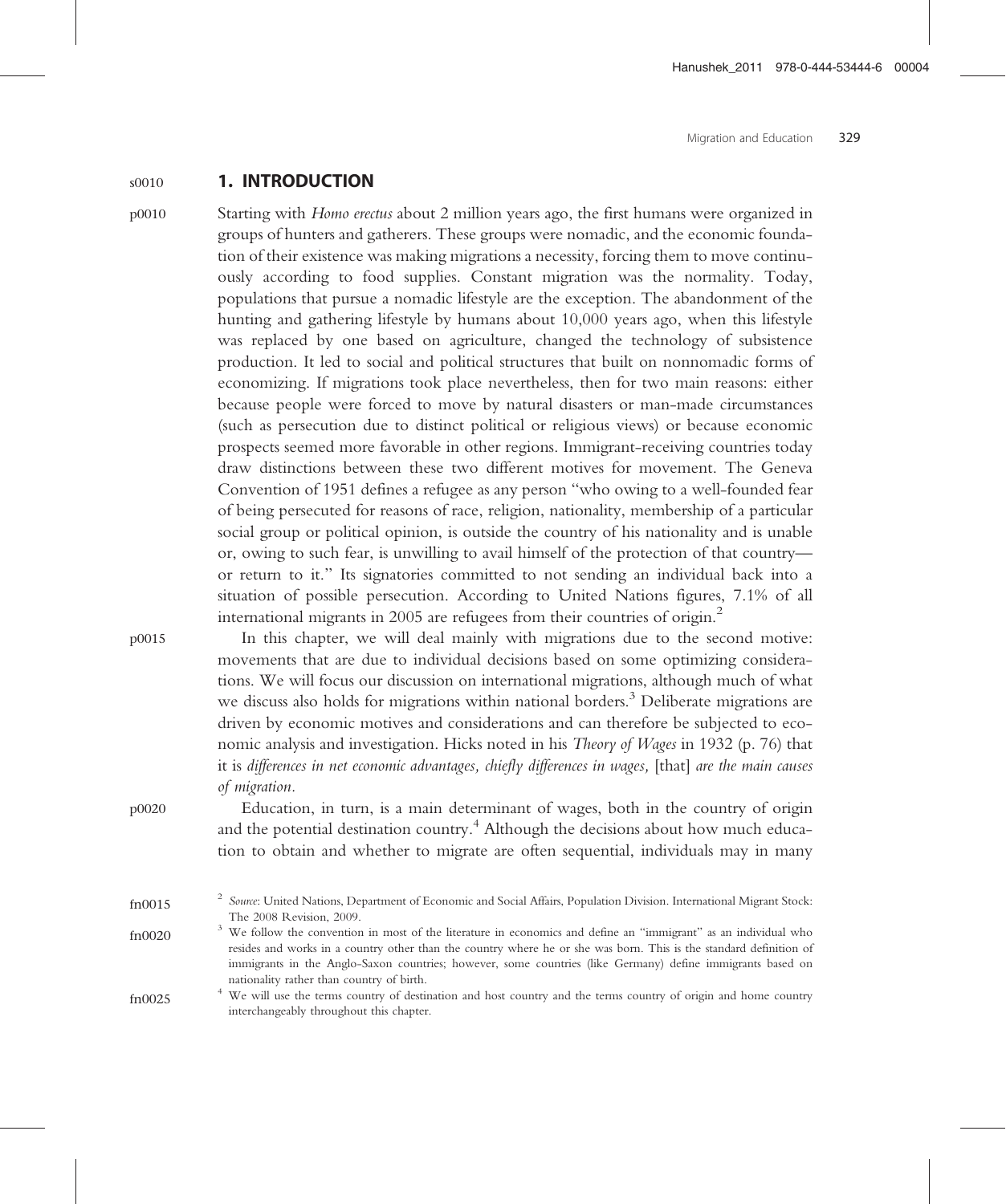cases make these choices simultaneously, choosing education at home with a view to migrating later. Once migrated, choices about skill acquisition in the host country are crucial for the economic payoff of the migration decision. These investment decisions are, in turn, related to future migration plans and therefore the forms that migrations take over the individuals' life cycles. Furthermore, acquisition of education may be the sole reason for a migration—student migrations are an example. Some countries, such as the United States, the United Kingdom, and Australia, are established "learning centers," offering educational products to an international market. The acquisition of skills abroad that are more productive at home may also take place on the job, for instance, through the acquisition of language skills or learning of particular production technologies. Thus, individual migration decisions and decisions about educational attainment are strongly intertwined, and we will shed light on this relationship in Section 3 of this chapter.

p0025 But migrations may also affect educational attainments of those who do not choose to move, both in the destination and the origin countries. Migrations may lead to a change in the skill base of both sets of countries, affecting average levels of education and possibly generating educational externalities and new incentives for human capital investments. For instance, if immigration is selective in the sense that only better-able individuals move, then this may enhance the skill base in the destination country, while it may deplete the skill base in the country of origin, with consequences for the populations of those who have chosen not to move. However, there may be situations where migration enhances the skill base of both countries. Immigration may lead to a specialization of nonmigrant workers in the destination country in areas where they have a competitive advantage. It may also lead to an improvement of the economic situation of migrants' families, for instance, through remittances, thus enabling children to attend school instead of working. Remittances may also help to create educational infrastructures that foster educational attainment of those who do not have family members who migrate. We will discuss immigrant selection and the interrelation between migration and education of those who do not move in Section 4 of this chapter.

p0030 Finally, migration is a long-term process, with many immigrants bringing their children with them or founding families in their host countries. In this context, it is important to understand how the children of immigrants are accommodated by the host country's education system and how they perform in it relative to native children. What is the role intergenerational transmission of human capital plays for the longer run integration process and how does it affect the immigrants' long-term convergence to the native population? These are key questions in the current debate about immigration, in particular in those countries that only recently received large immigrant populations. We will discuss the educational achievement of the children of immigrants and their intergenerational mobility in Section 5 of this chapter.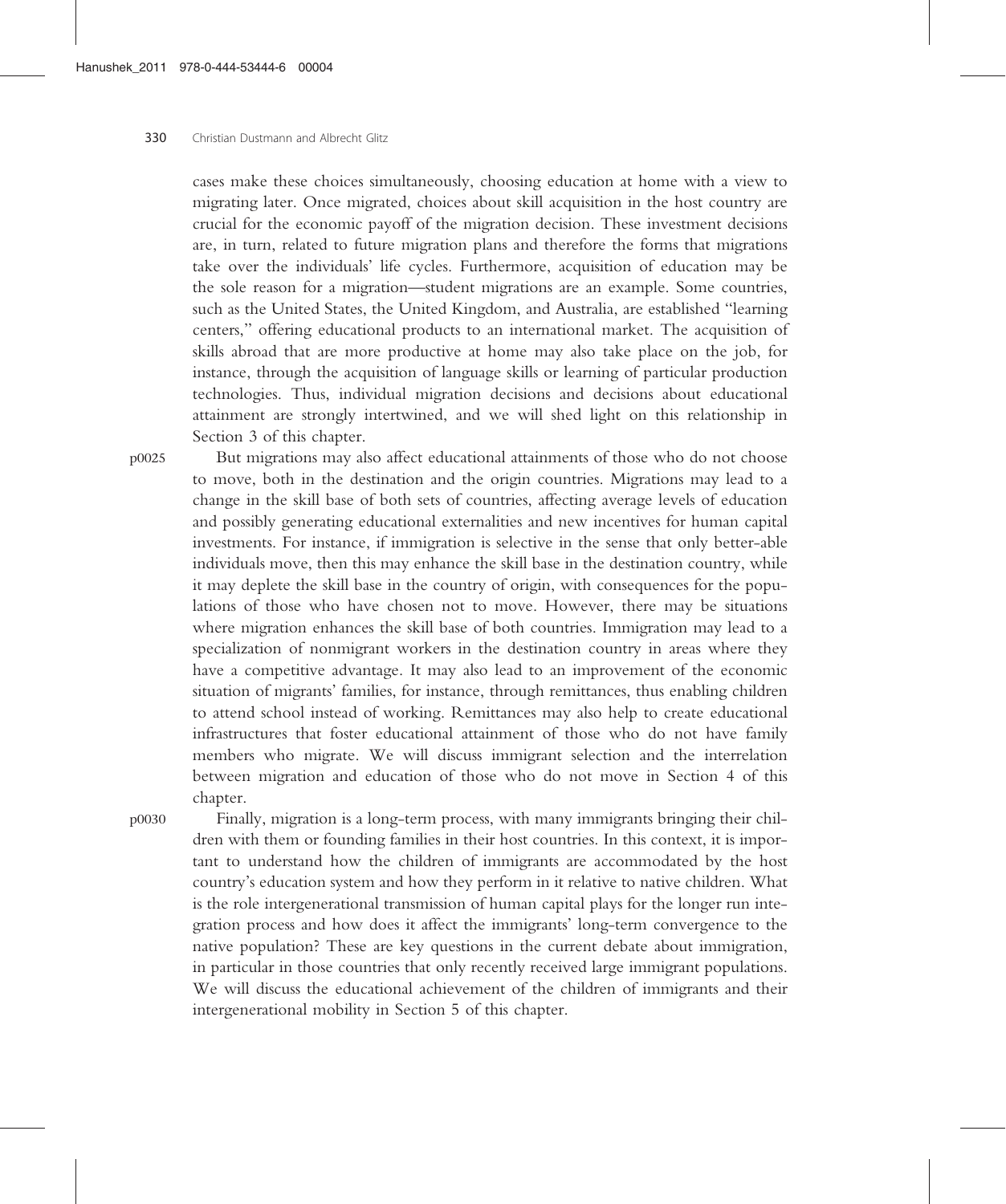p0035 There are therefore three related cornerstones to this chapter. These cover the key economic aspects of the individual migration decision, their connection to education and the skill selection of immigrants, and the nature of intergenerational spillovers. The analysis of these three cornerstones provides a comprehensive overview of the economic connections between migration and education.

p0040 Before considering these three interrelated areas in detail, we begin in Section 2 by setting the scene with the presentation of some empirical evidence about immigrant populations in OECD countries, their educational attainment, their labor market performance, and how they compare to natives and to those in their home countries who decided not to move. We will demonstrate the large diversity of immigrant populations in different countries, which is often due to historical reasons, such as colonial pasts, historical trade links, or particular recruitment policies at earlier points in time. At the same time, the descriptive evidence we present shows many common features across populations of immigrants in different destination countries. We will return to some of these features later in the individual sections that deal with the migrant, the nonmigrants, and the children of immigrants where we will embed them into a more structural framework. In order to ensure comparability, we focus on OECD countries for which detailed and standardized data are available.

#### s0015 **2. EMPIRICAL EVIDENCE**

#### s0020 2.1. Educational Attainment of Migrants

p0045 When thinking about the educational attainment of migrants, two points of reference naturally come to mind: the educational attainment of the migrants relative to the native population in the destination country and the educational attainment of the migrants relative to their compatriots who remained in their country of origin. To provide an overview, Table 4.1 shows the educational attainment of the foreign-born (FB) population in the 10 most important immigrant-receiving OECD countries around the year  $2000$ .<sup>5</sup> These 10 countries together host 86% of the around 76 million foreign-born individuals aged 15 years and older who live in one of the 28 OECD countries for which data are available (data for Chile and Iceland are not available). Not surprisingly, given the heterogeneity in countries of origin and migration policies in place, there is substantial variation in the educational composition of the foreign-born population across

fn0030 <sup>5</sup> We report OECD data for the year 2000, as these are the most recent ones that include comparable information on educational attainment. With the exception of Germany and France, the overall stocks of migrants have further increased across the OECD countries listed in Table 4.1 between the year 2000 and 2008, with an overall growth rate of approximately 37% (based on data from the International Migration Database). The most noticeable change over this period took place in Spain where the foreign-born population tripled to around 6.4 million in 2008. However, with the exception of Japan, whose stock of foreign workers increased particularly fast in this period, the countries listed in Table 4.1 remain the main OECD destination countries also in 2008.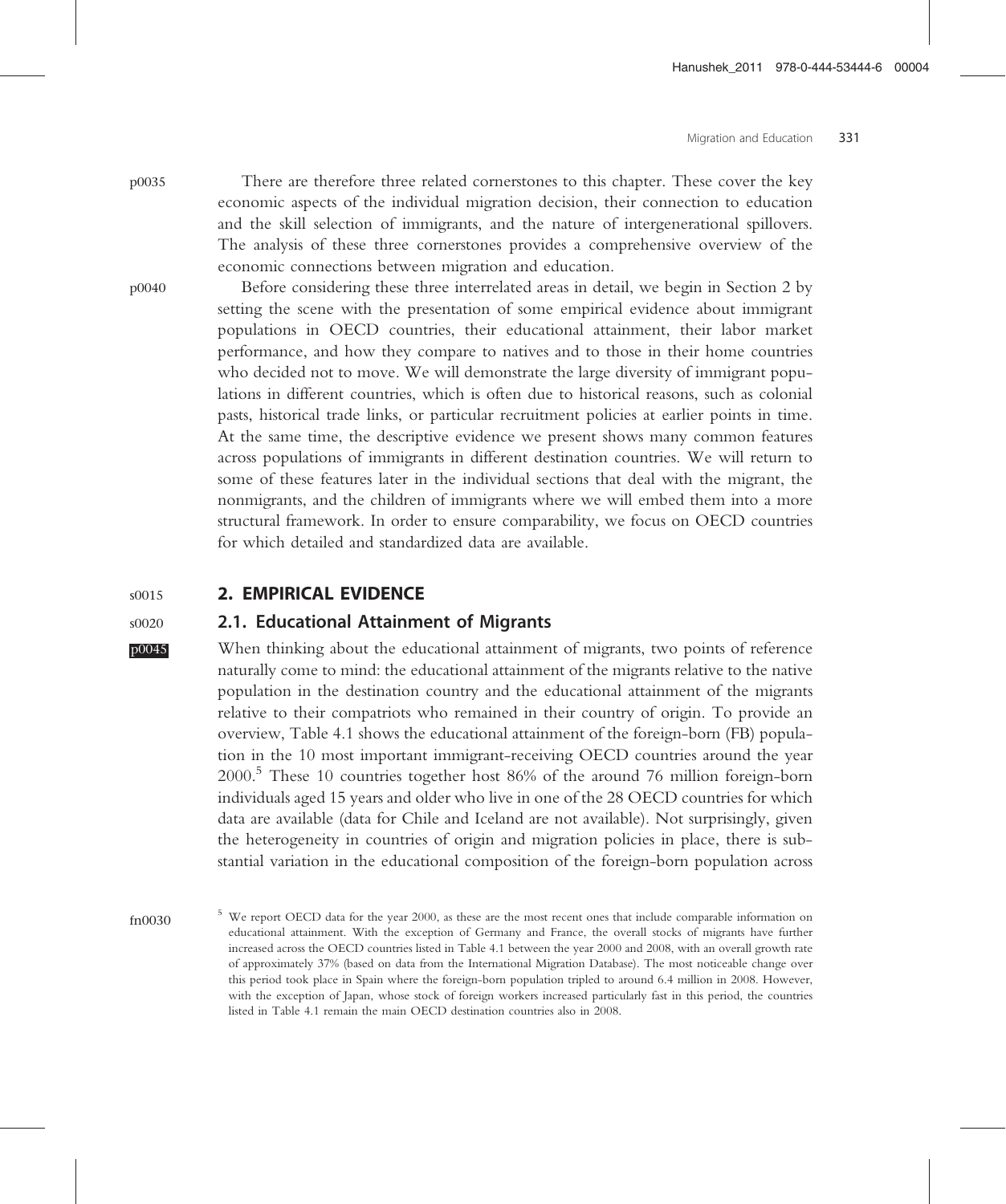| $\vdots$                 |
|--------------------------|
|                          |
|                          |
|                          |
|                          |
|                          |
| 1                        |
| $\overline{a}$           |
|                          |
|                          |
|                          |
|                          |
|                          |
|                          |
| j<br>i                   |
| ١                        |
|                          |
| j                        |
|                          |
|                          |
|                          |
|                          |
| ļ                        |
|                          |
| $\overline{\phantom{a}}$ |
| į                        |
|                          |
|                          |
| )<br>)                   |
| l                        |
|                          |
|                          |
|                          |
|                          |
|                          |
| ١                        |
| ļ                        |
|                          |
|                          |
|                          |
| ć                        |
| ׇ֚֘֡                     |
|                          |
| ֖֚֚֚֬                    |
|                          |
|                          |
|                          |
|                          |
|                          |
|                          |
| l<br>֕<br>Ĩ<br>ī         |
|                          |
|                          |
| u<br>D<br>D<br>D         |
|                          |
| l                        |
|                          |
|                          |
| ï                        |
|                          |
|                          |

| Destination<br>Country   | Number<br>of FB | Share<br>of FB | Main Countries of Origin<br>(Share of FB Population)                                                                                                                                                                                                                                                                                                                   | Share of FB<br>Education<br>with Low | with Medium<br>Share of FB<br>Education | Share of FB<br>with High<br>Education | Share of NB<br>Education<br>with Low | with Medium<br>Share of NB<br>Education | Share of NB<br>Education<br>with High |
|--------------------------|-----------------|----------------|------------------------------------------------------------------------------------------------------------------------------------------------------------------------------------------------------------------------------------------------------------------------------------------------------------------------------------------------------------------------|--------------------------------------|-----------------------------------------|---------------------------------------|--------------------------------------|-----------------------------------------|---------------------------------------|
|                          | Ξ               | $\overline{c}$ | $\widehat{\mathbf{c}}$                                                                                                                                                                                                                                                                                                                                                 | E)                                   | 6                                       | $\widehat{\mathbf{e}}$                | E                                    | @                                       | ම                                     |
| Australia                | 3,860,215       | 26.0           | New Zealand (8.2), Italy (5.6)<br>United Kingdom (26.1)                                                                                                                                                                                                                                                                                                                | 36.8                                 | 32.6                                    | 30.6                                  | 43.8                                 | 31.2                                    | 25.1                                  |
| Canada                   | 5,355,210       | 22.4           | United Kingdom (11.4),<br>China (5.9), Italy (5.9)                                                                                                                                                                                                                                                                                                                     | 22.1                                 | 31.8                                    | 46.1                                  | 22.9                                 | 38.3                                    | 38.8                                  |
| France                   | 5,600,198       | $11.7\,$       | Algeria (21.6), Morocco (12.3)<br>Portugal (10.1)                                                                                                                                                                                                                                                                                                                      | 48.4                                 | 29.9                                    | 21.7                                  | 33.8                                 | 44.1                                    | 22.1                                  |
| Germany                  | 7,831,959       | 11.5           | Turkey (15.2), Poland (13.1),<br>Russia (11.9)                                                                                                                                                                                                                                                                                                                         | 40.1                                 | 42.8                                    | 17.2                                  | 14.6                                 | 61.4                                    | 24.0                                  |
| Italy                    | 2,020,934       | $-1$           | Switzerland (8.9), Germany<br>$(8.3)$ , Morocco $(6.8)$                                                                                                                                                                                                                                                                                                                | 50.2                                 | 35.4                                    | 14.4                                  | 57.3                                 | 31.9                                    | 10.8                                  |
| Netherlands              | 1,419,940       | 11.2           | and Caribbean (20.4), Indonesia<br>South and Central America<br>$(12.5)$ , Turkey $(11.2)$                                                                                                                                                                                                                                                                             | 45.6                                 | 32.8                                    | 21.6                                  | 32.4                                 | 43.8                                    | 23.8                                  |
| Spain                    | 1,914,920       | 5.5            | Morocco (14.5), Ecuador (9.9)<br>France (7.8)                                                                                                                                                                                                                                                                                                                          | 52.8                                 | 22.7                                    | 24.5                                  | 60.9                                 | 15.9                                    | 23.2                                  |
| Switzerland              | 1,454,185       | 24.1           | Italy $(15.9)$ , Germany $(12.1)$ ,<br>Serbia and Montenegro (9.1)                                                                                                                                                                                                                                                                                                     | 38.8                                 | 34.6                                    | 26.6                                  | 16.3                                 | 60.8                                    | 22.9                                  |
| United Kingdom 4,503,466 |                 | 9.4            | Ireland (11.7), India (10.1),<br>Pakistan (6.7)                                                                                                                                                                                                                                                                                                                        | 39.1                                 | 21.6                                    | 39.3                                  | 51.3                                 | 25.5                                    | 23.2                                  |
| United States            | 31,389,926      | 14.5           | Mexico (26.3), Philippines<br>$(4.3)$ , Puerto Rico $(4.1)$                                                                                                                                                                                                                                                                                                            | 35.3                                 | 33.9                                    | 30.9                                  | 12.5                                 | 53.2                                    | 34.3                                  |
|                          |                 |                | Note: Data taken from Database on Immigrants in OECD Countries (DIOC) provided by the OECD. Baseline population aged 15 years and older. Ten countries with highest number of foreign-<br>hom (FR) and main countries of origin are determined using all education original and as comes (Columns (7) to the performation in Decision of destination country the three |                                      |                                         |                                       |                                      |                                         |                                       |

bom (FB) and main countries of origin are determined using all education categories and age groups. Columns (7) to (9) refer to the naive-bom (NB). For each destination country, the three<br>biggest countries of origin are re biggest countries of origin are reported. Low educational attainment means up to lower secondary education, medium educational attainment means completed upper secondary education, and high educational attainment means tertiary education. Education shares are calculated for the population aged 25–64 years and are reported in percentages. Observations with unknown education level born (FB) and main countries of origin are determined using all education categories and age groups. Columns (7) to (9) refer to the native-born (NB). For each destination country, the three and unknown place of birth were excluded from the calculation of the education shares.

332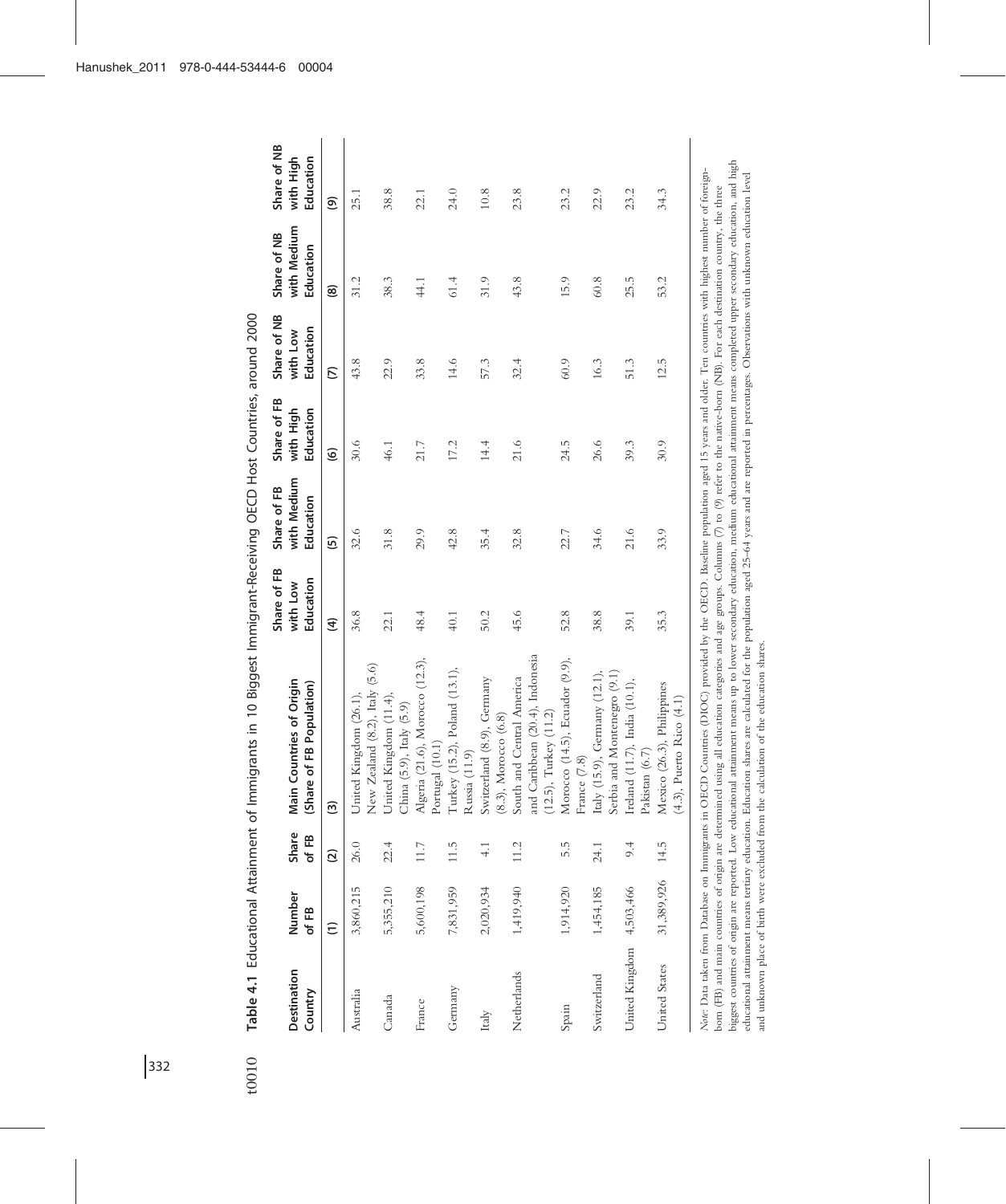destination countries. In Canada, for example, only 22% of the foreign-born population aged 25–64 years report lower secondary education ("low education") as their highest educational attainment, whereas in France, Italy, and Spain, about 50% of the foreignborn population have at most completed lower secondary education. At the other end of the educational spectrum, the share of foreign-born individuals with tertiary education ("high education") exceeds 30% in Australia, Canada, the United Kingdom, and the United States, whereas in Germany and Italy, this share is below 20%. The composition of the foreign-born population in terms of their educational attainment becomes particularly relevant when seen in relation with the educational attainment of the native-born population (NB). Based on such comparisons, one can broadly divide the OECD destination countries into two groups: one group characterized by a high-skilled foreign-born population consisting of Australia, Canada, and the United Kingdom, and one group characterized by a low-skilled foreign-born population consisting of France, Germany, the Netherlands, Switzerland, and the United States, with Spain's and Italy's foreignand native-born populations showing relatively comparable educational structures. For example, in Australia, Canada, and the United Kingdom, the share of the foreign-born population with high education exceeds the share of the native-born population with high education by 5.5, 7.3, and 16.1 percentage points, respectively. On the other hand, in France, Germany, and the United States, the share of the foreign-born population with low education exceeds the share of the native-born population with low education by 14.6, 25.5, and 22.8 percentage points, respectively. $\degree$ 

p0050 But the relative educational attainment of the foreign-born in their destination countries is only one side of the coin. The other natural comparison group consists of the migrants' compatriots who have remained in their country of origin. Table 4.2 provides some evidence for the 11 biggest immigrant-sending countries within the group of OECD countries.<sup>7</sup> Though again subject to substantial variation, a prominent feature in these figures is that for the majority of origin countries, the share of movers with high education is substantially larger than the share of stayers with high education. For example, while about 23, 22, and 34% of the native-born British, French, and Americans still living in their country of birth have high education (Column (7)), the corresponding shares among the group of those who left these countries are 40, 40, and 61% (Column (4)), respectively.

fn0035 <sup>6</sup> For a detailed analysis of worldwide international mobility by educational attainment, see Docquier and Marfouk  $(2006)$ .

fn0040 <sup>7</sup> The figures are constructed from OECD data by aggregating across all OECD countries all foreign-born by country of origin, restricting the sample of origin countries to OECD countries, and then selecting the 11 countries from which the largest number of foreign-born individuals originated. Since not all potential countries of origin are separately recorded for each OECD country, this is not entirely accurate, but, given that for each OECD country, the most important countries of origin are separately reported (and often many more), this procedure should correctly pick up the 11 biggest OECD immigrant-sending countries. Of course, there are additional important non-OECD countries of origin such as (in descending order) China, India, the Philippines, Russia, and Vietnam for which, however, we do not observe the educational attainment of the population in the home country in the OECD data.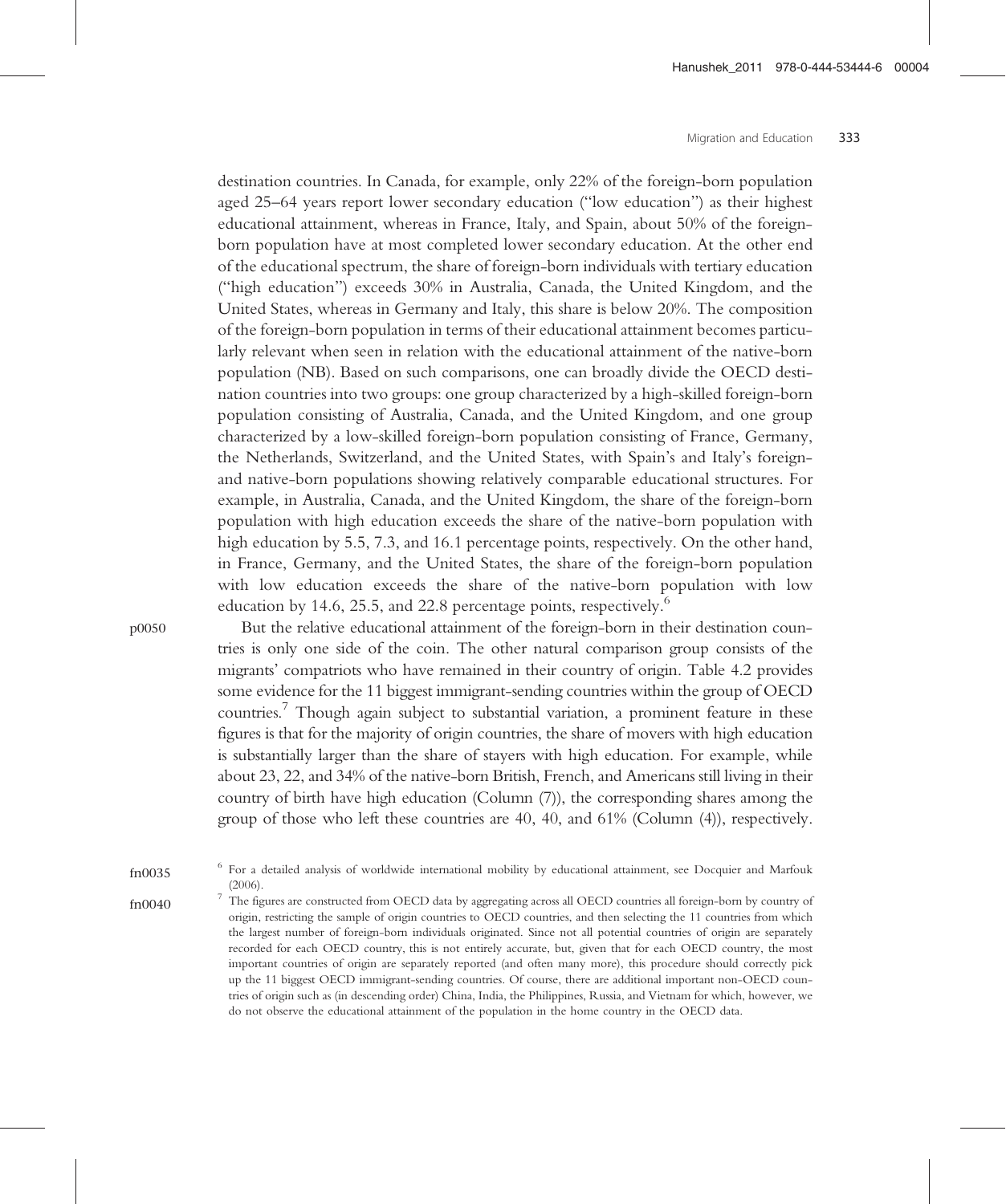| Country<br>of Origin | Share of<br>People<br>Living in<br>Other<br><b>OECD</b><br><b>Countries</b> | Share of<br><b>Movers</b><br>with Low<br><b>Education</b> | Share of<br><b>Movers</b><br>with<br><b>Medium</b><br><b>Education</b> | Share of<br><b>Movers</b><br>with High<br><b>Education</b> | Share of<br><b>Stayers</b><br>with Low<br><b>Education</b> | Share of<br><b>Stayers</b><br>with<br><b>Medium</b><br><b>Education</b> | Share of<br><b>Stayers</b><br>with High<br><b>Education</b> |
|----------------------|-----------------------------------------------------------------------------|-----------------------------------------------------------|------------------------------------------------------------------------|------------------------------------------------------------|------------------------------------------------------------|-------------------------------------------------------------------------|-------------------------------------------------------------|
|                      | (1)                                                                         | (2)                                                       | (3)                                                                    | (4)                                                        | (5)                                                        | (6)                                                                     | (7)                                                         |
| Mexico               | 13.3                                                                        | 68.7                                                      | 24.5                                                                   | 6.8                                                        | 70.7                                                       | 14.6                                                                    | 14.7                                                        |
| United               | 6.8                                                                         | 22.0                                                      | 37.7                                                                   | 40.3                                                       | 51.3                                                       | 25.5                                                                    | 23.2                                                        |
| Kingdom              |                                                                             |                                                           |                                                                        |                                                            |                                                            |                                                                         |                                                             |
| Germany              | 4.6                                                                         | 20.8                                                      | 44.2                                                                   | 34.9                                                       | 14.6                                                       | 61.4                                                                    | 24.0                                                        |
| Italy                | 4.8                                                                         | 51.0                                                      | 32.9                                                                   | 16.1                                                       | 57.3                                                       | 31.9                                                                    | 10.8                                                        |
| Poland               | 6.8                                                                         | 19.0                                                      | 53.8                                                                   | 27.3                                                       | 19.0                                                       | 67.2                                                                    | 13.8                                                        |
| Turkey               | 4.4                                                                         | 69.9                                                      | 22.6                                                                   | 7.5                                                        | 77.2                                                       | 14.1                                                                    | 8.8                                                         |
| Portugal             | 14.5                                                                        | 68.4                                                      | 24.8                                                                   | 6.8                                                        | 77.7                                                       | 11.9                                                                    | 10.4                                                        |
| France               | 2.4                                                                         | 27.4                                                      | 32.3                                                                   | 40.3                                                       | 33.8                                                       | 44.1                                                                    | 22.1                                                        |
| Canada               | 4.5                                                                         | 11.2                                                      | 38.5                                                                   | 50.3                                                       | 22.9                                                       | 38.3                                                                    | 38.8                                                        |
| South                | n.a.                                                                        | 10.3                                                      | 37.7                                                                   | 52.0                                                       | n.a.                                                       | n.a.                                                                    | n.a.                                                        |
| Korea                |                                                                             |                                                           |                                                                        |                                                            |                                                            |                                                                         |                                                             |
| United               | 0.4                                                                         | 10.7                                                      | 28.6                                                                   | 60.7                                                       | 12.5                                                       | 53.2                                                                    | 34.3                                                        |
| <b>States</b>        |                                                                             |                                                           |                                                                        |                                                            |                                                            |                                                                         |                                                             |

#### t0015 Table 4.2 Educational Attainment of Movers and Stayers, around 2000

Note: Data taken from Database on Immigrants in OECD Countries (DIOC) provided by the OECD. Baseline population aged 15 years and older. Eleven OECD countries with highest number of native-born residing in a foreign OECD country (listed in descending order) are determined using all education categories and age groups (for South Korea, data on native-born residing in country of birth are not available). Share of people living in other OECD countries is relative to overall population currently living in the country of origin. Low educational attainment means up to lower secondary education, medium educational attainment means completed upper secondary education, and high educational attainment means tertiary education. Education shares are calculated for the population aged 25–64 years and are reported in percentages. Observations with unknown education level and unknown place of birth were excluded from the calculation.

It appears that for these countries of origin, the better-educated individuals are the more mobile ones. However, for other countries, the picture looks different. For example, for Mexico, the main source country of US immigration, the share of movers with only low education is relatively similar to that of the stayers (around 70%), whereas the share of movers with high education (around 7%) is significantly lower than in the group of stayers (15%). Turkey, which is the main country of origin for Germany, and Portugal exhibit similar patterns. For these countries, those who decide to emigrate appear to come predominantly from the middle of the educational spectrum.

p0055 The aggregate figures in Tables 4.1 and 4.2 conceal the substantial variation in immigrants' educational attainment that exists across origin countries for any given destination country (Table 4.1) and across destination countries for any given origin country (Table 4.2). Focusing on the former, Table 4.3 shows for each of the 10 main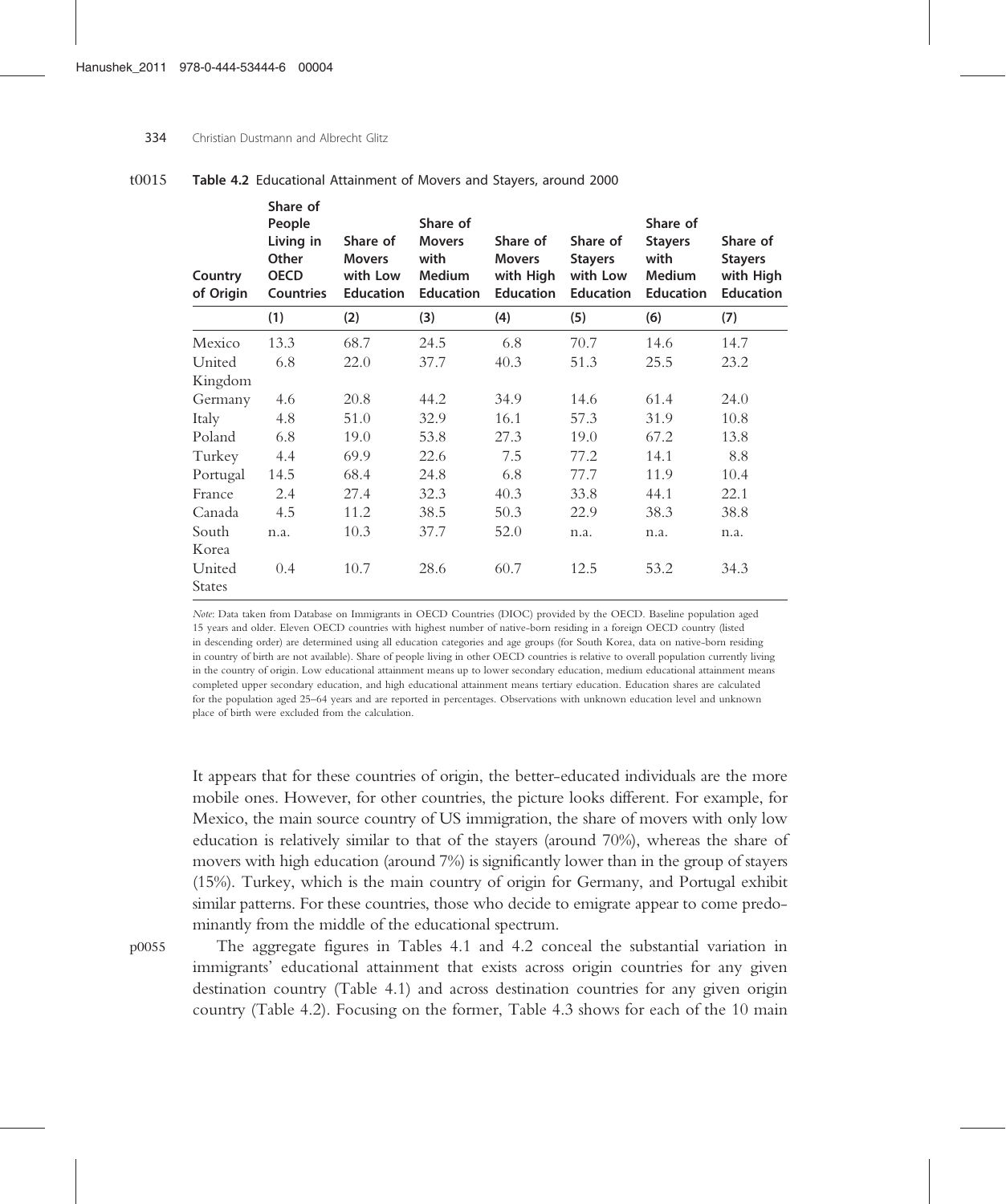|                        |                                                                           |                                                                                                                                                                                                                                                                                                                                                                                                                                                                                                                                                                                                                                                                                                                                                                                                     | Low Education                                                      |                                               |                                                                                                                        |                                                                     |                                            | High Education                                                            |                                               |                                                                                                                         |
|------------------------|---------------------------------------------------------------------------|-----------------------------------------------------------------------------------------------------------------------------------------------------------------------------------------------------------------------------------------------------------------------------------------------------------------------------------------------------------------------------------------------------------------------------------------------------------------------------------------------------------------------------------------------------------------------------------------------------------------------------------------------------------------------------------------------------------------------------------------------------------------------------------------------------|--------------------------------------------------------------------|-----------------------------------------------|------------------------------------------------------------------------------------------------------------------------|---------------------------------------------------------------------|--------------------------------------------|---------------------------------------------------------------------------|-----------------------------------------------|-------------------------------------------------------------------------------------------------------------------------|
| Destination<br>Country | across Origin with I<br>Share of Low<br>Education<br>Countries<br>Minimum | Country of Origin<br>Minimum<br>Share                                                                                                                                                                                                                                                                                                                                                                                                                                                                                                                                                                                                                                                                                                                                                               | Share of Low<br>across Origin<br>Education<br>Maximum<br>Countries | Origin with<br>Country of<br>Maximum<br>Share | Shares within<br>across Origin<br>Deviation of<br>Destination<br>Education<br>Countries<br>Standard<br>Country<br>Low- | Share of High<br>across Origin<br>Education<br>Countries<br>Minimum | Minimum Share<br>Origin with<br>Country of | Maximum<br>Education<br>Countries<br>Share of<br>across<br>Origin<br>figh | Origin with<br>Country of<br>Maximum<br>Share | Country across<br>Shares within<br>Deviation of<br>Destination<br>Education<br>Countries<br>Standard<br>Origin<br>High- |
|                        | $\widehat{z}$                                                             | $\widehat{c}$                                                                                                                                                                                                                                                                                                                                                                                                                                                                                                                                                                                                                                                                                                                                                                                       | ම                                                                  | $\widehat{f}$                                 | $\overline{5}$                                                                                                         | $\overline{6}$                                                      | E                                          | @                                                                         | ම                                             | $\overline{10}$                                                                                                         |
| Australia              | 7.9                                                                       | United States (1.2)                                                                                                                                                                                                                                                                                                                                                                                                                                                                                                                                                                                                                                                                                                                                                                                 | 71.6                                                               | Malta (1.2)                                   | 19.4                                                                                                                   | 6.5                                                                 | Malta (1.2)                                | 63.3                                                                      | United States<br>(1.2)                        | 19.3                                                                                                                    |
| Canada                 | 6.9                                                                       | Korea (1.4)<br>South                                                                                                                                                                                                                                                                                                                                                                                                                                                                                                                                                                                                                                                                                                                                                                                | 61.7                                                               | Portugal (2.9)                                | 16.6                                                                                                                   | 11.7                                                                | Portugal (2.9)                             | 66.5                                                                      | South Korea<br>(1.4)                          | 16.2                                                                                                                    |
| France                 | 15.6                                                                      | United Kingdom<br>(1.4)                                                                                                                                                                                                                                                                                                                                                                                                                                                                                                                                                                                                                                                                                                                                                                             | 75.1                                                               | Turkey (3.0)                                  | 18.4                                                                                                                   | 4.3                                                                 | Portugal (10.1)                            | 57.0                                                                      | Kingdom<br>United<br>$(1.4)$                  | 13.7                                                                                                                    |
| Germany                | 9.8                                                                       | $(0.7)$<br>France                                                                                                                                                                                                                                                                                                                                                                                                                                                                                                                                                                                                                                                                                                                                                                                   | 73.0                                                               | Turkey (15.2)                                 | 19.1                                                                                                                   | 4.2                                                                 | Turkey (15.2)                              | 49.7                                                                      | France (0.7)                                  | 12.0                                                                                                                    |
| Italy                  | 21.7                                                                      | United States (2.2)                                                                                                                                                                                                                                                                                                                                                                                                                                                                                                                                                                                                                                                                                                                                                                                 | 84.0                                                               | Senegal (1.4)                                 | 17.5                                                                                                                   | 3.9                                                                 | Senegal (1.4)                              | 37.7                                                                      | United States<br>$(2.2)$                      | 8.1                                                                                                                     |
| Netherlands 14.9       |                                                                           | $(0.8)$<br>France                                                                                                                                                                                                                                                                                                                                                                                                                                                                                                                                                                                                                                                                                                                                                                                   | 75.0                                                               | Turkey (11.2)                                 | 17.9                                                                                                                   | 6.0                                                                 | Turkey (11.2)                              | 76.4                                                                      | United States<br>$(0.6)$                      | 16.9                                                                                                                    |
| Spain                  | 28.1                                                                      | Cuba (2.4)                                                                                                                                                                                                                                                                                                                                                                                                                                                                                                                                                                                                                                                                                                                                                                                          | 82.4                                                               | Portugal (2.8)                                | 15.6                                                                                                                   | 8.5                                                                 | Portugal (2.8)                             | 40.3                                                                      | Cuba (2.4)                                    | 10.6                                                                                                                    |
| Switzerland            | 7.4                                                                       | United States (1.2)                                                                                                                                                                                                                                                                                                                                                                                                                                                                                                                                                                                                                                                                                                                                                                                 | 81.1                                                               | Portugal (6.5)                                | 25.7                                                                                                                   | 2.9                                                                 | Portugal (6.5)                             | 71.9                                                                      | United States<br>(1.2)                        | 20.3                                                                                                                    |
| Kingdom<br>United      | 10.8                                                                      | United States (2.8)                                                                                                                                                                                                                                                                                                                                                                                                                                                                                                                                                                                                                                                                                                                                                                                 | 74.1                                                               | Bangladesh<br>(3.2)                           | 20.4                                                                                                                   | 15.4                                                                | Bangladesh (3.2)                           | 70.5                                                                      | United States<br>(2.8)                        | 16.9                                                                                                                    |
| United<br>States       | 4.9                                                                       | (1.4)<br>Japan                                                                                                                                                                                                                                                                                                                                                                                                                                                                                                                                                                                                                                                                                                                                                                                      | 69.1                                                               | Mexico (26.3)                                 | 20.4                                                                                                                   | 6.5                                                                 | Mexico (26.3)                              | 75.1                                                                      | India $(3.1)$                                 | 19.2                                                                                                                    |
|                        |                                                                           | for each destination country are determined using all education categories and age groups. The minimum and maximum education shares are obtained from the sample of the 20 biggest origin countries<br>destination country. Low educational attainment means up to lower secondary education, medium educational attaimment means completed upper secondary education and high educational attainment<br>Note: Data taken from Database on Immigrants in OECD Countries (DIOC) provided by the OECD. Ten countries with highest number of foreign-born and the twenty main countries of origin<br>for each destination country. Figures in parentheses after origin country names show the percentage share of the given origin country in the overall foreign-born population in the corresponding |                                                                    |                                               |                                                                                                                        |                                                                     |                                            |                                                                           |                                               |                                                                                                                         |

Table 4.3 Variation in Educational Attainment across Foreign-Born Populations from Different Origin Countries in OECD Host Countries, around 2000 t0020 Table 4.3 Variation in Educational Attainment across Foreign-Born Populations from Different Origin Countries in OECD Host Countries, around 2000

Hanushek\_2011 978-0-444-53444-6 00004

destination country. Low educational attainment means up to lower secondary education, medium educational attainment means completed upper secondary education and high educational attainment means tertiary education. Education shares are calculated for the population aged 25–64 years and are reported in percentages. Observations with unknown education level and unknown place of

means tertiary education. Education shares are calculated for the population aged 25-64 years and are reported in percentages. Observations with unknown education level and unknown place of

birth were excluded from the calculation. The standard deviation of educational shares within each host country is unweighted with respect to the origin countries.

birth were excluded from the calculation. The standard deviation of educational shares within each host country is unweighted with respect to the origin countries.

t0020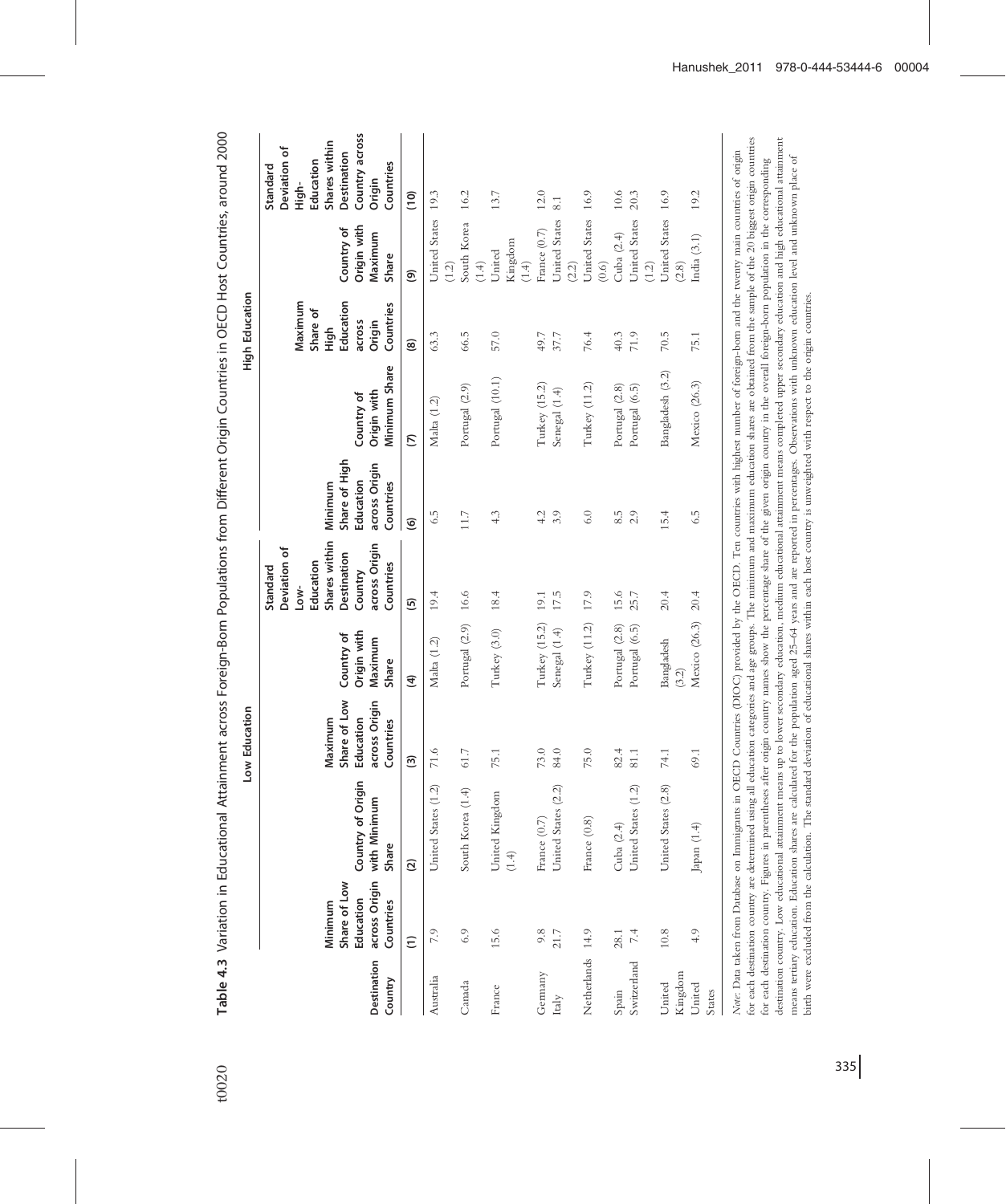immigrant-receiving OECD countries the foreign-born populations with the highest and lowest educational attainment. For instance, looking at the last row of the Table 4.3, of all the main countries of origin of immigration to the United States, the foreign-born population originating from Mexico are the least well educated with 69.1% having only low education (Column (3)). On the other hand, the most highly educated group in the United States is the group of Indians of whom 75.1% have high education (Column (8)). For Germany, the country of origin with the highest share of immigrants with only low education is Turkey with 73.0% (Column (3)), compared with French immigrants of whom only 9.8% have low education (Column (1)). The (unweighted) standard deviations reported in Columns (5) and (10) provide a summary measure of the extent of educational heterogeneity of each country's immigrant population across different countries of origin, showing that in many cases, a given destination country attracts immigrants with high educational background from some countries, but with poor educational background from other countries.

p0060 Table 4.4 shows for each of the 11 main immigrant-sending countries in the OECD the destination countries that receive the highest and the lowest educated group of its emigrating population. For instance, looking at the first row of the table, only 5.0% of all Mexicans living in Sweden have low education (Column (1)), whereas this is the case for 69.0% of all Mexicans living in the United States (Column (3)). Similarly, only 7.0% of Poles living in the Czech Republic have high education (Column (6)), whereas the corresponding share in the United Kingdom is 48.7% (Column (8)). Clearly, highly heterogeneous subgroups of individuals from a given country of origin decide to move to specific host countries, as again summarized by the standard deviations reported in Columns (5) and (10). We will discuss possible reasons for these differences below.

p0065 The educational attainment of the foreign-born population serves as a key indicator of their performance in the host country's labor market. However, even if the foreignborn population in a given host country is as well educated as the native-born population in terms of the level of formal qualification or completed years of schooling, they are unlikely to perform equally well in the labor market. The educational skills immigrants bring with them may not be easily transferable to the host country's labor market (e.g., due to language deficiencies), and a highly skilled immigrant is unlikely to command the same wage as a native-born worker with the same educational background, at least in the first few years after arrival.

p0070 We illustrate this in Column (1) of Table 4.5, which shows the median wage of the foreign-born relative to the median wage of the native-born in a selected set of OECD destination countries. Columns (2) to (4) show the corresponding wage ratios separately by education group. With the exception of Australia, the foreign-born earn overall less than the native-born, in particular in the United States where the median wage gap amounts to 21%. While in the lowest education group, immigrants tend to earn slightly more than comparable natives (with the exception of France and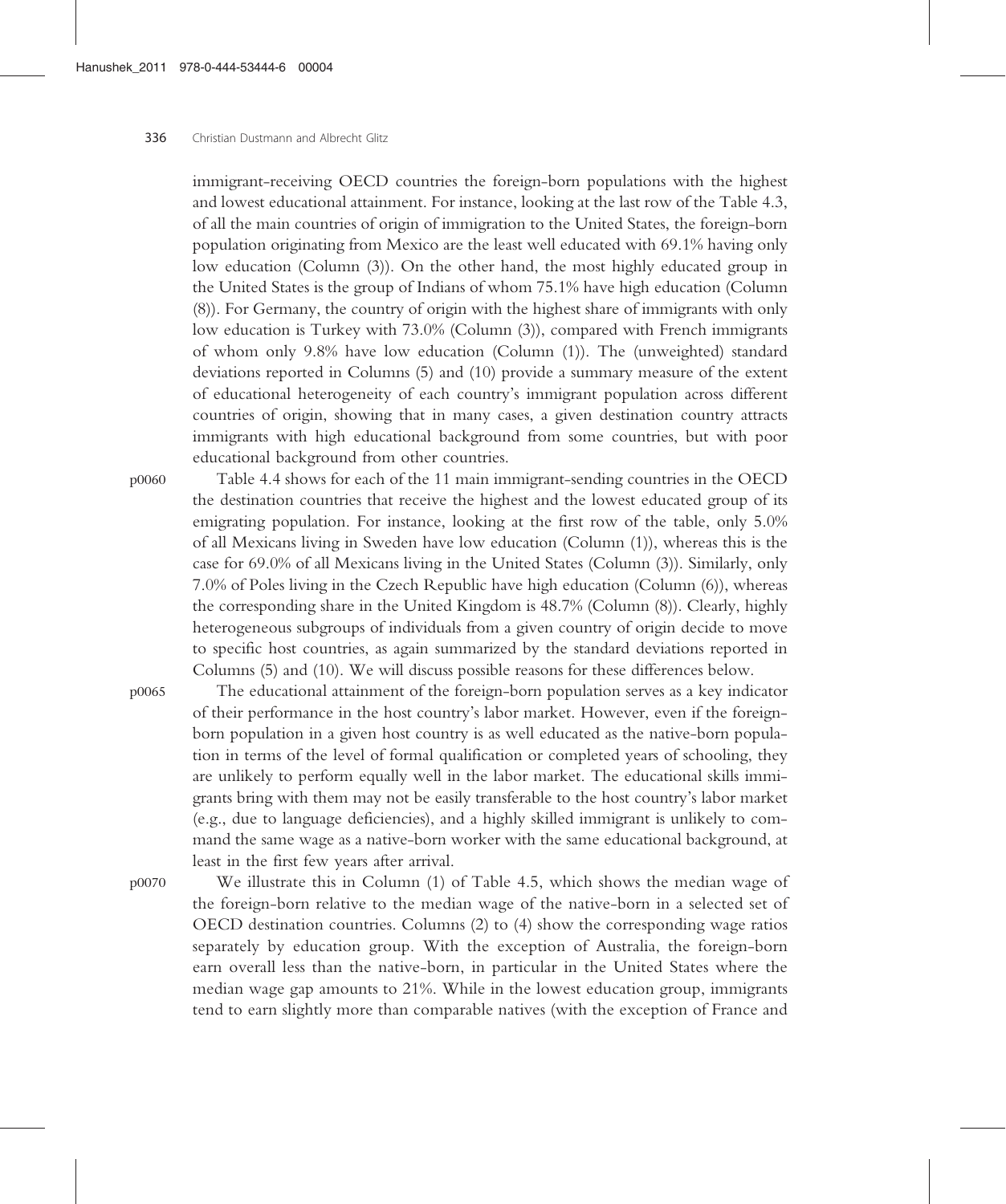t0025

|                      |                                                                               |                                                        | Low Education                                                                 |                                                                                                                                                                                                                                                                                                                                                                                                                                                                                                                                                                                                                                                                                                                                                                                                                                                                                                                                                                                                                                                                              |                                                                                                                                     |                                                                                       |                                              | High Education                                                                 |                                              |                                                                                                                                      |
|----------------------|-------------------------------------------------------------------------------|--------------------------------------------------------|-------------------------------------------------------------------------------|------------------------------------------------------------------------------------------------------------------------------------------------------------------------------------------------------------------------------------------------------------------------------------------------------------------------------------------------------------------------------------------------------------------------------------------------------------------------------------------------------------------------------------------------------------------------------------------------------------------------------------------------------------------------------------------------------------------------------------------------------------------------------------------------------------------------------------------------------------------------------------------------------------------------------------------------------------------------------------------------------------------------------------------------------------------------------|-------------------------------------------------------------------------------------------------------------------------------------|---------------------------------------------------------------------------------------|----------------------------------------------|--------------------------------------------------------------------------------|----------------------------------------------|--------------------------------------------------------------------------------------------------------------------------------------|
| of Origin<br>Country | Destination<br>Education<br>Countries<br>Minimum<br>Share of<br>across<br>Low | Minimum Share<br>Country with<br>Destination           | Destination<br>Maximum<br>Education<br>Countries<br>Share of<br>across<br>Low | Destination Country<br>with Maximum<br>Share                                                                                                                                                                                                                                                                                                                                                                                                                                                                                                                                                                                                                                                                                                                                                                                                                                                                                                                                                                                                                                 | Destination<br>Education<br>Countries<br>Deviation<br>Standard<br>Country<br>of Low-<br><b>Shares</b><br>across<br>within<br>Origin | Destination<br>Education<br>Countries<br>Minimum<br>Share of<br>across<br>も<br>上<br>エ | Minimum Share<br>Country with<br>Destination | Destination<br>Maximum<br>Education<br>Countries<br>Share of<br>across<br>figh | Maximum Share<br>Country with<br>Destination | Destination<br>Education<br>Countries<br>Deviation<br>Standard<br>of High-<br>Country<br><b>Shares</b><br>within<br>Origin<br>across |
|                      | $\widehat{c}$                                                                 | $\widehat{\boldsymbol{\omega}}$                        | $\widehat{\mathbf{c}}$                                                        | E)                                                                                                                                                                                                                                                                                                                                                                                                                                                                                                                                                                                                                                                                                                                                                                                                                                                                                                                                                                                                                                                                           | 6                                                                                                                                   | $\widehat{\mathbf{e}}$                                                                | <b>ic</b>                                    | $\widehat{\mathbf{B}}$                                                         | ම                                            | (10)                                                                                                                                 |
| Mexico               | 5.0                                                                           | Sweden (0.0)                                           | 69.0                                                                          | United States (99.1)                                                                                                                                                                                                                                                                                                                                                                                                                                                                                                                                                                                                                                                                                                                                                                                                                                                                                                                                                                                                                                                         | 20.4                                                                                                                                | $6.\overline{5}$                                                                      | United States (99.1)                         | 77.8                                                                           | United Kingdom<br>(0.1)                      | 20.9                                                                                                                                 |
| Kingdom<br>United    | 5.6                                                                           | United States (23.4)                                   | 46.1                                                                          | Spain (3.0)                                                                                                                                                                                                                                                                                                                                                                                                                                                                                                                                                                                                                                                                                                                                                                                                                                                                                                                                                                                                                                                                  | 13.8                                                                                                                                | 26.1                                                                                  | Italy $(1.5)$                                | 57.0                                                                           | France (2.4)                                 | 11.2                                                                                                                                 |
| Germany              | 8.1                                                                           | United States (34.2)                                   | 49.1                                                                          | Italy $(5.4)$                                                                                                                                                                                                                                                                                                                                                                                                                                                                                                                                                                                                                                                                                                                                                                                                                                                                                                                                                                                                                                                                | 13.7                                                                                                                                | 12.9                                                                                  | Italy $(5.4)$                                | 43.3                                                                           | Canada (5.8)                                 | 9.9                                                                                                                                  |
| Italy                | 31.2                                                                          | United States (22.0)                                   | 72.3                                                                          | Belgium (5.5)                                                                                                                                                                                                                                                                                                                                                                                                                                                                                                                                                                                                                                                                                                                                                                                                                                                                                                                                                                                                                                                                | 13.4                                                                                                                                | 8.2                                                                                   | Germany (14.2)                               | 36.5                                                                           | Spain (1.0)                                  | 10.4                                                                                                                                 |
| Poland               | 11.6                                                                          | Sweden (1.7)                                           | 31.1                                                                          | Czech Republic (1.2)                                                                                                                                                                                                                                                                                                                                                                                                                                                                                                                                                                                                                                                                                                                                                                                                                                                                                                                                                                                                                                                         | 6.1                                                                                                                                 | 7.0                                                                                   | Czech Republic                               | 48.7                                                                           | United Kingdom                               | 14.0                                                                                                                                 |
|                      |                                                                               |                                                        |                                                                               |                                                                                                                                                                                                                                                                                                                                                                                                                                                                                                                                                                                                                                                                                                                                                                                                                                                                                                                                                                                                                                                                              |                                                                                                                                     |                                                                                       | (1.2)                                        |                                                                                | (2.8)                                        |                                                                                                                                      |
| Turkey               | 14.2                                                                          | United States (4.0)                                    | 81.8                                                                          | Austria (5.4)                                                                                                                                                                                                                                                                                                                                                                                                                                                                                                                                                                                                                                                                                                                                                                                                                                                                                                                                                                                                                                                                | 20.8                                                                                                                                | 2.5                                                                                   | Austria (5.4)                                | 52.7                                                                           | United States (4.0)                          | 15.2                                                                                                                                 |
| Portugal             | 51.5                                                                          | United States (16.4)                                   | 82.4                                                                          | Spain $(4.2)$                                                                                                                                                                                                                                                                                                                                                                                                                                                                                                                                                                                                                                                                                                                                                                                                                                                                                                                                                                                                                                                                | 9.8                                                                                                                                 | 2.2                                                                                   | Luxembourg (3.0)                             | 20.5                                                                           | United Kingdom<br>(2.6)                      | 5.8                                                                                                                                  |
| France               | 6.9                                                                           | United States (16.6)                                   | 51.2                                                                          | Italy $(11.1)$                                                                                                                                                                                                                                                                                                                                                                                                                                                                                                                                                                                                                                                                                                                                                                                                                                                                                                                                                                                                                                                               | 19.4                                                                                                                                | 12.1                                                                                  | Poland (2.9)                                 | 65.9                                                                           | United Kingdom<br>(7.5)                      | 19.5                                                                                                                                 |
| Canada               | 0.7                                                                           | (0.6)<br>Japan                                         | 35.7                                                                          | Italy $(2.1)$                                                                                                                                                                                                                                                                                                                                                                                                                                                                                                                                                                                                                                                                                                                                                                                                                                                                                                                                                                                                                                                                | 11.4                                                                                                                                | 16.7                                                                                  | Italy $(2.1)$                                | 91.8                                                                           | Japan $(0.6)$                                | 20.2                                                                                                                                 |
| South<br>Korea       | 3.2                                                                           | Zealand (1.4)<br>New                                   | 13.7                                                                          | Denmark (0.7)                                                                                                                                                                                                                                                                                                                                                                                                                                                                                                                                                                                                                                                                                                                                                                                                                                                                                                                                                                                                                                                                | 3.8                                                                                                                                 | 27.5                                                                                  | New Zealand (1.4)                            | 78.3                                                                           | United Kingdom<br>(1.0)                      | 15.9                                                                                                                                 |
| United<br>States     | 1.8                                                                           | (3.9)<br>Japan                                         | 32.7                                                                          | Mexico (12.8)                                                                                                                                                                                                                                                                                                                                                                                                                                                                                                                                                                                                                                                                                                                                                                                                                                                                                                                                                                                                                                                                | 9.4                                                                                                                                 | 37.2                                                                                  | Mexico (12.8)                                | 82.9                                                                           | Japan (3.9)                                  | 16.3                                                                                                                                 |
|                      | Note: Data taken from Database<br>upper secondary education, and              | is unweighted with respect to the OECD host countries. |                                                                               | country (in descending order) are determined using all education categories and age groups. The minimum and maximum education shares are obtained from the sample of the 10 biggest OECD<br>on Immigrants in OECD Countries (DIOC) provided by the OECD. Eleven OECD countries with highest number of natives residing in a foreign OECD<br>destination countries for each origin country. Figures in parentheses after destination country names show the percentage share of the corresponding origin country's emigrant population to<br>other OECD countries, who live in the given destination country. Low educational attaimment means up to lower secondary education, medium educational attaimment means completed<br>high educational attainment means tertiary education. Education shares are calculated for the population aged 25-64 years and are reported in percentages.<br>Observations with unknown education level and unknown place of birth were excluded from the calculation. The standard deviation of educational shares within each home country |                                                                                                                                     |                                                                                       |                                              |                                                                                |                                              |                                                                                                                                      |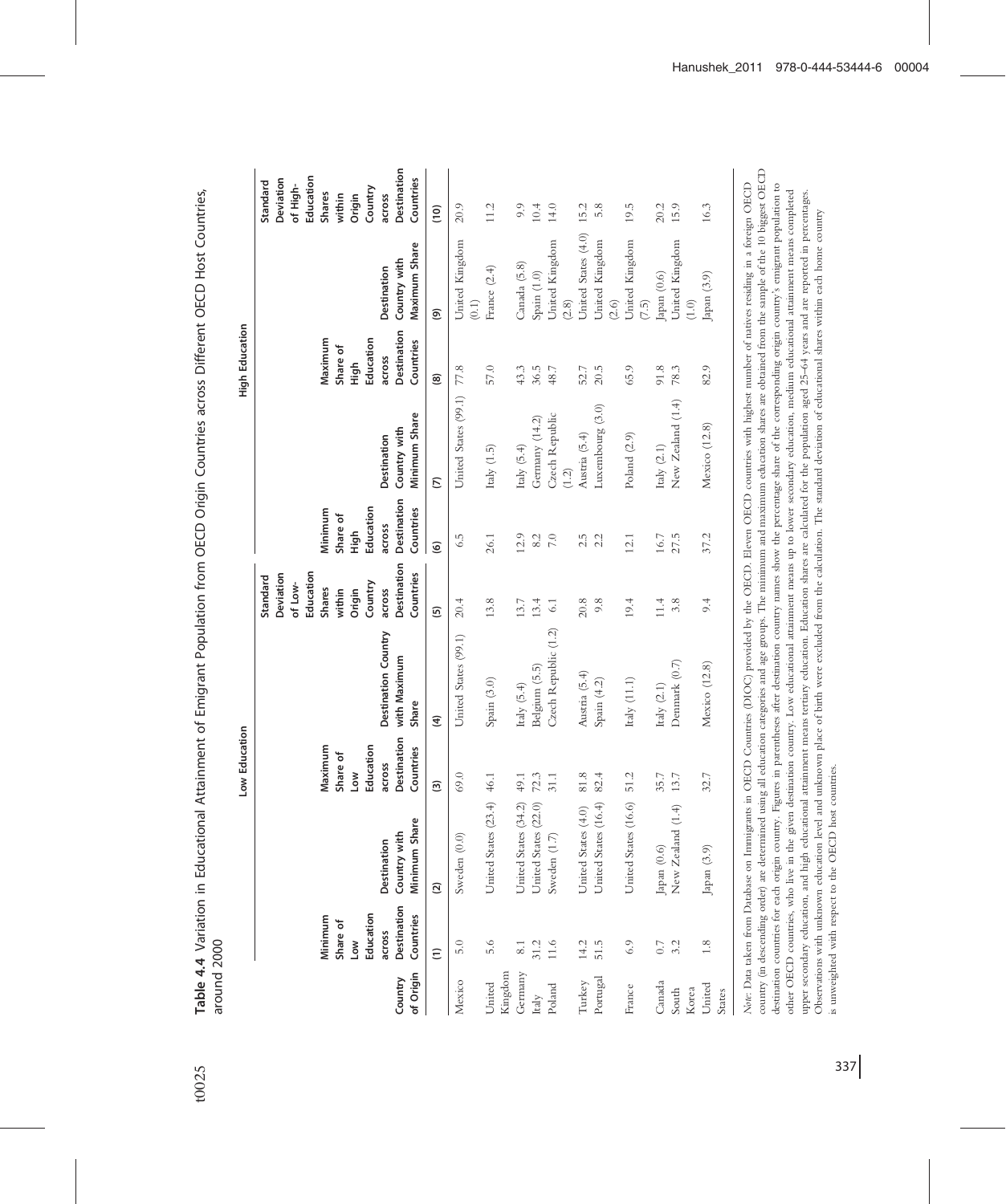|                    |            |                                                                                                                                                                                                                                                                                                                                                                  |                |                |                     | High Education (Men)       |                     | High Education (Women) |
|--------------------|------------|------------------------------------------------------------------------------------------------------------------------------------------------------------------------------------------------------------------------------------------------------------------------------------------------------------------------------------------------------------------|----------------|----------------|---------------------|----------------------------|---------------------|------------------------|
| <b>Destination</b> |            | Low                                                                                                                                                                                                                                                                                                                                                              | Medium         | High           | Obtained<br>in Home | <b>Obtained</b><br>in Host | Obtained<br>in Home | Obtained<br>in Host    |
| Country            | ≣,<br>Over | Education<br>$\widehat{\Omega}$                                                                                                                                                                                                                                                                                                                                  | Education<br>ම | Education<br>E | Country<br>ම        | Country                    | Country<br>S        | Country<br>@           |
|                    |            |                                                                                                                                                                                                                                                                                                                                                                  |                |                |                     | ত্ৰ                        |                     |                        |
| Australia          | 1.07       | $\Xi$                                                                                                                                                                                                                                                                                                                                                            | 02             | 0.98           | 0.99                | 0.93                       | 0.94                | $\frac{2}{3}$          |
| Canada             | 0.95       | 1.07                                                                                                                                                                                                                                                                                                                                                             | 0.94           | 0.89           | 0.86                | 0.95                       | 0.79                | 0.99                   |
| France             | 0.90       | 0.94                                                                                                                                                                                                                                                                                                                                                             | 0.96           | 0.90           | 0.88                | 0.86                       | 0.77                | 1.10                   |
| Germany            | 0.93       | 1.14                                                                                                                                                                                                                                                                                                                                                             | 0.93           | 0.91           | 0.86                | 00.1                       | 0.83                | 0.95                   |
| Netherlands        | 0.85       | 1.11                                                                                                                                                                                                                                                                                                                                                             | 1.02           | 0.98           | n.a.                | n.a.                       | n.a.                | n.a.                   |
| Portugal           | 0.94       | 00.1                                                                                                                                                                                                                                                                                                                                                             | 0.76           | 0.80           | 0.49                | 0.88                       | 0.52                | 00.1                   |
| Sweden             | 0.93       | 0.91                                                                                                                                                                                                                                                                                                                                                             | 0.94           | 0.92           | 0.81                | 0.88                       | 0.89                | 0.95                   |
| Switzerland        | 0.89       | 1.05                                                                                                                                                                                                                                                                                                                                                             | 0.93           | 0.96           | n.a.                | n.a.                       | n.a.                | n.a.                   |
| Jnited States      | 0.79       | 1.07                                                                                                                                                                                                                                                                                                                                                             | 0.83           | 0.93           | 0.80                | 1.04                       | 0.79                | 13                     |
|                    |            | median hourly wages of the native-born in the same group. Sample restricted to those aged 15–64 years who are in dependent employment. Low educational attainment means up to<br>Note: Data taken from International Migration Outlook 2008 (OECD (2008)), Chart I.13, Chart I.15, Table I.14. Median hourly wages of the foreign-born are expressed relative to |                |                |                     |                            |                     |                        |

Table 4.5 Median Wages of Foreign-Born Relative to Native-Born by Broad Educational Categories, 2005/2006 t0030 Table 4.5 Median Wages of Foreign-Born Relative to Native-Born by Broad Educational Categories, 2005/2006 t0030 meanan nourry wages or the narive-oorn in the same group. Sample restricted to those aged 13–0+ years who are in dependent employment. Low educational attains<br>lower secondary education, medium educational attainment means lower secondary education, medium educational attainment means completed upper secondary education, and high educational attainment means tertiary education.

338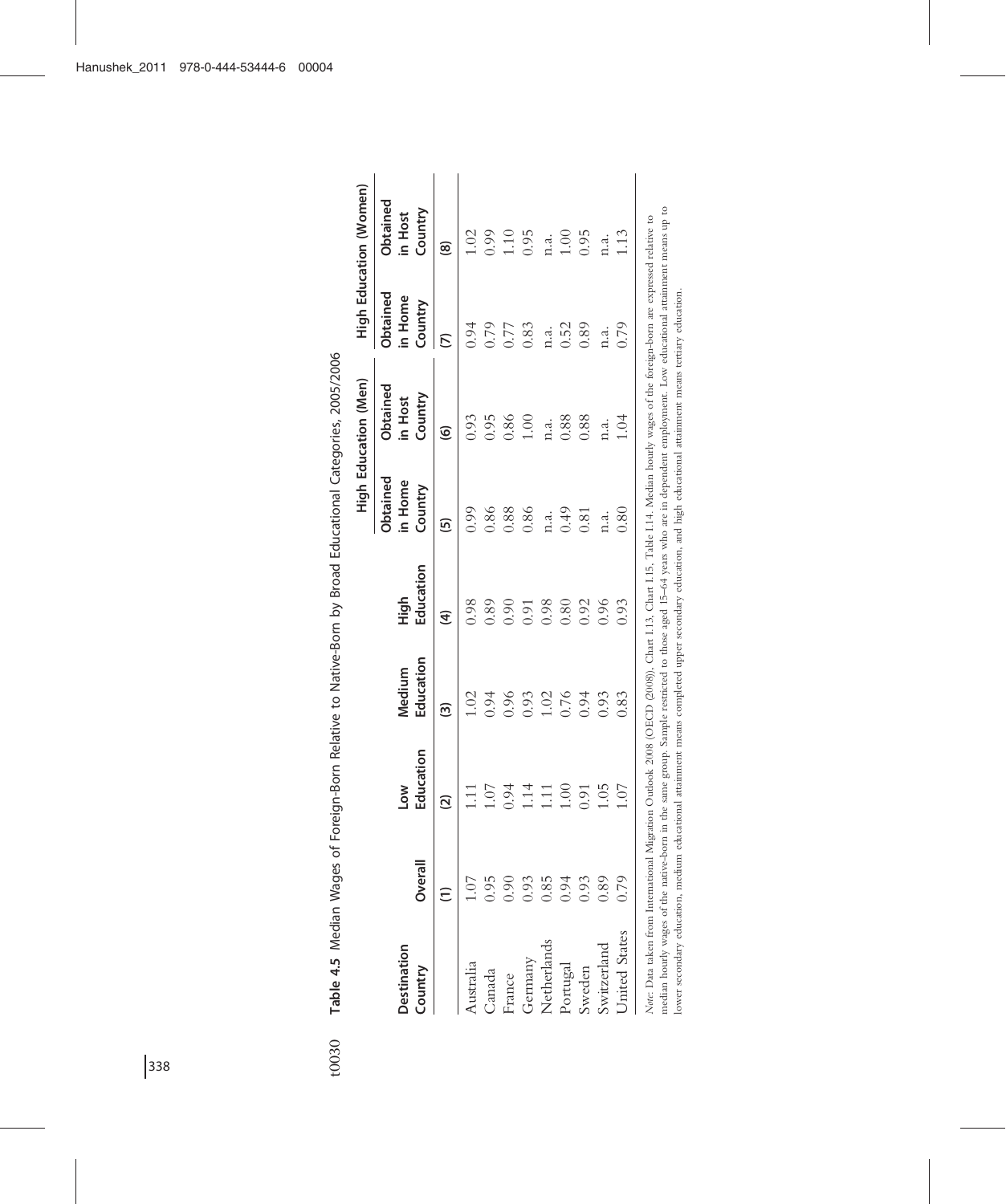Sweden), they earn substantially less than natives in the medium- and high-education group. In Canada, France, and Portugal, for example, immigrants with high education earn at least 10% less than natives with high education. Overall, wages of immigrants seem to rise more slowly with educational attainment than wages of natives, suggesting that immigrants face a lower return to schooling in the host country than natives do.

p0075 Columns (5) to (8) focus on the high-education group and show relative wages of foreign-born men and women with high education, now distinguishing between individuals who received their tertiary education in their home country and those who received it in the host country. The difference between the relative returns reported thus addresses, at least in part, the issue of transferability of human capital from the origin to the destination country.<sup>8</sup> The less transferable the skills acquired in the home country, the lower their return relative to the return obtained from domestically acquired tertiary education. With the exception of men in France and Australia, the figures show that wages are always higher for foreign-born graduates with host country– specific tertiary education, in some cases even exceeding the wages earned by native-born graduates with tertiary education.

### s0025 2.2. Migration and Acquisition of Education

- p0080 As pointed out in the previous section, it is important to distinguish between education acquired in the home country before migrating and education acquired in the host country. In particular, minors who arrive together with their parents and young adults who immigrate to attend one of the host country's universities add to their existing stock of human capital by acquiring further formal host country–specific education. With education being a tradable good, some countries have specialized in its production. For instance, Australia's third largest export article (after coal and iron ore) is international education.<sup>9</sup>
- p0085 This specialization in the provision of educational services is apparent from Table 4.6, which shows for the 10 biggest immigrant-receiving OECD countries the share of foreign students enrolled in tertiary education. Across all destination countries, foreign
- fn0045 <sup>8</sup> Although a lack of transferability of human capital will be necessarily reflected in lower relative wage ratios, it cannot be easily distinguished from differences in the quality of education obtained because of different educational systems and institutions in the origin and destination countries. Although the OECD data reported in Tables 4.1 to 4.5 are based on the International Standard Classification of Education (ISCED 1997) that, in principle, is based on the educational content of the programs assessed rather than institutional idiosyncrasies, an accurate and consistent measurement of actual educational achievements across different countries remains difficult (see also Hanushek and Zhang  $(2009)$ ).
- fn0050 <sup>9</sup> In 2007/2008, international education contributed 13.7 billion AUD to the Australian economy, measured through export earnings, which is the sum of international student expenditure on tuition fees, goods, and services related to living in Australia, and tourism associated with visits from relatives (see http://www.idp.com/research/statistics/ education\_export\_statistics.aspx).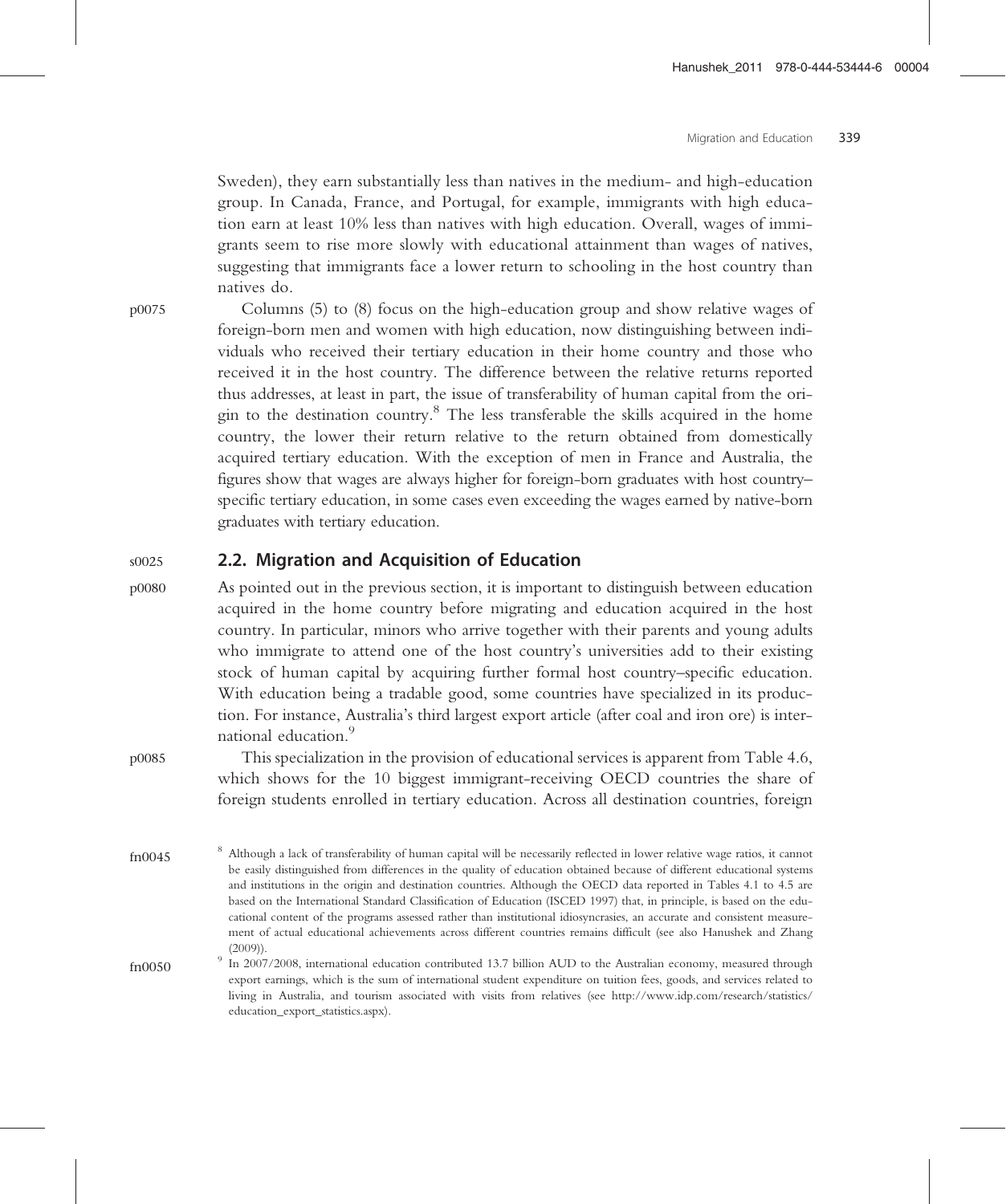| <b>Destination</b><br>Country | Share of<br>Foreign<br>Students in<br><b>Tertiary</b><br><b>Education</b> | Share of<br>Foreign<br>Students in<br>Advanced<br><b>Research</b><br>Programmes | Number of<br>Foreign<br>Students in<br><b>Tertiary</b><br><b>Education</b> | Index of<br>Change<br>$(1998 - 2008)$ | <b>Retention</b><br>Rates (2007) |
|-------------------------------|---------------------------------------------------------------------------|---------------------------------------------------------------------------------|----------------------------------------------------------------------------|---------------------------------------|----------------------------------|
|                               | (1)                                                                       | (2)                                                                             | (3)                                                                        | (4)                                   | (5)                              |
| Australia                     | 20.6                                                                      | 23.3                                                                            | 230,635                                                                    | 211 <sup>a</sup>                      | $30.0^{b}$                       |
| Canada                        | 13.1                                                                      | 38.6                                                                            | 185,781                                                                    | 565                                   | $14.7 - 18.8$                    |
| France                        | 11.2                                                                      | 39.8                                                                            | 243,436                                                                    | 164                                   | 27.4                             |
| Germany                       | 10.9                                                                      | n.a.                                                                            | 245,522                                                                    | 143                                   | 29.5                             |
| Italy                         | 3.0                                                                       | 7.0                                                                             | 60,448                                                                     | 260                                   | n.a.                             |
| Netherlands                   | 6.8                                                                       | n.a.                                                                            | 40,795                                                                     | $300^{\circ}$                         | 15.0                             |
| Spain                         | 3.6                                                                       | 24.0                                                                            | 64,906                                                                     | 224                                   | n.a.                             |
| Switzerland                   | 20.3                                                                      | 45.9                                                                            | 45,583                                                                     | 187                                   | n.a.                             |
| United                        | 19.9                                                                      | 47.7                                                                            | 462,609                                                                    | 221                                   | $27.0^{\rm d}$                   |
| Kingdom                       |                                                                           |                                                                                 |                                                                            |                                       |                                  |
| <b>United States</b>          | 3.4                                                                       | n.a.                                                                            | 624,474                                                                    | 145 <sup>a</sup>                      | n.a.                             |

#### t0035 Table 4.6 Number and Share of Foreign Students in Tertiary Education in OECD Countries, 2008

Note: Data taken from OECD iLibrary. Foreign students defined as noncitizen students except for Australia and the United States where they are defined as nonresident students due to missing information on noncitizen status. Index of Change 1998–2008 in the number of foreign students is given for total tertiary education and relative to 1998 (1998 = 100). Data on retention rates taken from Table I.8 of the International Migration Outlook 2010 (OECD (2010)). Retention rates are calculated as the number of international students who change their legal migration status, for example, from "student" to "work" or "family formation," divided by the number of international students who do not renew their student permit.

a Base year figure in 1998 covers noncitizen students, whereas figure in 2008 covers nonresident students.

<sup>b</sup>Figure for Australia estimated by Australian Department of Immigration and Citizenship.

c Index of change calculated relative to 1999.

d Figure for the United Kingdom refers to 2005/2006 and is taken from ICMPD (2006).

students constitute a significant fraction of the student population, with their share often exceeding 10%. In Switzerland and the United Kingdom, about one in five students is a foreign student, a fraction that increases further to around 45% when restricting attention to advanced research programs such as doctorates. In terms of absolute numbers, the United Kingdom and the United States are the two main destination countries for foreign students, hosting around 460 and 620 thousand students in 2008, respectively. Column (4) shows by how much the number of foreign students in tertiary education has changed over the decade between 1998 and 2008. Across the board, foreign student numbers have increased substantially. This is not only true in countries that started from a relatively low base such as Italy and the Netherlands (where student numbers increased by 160 and 200%, respectively) but also in countries that were already popular destinations in 1998 such as Australia, the United Kingdom, and the United States (where numbers increased by 111, 121, and 45%, respectively). Overall, in the 10 OECD countries listed in Table 4.6, the number of foreign students increased by 80.8% between 1999 and 2008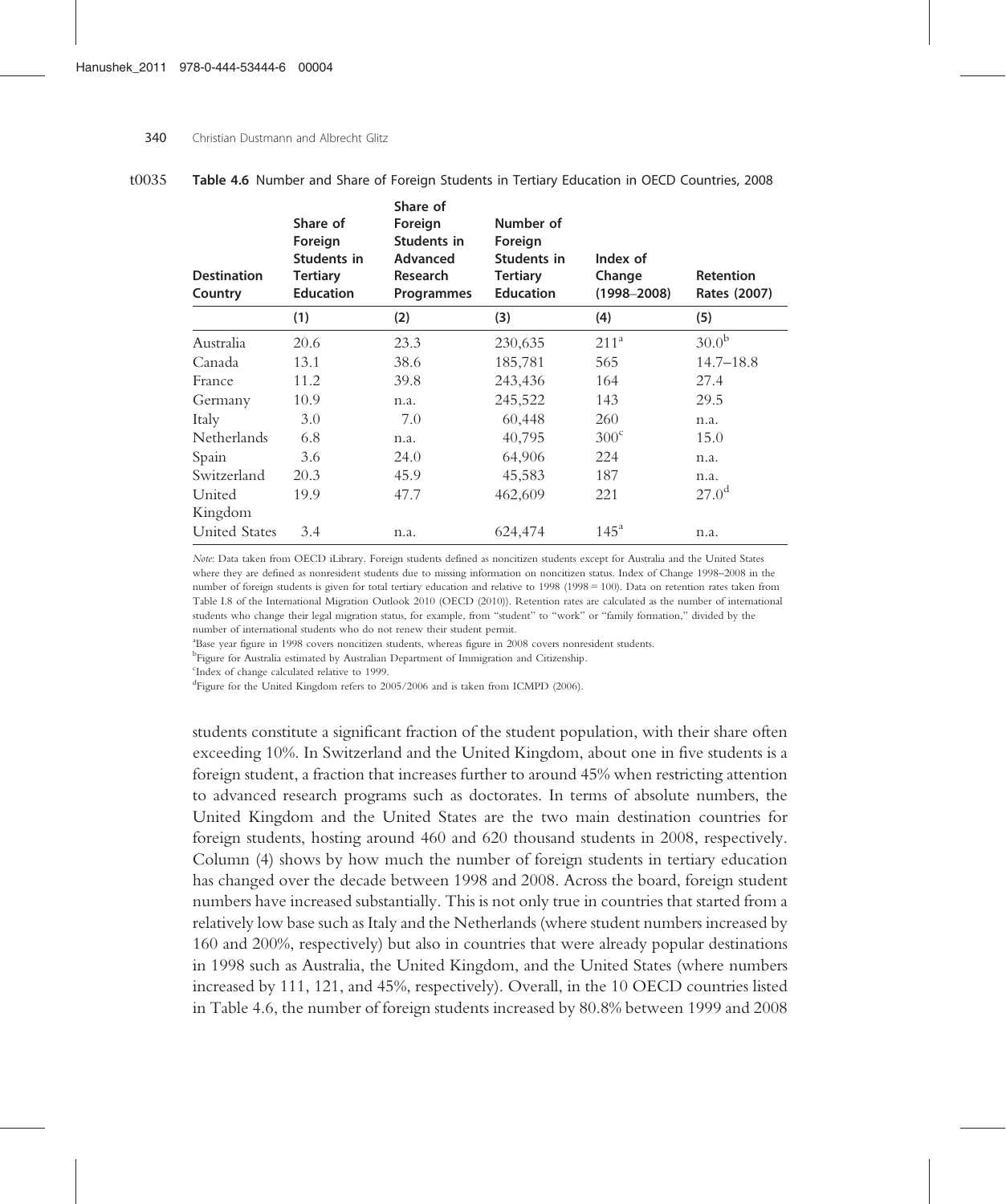which, given an increase in the corresponding overall stock of immigrants over the same period of around  $42.5\%$ ,<sup>10</sup> indicates that the acquisition of formal education in foreign countries is not only a widespread phenomenon, but also one that has been rapidly gaining importance in recent years.

p0090 The last column in Table 4.6 shows estimated retention rates of graduates in their host countries following the completion of their studies. Although the calculation of these figures is not unproblematic (for details, see OECD (2010)), the estimates show that between 15 and 30% of all foreign graduates remain in their host countries after graduation, evidently to a large extent for work purposes.<sup>11</sup> These numbers suggest that the acquisition of education in countries that have established themselves as "learning centers" is a main reason for migration and that individuals choose to return to their countries of origin in order to apply the skills acquired (see Dustmann, Fadlon, and Weiss (2010) for modeling of such migrations and our discussion in Sections 3.2 and 4.3). Of course, these numbers may also partly be driven by regulations that do not allow individuals to remain after the completion of their studies. Indeed, in many countries, particularly in Europe, existing policies make it difficult for foreign students to stay and obtain a work permit. In recent years, the transition from study to work has been facilitated in many student destination countries, for example, by enabling students to work while studying, or by extending the period granted to search for work following the completion of study (see ICMPD (2006), for a comparative study on retention policies in a large number of industrialized countries). For instance, several countries have recently started to issue a special residence permit to foreign graduates for the purpose of seeking a job, including the United Kingdom (for 1–2 years, introduced in 2004/ 2005), Germany (for 1 year, introduced in 2005), and France (for 6 months, introduced in 2006).<sup>12</sup> Other special provisions introduced to facilitate the transition from study to work for foreign graduates include the allocation of extra points for a degree from a national institution of higher education (Canada, Australia, and New Zealand), a waiver of an obligatory work experience record (Australia and the Czech Republic), the exemption from the regular quota for "key workers" (Austria), and a specific category

fn0055<sup>10</sup> The calculation of this figure is based on the data from the International Migration Database and refers to the change of the sum of the foreign-born population in Australia, Canada, France, the Netherlands, Spain, and the United States and the population with foreign citizenship in Germany, Italy, Switzerland, and the United Kingdom between 1999 and 2008. The missing immigrant stocks for Canada and France were linearly extrapolated from available figures in 2001 and 2006 (Canada) and in 1999 and 2006 (France).

fn0065 <sup>12</sup> While in France and Germany these jobs have to correspond to the graduate's qualification and are subject to labor market testing, permit holders in the United Kingdom are free to take up any employment they like. Contrary to the United States and Canada, the applicants in these countries do not already need to have a job offer at hand.

fn0060<sup>11</sup> Retention rates are calculated as the number of international students who change their legal migration status between 2006 and 2007, for example, from "student" to "work" or to "family formation," divided by the number of international students who do not renew their student permit. On average 61% of international students change their status for work-related reasons (OECD (2010)).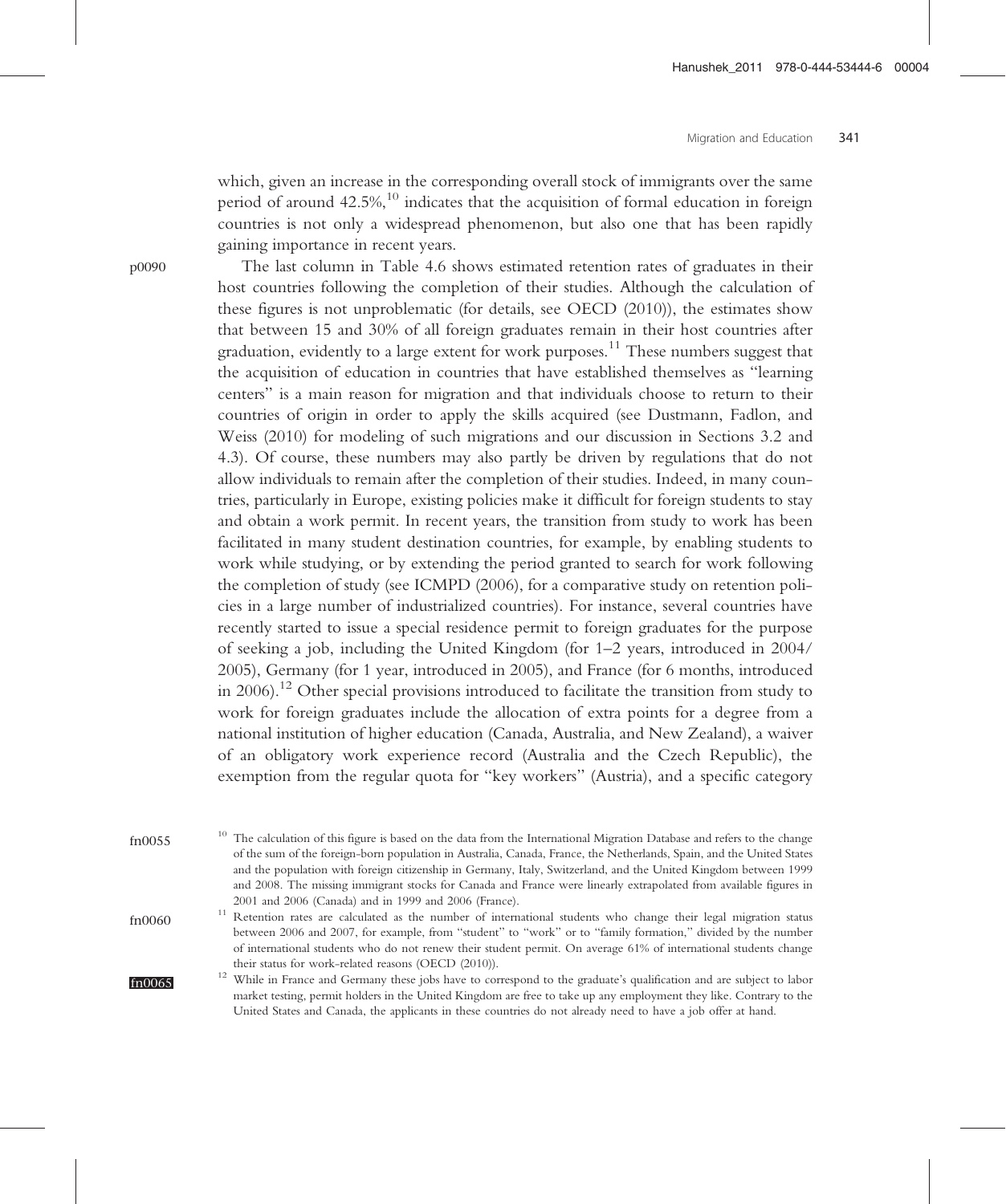with a special quota for foreign graduates (Australia, Italy, United States). These policy changes are a reflection of the increasing global competition in attracting and retaining highly skilled workers. Kato and Sparber (2010) show that students are indeed responsive to such immigration policies. Studying the effect of the sharp reduction in the number of available H-1B visas—the primary means of legal employment for college-educated foreign nationals in the United States—in 2003, they find that this restrictive immigration policy has had a negative impact on the quality of prospective international applicants to US colleges. The intuition is that only the high-ability students are affected by the new policy, since low-ability foreign students are unlikely to find US employment even in the absence of visa quotas. Faced with a reduced prospect of gaining access to the US labor market after graduation, the "best and brightest" of the global talent pool appear to choose other host countries to provide them with both valuable education and the possibility of applying this education in the local labor market.

- p0095 For the United States, which is host to the largest number of foreign students in the world, there are no overall retention rates of graduate students available. However, Finn (2007) shows that for the group of foreigners who have earned a doctorate in an American university, the retention rate 5 years after they received their degree is around 65–70%. In a cross-country comparison, this is likely to be at the upper end of the spectrum of retention rates.
- 
- p0100 In terms of the students' origin, there is once again substantial heterogeneity across destination countries. Looking at Table 4.7, three factors appear important for the choice of students where to obtain education: geographical distance, language, and former colonial ties. For instance, the majority of students in Australia (79.3%) originate from Asia, and in particular from China, which supplies a quarter of all foreign students. In Europe, Italy and Switzerland are countries that attract mostly foreign students from other European countries, whereas France has a large share of students from its former colonies in Africa (43.5%, of which 25.5% are from Morocco and 17.7% from Algeria), and Spain has a relatively large share of students from Spanish-speaking South America (40.7%, of which 21.4% are from Colombia and 16.7% from Peru). In the two biggest student-receiving countries, the United Kingdom and the United States, most foreign students originate from Asia (39.5 and 67.2%, respectively, of which 28.1 and 26.3% are from China).
- p0105 Figure 4.1 shows the development of the overall number of foreign students studying in the 10 main OECD destination countries listed in Table 4.6 between 1999 and 2008. There is a clear upward trend, in particularly from 2001 onwards, with student numbers increasing from a little more than 1.2 million in 1999 to more than 2.2 million in 2008. Most of this increase is driven by increasing numbers of students from Asia and, to a lesser extent, from Europe and Africa. Although we cannot tell from these data whether these students came to their destination countries for the sole purpose of studying or whether they already arrived as young children with their parents and are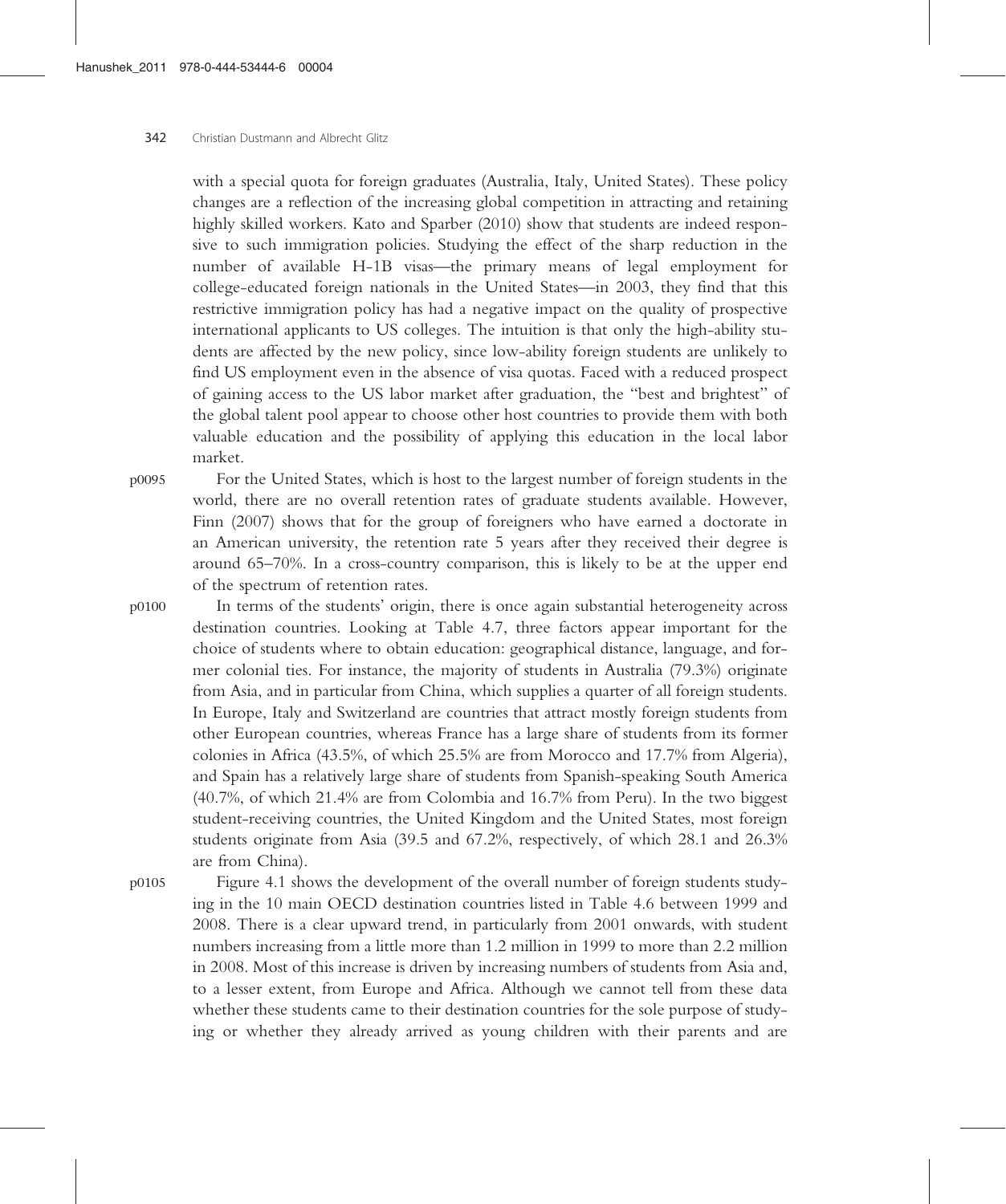| <b>Destination</b><br>Country | <b>Main Student-</b><br><b>Sending Countries</b><br>(Share of All<br><b>Foreign Students</b><br>in Percentage) | <b>Share</b><br><b>Europe</b> | Share<br><b>North</b><br>America | Share<br>South<br>America | Share<br>Asia | Share<br>Africa |
|-------------------------------|----------------------------------------------------------------------------------------------------------------|-------------------------------|----------------------------------|---------------------------|---------------|-----------------|
|                               | (1)                                                                                                            | (2)                           | (3)                              | (4)                       | (5)           | (6)             |
| Australia                     | China (25.0),<br>India (11.5),<br>Malaysia (8.1)                                                               | 4.4                           | 3.5                              | 0.9                       | 79.3          | 3.2             |
| Canada                        | China (19.5),<br>India (5.6),<br>US(5.4)                                                                       | 12.0                          | 10.1                             | 3.1                       | 50.2          | 11.7            |
| France                        | Morocco (11.1),<br>China (8.6),<br>Algeria (7.7)                                                               | 21.3                          | 3.5                              | 3.7                       | 21.0          | 43.5            |
| Germany                       | China (10.4),<br>Turkey (9.7),<br>Poland $(5.7)$                                                               | 47.5                          | 2.5                              | 2.7                       | 37.5          | 9.0             |
| Italy                         | Albania (19.5),<br>Greece (7.5),<br>Romania (5.2)                                                              | 56.5                          | 1.9                              | 7.6                       | 15.0          | 10.8            |
| Netherlands                   | Germany (40.6),<br>China (8.4),<br>Belgium (5.4)                                                               | 69.3                          | 2.3                              | 3.3                       | 19.9          | 5.0             |
| Spain                         | Colombia (8.7),<br>Morocco (8.4),<br>Peru $(6.8)$                                                              | 31.4                          | 11.3                             | 40.7                      | 3.7           | 11.7            |
| Switzerland                   | Germany (24.0),<br>Italy (10.8),<br>France $(10.3)$                                                            | 75.7                          | 2.5                              | 2.9                       | 9.0           | 5.4             |
| United<br>Kingdom             | China (11.1),<br>India $(7.1)$ ,<br>Ireland $(5.8)$                                                            | 34.7                          | 6.6                              | 1.3                       | 39.5          | 14.9            |
| <b>United States</b>          | China (17.7),<br>India (15.2),<br>Korea (11.1)                                                                 | 11.2                          | 10.1                             | 5.0                       | 67.2          | 5.7             |

#### t0040 Table 4.7 Origin of Foreign Students in Tertiary Education in OECD Countries, 2008

Note: Data taken from OECD iLibrary. Foreign students are defined as noncitizen students except for Australia and the United States where they are defined as nonresident students due to missing information on noncitizen status. Shares refer to students enrolled in tertiary education, both full time and part time.

expecting a more permanent stay, the important role of many destination countries in providing education to noncitizens is clearly discernible.

# s0030 **2.3. Return Migration**<br>p0110 **Figure 4.1** suggests that 1

Figure 4.1 suggests that many migrations today are undertaken for the purpose of acquiring education. According to the International Passenger Survey, for example, about 40% of all migrants arriving in the United Kingdom in the year 2009 cited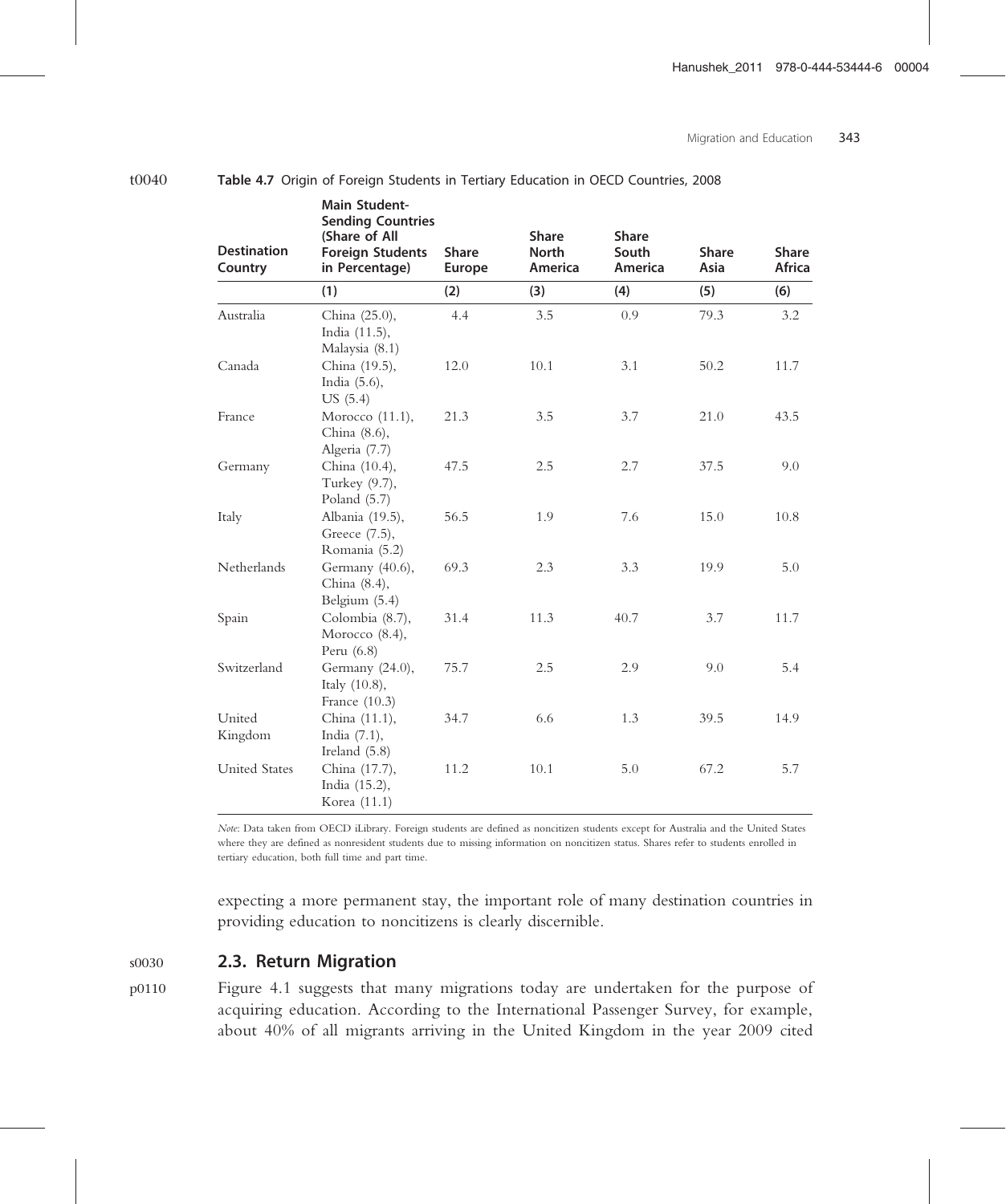

#### f0010 Figure 4.1 Origin of Foreign Students in Tertiary Education between 1999 and 2008.

Note: Data taken from OECD iLibrary. Graph shows total number of students in the 10 main OECD countries listed in Table 4.6 by continent of origin. Foreign students are defined as noncitizen students except for Australia and the United States where they are defined as noncitizen students from 1998 to 2003 and as nonresident students from 2004 to 2008. Numbers refer to students enrolled in tertiary education, both full time and part time. Numbers for Australia in 1999 and Canada in 2001–2003 and 2005 are missing and were linearly interpolated using the numbers in adjacent years.

as their main reason for migration the desire to pursue formal studies, up from around 23% in the year 2000. Migrations of this type are likely to be temporary. But temporary migrations are a more general phenomenon and widespread also among classical labor migrations. There are about 2.5 million temporary workers arriving in the OECD countries per year, mostly seasonal workers and young working holidaymakers with work permits for a duration of less than 1 year (OECD (2008)). The temporary character of these migrations has important implications for the type of immigrants' educational attainments and their investments in human capital as we will see in Section 3.3. Although until recently the analysis of immigrants' earnings and human capital investments has largely assumed migrations to be permanent, modern migrations seem to be characterized by different patterns. Indeed, numbers suggest that a large fraction of the foreign-born population will at some point return to their home country.

p0115 One way to study the time dimension of migration is to look at the duration of stay in the host country. Columns (1) to (3) of Table 4.8 show the share of the foreign-born population in the main OECD destination countries that have been in their host country for less than 5 years, more than 10 years, and more than 20 years. Clearly these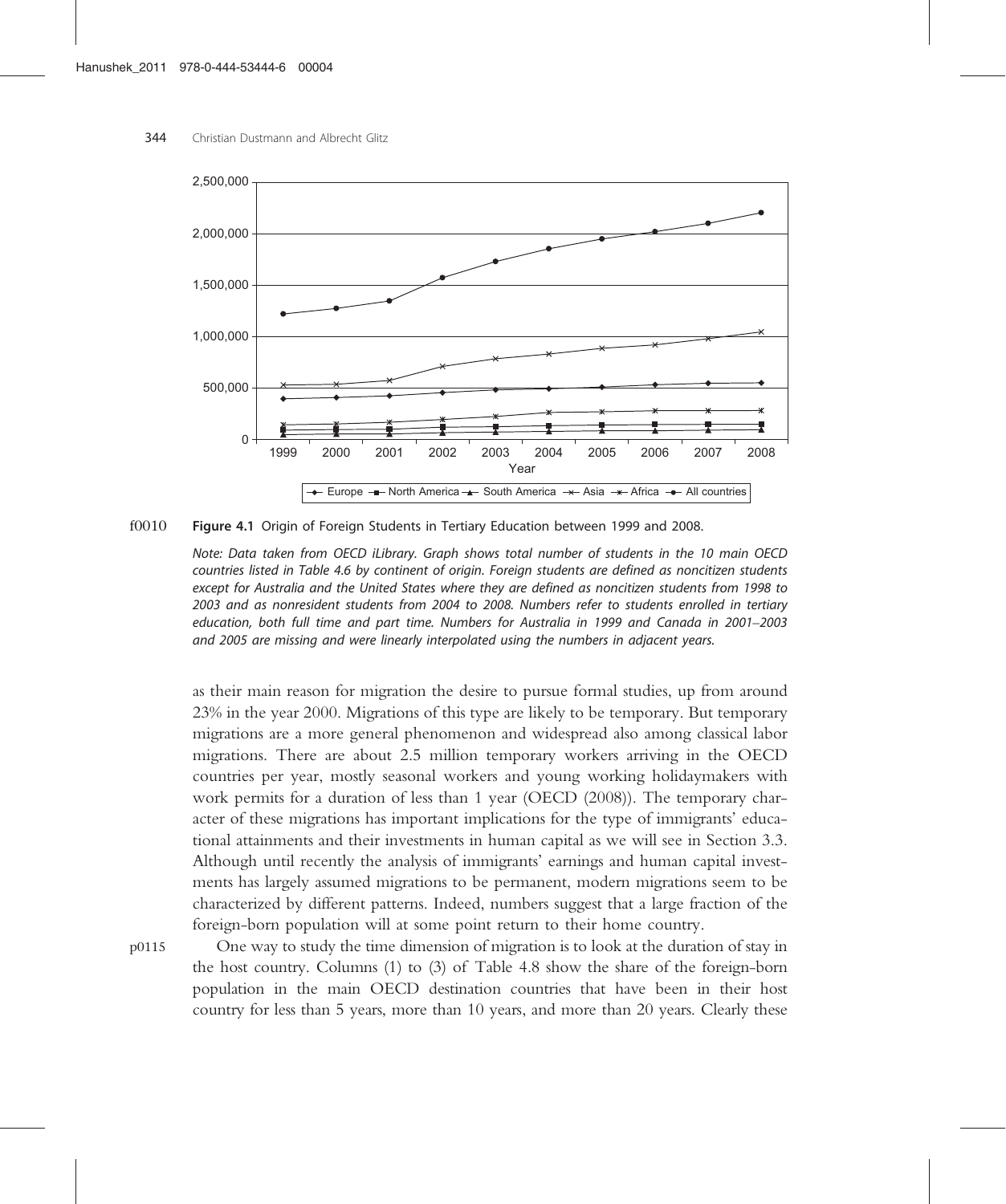| <b>Destination</b><br>Country | Share<br><b>Duration</b><br>$<$ 5 years | Share<br><b>Duration</b><br>$>10$ years | <b>Share</b><br><b>Duration</b><br>$>$ 20 years | Ratio Outflow/ 5-Year<br>Inflow $\times$ 100<br>1998-2008 | Re-emigration<br>Rate |
|-------------------------------|-----------------------------------------|-----------------------------------------|-------------------------------------------------|-----------------------------------------------------------|-----------------------|
|                               | (1)                                     | (2)                                     | (3)                                             | (4)                                                       | (5)                   |
| Australia                     | 13.6                                    | 77.5                                    | 55.0                                            | 9.8                                                       | n.a.                  |
| Canada                        | 14.8                                    | 70.0                                    | 50.2                                            | n.a. <sup>a</sup>                                         | $23.7^{b}$            |
| Switzerland                   | 23.1                                    | 62.4                                    | 31.1                                            | 51.3                                                      | n.a.                  |
| Germany                       | 3.6                                     | 79.7                                    | n.a.                                            | 86.0                                                      | n.a.                  |
| Spain                         | 40.4                                    | 49.0                                    | 34.6                                            | $14.3^{\circ}$                                            | n.a.                  |
| France                        | 8.1                                     | 82.7                                    | 65.9                                            | n.a.                                                      | n.a.                  |
| United                        | 17.0                                    | 70.2                                    | n.a.                                            | 42.6                                                      | 39.9                  |
| Kingdom                       |                                         |                                         |                                                 |                                                           |                       |
| Italy                         | 37.8                                    | 34.4                                    | 9.9                                             | n.a. <sup>a</sup>                                         | n.a.                  |
| <b>Netherlands</b>            | 9.7                                     | 71.6                                    | n/a                                             | 29.3                                                      | 28.1                  |
| United States                 | 20.1                                    | 63.7                                    | 35.7                                            | n/a <sup>a</sup>                                          | 19.1                  |

| t0045 | Table 4.8 Share of Immigrants by Duration of Stay, Outflow/Inflow Ratio, and 5-Year Re-emigration |
|-------|---------------------------------------------------------------------------------------------------|
|       | Rate (around 2000)                                                                                |

Note: Data taken from Database on Immigrants in OECD Countries (DIOC) provided by the OECD. Duration shares refer to the foreign-born population. Observations with unknown length of duration were excluded from the calculation. The ratio of the aggregate outflow to the aggregate inflow of the foreign population between 1998 and 2008 is calculated using data from the OECD's International Migration Database. Ratios are based on data of foreign nationals from population registers for all countries except Australia and the United Kingdom, for which data based on residence permits or other sources were used. Data on re-emigration rates after 5 years are taken from Table III.1 (p. 171) of the International Migration Outlook 2008 (OECD (2008)). Relevant entry period for the United Kingdom was 1992–1998, for the Netherlands 1994–1998, and for the United States 1999.

a Data on outflows were missing for these countries.

b Figure taken from Aydemir and Robinson (2008).

c Ratio for Spain refers to period 2002–2008.

cross-sectional figures can only be indicative of the temporary nature of migrations since, for example, a high share of short durations could be either due to actual short migration durations or due to a large number of very recent arrivals (as, e.g., in the case of Italy and Spain). However, with the exception of France, the share of migrants who have already been living in their host countries for more than 20 years (and could therefore be considered as permanent) does hardly ever significantly exceed 50%. In the United States, for example, only 35.7% of the foreign-born population have already lived in the country for more than 20 years. As these figures may be driven by changing cohort sizes of the inflows of immigrants, it is useful to look at the outflows of the foreign populations from their host countries. Column (4) shows the outflow/inflow ratio of foreign nationals over the period 1998 and 2008. This ratio ranges from 9.8% in Australia, over 51.3% in Switzerland, to 86.0% in Germany. This suggests that there are indeed significant flows of foreign individuals out of their host countries. These out-migrations may be back to the countries of origin but could also be to an alternative host country. Outflow/inflow ratios are still only a crude measure of return migration, as they do not necessarily relate to the same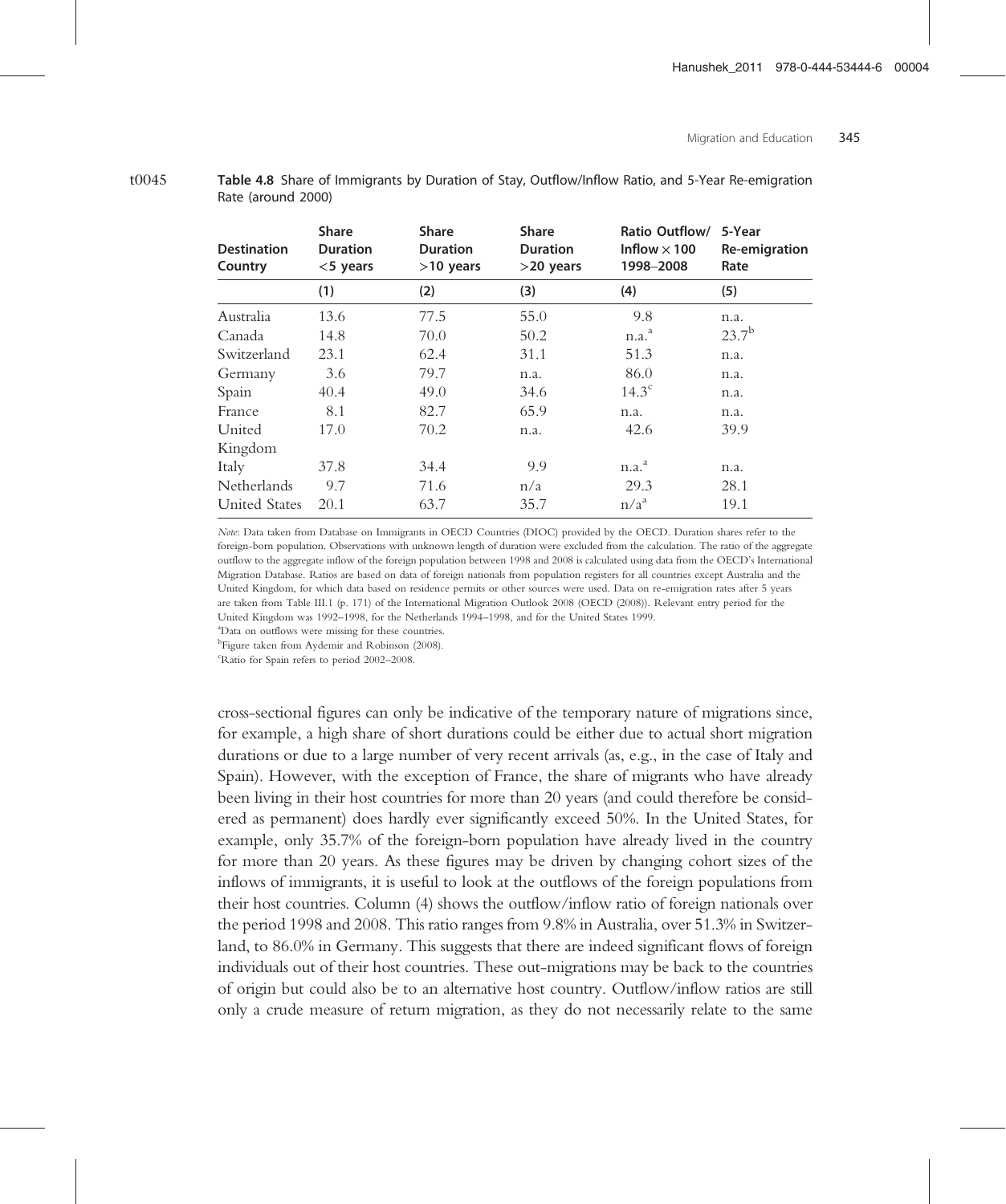individuals. For a more precise measure, one requires data that follow immigrant entry cohorts over time. Column (5) in Table 4.8 provides some estimates of the share of foreign-born individuals that re-emigrate from their host country within the first 5 years of arrival. The estimates show the generally substantial extent of re-emigration, ranging from 19.1% in the United States to 39.9% in the United Kingdom.13 Evidently, relatively short migration spells are a widespread phenomenon and, although the destination of the re-emigrating population is generally not observable, one can assume that a large fraction constitutes return migration to the country of origin.<sup>14</sup> As we will see later, this particular migration pattern has important implications for an immigrant's behavior both in the host and in the home country, and therefore requires particular attention. For an informative overview of the return migration issue including a detailed description of methodological approaches to measure it, see OECD (2008, Part III).

#### s0035 2.4. The Next Generation

- p0120 The focus of the descriptive evidence presented so far has been on the educational attainment and investment, as well as the labor market performance of the workingage immigrant population. Given that a substantial fraction of immigrants will remain in the host country for a considerable amount of time, their children, whether born in the home country before arrival or thereafter, will spend a large part or even their entire childhood in the host country, passing through its educational system and making educational investment decisions along the way. These decisions have wider consequences not only for the performance of this next generation of immigrants in both the host and—in the case of a later return migration—the home country but also for the host country more generally, for example, through the immigrants' impact on the fiscal balance (see, e.g., Storesletten (2000) and Dustmann, Frattini, and Halls (2010)) or their integration prospects (see, e.g., Constant and Zimmermann (2008)). Given the often substantial differences in family backgrounds and language proficiencies, it is not surprising that in many destination countries immigrant children do significantly
- fn0070 <sup>13</sup> The OECD also provides corresponding re-emigration rates for Ireland (60.4%), Belgium (50.4%), and Norway (39.6%). Additional studies that estimate comparable 5-year re-emigration rates are Borjas and Bratsberg (1996) for the United States (17.5%), Bijwaard (2004) for the Netherlands (35%), Shortland (2006) for New Zealand (23%), Dustmann and Weiss (2007) for the United Kingdom (40% males and 55% females), Bratsberg, Raaum, and Sorlie (2007) for Norway (50%), Jensen and Pedersen (2007) for Denmark (55%), and Aydemir and Robinson (2008) for Canada (23.7% males).
- fn0075 <sup>14</sup> Nekby (2004) is one of the few who distinguishes between return migration and secondary migration to a third country, using data for Sweden for the period 1991–2000. According to her results, the share that constitutes return migration is around 90% for Nordic immigrants, 70% for Western Europeans and North Americans, 50% for Eastern Europeans, 40% for Asians, and around 30% for Africans. Bratsberg, Raaum, and Sorlie (2007) estimate the return migration share for Norway and find similar magnitudes. Over the period 1967–2003, the share of those who left Norway to return to their home country is 93% for Danes and Swedes, 86% for US Americans, 87% for UK immigrants, 78% for Turks, 81% for Iraqis, 70% for Somalis, and 33% for Vietnamese immigrants.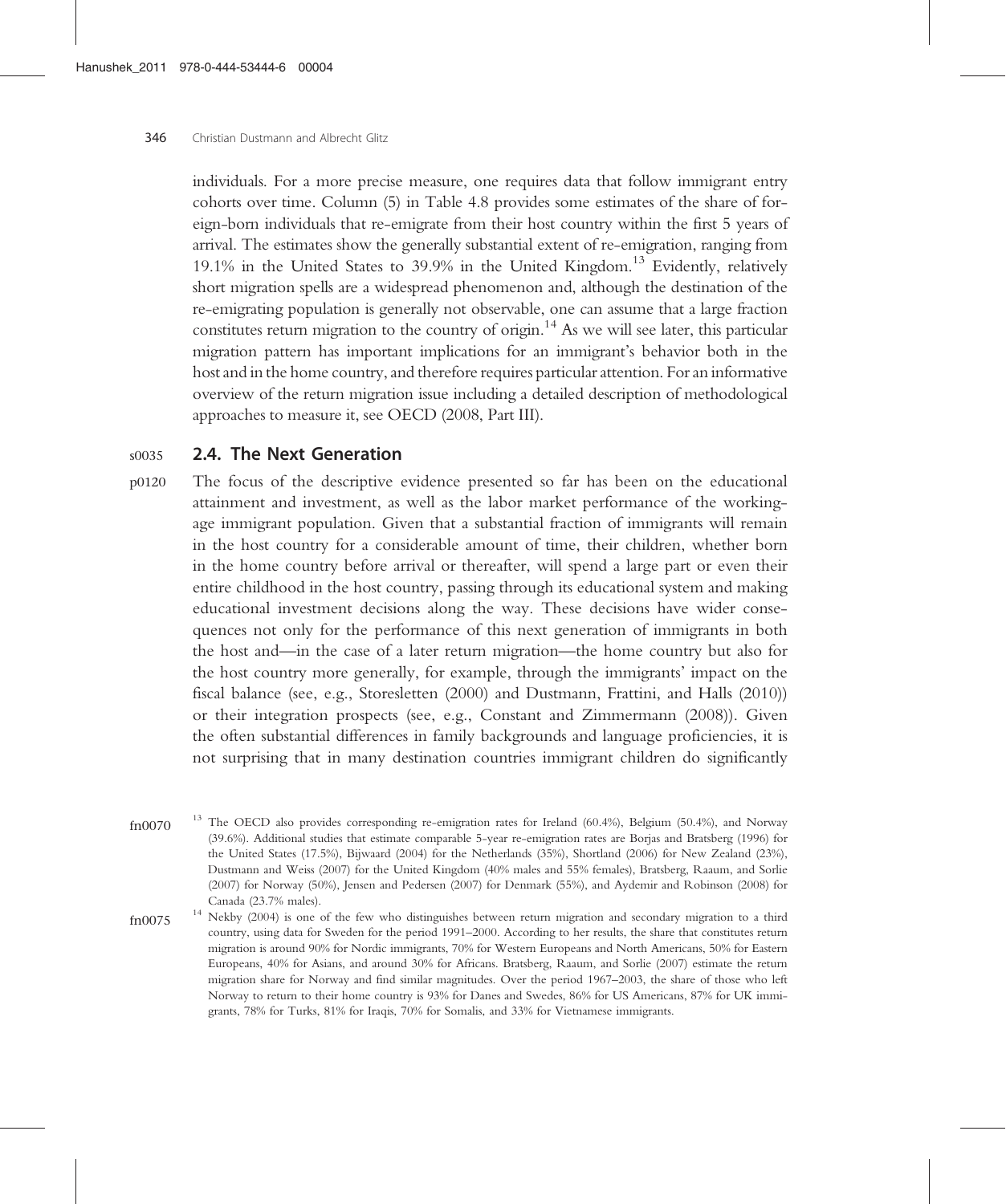#### Migration and Education 347

| <b>Destination</b>       |            |                    | Difference of Performance between<br>Students with an Immigrant<br>Background Who Speak a Language<br>at Home that Is Different from the<br>Language of Instruction and Native<br><b>Students</b> |                    |
|--------------------------|------------|--------------------|---------------------------------------------------------------------------------------------------------------------------------------------------------------------------------------------------|--------------------|
| Country                  | Reading    | <b>Mathematics</b> | Reading                                                                                                                                                                                           | <b>Mathematics</b> |
|                          | (1)        | (2)                | (3)                                                                                                                                                                                               | (4)                |
| Australia                | $8.8*$     | $15.7***$          | $-4.4$                                                                                                                                                                                            | $-4.2$             |
| Canada                   | $-2.4$     | $-2.7$             | $-16.1**$                                                                                                                                                                                         | $-1.1$             |
| France                   | $-25.4**$  | $-38.9**$          | $-31.7**$                                                                                                                                                                                         | $-66.7**$          |
| Germany                  | $-57.1**$  | $-58.1**$          | $-81.6**$                                                                                                                                                                                         | $-92.8**$          |
| Italy                    | $-60.7**$  | $-38.6**$          | $-79.4**$                                                                                                                                                                                         | $-22.2$            |
| Netherlands              | $-52.1***$ | $-53.8**$          | $-61.4**$                                                                                                                                                                                         | $-86.9**$          |
| Spain                    | $-41.1***$ | $-47.8**$          | $-46.0**$                                                                                                                                                                                         | $-26.1*$           |
| $-57.3**$<br>Switzerland |            | $-69.5**$          | $-78.3**$                                                                                                                                                                                         | $-81.7**$          |
| United Kingdom           | $-11.5$    | $-14.6*$           | $-36.5**$                                                                                                                                                                                         | $-26.6**$          |

t0050 Table 4.9 Raw difference in PISA Test Scores between Students with Immigrant Background and Native Students

> Source: PISA 2006; reading scores for the US: PISA 2003. Native students are defined as those born in the country of assessment with both parents also born in the country of assessment. Immigrant students are either those born abroad with both parents also born abroad (first generation) or those born in the country of assessment but both parents born abroad (second generation). Students with a mixed background are excluded. Values are computed using the final weights provided by PISA. Stars indicate that the difference between the immigrant and the native average score is statistically significant at the 1% level (\*) and at the 5% level (\*).

> worse at school than their native counterparts. To illustrate this, we use data from the PISA (Programme for International Student Assessment) study that provides internationally comparable measures of proficiency in reading, mathematics, and science of students aged 15 years in 18 OECD countries, as well as information on a large set of student and school characteristics.<sup>15</sup> Table 4.9 shows the raw differences in test scores in reading and mathematics between native children and children with an immigrant background, which include both children born abroad and children born in the host country. Both in reading and in mathematics, students with an immigrant background score significantly lower than native students. With an average native score in these tests of about 500, the test score gaps are substantial with a relative magnitude of around 10% in a number of countries (Germany, Italy, the Netherlands, and Switzerland). The only exceptions to these patterns are Australia, Canada, and to a lesser extent the United Kingdom, where students with an immigrant background do as well as, or better (in the case of Australia), than their native student counterparts. An obvious explanation for this heterogeneity across destination countries is the difference in socio-economic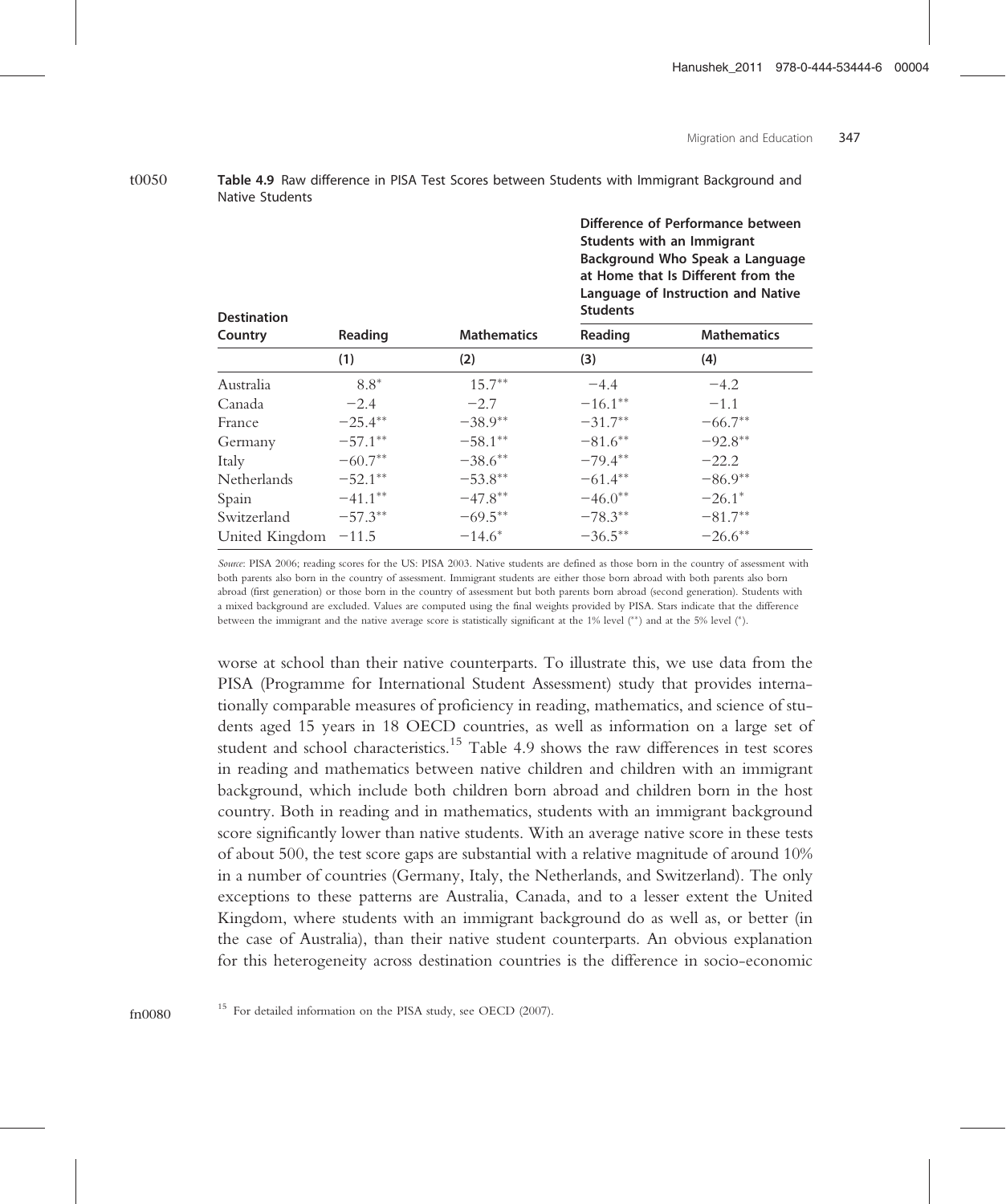characteristics between the corresponding immigrant populations, largely driven by the selectiveness of each host countries' migration policies. Australia, Canada, and the United Kingdom are all countries that have been applying a point system to select the immigrants they admit, which strongly favors individuals with characteristics conducive to their performance in the labor market, such as education and language skills. Through the intergenerational transmission of human capital, these beneficial characteristics are likely to be reflected in their children's performance at school. For illustration, we report in Columns (3) and (4) the test score gaps (relative to natives) of students with an immigrant background who do not speak the language of instruction at home. In all but three cases (Canada, Italy, and Spain in mathematics), these gaps are substantially larger than the gaps for the entire immigrant student population. For example, in the United Kingdom, those who do not speak English at home score 36.5 points below the native average in reading and 26.6 points below the native average in mathematics while overall the test score gaps only amount to 11.5 and 14.6 points, respectively. We will analyze the role language and parents' education play in explaining the achievement gaps between immigrant and native students more systematically in Section 5.3.

p0125 Do the lower test scores of immigrant children at age 15 carry over into their adulthood? One measure to assess this is to compare the average school-leaving age of firstand second-generation immigrant adults relative to the native population. Figure 4.2



f0015 Figure 4.2 Gaps in Educational Attainment and Log Wages of First- and Second-Generation Immigrant Men Relative to Native Men.

Source: Algan, Dustmann, Glitz, and Manning (2010). Data sources are the French Labour Force Survey 2005–2007, the German Microcensus 2005–2006, and the UK Labour Force Survey 1993–2007. Data points reflect estimated gaps in age left education and log wages of different origin groups of firstand second-generation immigrant men relative to native men. Additional controls in the regressions from which these estimates were obtained are a quadratic in year of birth, region dummies, and time dummies in the age left education censored regression, and a quadratic in potential experience, region dummies, and time dummies in the linear wage regression.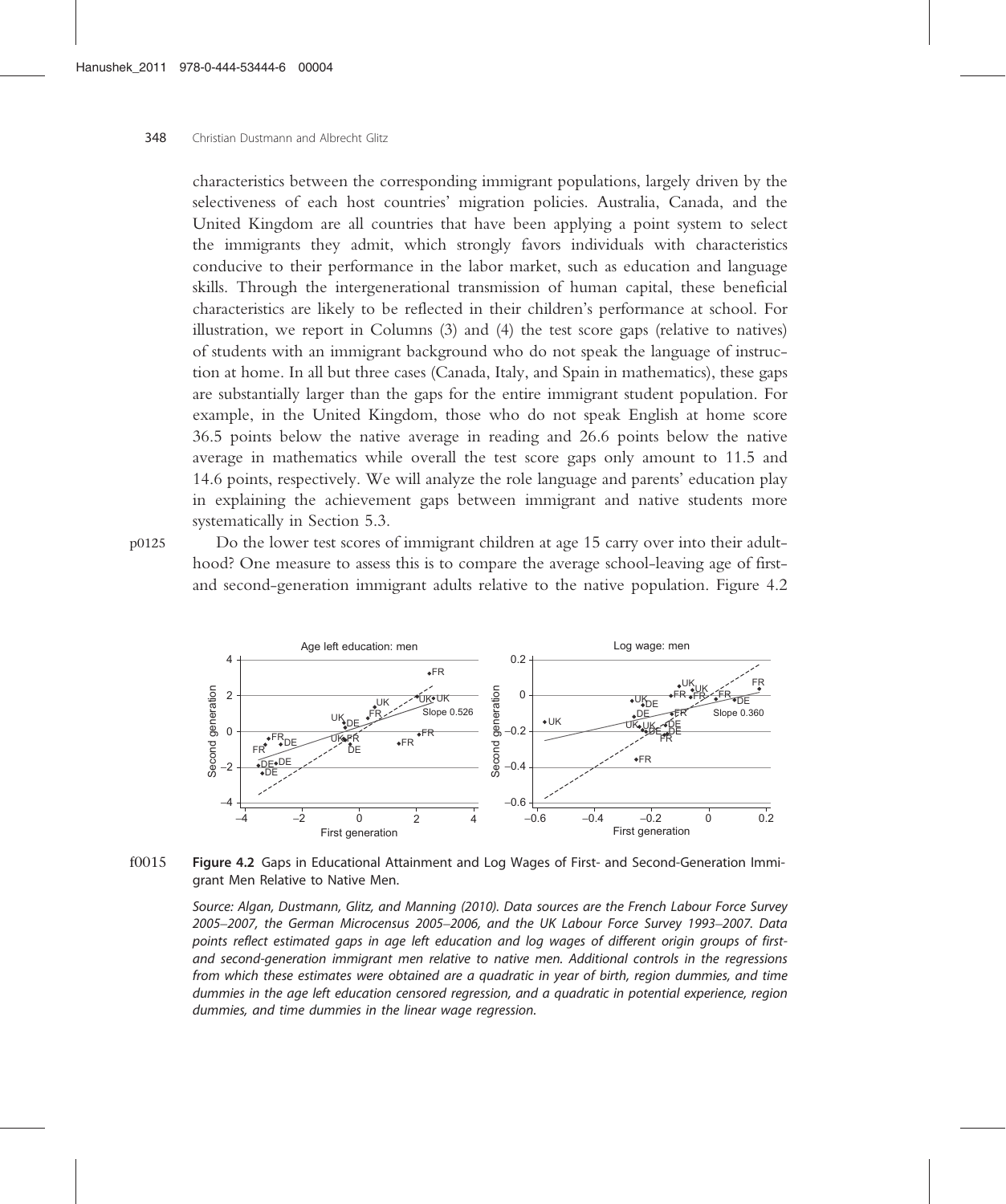reproduces estimates for men obtained by Algan, Dustmann, Glitz, and Manning (2010) for France, Germany, and the United Kingdom using the latest available data sources. The corresponding results for women show broadly similar patterns. The differences in the average age left education shown in the left-hand side scatterplot in Fig. 4.2 are estimated coefficients on dummy variables for the main immigrant groups in each country, obtained from a censored linear regression. Additional controls in these regressions are a quadratic in year of birth, region dummies, and time dummies. Each point represents the educational gap relative to natives of firstgeneration immigrants (x-axis) and second-generation immigrants (y-axis) for a particular country (or country group) of origin. For reference, we include a 45° line and a fitted linear regression line. The scatterplot shows that for those immigrant groups in Germany and France, who started with the biggest disadvantage relative to natives, there is some improvement in the educational attainment from one generation to the next (in the sense of a later age when individuals leave education). However, there is still a significant difference in schooling remaining for these groups in the second generation. This persistence in educational differences between natives and immigrants translates into differences in labor market outcomes, as illustrated in the right-hand side scatterplot in Fig. 4.2, which shows estimated relative earnings gaps, again taken from the Algan, Dustmann, Glitz, and Manning (2010) study in which the only included control variables in the estimated linear earnings equations are a quadratic in potential experience, region dummies, and time dummies. Most importantly, the regressions do not control for the differences in educational attainment illustrated in the left-hand side scatterplot. The figures show that for most immigrant groups there is some improvement in earnings from one generation to the next, in part due to the improved educational attainment. However, the majority of adult second-generation immigrants in these countries still experience a substantial wage disadvantage (of the order of 10% on average) relative to their native counterparts. Both scatterplots also reveal a significant correlation between first- and second-generation immigrants' education levels and earnings. Despite some convergence, those immigrant groups who started with the biggest disadvantage relative to natives in the first generation continue to be the most disadvantaged in the second generation. We will get back to this issue in our discussion of intergenerational mobility of immigrants in Section 5.

#### s0040 **3. THE MIGRANT**

### s0045 3.1. The Migration Decision and Human Capital Investment

p0130 In this section, we investigate the key drivers of individuals' decisions of whether to emigrate, whether and when to return, and how these decisions interact with decisions about education and skill acquisition. In its simplest possible form, the migration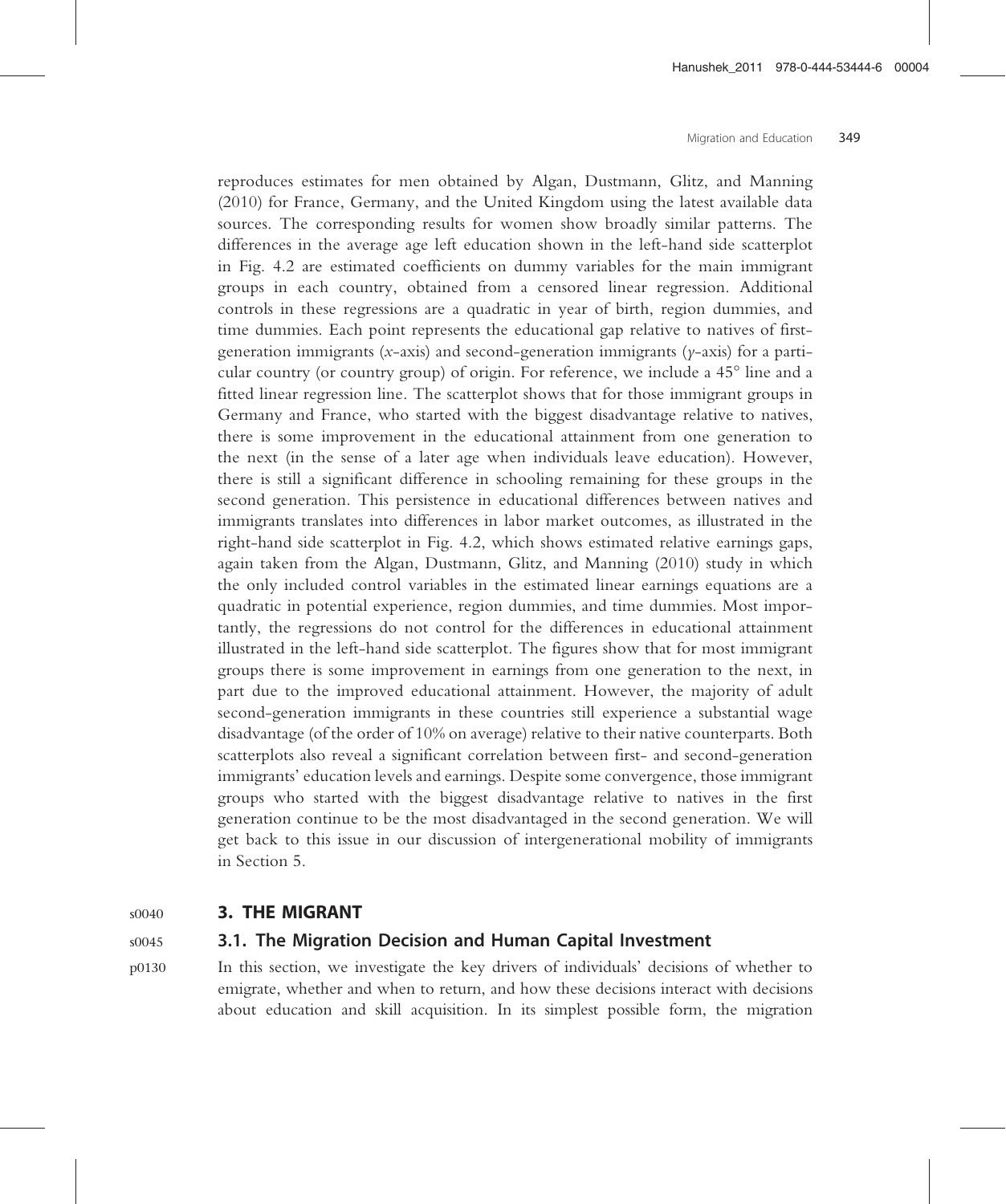decision is based on a comparison of expected lifetime earnings in the current region of residence and in an alternative region, to which the migrant has the possibility to emigrate. In most cases, there is more than one possible destination region in the choice set of potential migrants. For simplicity, we will abstract from that and consider only one potential destination country.16

- p0135 What are the factors that determine the emigration decision? Abstracting for the moment from amenities that arise from living in the home or potential host country, the decision problem of the potential migrant is based on the comparison of the net monetary returns of that decision. In the simplest possible model, where migrations are permanent and the acquisition of human capital is completed before the migration, these will depend on the skill prices in the origin and destination country, as well as the degree to which skills acquired in the origin country are transferable to the economy of the destination country. In a more dynamic setting, the migrant compares lifetime net discounted earnings in the two countries, allowing for the possibility that additional human capital investment is undertaken.
- p0140 After migration, individuals will potentially acquire further skills in the host country. As skills obtained in the home country are not always fully transferable to the host country's labor market, new immigrants should have lower earnings than natives, even when they belong to the same skill group as measured, for instance, by the years of schooling obtained. However, the subsequent transfer of existing skills, facilitated, for example, through the acquisition of complementary skills like language, and the acquisition of new skills lead to an increase in earnings, possibly at a faster rate than that of comparable native workers. A large literature has developed around measuring this process (starting with Chiswick's, (1978) seminal paper), and we will review some of this literature in Section 3.4.
- 

p0145 As we have shown in Section 2, many migrations are temporary, with immigrants remaining for a limited amount of time in the host country, and then returning back home. This behavior can be optimal despite consistently more favorable economic conditions in the destination country (see Dustmann (2003) and Dustmann (1994a, 1995), for an early analysis of different return motives). But if immigrants plan to return to their home countries (or to move on to a third country), then this may affect many aspects of their behavior, including their human capital investment. In particular, any investment decisions in further skills will now depend not only on the return to these skills in the host country but also on the return to these skills back in the home country. Thus, understanding the distinct forms of migration is key to understanding immigrants' human capital investment behavior.

fn0085 <sup>16</sup> Papers by Dahl (2002), Grogger and Hanson (2008), Bishop (2008), Ortega and Peri (2009), Kennan (2010), and Kennan and Walker (2010) consider the choice problem of individuals when deciding between more than one potential destination region.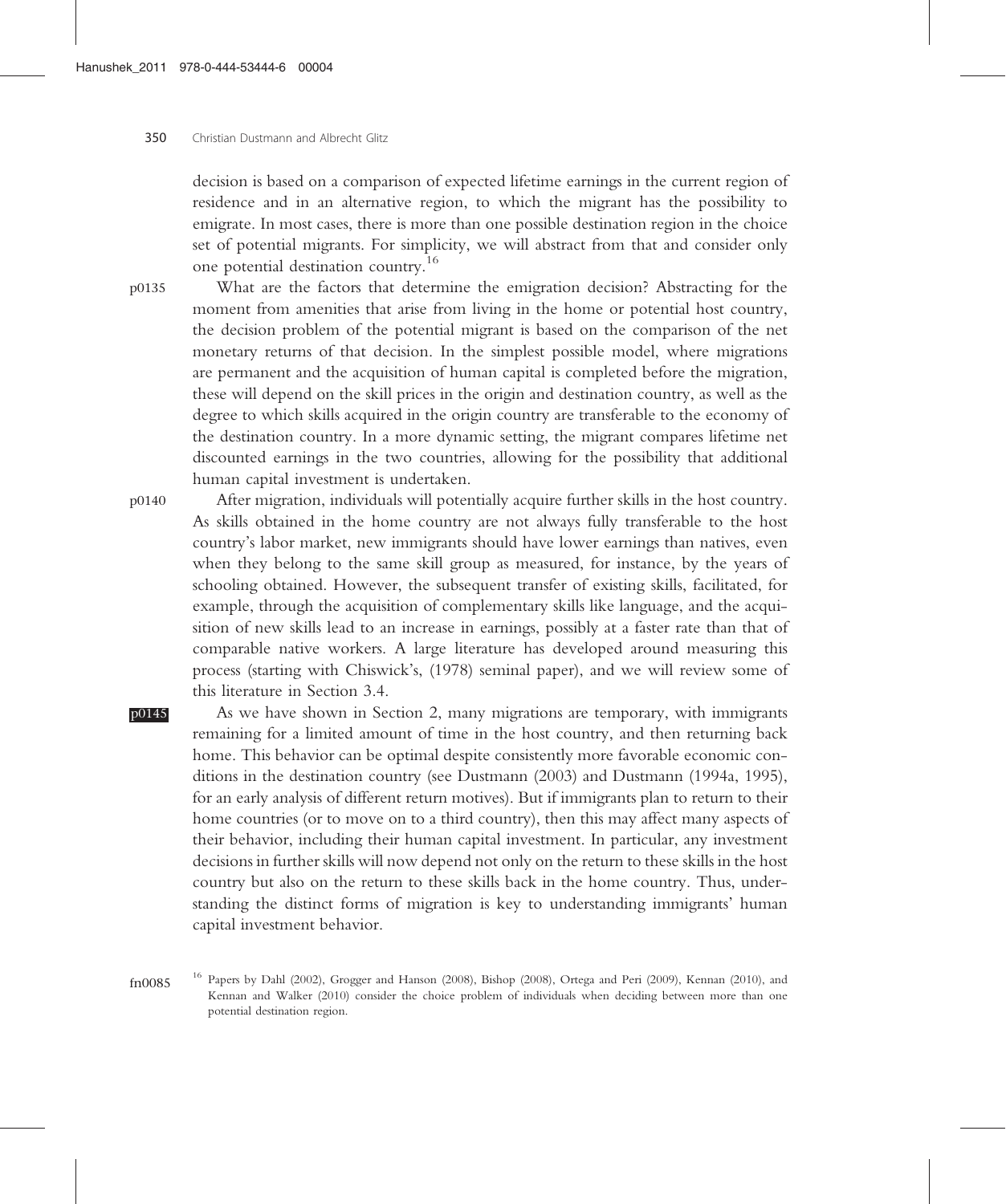p0150 Return decisions may be driven by preferences (if, for instance, the home country provides the migrant with amenities that are valuable itself or complementary to consumption) or purchasing power considerations (if, for instance, the host country currency has a high value in the home country). However, they may also be the outcome of an optimizing strategy that consists of obtaining human capital in the destination country in order to apply it in the origin country. Examples of this type of human capital are university education or foreign language skills. In that case, return migration is the outcome of an optimal human capital investment plan over the individual's life cycle. In addition, the possibility of a migration later in the individual's life may already induce human capital investment in the home country. One reason may be that skills acquired at home have a high return in the host country. Another reason may be that skills acquired at home are a prerequisite for the possibility to acquire further valuable skills abroad, either directly because of minimum education requirements due to immigration policies or because of the sequential nature of skill accumulation.

### s0050 3.2. A Simple Model of Return Migration and Investment in Human Capital

p0155 In what follows, we set up a simple model that serves to clarify some key ideas of migrants' decision processes. The model shows how individuals reach a decision of whether to emigrate and how this decision is intricately linked to the human capital they accumulate over their life cycle. It illustrates how the possibility of a temporary migration affects optimal human capital investment profiles, what these profiles imply for individuals' earnings and their growth over time, and how these patterns depend on initial observable skills and ability. The model will also help us to structure the vast empirical literature that exists on migrants' education and skill investment decisions in their home and host countries. This literature has focused particularly on the analysis of earnings profiles of immigrants as a reflection of their human capital investments, on how these profiles depend on the time horizon of the migration as well as the language proficiency of the migrant, and on the issues of skill transferability, skill downgrading, and the role of ethnic networks.

p0160 Our model has essentially three periods. Life is finite and time flows continuously. The duration of life is  $T + 2$ . We have illustrated the timing of the model in Fig. 4.3. The first two periods are "learning periods," and they are of unit length. In the first

> Period 1 Length 1 Period 2 Length 1 Period 3 Length T t

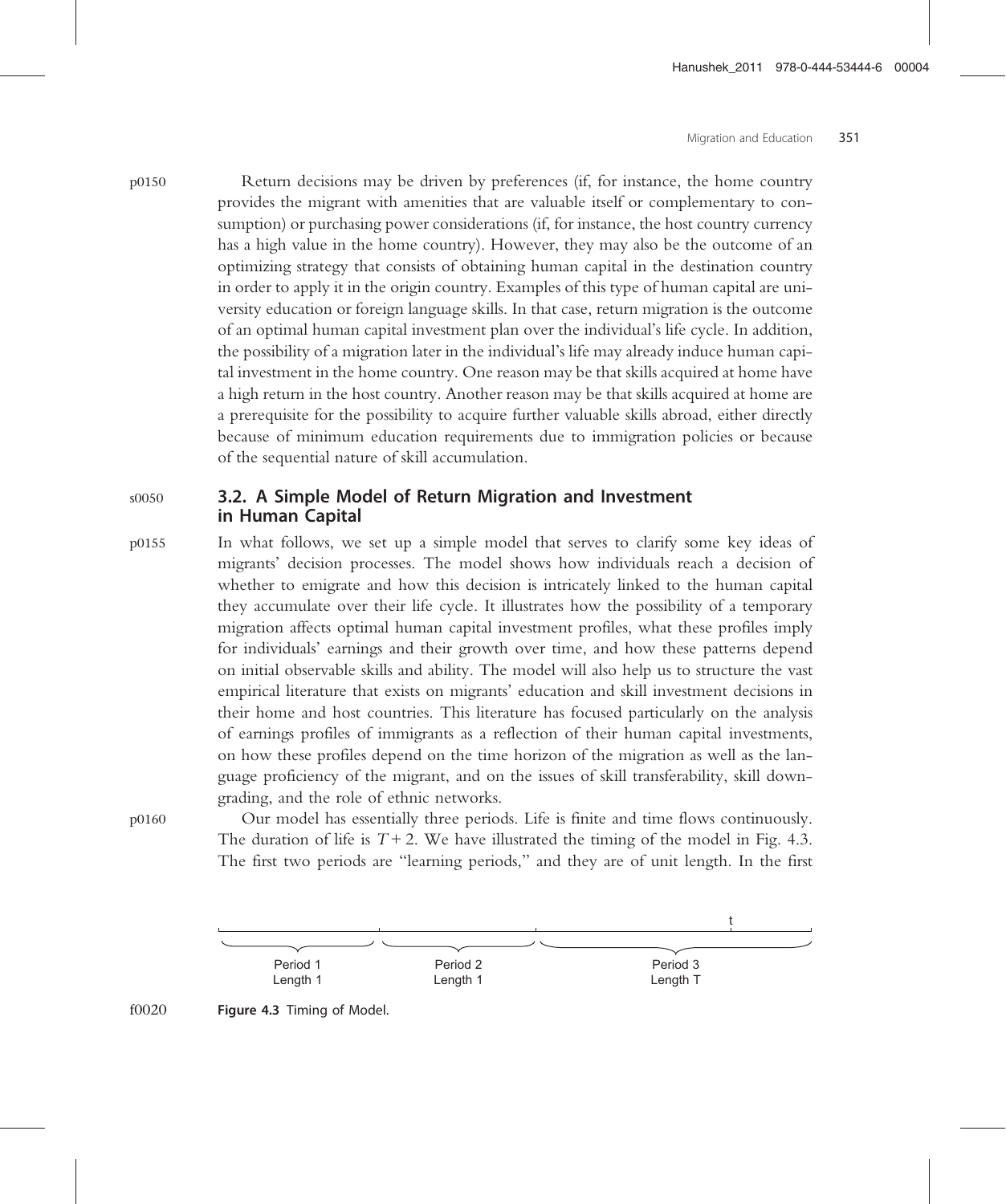period, individuals live in the home country. In that period, individuals do not work but can acquire education and choose how much to acquire. Acquisition of education is costly, and individuals differ in their efficiency to acquire education. After the first period, individuals decide whether to emigrate.<sup>17</sup> In the second period, individuals live either in the home or in the host country, depending on whether they have chosen to emigrate after the first period. During this second period, individuals have another opportunity to acquire education. They divide their time between learning and working in the labor market. Thus, abstracting from direct costs of education such as fees, the cost of acquiring further education is equal to the opportunity cost of forgone earnings. We think about this period as a period where postsecondary education is obtained. This may take the form of vocational training or college education. The third period has length T. If individuals decide not to emigrate after the first period, they will spend both the second and the entire third period in the home country. If individuals decide to emigrate, then they have the possibility to return to the home country either right after the second period, or after a duration t in the host country, with  $t \leq T$ . Therefore, the length of the migration is given by  $t + 1$ , and the remaining time in the home country after remigration is  $T - t$ . A permanent migration corresponds to the case where  $t = T$ .

p0165 In case no migration takes place, individuals stay at home until death, which occurs at T. Although there is no explicit learning in the third period, we allow the return back in the home country of human capital acquired in the host country in the second period to increase with the length of stay in the host country.

- p0170 In our model, individuals make a number of choices. These choices are made at the start of the first period and at the start of the second period. To solve the model, we first consider the decision problem at the start of the second period. In case no migration takes place, the individual decides about the optimal investment in learning in the home country in the second period. In case a migration does take place, the individual decides about the optimal investment in learning in the host country and the optimal time to spend in the host country. Given these decisions, we then go back to the start of the first period, where individuals decide about the optimal investment in their education while they are still in the home country. This decision depends on the returns to any such investment in the future, given the optimal decisions about human capital investment and the duration of migration at the start of the second period. Finally, the migration decision is based on a comparison of the net present value of their lifetime earnings if migration does or does not take place.
- p0175 We will first consider the decisions at the start of the second period. We will then consider the educational investment decision before a potential migration has taken place and the migration decision itself.

fn0090<sup>17</sup> For simplicity, we assume that immigrants have only the opportunity to emigrate after the first period.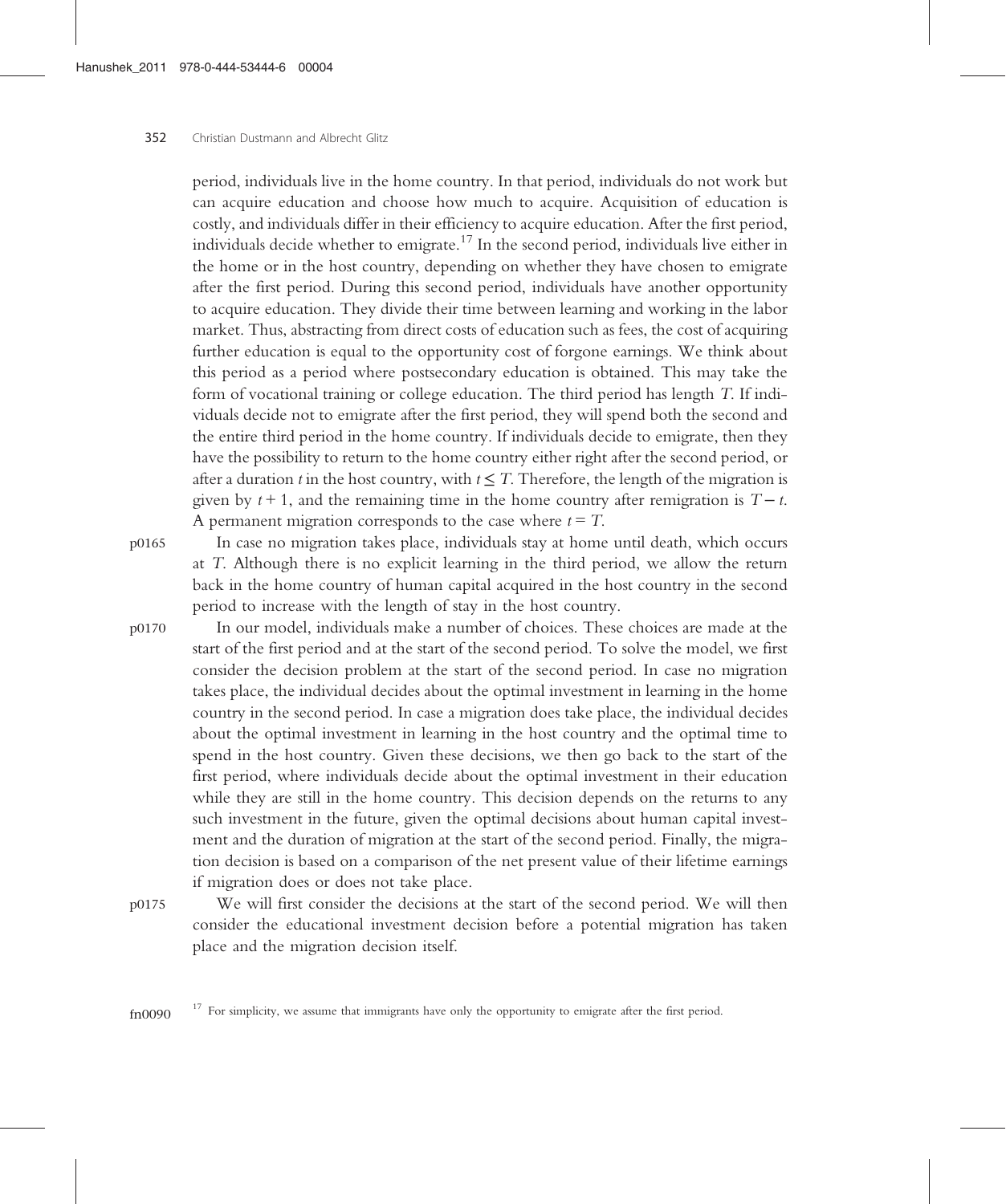### s0055 **3.2.1 Skill Enhancement and Return Decisions of Migrants** p0180 **In case migration takes place**, the individual maximizes period

In case migration takes place, the individual maximizes period 2 and period 3 earnings by choosing the optimal investment in period 2,  $\zeta$ , and the optimal time of return,  $t^*$ :

$$
\max_{s,t} F^{D}(s,t) = \omega_{D} X(1-s) + t[\omega_{D}(X+f(s, A, X))]
$$

$$
+ (T-t)[\omega_{O}(X+\gamma(t)f(s, A, X))], \qquad (4.1)
$$

where  $\omega_j$ ,  $j = O$ , D, is the rate of return to human capital X (acquired in the home country in period 1) in either origin country O or destination country  $D$ , s is the time investment in human capital acquisition in the second learning period (the first period in the host country in case of a migration), and  $t$  and  $T$  denote the time in the host country and the total length of the last period of life, respectively. We assume throughout this section the typical case in which  $\omega_D > \omega_O$ . The function f(s, A, X) translates human capital investment s in the host country in the second period into skills, where A is the ability of the individual. We make the following standard assumptions:  $f_s > 0$ ,  $f_s < 0$ ,  $f_{sA} > 0$ ,  $f_{sX} > 0$ ,  $f(0, A, X) = 0$ . This means that skills are produced with decreasing returns and that ability and the existing stock of human capital are complementary to the production of new human capital (see Ben-Porath (1967), and, for empirical evidence of such complementarity, Chiswick and Miller (1994) or Friedberg (2000)). The parameter  $\omega_{\Omega}y(t)$  is the rate of return to human capital acquired in the host country back in the home country. Notice that  $\gamma(t)$  may increase with the time the migrant stays abroad after the second learning period, which reflects the possibility that staying abroad increases immigrants' rate of return on human capital in the home country through on-the-job learning. Further note that if  $\gamma(0) < \frac{\omega_D}{\omega_O}$ , human capital acquired in the host country in the second period is less valuable back home at the beginning of the third period than in the host country. Conversely, if  $\gamma(0) > \frac{\omega_D}{\omega_O}$ human capital acquired in the host country has a higher return back home.

p0185 In case migration does not take place, the individual only decides about human capital investment in the second period,  $s_{\text{o}}^{\star}$ :

$$
\max_{s} F^{O}(s) = \omega_{O} X(1-s) + T[\omega_{O}(X + g(s, A, X))],
$$
\n(4.2)

where  $g(s, A, X)$  translates human capital investment in the home country in the second period into skills and is subject to the same standard assumptions as  $f(s, A, X)$ .

p0190 In this model, return migration is induced by the possibility to acquire human capital in the host country that is yielding a high rate of return in the home country (see Dustmann (1994a, 1995); Borjas and Bratsberg (1996); Domingues Dos Santos and Postel-Vinay (2003); and Dustmann, Fadlon, and Weiss (2010), for a similar formulation).<sup>18</sup> A return

fn0095<sup>18</sup> We will only discuss human capital accumulation as a return motive in this chapter. There are other motives for why immigrants may want to return, such as higher purchasing power of the host country currency in the home country or consumption amenities in the home country. See Dustmann (1994a, 1995) for a detailed discussion.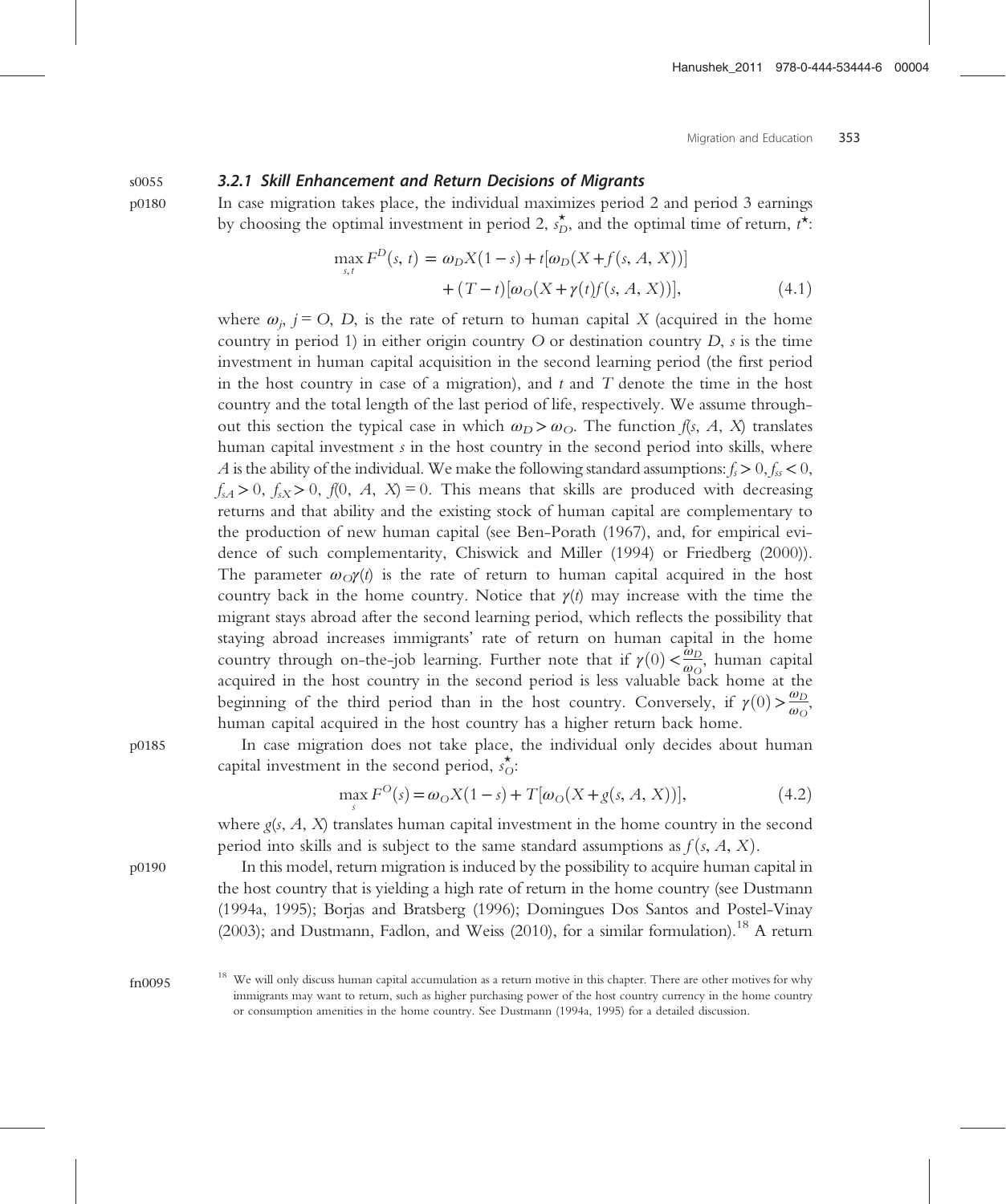to the home country may happen at the beginning of the third period if  $\gamma(0) > \frac{\omega_D}{\omega_O}$ An example is "student migrations," where a migration takes place to acquire skills abroad that have a higher return in the home country.19 Return migration can also be induced by a high return in the home country to human capital acquired in the host country "on the job".<sup>20</sup> In our model, this is reflected by  $\gamma'(t) > 0$ . Even if  $\gamma(0) < \frac{\omega_D}{\omega_O}$  so that an immediate return after the second period is not optimal, returning before T may be an optimal strategy.

### s0060 **3.2.2 Skill Investment in the Home Country**<br>**p0195** After having chosen the optimal duration abroa

After having chosen the optimal duration abroad  $t^*$  and the optimal investment in learning  $s^*$ , where we denote the payoff of these choices as  $F^D(t^*, s_D^*)$  in case of emigrating and  $F^{\text{O}}(\xi_{\text{O}}^{\star})$  in case of not emigrating, we will now consider the first-period problem. Before making the migration decision, individuals have the possibility to acquire education in the home country in the first period. To allow for this, we assume that  $X$ , the human capital stock after the first period, is a function of first-period investment i:  $X = X(i)$ . We further assume that the amount of skills acquired in the first period is concave with respect to investment:  $X_i > 0$ ,  $X_{ii} \leq 0$ . The choice of i will depend on the possibility of a future migration. In case of migrating, the value function is then given by

$$
V^{D} = \max_{i} F^{D}(\zeta_{D}^{\star}(i), t^{\star}(i), i) - C(i, A), \qquad (4.3)
$$

where  $C(i, A)$  is the cost of investing in education in the home country, which has the properties  $C_i > 0$ ,  $C_{ii} > 0$ ,  $C_A < 0$ ,  $C_A < 0$ : costs are increasing in investment, convex, and lower as well as increasing at a slower rate for high-ability individuals. In case of remaining in the home country, the value function is given by

$$
V^{O} = \max_{i} F^{O}(\zeta_{O}^{*}(i), i) - C(i, A).
$$
 (4.4)

fn0100<sup>19</sup> There is relatively little direct empirical evidence on the returns of foreign education in the home country of an immigrant after he or she returned. One obvious problem for empirical analysis is the selection of both those who decide to study abroad and those who return to their home country, which makes it difficult to identify a causal effect. Oosterbeek and Webbink (2006) exploit a discontinuity in awarding a specific grant to Dutch students for studying abroad. Their OLS estimates show a wage gain of around 4–7% for graduates who studied abroad relative to graduates who did not. However, their RD estimates, though of broadly similar magnitude, are inconclusive due to large standard errors. Wiers-Jenssen and Try (2005) find a wage premium of around 3.5% for Norwegian workers who graduated abroad, whereas Palifka (2003), using survey data covering a complete cohort of graduates from a single Mexican university, finds a premium of around 20% 6 months after graduation for graduates who spent at least some time studying abroad.

fn0105<sup>20</sup> There is evidence that, for migrants who returned to their home country, the work experience acquired abroad enhances earnings by more than the work experience acquired in the home country. Reinhold and Thom (2009) analyzed earnings of Mexican emigrants who returned from the United States. They find that, for these immigrants, the labor market experience accumulated in the United States increases earnings by twice as much as the experience accumulated in Mexico. Papers by Barrett and O'Connell (2001) and Iara (2006) report similar findings for Ireland and migrants who returned to Eastern Europe from Western European countries. Co, Gang, and Yun (2000) report a wage premium for having been abroad for female return migrants in Hungary.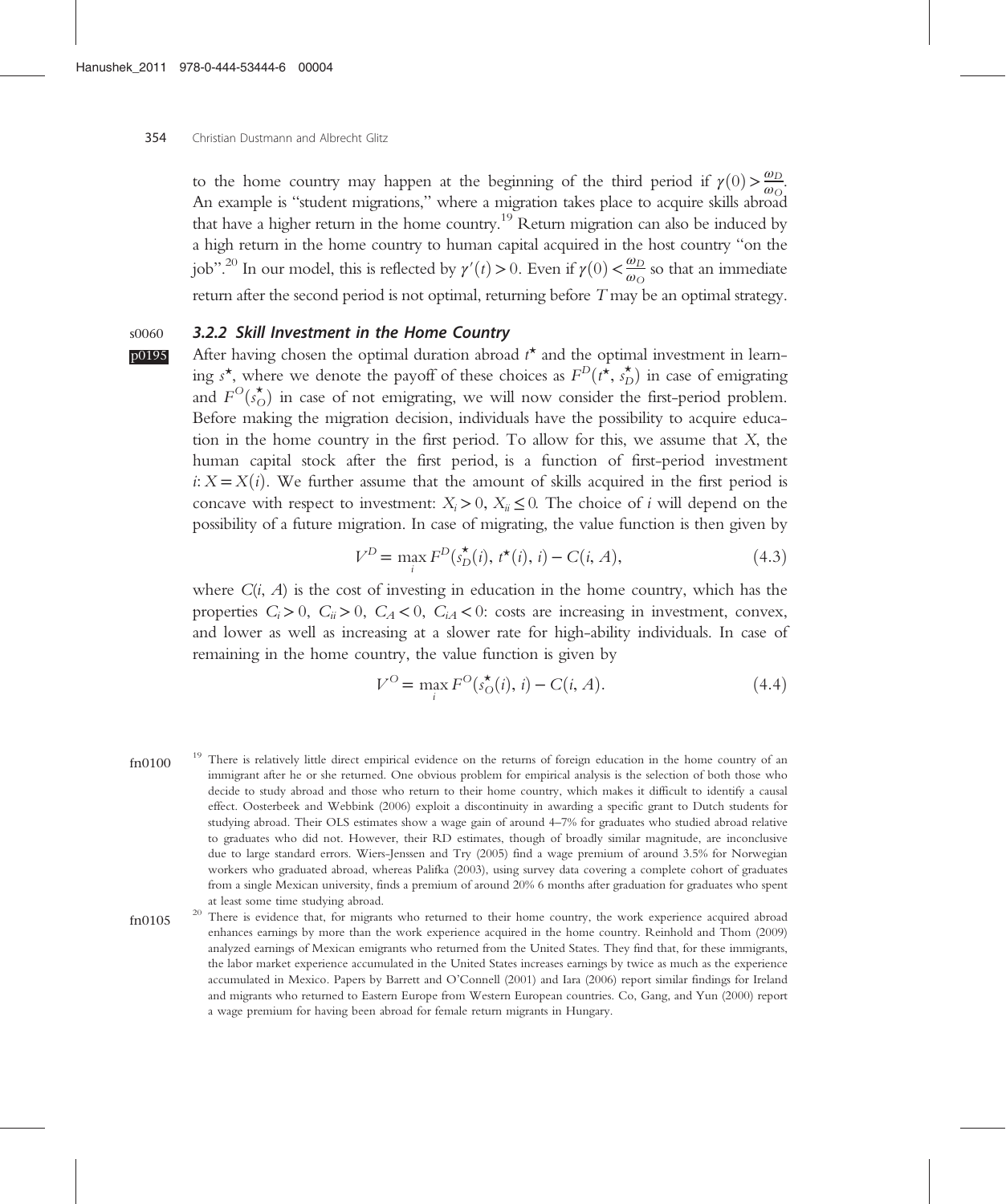### s0065 **3.2.3 The Migration Decision**<br>p0200 **11** The choice whether to migrat

The choice whether to migrate will depend on the comparison of the optimal value functions:

$$
V = \max[V^{D} - k + \eta_{D}, V^{O} + \eta_{O}].
$$
\n(4.5)

p0205 Assume that  $\eta_j$ ,  $j = O$ ,  $D$ , are iid extreme value distributed error terms capturing heterogeneity in the choice, and  $k$  is the cost of migration. It follows that for a given individual, the probability of a migration is given by

$$
\text{Prob}_{\text{migrate}} = \frac{1}{1 + e^{V^0 + k - V^D}}.
$$

p0210 Thus, if we assume that abilities follow a distribution G, with support  $[0, \overline{A}]$ , then the proportion of individuals who migrate from country  $O$  to country  $D$  is given by

$$
\text{Proportion}_{\text{migrate}} = \int_{0}^{\overline{A}} \text{Prob}_{\text{migrate}}(A) \text{d}G(A).
$$

- p0215 This model is simple, but instructive, as it allows for a variety of cases that have been studied in the empirical literature. For a permanent migration, the second-period problem in Eq. (4.1) corresponds to the simple human capital model that underlies the early empirical papers on immigrant assimilation (see, e.g., Chiswick (1978)). Adding the possibility of return migration with a predetermined migration period leads to more complex empirical specifications, as we will illustrate below. The problem becomes even more difficult if the migrant chooses the time of return optimally. The model also allows consideration of the relationship between migration and return migration, and human capital accumulation in the host country. It includes the special case of student migrations, in which some countries are "learning centers," as documented in Table 4.6, and provide education that has a high return in the home country.
- p0220 The choices made in the first period add additional insight into learning incentives induced by migration possibilities. For instance, acquisition of education in the home country in the first period may be a prerequisite for acquiring further and higher education in the host country in the second period. Furthermore, the model allows for the possibility that human capital in the home country is acquired because it has a high return in the host country. In Section 3.3, we will explore some of the implications of this model for empirical work. We will then discuss the empirical literature, using the model as a framework of reference.

## $\frac{1}{50070}$  3.3. Implications of the Model<br> $\frac{1}{50075}$  3.3.1 The Optimal Investment in H

### 3.3.1 The Optimal Investment in Human Capital and the Optimal Migration Duration

p0225 We first consider the problem of the individual at the beginning of the second period. For those who do not migrate, the optimal investment in the second period  $s_O^{\star}$  is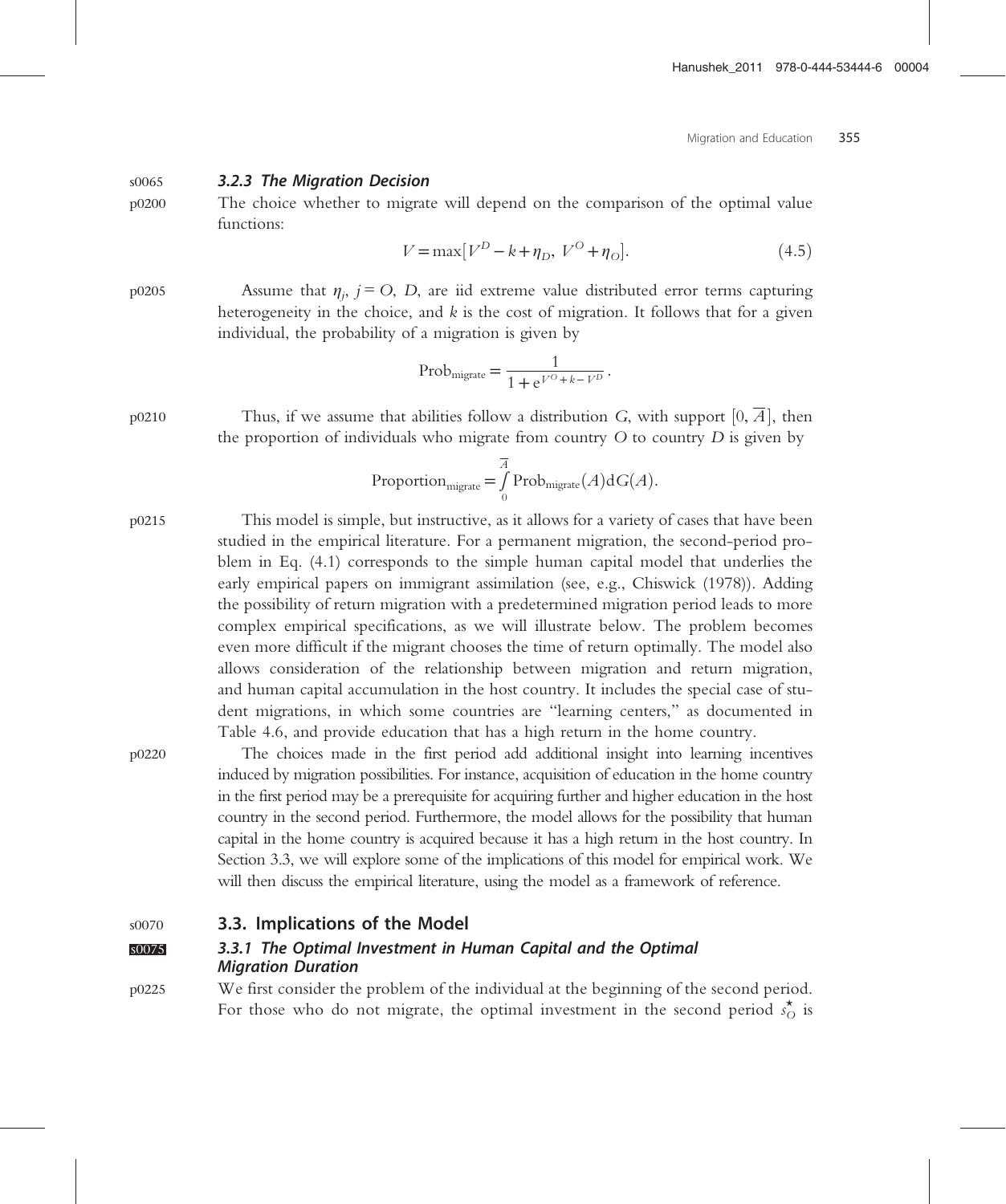simply obtained by differentiating Eq. (4.2) with respect to s and equating the additional forgone earnings in the learning period from an extra unit of time investment,  $\omega_0 X$ , to the benefit arising from a higher earnings potential in the subsequent period,  $\omega_{\Omega}q_{s}T$ .

p0230 For those who migrate, the problem at the beginning of the second period corresponds to the decision about how much to invest in host country human capital and when and whether to return to the home country. The FOCs are given by

$$
\frac{\mathrm{d}F^D(s,t)}{\mathrm{d}s} : -\omega_D X + f_s[t\omega_D + (T-t)\gamma(t)\omega_O] = 0 \tag{4.6a}
$$

$$
\frac{\mathrm{d}F^D(s,t)}{\mathrm{d}t} : \omega_D(X+f(.)) - \omega_O(X+\gamma(t)f(.)) + \omega_O(T-t)\gamma'(t)f(.) = 0.
$$
 (4.6b)

- p0235 The equilibrium condition in Eq. (4.6a) for the optimal investment in human capital while being in the host country indicates that the cost in terms of forgone earnings in the learning period from an additional unit of time investment (first term) must be equal to the benefit arising from a higher earnings potential in the subsequent period (as in the case of no migration). This, in turn, depends on the time spent in the host country t, on the increase in productivity in the second period through investments in human capital in the first period  $f_s$ , and on the transferability of human capital acquired abroad to the home country's labor market  $\gamma(t)$ , which may depend on the time spent in the host country.
- p0240 The optimal migration duration derived from Eq. (4.6b) depends, for the optimally chosen human capital investment, on a comparison between spending a marginal unit of time in the host country and spending the same unit of time back in the home country. The individual chooses the optimal  $s$  and  $t$  simultaneously. The optimal human capital investment  $s_D^{\star}$  will change in response to changes in exogenous parameter (for instance, the rate of return to human capital  $\omega_D$ ) directly, and indirectly, because any parameter change affects the optimal migration duration,  $t^*$ , which in turn changes investment. Given our assumptions about  $f(x)$  and  $\gamma(t)$ , it is straightforward to show that, in case of an interior solution, a unique optimum for  $s$  and  $t$  exists. To derive the comparative statics is likewise straightforward. We will now investigate some special cases, which relate to the empirical literature in the area.

### s0080 **3.3.2 Permanent Migration**<br> $p0245$  **Assume first that the migration**

Assume first that the migration is permanent, that is,  $t = T$ . One way to generate a permanent migration in our model is to assume that  $\gamma = 1$ ,  $\gamma' = 0$ , and  $\omega_D > \omega_O$ : human capital acquired abroad has the same value at home, the value is not increasing with experience abroad, and the rental rate on human capital is higher in the host country.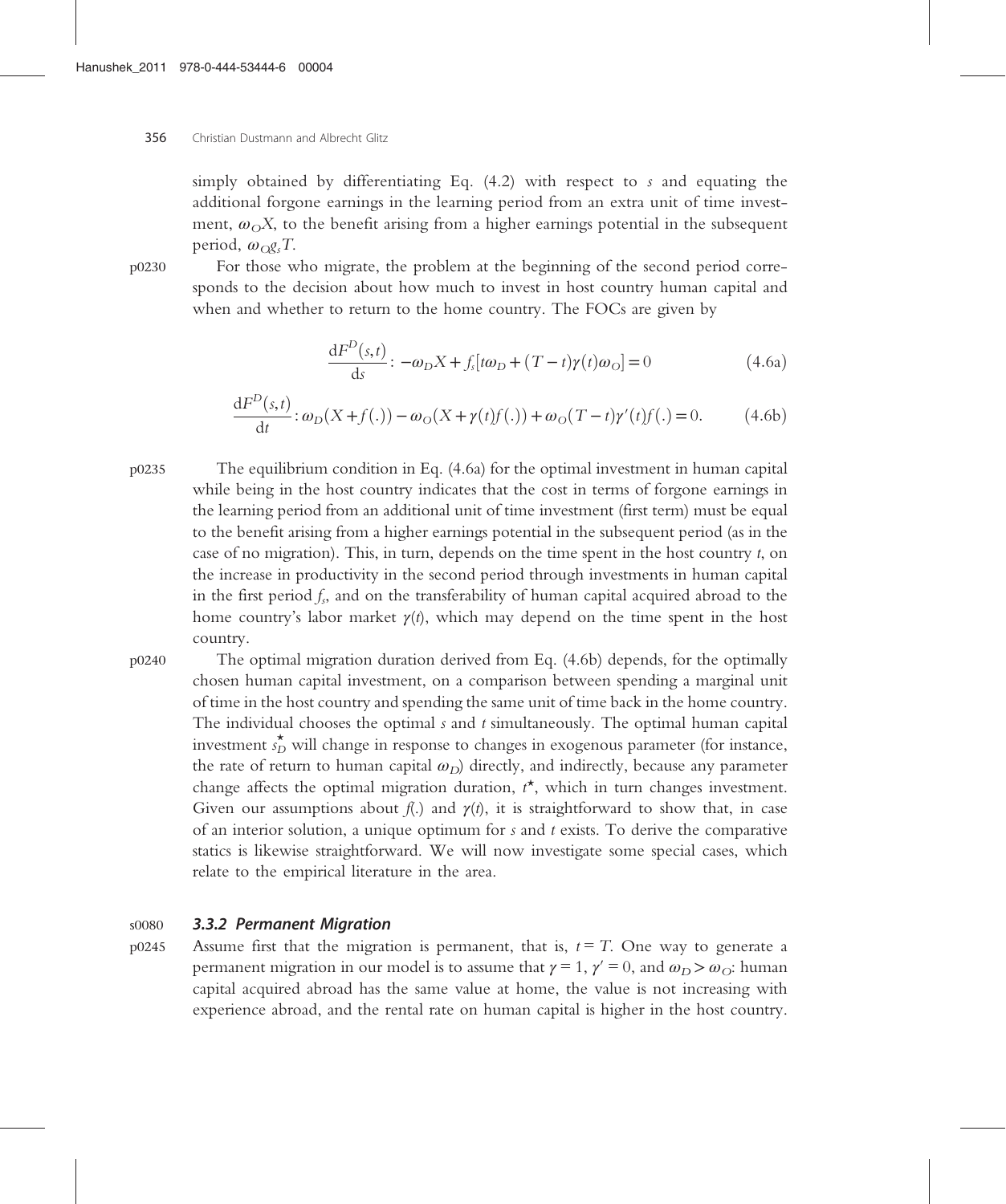In that case, the optimal investment in human capital during the second period is chosen so that  $\omega_D X = \omega_D f_s T$ : forgone earnings in the second period are equalized to the gain from human capital investment in the third period. Given our assumptions of the function  $f(.)$ , we immediately obtain a number of results: First, human capital investment s in the host country increases in T. A direct implication of this is that immigrants who arrive early in life will invest more into their skills, as their payoff period is longer (Friedberg (1992), Schaafsma and Sweetman (2001), and Wilkins (2003), explore this issue empirically). Second, investment may increase or decrease with the stock of human capital X upon arrival. Well-educated immigrants may lose considerably when spending time in learning activities. On the other hand, as human capital is productive in its own production, well-educated immigrants acquire additional skills more effectively. The larger the complementarity between skills upon arrival and the acquisition of additional skills  $(f<sub>x</sub>)$ , the more likely it is that human capital investment after immigration is higher for well-educated immigrants (see Borjas (2000), for a detailed discussion). Finally, the higher the ability  $A$  of immigrants, the higher is their human capital investment. $21$ 

p0250 How is wage growth for permanent migrants in the host country related to these parameters? Wage growth from period 2 to period 3 is given by  $\Delta w_{\rm D} = \omega_D(f) + sX$ . Thus, for a given investment s, wages grow faster the higher the skills the individual has upon arrival. However, the effect of an increase in the initial skill level at arrival on skill investment itself is ambiguous so that the overall effect of higher education at arrival on wage growth is likewise ambiguous.<sup>22</sup> Wage growth is unambiguously positively related to the level of the immigrant's ability, as this raises third-period wages per unit of investment and human capital investment itself. Finally, wage growth is higher for immigrants who arrive at a younger age, as their investment in the second period is higher. We will contrast these results with the empirical literature in Section 3.4.

### **sooss 3.3.3 Temporary Migration with Exogenous Return Date**<br>p0255 The next case we will consider is that of a temporary migration

The next case we will consider is that of a temporary migration, in which the length of the migration period is exogenously determined. This could, for instance, be the result of a contract migration or migrations that are restricted to a limited time period for other reasons. Let  $\bar{t}$  denote the exogenously set migration duration We assume that the optimally chosen migration duration would be longer than the predetermined one, so that the constraint is binding, and (for simplicity) that  $\gamma(\bar{t}) = \gamma < \frac{\omega_D}{\omega_O}$  so that

fn0115 <sup>22</sup> d $\Delta w_D = \omega_D \left[ (f_X + s) + (f_s + X) \frac{ds}{dX} \right] dX.$ 

fn0110 <sup>21</sup> The results follow from totally differentiating Eq. (4.6a) after setting  $t = T$ , where the total differential is given by  $\mathrm{d} s f_s T = \mathrm{d} x (1 - f_{sX} T) - \mathrm{d} T f_s - \mathrm{d} A f_{sA} T.$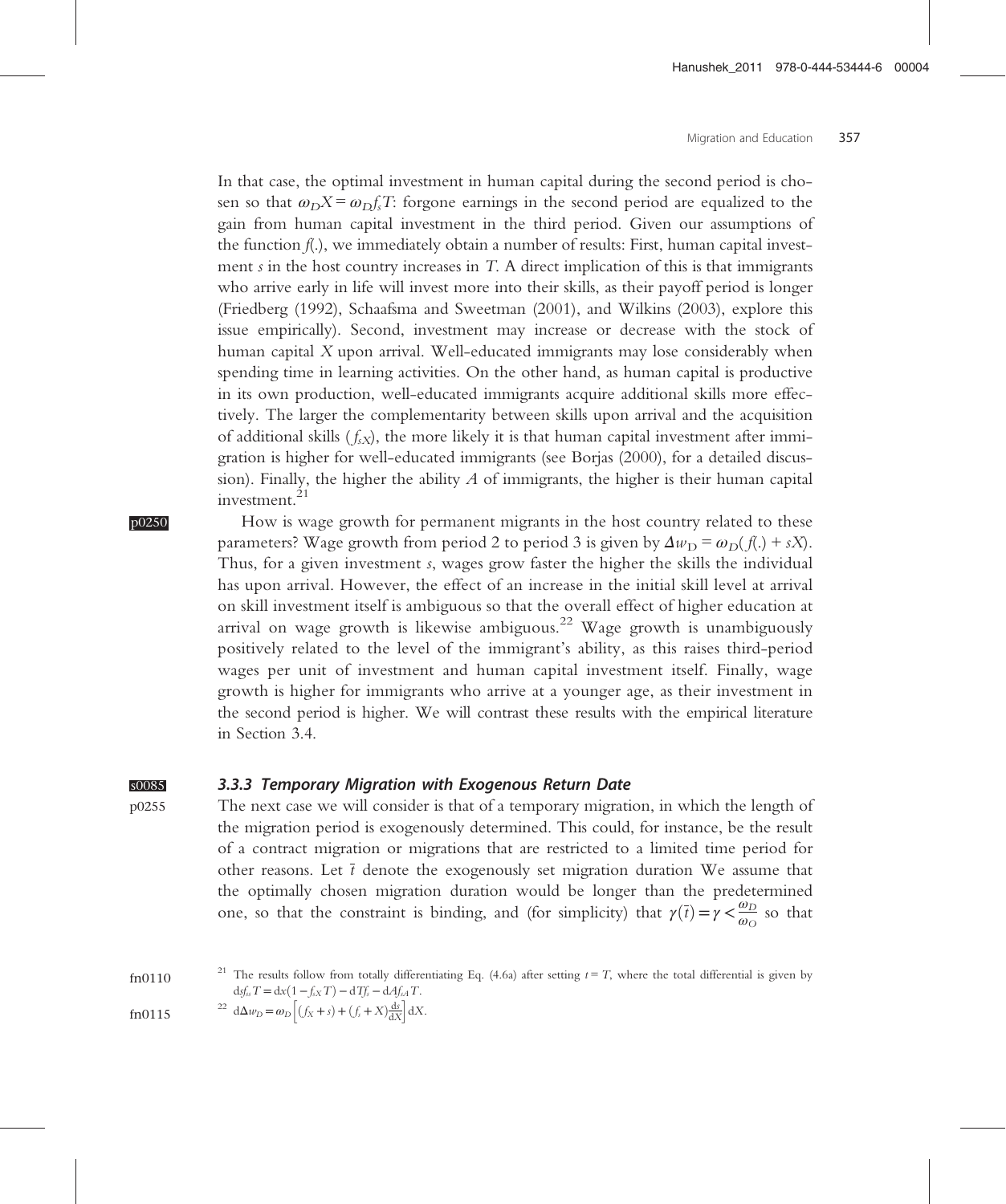human capital acquired in the host country is less valuable back home than in the host country.<sup>23</sup> In that case, the optimal investment in skills  $s$  is chosen so that  $-\omega_D X + f_s[\tau \omega_D + (T - \overline{\tau})\gamma \omega_O] = 0.$ 

 $p0260$  As before, investment in human capital increases with ability A, and the effect of a higher level of skills upon arrival is ambiguous. Furthermore, an increase in the migration duration  $\bar{t}$  increases human capital investments: the longer the immigrants are allowed to stay in the host country, the higher is their human capital investment in host country–specific skills. Finally, notice that investments in human capital depend on the degree to which these skills are transferable to the home country's labor market, that is, the magnitude of  $\gamma$ . If  $\gamma$  is small, then, for any given migration duration  $\bar{t}$ , investments will be low. It is immediately obvious that temporary migrations pose a serious problem for empirical analysis: as we will discuss below, both  $\bar{t}$  and  $\gamma$  are usually not observed. Both introduce heterogeneity in earnings profiles that is likely to be correlated with many of the typical regressors in an earnings equation.

p0265 We can now again investigate wage growth from period 2 to period 3 in the host country. As before, individuals with higher ability  $A$  will have faster wage growth, and the effect of an increase in the skill level X upon arrival is ambiguous. However, wage growth will now be the larger the higher the transferability of human capital from the host country labor market to the home country labor market, γ. Furthermore, the longer the contract migration period  $\bar{t}$ , the faster the wage growth. Thus, if migrations are nonpermanent, there will be heterogeneity in the slope of immigrant's wage profiles that is determined by the transferability of human capital, as well as the length of the migration period.

### **S0090 3.3.4 Temporary Migration with Endogenous Return Date** p0270 So far we have assumed that the migration is permanent, or the

So far we have assumed that the migration is permanent, or that t is exogenously given. We will now relax that assumption. The optimal migration period is determined by condition (4.6b) in conjunction with the choice of the optimal second-period investment s:

$$
\omega_D(X + f(.)) - \omega_O(X + \gamma(t)f(.)) + \omega_O(T - t)\gamma'(t)f(.) = 0.
$$
\n(4.6b)

- p0275 The first term in Eq. (4.6b)′ is the return to each unit of time spent in the country of destination. It is constant for the optimally chosen s. The second term is the opportunity cost of staying abroad: it is the forgone earnings in the home country by staying abroad. If  $\gamma'(t) > 0$ , then this term increases with t. Finally, the third term is the additional gain from staying one more unit of time abroad through accumulation of additional skills that increase the value of human capital in the home country. If  $\gamma''(t) \leq 0$ , this additional gain will unambiguously decrease with time t spent in the host country. The reason is
- fn0120 <sup>23</sup> We do not consider here the case  $\gamma > \frac{\omega_D}{\omega_O}$ , as this may lead to a return before  $\bar{t}$ .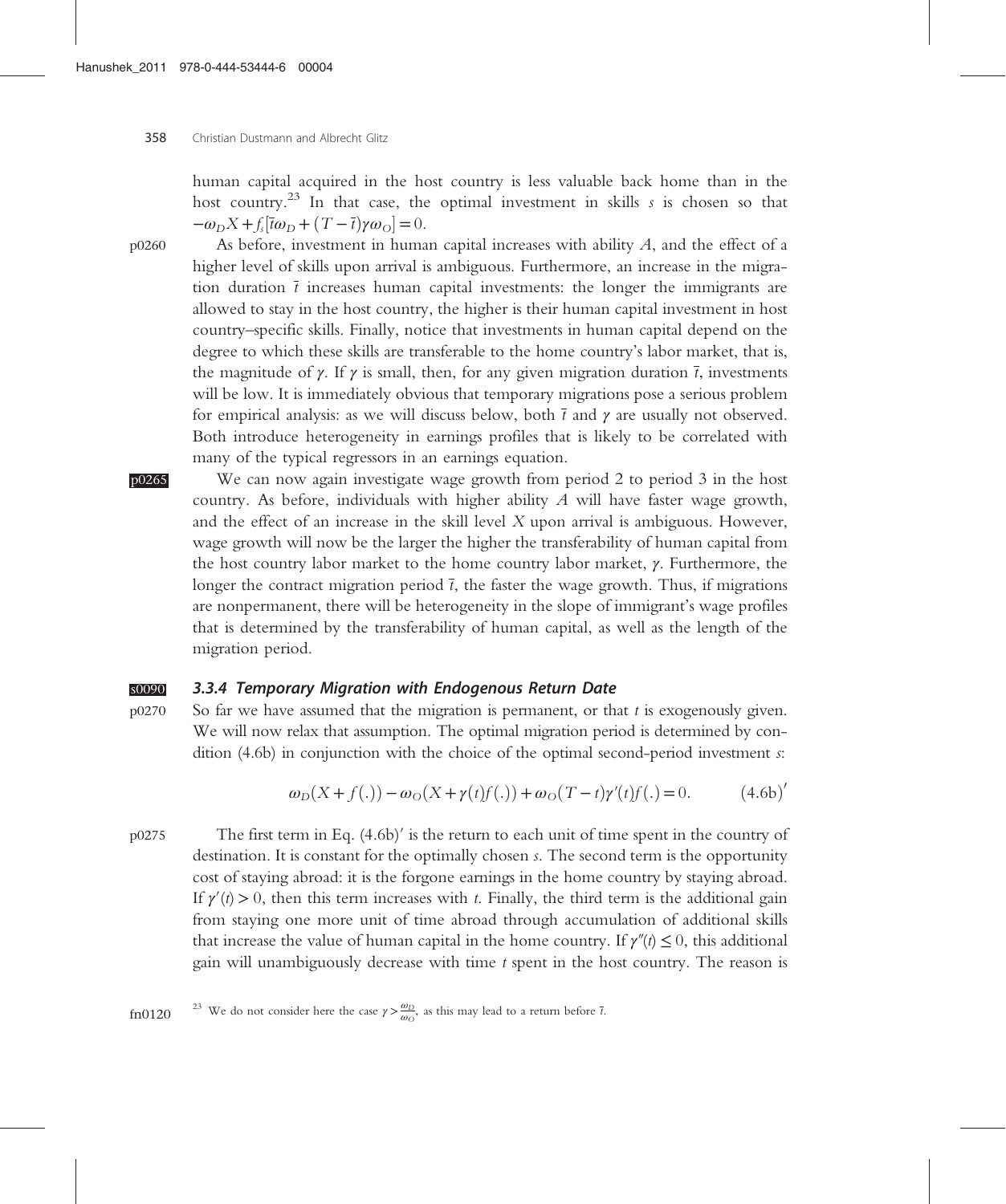

f0025 Figure 4.4 Immediate and Postponed Return Migration.

that although on-the-job experience in the host country is valued back home, there is less and less time remaining to reap the returns from applying human capital acquired in the host country back in the home country.

p0280 In our simple model, and assuming that  $\omega_{\text{O}} < \omega_{\text{D}}$  (i.e., the rental rate on home country–specific human capital is higher in the host country), a return migration will occur for two reasons. First, the return on human capital acquired in the second period in the host country is higher at home,  $\gamma(0) > \frac{\omega_D}{\omega_Q}$ , and the accumulation of home country relevant skills by staying in the host country is sufficiently slow so that directly after the second period  $\omega_D(X + f(.)) < \omega_O(X + \gamma(0)f(.) - \omega_O T\gamma'(0)f(.)$ . In this case, the (constant) marginal gain from delaying return by one period is lower than the marginal cost of staying. Although emigration itself is optimal after the first period, the individual decides to return immediately after the second period. This situation is depicted in the left panel of Fig. 4.4. Migrations that are characterized by this pattern are student migrations, or migrations that take place predominantly for the purpose of acquiring particular skills or experience in the country of destination. In Column (5) of Table 4.6 in Section 2, we demonstrate that these student migrations are frequent, and that many—typically around 70%—are terminated after education has been acquired.

**p0285** Second, a return migration may occur even if  $\omega_D(X + f(.)) > \omega_O(X + \gamma(0)f(.)$  –  $\omega_0 T\gamma'(0)f(.)$ —which means that it is optimal for the migrant to initially remain in the host country after the second period—as long as human capital acquired while working abroad increases the earnings potential of the immigrant in her home country  $(\gamma'(t) > 0)$ . In this case, the marginal costs of staying in the host country increase with time spent there due to the increasing forgone earnings in the home country, and the immigrant may choose an optimal  $t^*$  so that  $0 < t^* < T^{24}$  The right panel of Fig. 4.4 illustrates this situation.

fn0125 <sup>24</sup> A sufficient condition for the marginal costs of staying to be increasing in t is that  $\gamma''(t) \leq 0$ : the gain from remaining an additional unit of time abroad (in terms of enhancing the home country skill stock) decreases with time in the host country.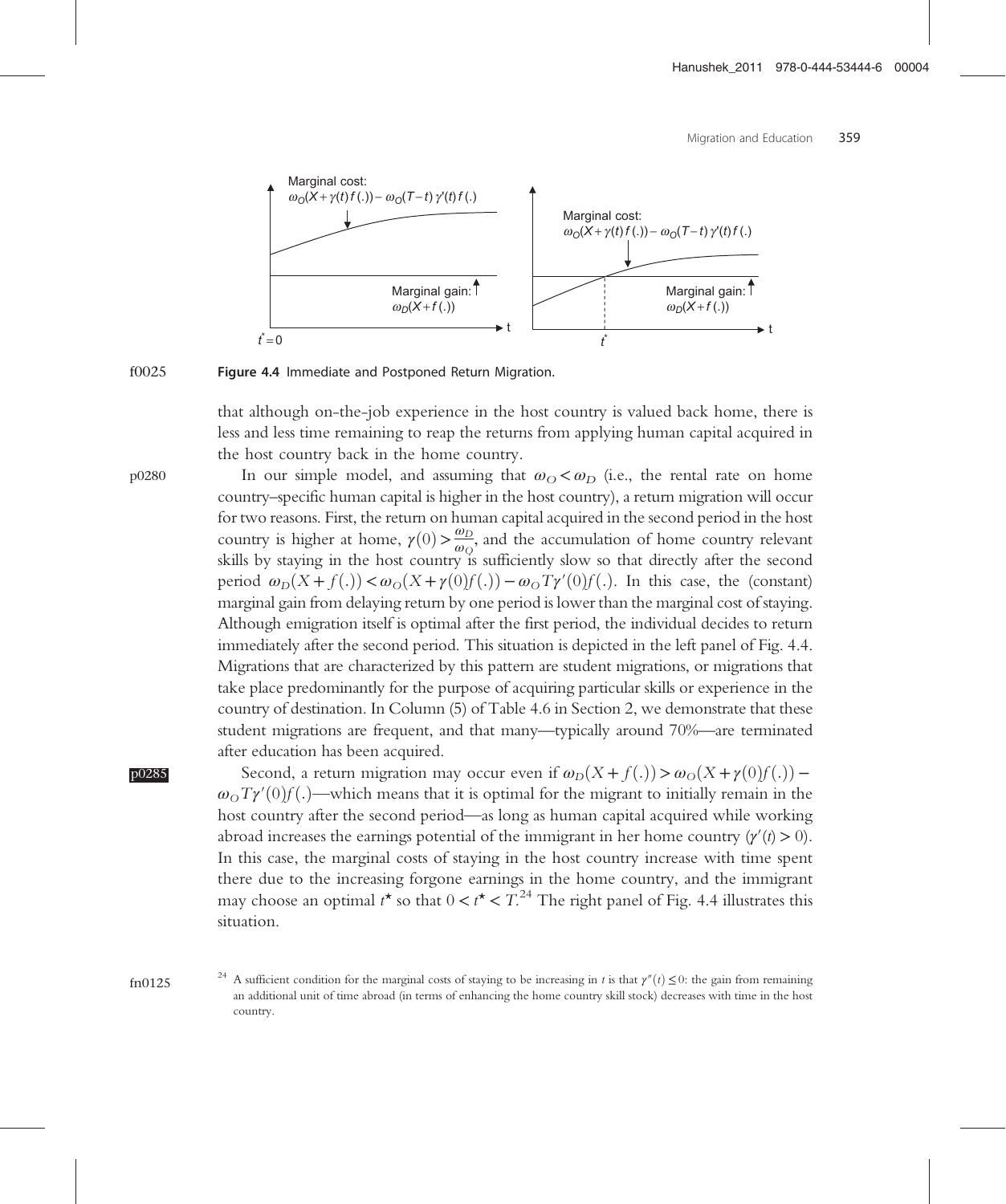p0290 It is apparent that, if the return time is optimally chosen, the analysis of immigrants' earnings paths becomes more complex than before, as the optimal migration duration may affect human capital investment and is in turn affected by the optimal skill accumulation. The earnings paths of immigrants who choose their migration duration optimally will therefore depend on parameters that determine their return choice as well. This further complicates the analysis of immigrants' earnings profiles, as we will discuss below.25

### **s0095 3.3.5 The Optimal Investment in Learning in the First Period** p0295 So far we have not considered the decisions in the first period

So far we have not considered the decisions in the first period. Having solved the second-period problem by choosing the optimal migration period  $t^*$  and the optimal investment  $s^*$ , the individual will now choose the optimal investment in learning in the first period. Assuming that individuals are endowed with a base level of productivity (which could include compulsory schooling:  $X(0) = X^0$ ), the optimal investment in the case of migrating is given by (invoking the envelope theorem)

$$
\omega_D(1 - s_D^*(i))X_i + t^*(i)\omega_D X_i(1 + f_X) + (T - t^*(i))\omega_D X_i(1 + \gamma(t^*(i))f_X) = B^D(i) = C_i(i, A),
$$
\n(4.7a)

and in case of nonmigrating by

$$
\omega_{\text{O}}(1 - s_{\text{O}}^{\star}(i))X_i + T\omega_{\text{O}}X_i(1 + g_X) = B^{\text{O}}(i) = C_i(i, A),\tag{4.7b}
$$

where  $X_i = \frac{\partial X}{\partial i}$ .

p0300 Thus, in the migration case, the individual will compare the marginal cost of investing in the first period (which are costs invoked by effort, and possibly monetary cost) with the marginal benefit, which is the impact of an extra unit of investment in the first period on future lifetime earnings.<sup>26</sup> Given our assumptions about the cost function and the learning technology in the first period, the individual will invest in learning in period 1 if the expressions on the left-hand side of Eqs (4.7a) and (4.7b) are larger than the marginal cost for the first unit of investment. Note that—as the marginal cost schedule decreases in ability—higher-able individuals will always invest more in learning. Once the optimal investment in the first period  $i^*$  has been obtained for both the migration case (together with  $s_D^{\star}$  and  $t^{\star}$ ) and the nonmigration case (together with  $s_O^{\star}$ ), the migration decision of the individual is based on a comparison of  $V^D - k$  and  $V^O$ .

fn0130 <sup>25</sup> Derivation of the partial effects is straightforward, although tedious. For the assumptions made and for  $\omega_D - \omega_O > 0$ , an increase in  $\omega_D$  decreases investments in human capital s, whereas an increase in  $\omega_O$  leads to an increase in investments. Those with higher ability A will invest more, whereas the effect of an increase in human capital upon arrival X on s is ambiguous.

fn0135<sup>26</sup> To simplify the analysis, we assume here that the preference shocks  $\eta_D$  and  $\eta_O$  are drawn *after* the investment decision is made.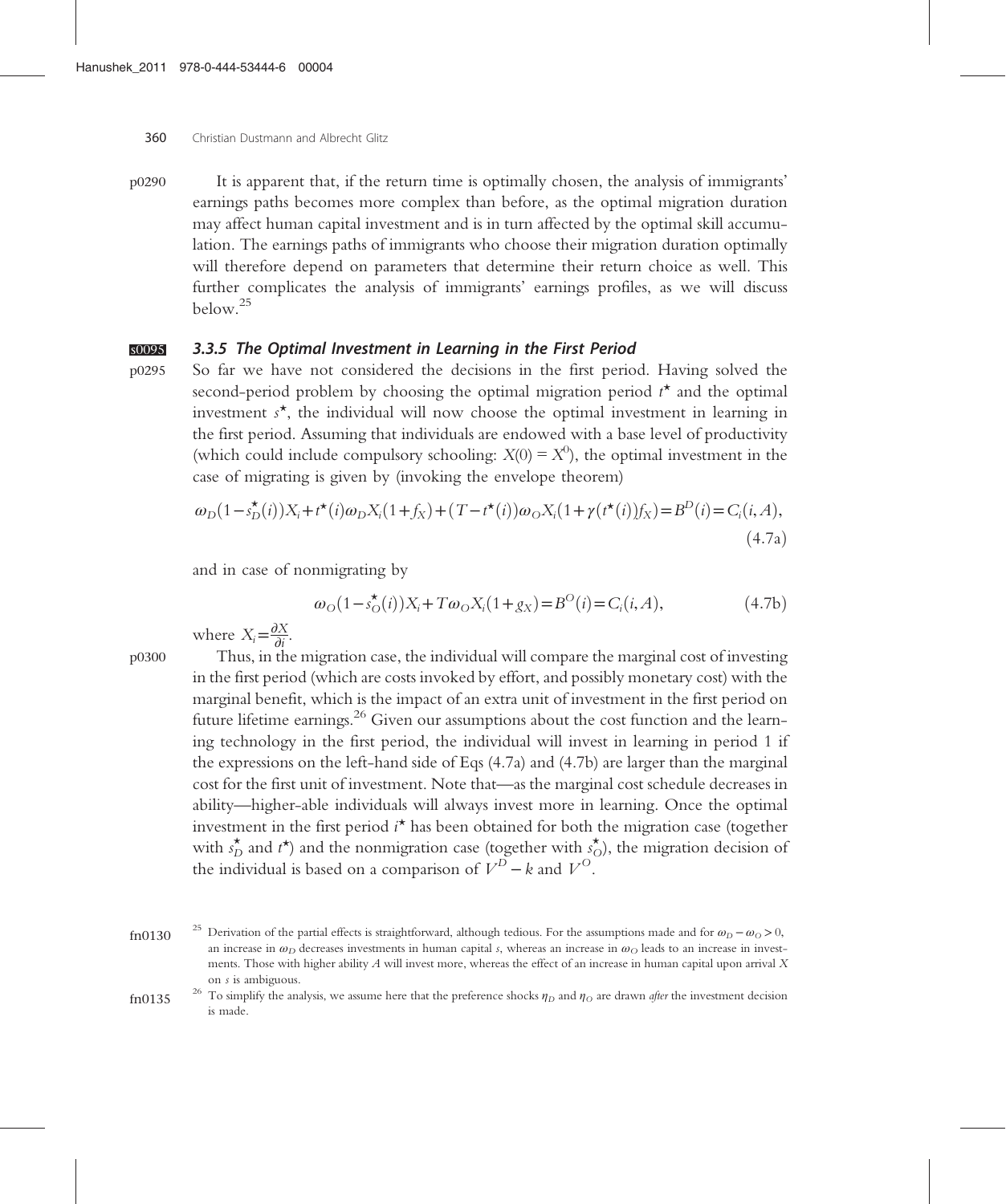p0305 This framework allows us to explore a number of interesting cases. Let us first consider the simple case in which migration is permanent and no investment in human capital after period 1 is allowed  $(s = 0)$ . In this case, conditions (4.7a) and (4.7b) simplify to  $\omega_D X_i(1+T) = C_i(i, A)$  and  $\omega_O X_i(1+T) = C_i(i, A)$ . If (as we assume throughout)  $\omega_D > \omega_O$ , the return to the period 1 investment is clearly larger in the case of a migration and investment in learning in the first period will be higher for the case of a permanent migration than for the case of nonmigration. This is the core of the argument by Mountford (1997). In his model, individuals have an (exogenous) probability of migrating  $\pi$  so that the optimal investment is given by

$$
(\pi\omega_D + (1-\pi)\omega_O)X_i(1+T) = C_i(i, A).
$$

- p0310 There are two insights from this relationship. First, there is (for a given  $\pi$ ) a particular ability level A, only above which it will be worthwhile to invest in learning. Second, even if the probability of emigration is small, individuals will invest more in learning, as long as the return in the country of destination is sufficiently high. Thus, an increase in  $\pi$  may lead to more accumulation of human capital than in the nonmigration case. Furthermore, although emigrants take with them the human capital they acquire in the home country (which is usually associated with a brain drain), some of those who acquired more skills remain in the home country and may therefore increase the overall per capita level of skills in that country, compared with the case where no migration is possible. This may then lead to a brain gain rather than a brain drain. Thus, the country of origin could overall benefit from a migration of skilled workers—see Mountford (1997) for an insightful discussion. In Section 4.4, we discuss papers that investigate the empirical relevance of this hypothesis.
- p0315 Another situation that is encompassed by this model is the acquisition of human capital in the home country as a prerequisite to enter the destination country. Suppose the potential host country has particular entry requirements such as a specific educational degree. The recently introduced point-based immigration system in the United Kingdom and similar existing systems in Australia and Canada reflect this scenario. Thus, if (for optimally chosen  $s^*$  and  $t^*$ ) the value of migrating is sufficiently higher than the value of nonmigrating, then individuals will invest in education in the home country to obtain the critical level of  $X^{\text{min}}$  that then allows an emigration in the next period, given that

$$
V^D - k \mid_{X(i) \ge X^{\min}} > V^O.
$$

p0320 Again, such a policy will lead to a selection of high-ability immigrants to invest in the minimum necessary level of education, as for them the cost of acquiring education is lower.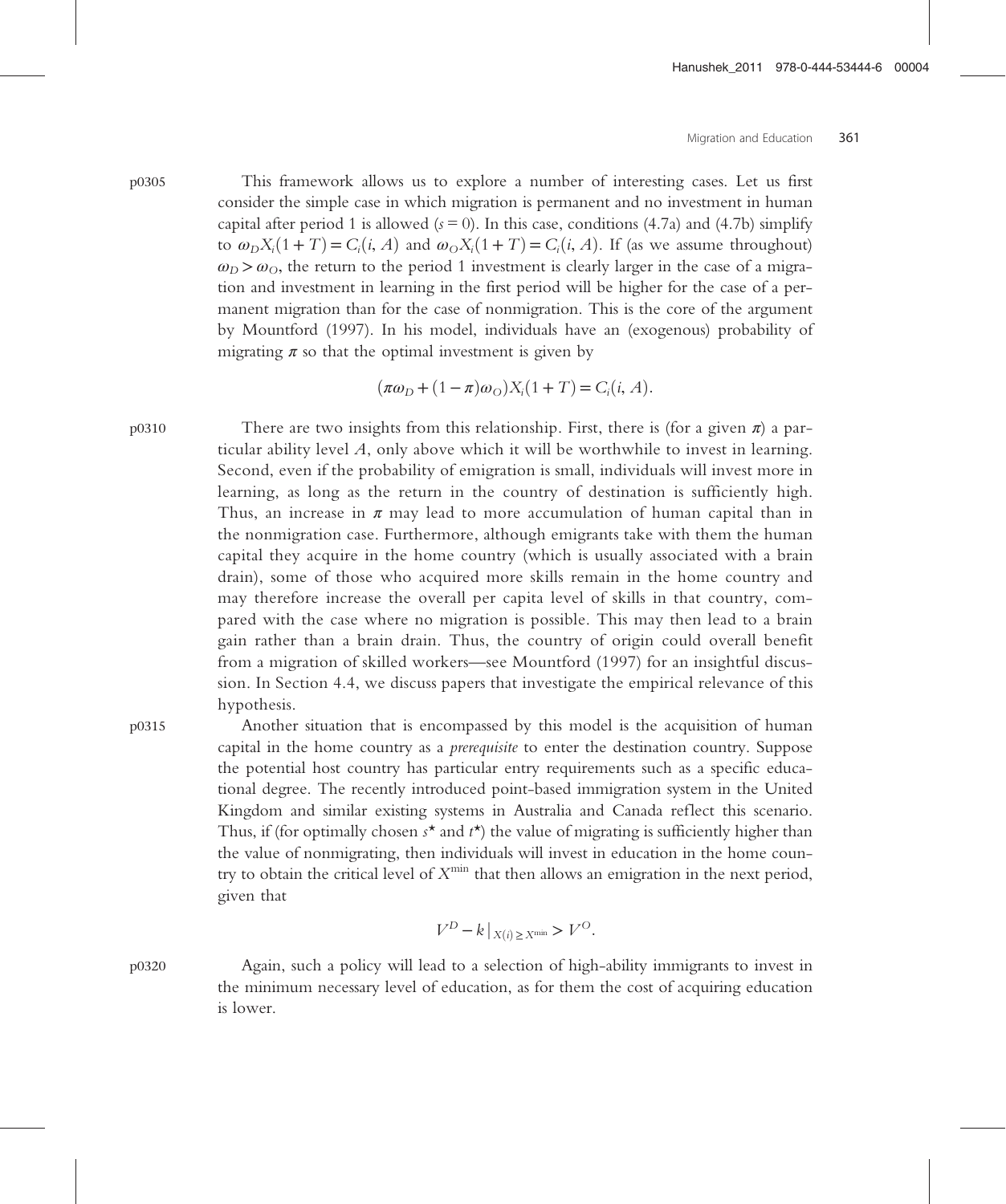p0325 Another (but similar) situation occurs if learning in the second period in the country of destination requires a certain level of education to be obtained at home. For instance, PhD studies in the United States may require a Bachelor's degree in the country of origin. In that case, optimal investment in the home country will take this requirement into account.

## $\frac{1}{1000}$  3.4. Empirical Studies<br> $\frac{1}{10000}$  3.4.1 Assimilation and A

## s0105 **3.4.1 Assimilation and Adaptation**  $p$ 0330 The first generation of papers that stu

The first generation of papers that studies the performance of immigrants in their countries of destination, starting with Chiswick (1978), concentrates on the earnings profiles of immigrants after arrival in their destination country, viewing these as a reflection of the human capital investments undertaken by the migrants and the skill transferability between origin and destination country. These studies do not distinguish between permanent and temporary migrations, and there is no consideration of immigrants having undertaken investments in the home country with a view of obtaining returns in the host country as illustrated in the previous section. The key question these studies address is whether immigrants perform similarly, worse, or better than natives with the same set of characteristics. This depends on two factors: (1) their quality and (2) their effort to invest in further knowledge.

p0335 Why is this important and why have so many papers been published that address this issue? Mainly because the relative position of immigrants in the distribution of earnings determines the contribution they make to the host country economy. Higher earners contribute more to tax and benefit systems and may increase per capita GDP. For many years, the study of immigrant assimilation was perhaps the largest empirical literature on immigration in the economic discipline (see Table 4.L1 at the end of this chapter for a comprehensive overview of studies).

p0340 Chiswick's (1978) work suggests that immigrants—although starting with a lower level of earnings than comparative natives—experience a higher earnings growth and eventually outperform natives after about  $10-15$  years.<sup>27</sup> He obtains these results by "augmenting" a simple Mincer wage equation and allowing immigrants to have conditional on education and potential experience at entry—different entry wages than natives, as well as different earnings growth. Earnings of immigrants grow because of two types of work experience: (1) experience accumulated in the home country and (2) experience accumulated in the host country. Experience accumulated in the host country has two components: (1) new, host country–specific human capital and (2) human capital that allows already existing knowledge to be used in the destination country. An example for the latter is language proficiency. Chiswick concludes that the

fn0140 <sup>27</sup> Holding other characteristics constant, Chiswick's results show that the earnings of the foreign-born are 9.5% lower than those of the native-born after 5 years, equal after 13 years, and 6.4% higher after 20 years in the country.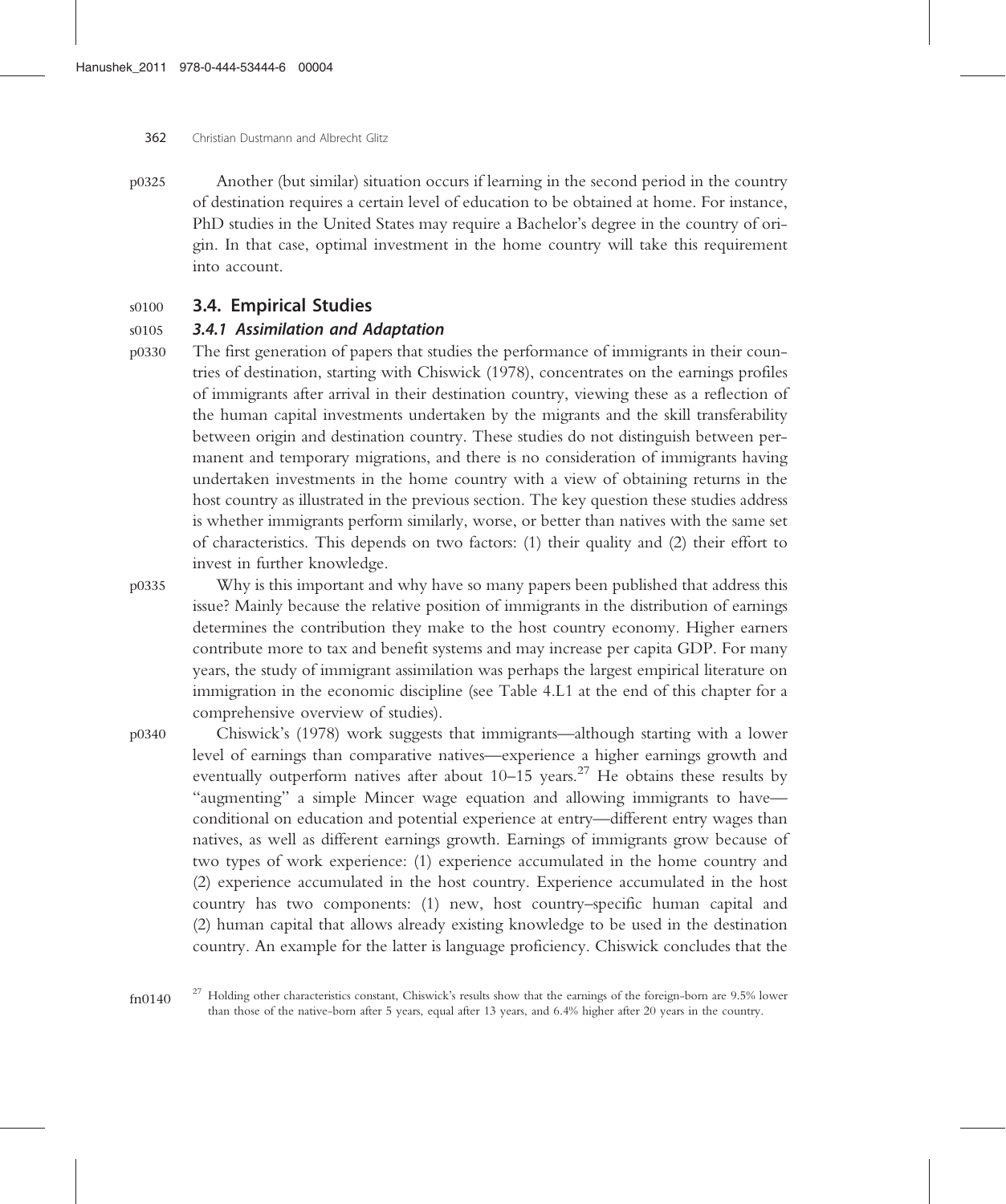foreign-born seem to be able to compensate any potential earnings disadvantage arising from initially lower host country–specific human capital by greater investments in training, higher work motivation, and greater ability, due to being positively selected. Some subsequent papers supported these findings (Carliner (1980) and De Freitas (1980)); thus, at least for the United States, the early literature on immigrant assimilation draws a picture of immigrants as being high achievers, who—after initial disadvantages—outperform natives through ability, hard work, and investment in their human capital and productivity.

p0345 However, this positive picture of immigration to the United States was soon challenged by a series of papers starting with Borjas (1985). Borjas argues that estimation of earnings equations based on simple cross-sectional data—as in Chiswick (1978) does not allow a distinction between cohort and years since migration effects. An immigrant who has been in the United States for 10 years in 1970 arrived in 1960, while an immigrant who has been in the United States for 20 years in 1970 arrived in 1950. Thus, if the composition of immigrants changed over time (as it had since the abolition of country-quotas originally established by the US Immigration Act of 1924-through the Immigration and Nationality Act of 1965 significantly increased the share of immigrants from South and Central America), estimated earnings profiles based on cross-sectional data may over- or understate the earnings growth of immigrants. In the case of the United States, Borjas argues that entry wages of subsequent cohorts have gone down so that a cross-sectional analysis overestimates the earnings paths of immigrants. He shows that distinction between cohort and years since migration effects is possible by simply adding an additional census year to the data. More specifically, Borjas (1985) proposes the so-called synthetic panel methodology in which earnings of migrants and natives are given by the following two equations:<sup>28</sup>

$$
\gamma_{it}^I = \alpha^I + \beta^I ED_i + \gamma^I EX_{it} + \delta^I YSM_{it} + \sum_m \lambda_m^I C_{im} + \sum_k \pi_k^I T_{ik} + \varepsilon_{it}^I
$$
\n(4.8a)

$$
\gamma_{it}^{N} = \alpha^{N} + \beta^{N} ED_{i} + \gamma^{N} EX_{it} + \sum_{k} \pi_{k}^{N} T_{ik} + \varepsilon_{it}^{N},
$$
\n(4.8b)

where  $\gamma_{it}^I$  and  $\gamma_{it}^N$  are log earnings of individual *i* in year *t*,  $T_{ik}$  is an indicator variable for the year in which individual *i* is observed that is set equal to unity if  $k = t$ , and  $\pi_k^I$ and  $\pi_k^N$  are time effects on log earnings for immigrants and natives, respectively. The variable  $C_{im}$  is an indicator variable for the year m in which individual *i* arrived in the host country, and ED, EX, and YSM measure educational attainment, potential (overall) labor market experience, and potential labor market experience in the

fn0145 <sup>28</sup> Originally, many studies did not allow the effect of education and experience to vary between immigrants and natives, assuming  $\beta^I = \beta^N$  and  $\gamma^I = \gamma^N$ .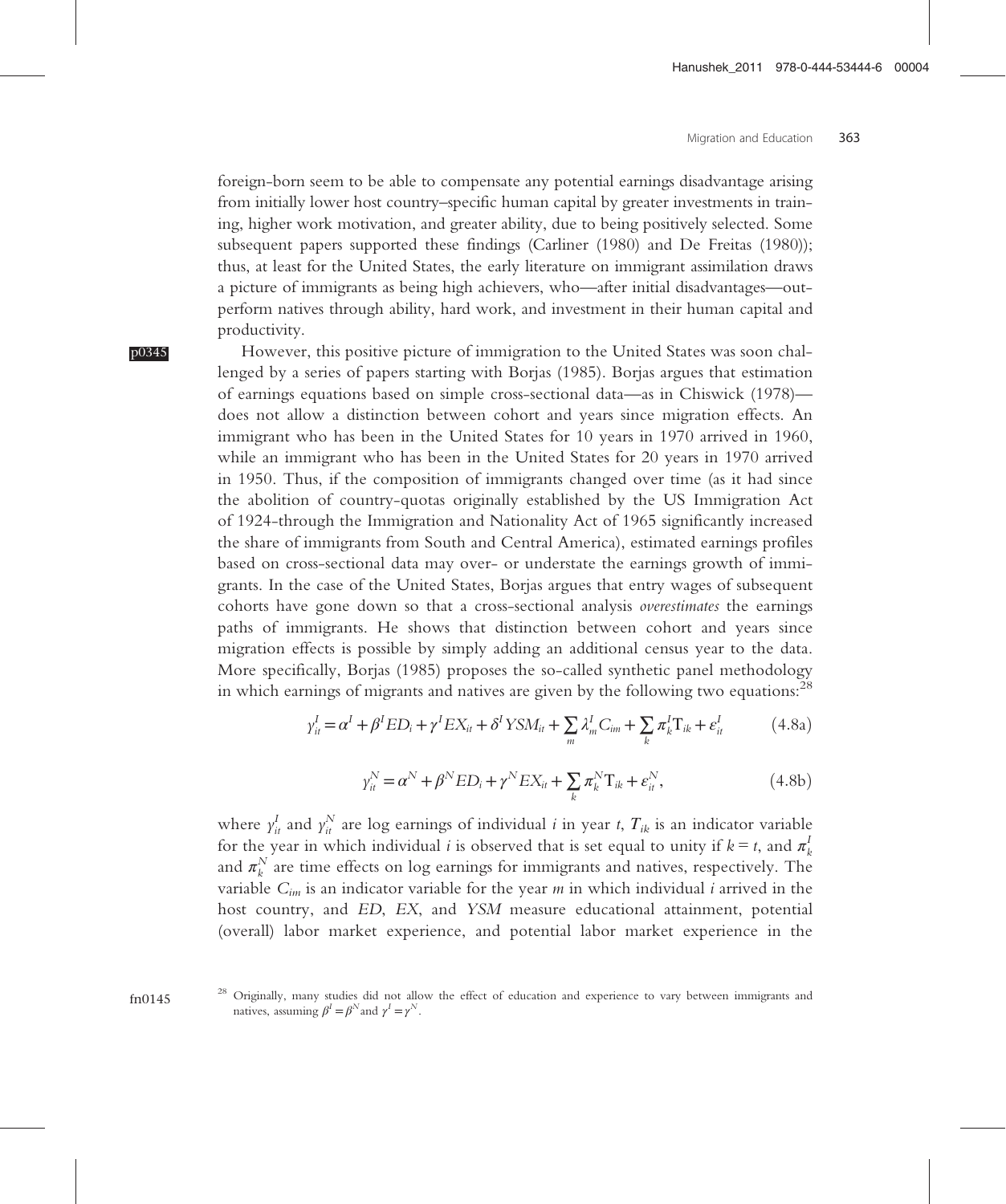United States (years since migration), respectively.<sup>29</sup> The parameter of interest is given by  $\theta = \delta^I + \gamma^I - \gamma^N$ , with immigrants' earnings converging to those of natives when  $\theta > 0^{30}$  The coefficient  $\beta^I$  shows the return to education obtained in the home country on the host country labor market (assuming the migrant worker arrived in the host country as an adult). It thus reveals, in conjunction with  $\beta^N$ , the transferability of human capital between home and host country. This setup is called the synthetic panel methodology since it typically uses repeated cross-sectional data, for instance from US Censuses, to construct a pseudo-panel of cohorts that can be followed over time without actually observing any worker more than once.

- p0350 A fundamental problem with estimating Eq. (4.8a) is that years since migration equal the difference between calendar year of observation and the cohort entry year so that these variables are perfectly collinear. This means that the coefficients  $\delta^I$ ,  $\lambda^I_m$ , and  $\pi^I_k$ cannot be separately identified without imposing additional identification restrictions.
- p0355 To identify the model, Borjas (1985, 1995a) assumes equal time effects for immigrants and natives, that is,  $\pi_t^N = \pi_t^I$ , while allowing cohort quality to vary freely over time. In this case, time effects are effectively estimated from the native earnings equation which in turn ensures identification of the cohort effects in the immigrant equation. In contrast, Chiswick (1978) who only had one cross section of data at his disposal assumed in addition to constant time effects that cohort effects did not change over time so that, after normalization,  $\lambda_m^I = 0$ , for all  $m^{31}$
- p0360 Using data from the 1970 and 1980 US Census, Borjas (1985) shows that the quality of immigrants admitted to the United States declined over time. As a consequence, the positive impact of the years since migration variable in cross-sectional earnings equations is picking up not only the intended effect of US-specific human capital accumulation but also the effect of the higher quality of earlier immigrant cohorts. Separating these effects by looking at within-cohort earnings growth reveals that the assimilation profiles of immigrants' earnings are significantly flatter than previously estimated, with the true growth rate being up to 20 percentage points lower in some immigrant cohorts so that the point of overtaking happens much later in the life cycle, if at all. Borjas (1995a) confirmed these results in a follow-up study that included the 1990 US Census: the decline in cohort quality continued till the 1980s, albeit at a slower rate than in the 1970s, and for the bulk of first-generation immigrants, earnings parity with the typical native-born worker will never be reached over the life cycle.

fn0150 <sup>29</sup> To simplify the notation, we ignore higher-order terms of years since migration and experience.<br>fn0155 <sup>30</sup> In a similar setting, LaLonde and Topel (1992) define assimilation differently as occurring if  $\delta^l >$ 

<sup>&</sup>lt;sup>30</sup> In a similar setting, LaLonde and Topel (1992) define assimilation differently as occurring if  $\delta^1 > 0$ , hence comparing the economic value of spending an additional year in the host country relative to a year spent the economic value of spending an additional year in the host country relative to a year spent in the home country. fn0160 <sup>31</sup> Assume for simplicity that cohort effects are linear, so that  $\sum \lambda_m^I C_{im} = \lambda^I C_{im}$ . As  $C_{im} = T_{ik} - YSM_{ii}$ , the parameter Chiswick estimates on VSM is  $\delta^I - \lambda^I C_{ij}$  cohort quality deteriorates) the estimate Chiswick estimates on YSM is  $\delta^I - \lambda^I$  clearly if  $\lambda^I < 0$  (cohort quality deteriorates), the estimate is upward biased.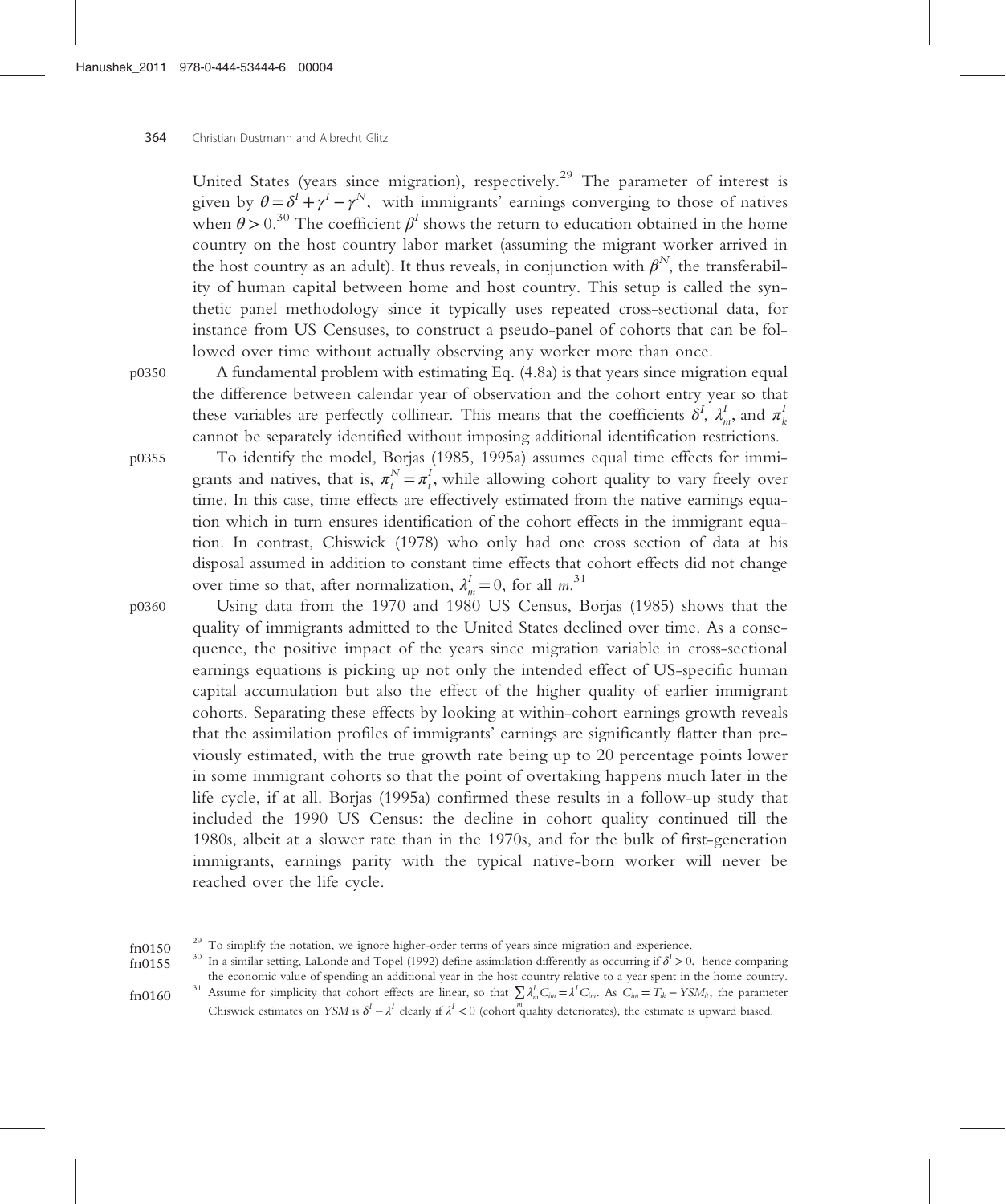p0365 Motivated by these first studies, a large literature has developed that examines the earnings paths of immigrants for different countries and different time periods. In Table 4.L1, we provide an extensive overview, focusing on the estimated returns to education and experience, both in the home and the host country, and the transferability of home country human capital to the host country labor market.

# s0110 **3.4.2 Extensions of the Basic Approach**<br>p0370 **Although more flexible than Chiswick's**

Although more flexible than Chiswick's (1978) cross-sectional approach, there are a number of restrictive assumptions underlying the synthetic panel methodology in its standard formulation in Eqs (4.8a) and (4.8b). First, it assumes that—although the entry wage of different immigrant cohorts may differ—their wage growth is the same. Our model in Section 3.2 shows that this assumption may be quite restrictive. We show that immigrants who are more able do not necessarily start off with higher earnings, as they may initially invest more in their human capital, but that their wage growth is likely to be steeper than that of less able immigrants.<sup>32</sup> If we distinguish cohort quality by the amount of *measured* human capital, X, then wage growth is—as described in our model likewise affected. Thus, the assumption that wage growth is the same for different entry cohorts if these differ in terms of their average ability or their measured human capital appears quite strong. As in the benchmark study by Borjas (1995a), it should be justified in each individual case, in particular since the common interpretation of the estimated entry wages of different immigrant cohorts as a measure of their "quality" hinges crucially upon the validity of this assumption. Duleep and Regets (1999, 2002) and Green and Worswick (2004) provide a detailed discussion of the issues involved in the estimation of immigrant earnings profiles in the context of a human capital investment model. They make a strong case for not relying on entry earnings as a measure of relative cohort quality, with Green and Worswick (2004) suggesting instead a more comprehensive measure based on the estimated present value of all future earnings in the host country.

p0375 Another strong assumption in the standard synthetic panel methodology is that business cycle and time effects for natives and immigrants are the same. This assumption implies that macroeconomic trends and transitory shocks, as well as aggregate labor market conditions, affect immigrants' and natives' earnings in the same way. This is unlikely, as immigrants and natives have—as we illustrate in Section 2—usually different skills and are allocated to different occupations and industries. Dustmann, Glitz, and Vogel (2010) illustrate for Germany and the United Kingdom that the economic cycle has—even conditional on education, potential experience, and industry allocation—a

fn0165<sup>32</sup> This seems to suggest that it is important to use wages rather than earnings for assimilation studies. However, even wages may reflect an increased human capital investment, if contracts are of the Lazear (1979) type in which employees accept lower wages in return for training.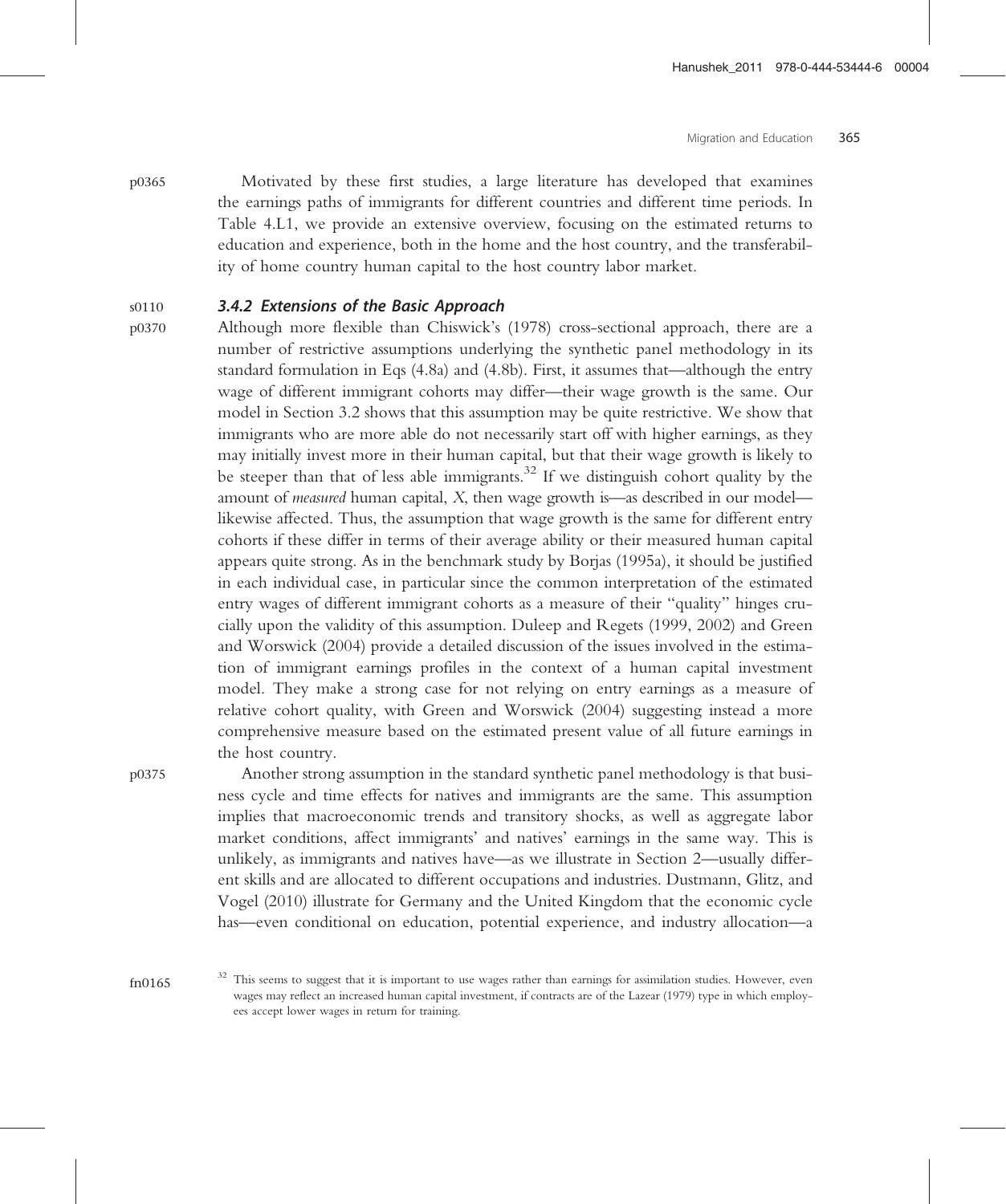stronger impact on the employment of immigrants than on the employment of nonimmigrants and that these differences are more pronounced for non-OECD immigrants than for OECD immigrants. Two studies by Barth, Bratsberg, and Raaum (2004, 2006) for Norway and the United States, respectively, argue that failure to consider these differences may severely bias the assessment of the earnings assimilation process of immigrant workers. As a solution, the authors suggest to augment the earnings equations by including measures of local unemployment and allowing their impact on earnings to vary between immigrants and natives. Conditional on unemployment, time effects can then be assumed to be equal for both groups. Using data from the Current Population Survey (CPS) from 1979 to 2003, Barth, Bratsberg, and Raaum (2006) show that wages of immigrants in the United States are indeed more sensitive to changes in local unemployment than wages of natives. As a result, since the nativeimmigrant wage gap reduces during economic expansions, the standard estimation strategy with equal time effects yields upwardly biased estimates of both the cohort quality of recent immigrant arrivals in the United States and of the immigrant wage growth, as the wage effects of the improving labor market conditions in the 1990s are erroneously attributed to immigrant quality and wage assimilation.

p0380 In light of our model in Section 3.2, another shortcoming of the standard model stated in Eqs (4.8a) and (4.8b) is that there is no distinction between returns to education obtained in the home country and returns to education obtained in the host country. The proposed strategy yields meaningful estimates under the assumption that all immigrants arrive in the host country after they finished education. In this case,  $\beta^1$ measures the returns to education obtained in the home country. However, if some immigrants arrive at an age when they are still in the process of obtaining formal education, the estimated parameter  $\beta^I$  compounds the potentially different returns to education obtained in the home and host country. In a study for Israel, Friedberg (2000) explicitly distinguishes education obtained in the host country from education obtained in the home country. She shows that the return to an additional year of schooling obtained in Israel is 10.0% for natives and 8.0% for immigrants, whereas the return to schooling obtained in the immigrants' home countries is only 7.1%. She also finds very low returns to work experience accumulated before arrival. An additional year of experience in the country of origin yields a return of only 0.1% compared with 1.1% for an additional year of experience in Israel's labor market and a 1.7% return to experience for natives. The finding of low returns to home country education and experience in comparison with host country education and experience has been confirmed in a number of additional studies for a variety of destination countries, for example, Kossoudji (1989), Schoeni (1997), and Bratsberg and Ragan (2002) for the United States; Beggs and Chapman (1988a, 1988b) for Australia; Kee (1995) for the Netherlands; Schaafsma and Sweetman (2001) for Canada; Cohen-Goldner and Eckstein (2008) for Israel; Sanromá, Ramos, and Simón (2009) for Spain;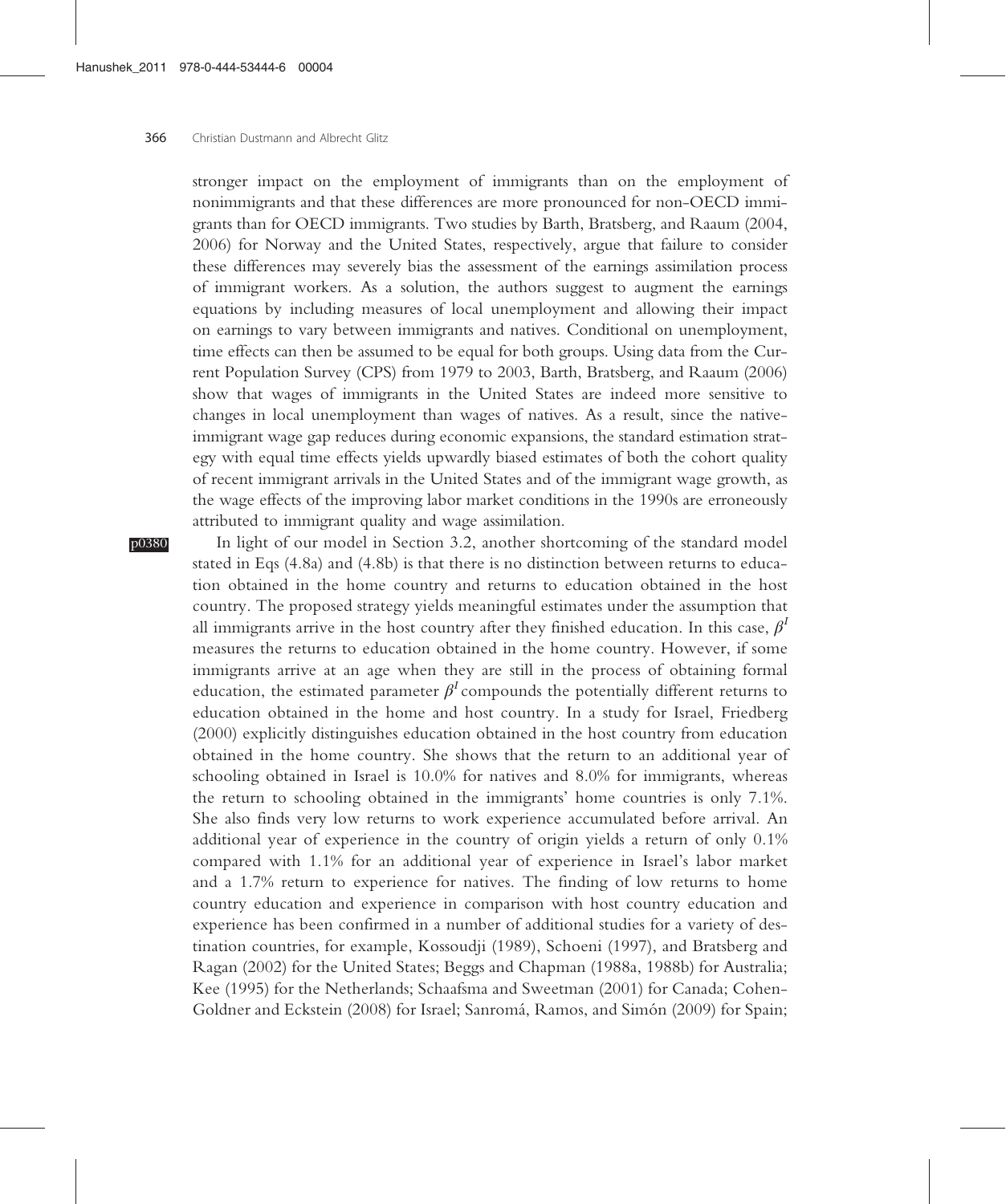and Basilio and Bauer (2010) for Germany (for details of these studies, see Table 4.L1). Thus, transferability of human capital from home to host country tends to be quite low in many migration contexts. The only exception appears to be human capital that was acquired in developed countries of origin, which typically yields relatively high returns in developed host countries (see, e.g., Schoeni (1997), Friedberg (2000), or Bratsberg and Ragan (2002)). This could be either because home and host country are more similar in terms of cultural, institutional, and technological aspects of their economies so that skills are easily transferable or because more-developed countries of origin simply have higher quality education systems. Interestingly, immigrants from developed countries also receive higher returns to human capital acquired in the host countries after their arrival compared with migrants from less-developed countries, pointing toward complementarities between education obtained at home and education obtained in the host country (see, e.g., Sanromá, Ramos, and Simón (2009) and Basilio and Bauer (2010)). Such complementarities are also supported by the observation that obtaining education in the host country tends to have a positive effect on the return to home country– specific education (see Friedberg (2001)). One reason is that host country education enables the migrant to transfer their premigration skills more effectively to the host country's labor market.

p0385 A related literature concerned with the transferability of human capital has studied the extent of overeducation of immigrants that is defined as the difference between the formal qualifications held by the immigrants and the typical qualifications required in the occupations they hold (see, e.g., Chiswick and Miller (2007, 2008), Green, Kler, and Leeves (2007), Lindley and Lenton (2006), Nielsen (2007), and Sanromá, Ramos, and Simón (2008)). The main findings from this literature show that immigrants are more likely to be overeducated than natives, but that with time in the host country, this difference in overeducation relative to natives decreases, a pattern reminiscent of the assimilation of immigrants' earnings to those of natives over time.

p0390 One important implication arising from the theoretical model set up in Section 3.2 is that the expected time the migrant will spend in the host country has an important effect on the decision to invest in host country–specific human capital, as it determines the time horizon over which the benefits from such investments can be reaped by the immigrant. The longer the horizon, the higher are the investment incentives. Even under the assumption that migrations are permanent, this implies that immigrants who arrive at a younger age should have more incentives to invest in host country– specific human capital and thus experience a larger initial earnings gap and steeper earnings profile. Wilkins (2003) confirms these predictions using Australian survey data for 1997, distinguishing four age-at-migration groups:  $0-14$ ,  $15-24$ ,  $25-34$ , and  $35+$  years of age. His results show that, for a given stock of human capital at the time of migration, initial wages of immigrants who arrive as children are significantly lower, at least 15%, than those of any other age-at-migration group, but their wage growth with time in Australia is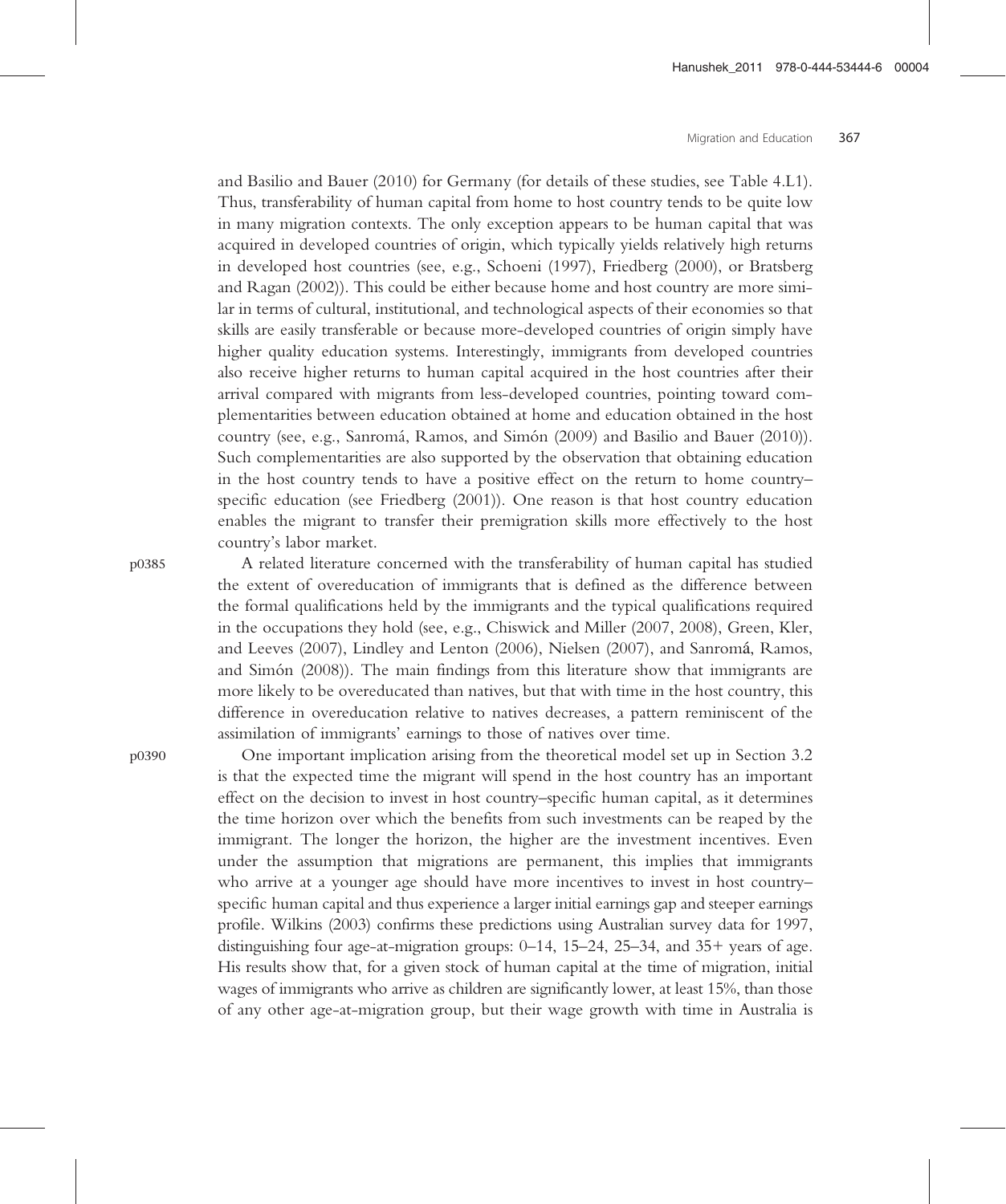significantly higher. $33$  More explicitly focusing on the human capital acquisition, Gonzalez (2003) shows that for Mexicans arriving in the United States before the age of 19, each year of delayed entry results in about 0.25–0.30 less years of overall schooling and, because this reduction in schooling is due to less US-specific education, significantly lower future earnings. This negative relationship between the eventual educational attainment of immigrants who arrive in the host country in their youth and their age at arrival is a fairly consistent finding in the literature (see, e.g., Hirschman (2001); Chiswick and DebBurman (2004); Cortes (2006); and Perreira, Harris, and Lee (2006)).

# s0115 **3.4.3 Return Migration**<br>p0395 Relaxing the assumption

- Relaxing the assumption that all migrations are permanent and allowing for nonpermanent migrations, the estimation of immigrant earnings profiles becomes far more complex. Consider first the case of a temporary migration, in which the return time is exogenously given and where this constraint is binding (in the sense that the migrant would otherwise wish to stay longer). As we have shown in Section 3.3.3, in that case, the immigrant's investment in learning in the host country depends on the level of skills upon arrival and on the expected economic opportunities in the home country, which are directly affected by the return to any human capital investment when back home. Estimating equations as stated in Eqs (4.8a) and (4.8b) would therefore omit an important set of conditioning variables. The evolution of earnings of the migrant in the host country (measured by the return to experience and the return to the number of years since migration) should depend on the length of the migration. This in turn should also depend on the labor market characteristics in the home country, introducing additional heterogeneity if immigrants come from different origin countries. Neglecting these variables may lead to biased estimates of earnings profiles.<sup>34</sup>
- p0400 The situation becomes more complex when return migrations are chosen by the immigrant. In that case, investment in human capital in the host country and the optimal migration time are chosen simultaneously and should be modeled accordingly. Table 4.8 in Section 2 shows that return migrations are very common, and in most cases, returns and total migration durations are chosen by the migrant. In principle, the
- fn0170 <sup>33</sup> Friedberg (1992) and Borjas (1995a) find that age at migration has an important overall negative effect on immigrant earnings in the United States. According to their results, a worker who arrived at age of 30 earns about 5% less than one who already arrived at age of 20, all else equal. See also Schaafsma and Sweetman (2001) and van Ours and Veenman (2006) for related work for Canada and the Netherlands, respectively.
- fn0175 <sup>34</sup> For instance, our model in Section 3.2 suggests lower initial earnings (due to larger human capital investments), but a steeper earnings profiles for immigrants who have a longer expected duration in the host country. Thus, assimilation profiles will depend on the duration of migration. Omission of variables that capture this in the estimation of earnings profiles will lead to sample-specific returns to time in the host country, which depend on the distribution of anticipated migration durations. Our model also suggests that an increase in migration durations will lead to steeper earnings paths for higher-able immigrants, which adds further identification problems.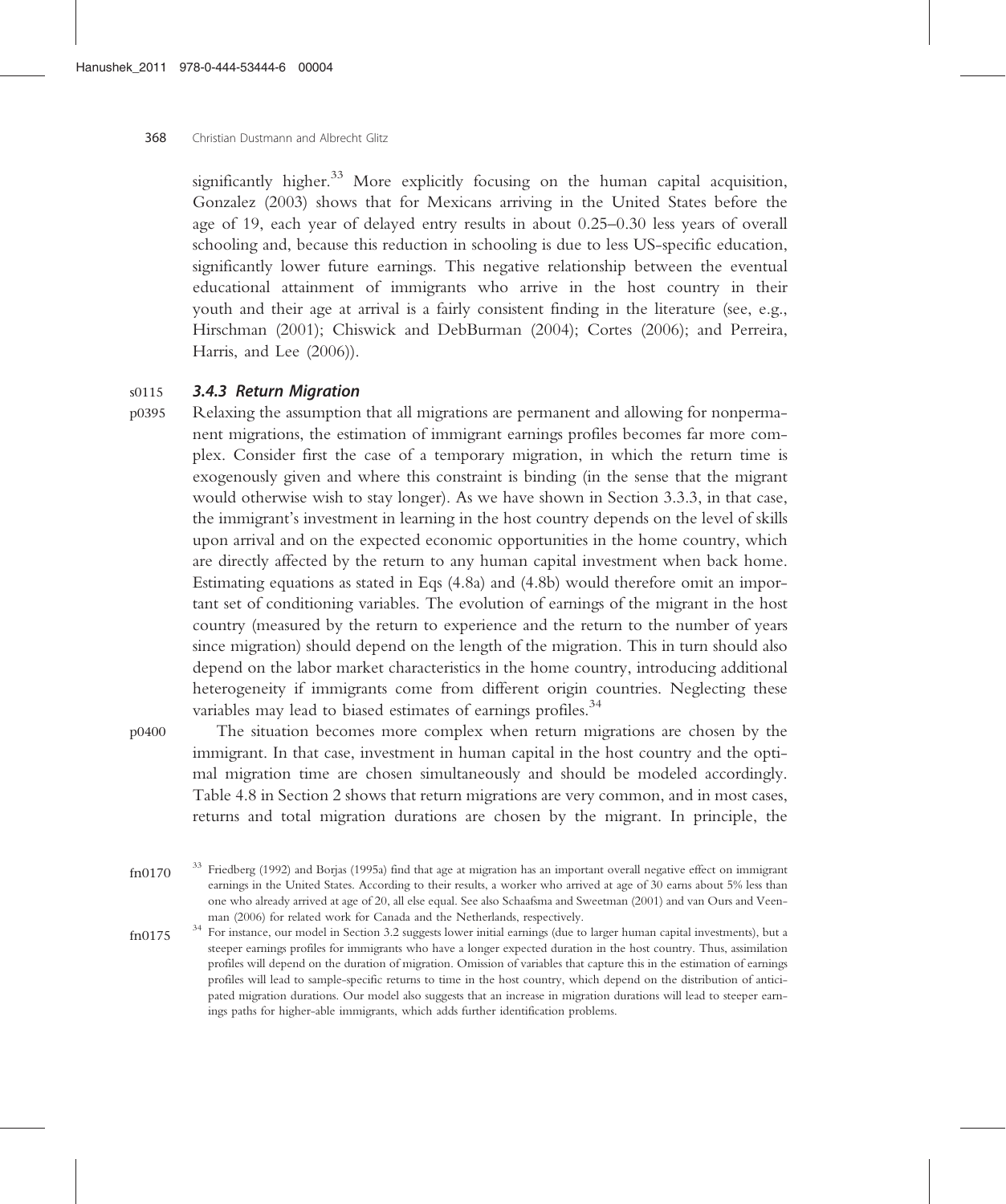remigration decision and the human capital investment decision have to be estimated simultaneously. This poses a number of difficulties for the empirical researcher. Although the simple model we describe earlier is deterministic, remigration decisions in the real world are unlikely to remain unrevised over the migrants' migration history. Thus, even if (as is possible now in some register data sets) completed migration histories were observable, the completed migration duration may have been different than the migration duration that was intended when human capital decisions were made. But what matters for economic decisions is the expected migration duration at the time a decision is taken, and not the actual migration duration.

p0405 The data thus required are information on the expected duration of a migration rather than on the completed duration of a migration. Unfortunately, these return intentions are usually unobserved. An exception is the German Socio-Economic Panel, which asks a boost sample of immigrants in each wave how long they would like to remain in Germany, and whether they would like to return home at all. In an early paper, Dustmann (1993) uses this information to estimate earnings profiles of immigrants. Only about a third of all male immigrants intend to stay in Germany for 30 more years or forever, whereas slightly more than 60% of immigrants intend to return to their home countries within the next 10 years, most of them before they reach retirement age. Allowing assimilation profiles to vary by the intended years of stay in Germany, he finds that "permanent" immigrants have indeed steeper earnings profiles than "temporary" immigrants. After 5 years of residence, an additional year in the host country improves immigrants' earnings by 0.4% if the total intended duration of stay is 10 years, 1.05% if it is 20 years, and 1.26% if it is 30 years. Dustmann (1997, 1999, and 2000) provides additional evidence of differential labor market behavior of immigrants with different return intentions.

p0410 Following this line of argument, Cortes (2004) suggests that one of the main reasons for the steeper earnings profile of refugee migrants compared with economic migrants in the United States is the implicit difference in their expected duration of stay. As refugees are typically unable or unwilling to return to their home countries for fear of persecution or violent conflict, they have a longer time horizon in the host country and therefore more incentives to invest in country-specific human capital. Her empirical findings support this hypothesis, as do those of Khan (1997) who finds a higher propensity of Cuban and Vietnamese refugees in the United States to invest in schooling compared with other foreign-born immigrants.

p0415 Thus, although—as we show in Section 2—return migrations nowadays are likely to be the rule rather than the exception, the empirical literature has so far largely ignored the implications for the estimation of immigrants' earnings profiles. Careful estimation of earnings profiles of immigrants with different migration plans, taken in conjunction with their human capital investment decisions, requires modeling of the processes of human capital investments and return plans simultaneously. This needs to be addressed within a well-defined structural setting.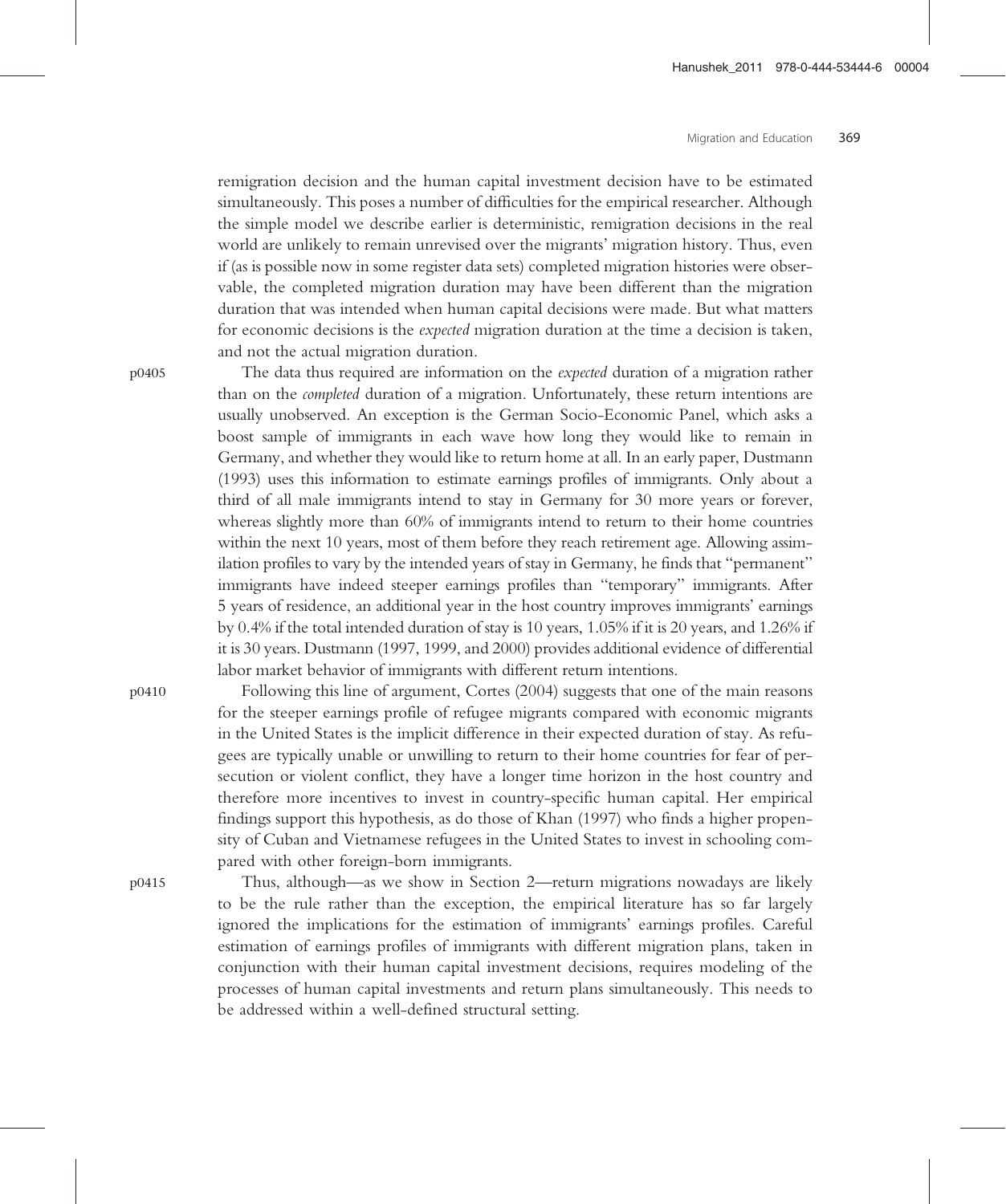p0420 An additional problem with return migration, apart from the behavioral reasons stated earlier, is that it is likely to be selective, in the sense that those who return are not randomly chosen. Returning migrants may be either those who do not perform very strongly in the host country's labor market or those who perform above average. In the latter case, for example, the average quality of a given immigrant cohort in the host country will decrease over time, leading to an underestimation of the true earnings profiles of immigrants of that cohort relative to natives. Lubotsky (2007) addresses this problem by using longitudinal earnings data from US Social Security records that allow following individual migrants over time. His results show that in the US case, out-migrants are negatively selected, implying that previous studies have systematically overestimated the wage progress of immigrants who remained in the United States, by a factor of around  $2^{35}$  We will discuss some reasons for selective immigration and out-migration in Section 4.1.

## s0120 **3.4.4 Language**<br> $p0425$  One dimension

One dimension of human capital that deserves particular attention in the context of migration is language capital. Language is, on the one hand, a crucial human capital factor for the productivity of immigrants in the host country. Not only is language important in its own right, but it is complementary to many other skill components. For instance, a qualified physician is unlikely to be able to work as a general practitioner when she does not master the language of the host country. On the other hand, investments in language skills are likely to be of little use in the home country. For instance, a migrant from Bosnia to Sweden is unlikely to benefit much from speaking Swedish after having returned home.<sup>36</sup> Thus, although being very important as a complement to existing and future skills, language may at the same time be less transferable to other countries' labor markets in the future. In any case, the improvement in language skills over the time spent in the host country is an important driver of the observed earnings assimilation profiles of immigrants in their host countries.

p0430 A key question in this context concerns the return to language capital: what is the percentage increase in earnings if an immigrant speaks the host country language well as compared to speaking it poorly? This parameter has important policy implications, as it helps assessing the benefits of language schemes or of selective migration policies that discriminate according to language proficiency. However, this parameter is difficult to measure for several reasons. First, immigrants who acquire language proficiency may

fn0180<sup>35</sup> It is, however, not clear that the hypothetical assimilation profile of immigrants had no return migration taken place is the interesting policy parameter. If the interest in wage profiles of immigrants is driven by their potential contributions to the economy and the tax and benefit system, what matters are those immigrants who remain in the host country. fn0185<sup>36</sup> English may be an exception, with the acquisition of English being an important reason for a migration in the first place. It is not surprising in this context that the most popular destination countries for tertiary education are English-speaking countries: the United Kingdom and the United States (see Table 4.6).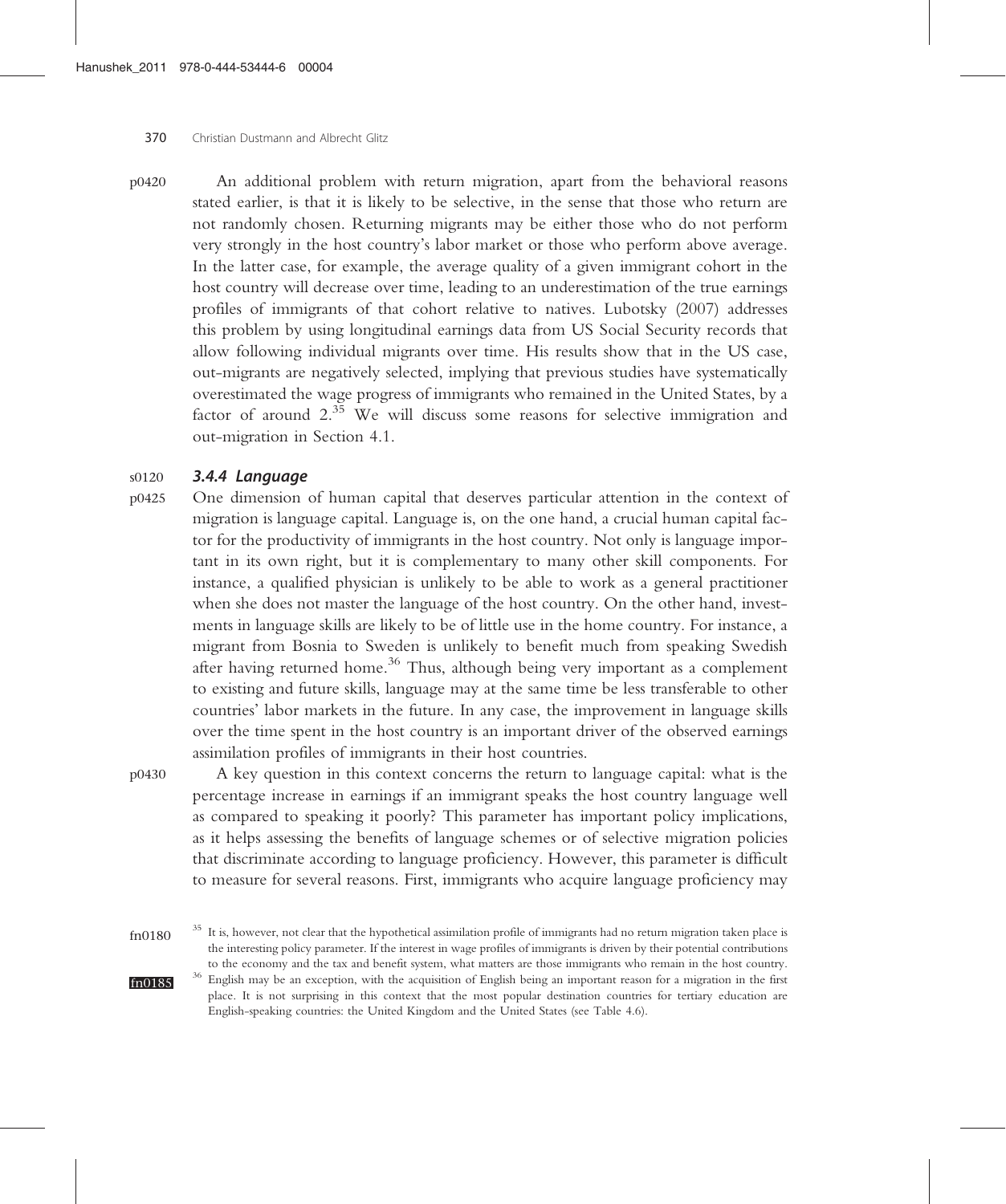be positively selected, thus introducing a classical selection bias in estimations that regress economic outcomes on language proficiency measures. Second, most available language measures are self-reported. This introduces two types of measurement error: (1) a classical measurement error, due to the interviewer reporting with error and (2) a systematic measurement error, due to the fact that individuals have different "scales" on which they assess their own language skills: the same proficiency may be evaluated as "poor" by one individual and as "good" by another individual. We will discuss below attempts to address these problems after reviewing the literature and its main findings.

p0435 In much of the literature, the return to language proficiency is obtained by estimating a standard earnings equation in which a measure of language skills is added as an additional regressor (see, for instance, early work by Carliner (1981); McManus, Gould, and Welch (1983); Grenier (1984); Kossoudji (1988); Tainer (1988); Rivera-Batiz (1990, 1992); Chiswick (1991); Chiswick and Miller (1992, 1995); and Dustmann (1994b)). These studies rely on self-reported language information in survey questionnaires, typically on either a 4-point or 5-point scale, and ignore the problems pointed out earlier. In all these papers, language proficiency is found to be strongly positively associated with earnings in the host country. For instance, for a sample of illegal immigrants in the United States, Chiswick (1991) estimates that immigrants who can read the English language well or very well have earnings that are about 30% higher than those of immigrants with low English reading skills. He also finds that reading skills dominate speaking skills and that the latter does not have an additional separate effect on earnings. For a more representative sample of adult foreign-born immigrants in the United States, Chiswick and Miller (1992) report that English-language fluency is associated with around 17% higher earnings. Dustmann (1994b) estimates that immigrants in Germany who speak German well or very well earn about 7% more than immigrants who speak German on an intermediate level, badly, or not at all. Similarly, those who have good or very good German writing skills earn between 7.3% (males) and 15.3% (females) more than those with bad or no German writing skills.<sup>37</sup>

p0440 Language proficiency is also found to have a complementary effect on the transferability of preimmigration human capital in the form of education and experience. Chiswick and Miller (2002, 2003) show that language skills enhance the return to human capital obtained before migration so that a migrant's greater proficiency in the languages spoken in the host country enhances the effects on earnings of his or her preimmigration schooling and labor market experience. These results hence support the hypothesis that language is an important complementary skill to other forms of

fn0190 <sup>37</sup> Additional studies show an earnings advantage associated with host country language fluency of 12% in Canada (Chiswick and Miller (1992)), 8% in Australia (Chiswick and Miller (1995)), and 12% in Israel (Chiswick (1998) and Chiswick and Repetto (2001)).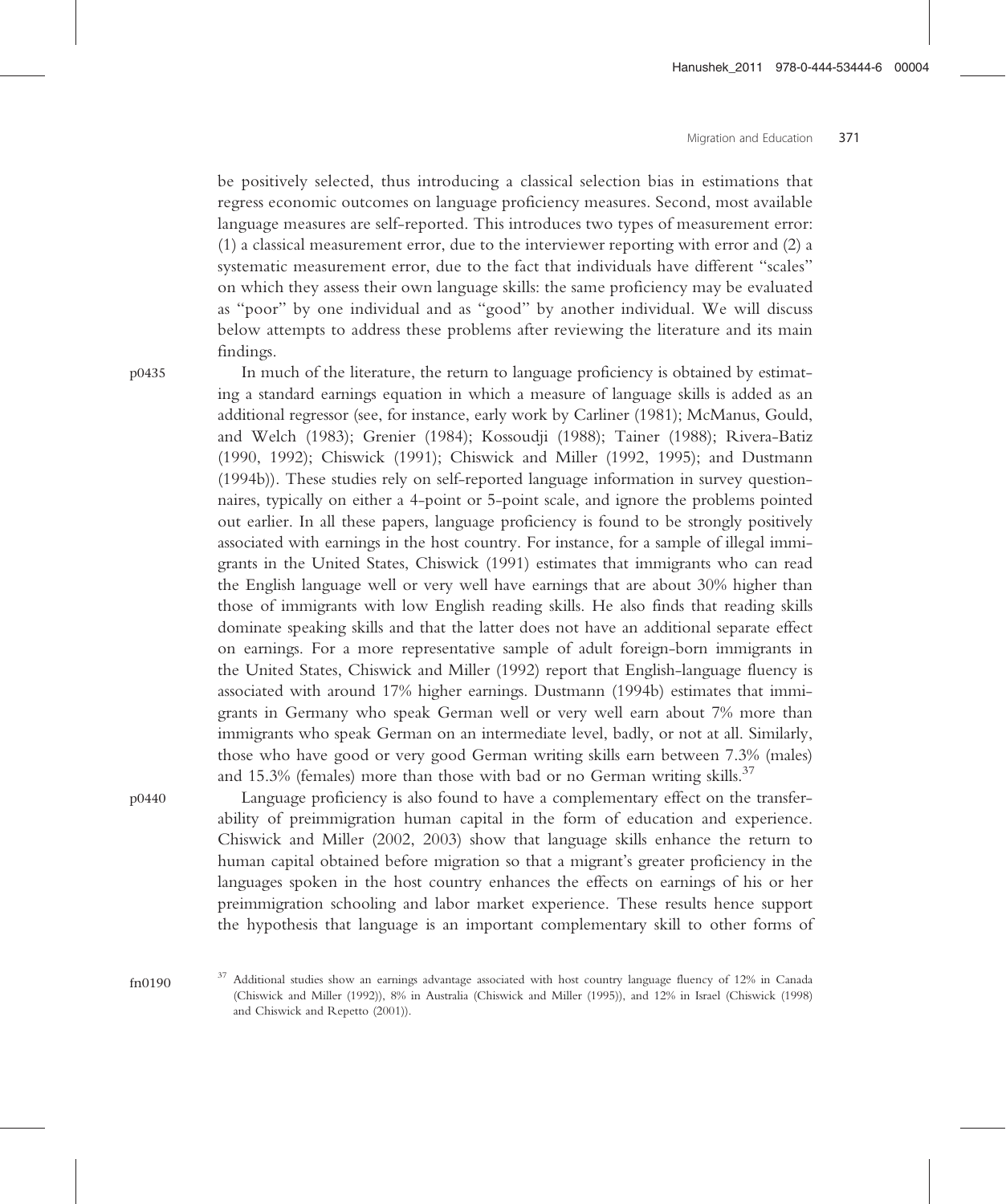human capital: if immigrants cannot conduct a conversation in the host country language, human capital acquired prior to immigration cannot be translated into higher earnings in the host country.

- 
- p0445 The importance of language as a factor to enhance the productivity of other forms of human capital is also demonstrated in studies that investigate the capacity of different immigrant communities in acquiring further human capital. Sanromá, Ramos, and Simón (2009) show that returns to schooling obtained in Spain are significantly higher for immigrants from Latin America (4.4%), who speak Spanish, than for immigrants from other less-developed countries such as those situated in Eastern Europe (3.6%). Beggs and Chapman (1988b) show that the return to schooling in the Australian labor market in 1981 was 9.0% for the native-born, 8.4% for immigrants from Englishspeaking countries, and only 4.9% for immigrants from non-English-speaking countries. These findings are suggestive for language being important for the acquisition of further skills, although estimates may be compromised by selection, and do not isolate the effect of language from other country of origin-specific factors that may be driving the differential returns to human capital.
- p0450 Language proficiency is also a key factor in explaining the educational outcomes of the children of immigrants. Dustmann, Machin, and Schönberg (2010) show that the single most important factor explaining achievement gaps between children of immigrants and natives in the United Kingdom is language spoken at home. In Section 5.3.1, we will discuss the importance of language for children of foreign-born parents in more detail.
- 

p0455 As we discussed earlier, a key difficulty in determining the impact language has on economic outcomes is selection, likely leading to an upward bias in the return to language proficiency in straightforward earnings equations, and measurement error in self-reported language measures. Dustmann and van Soest (2001, 2002) were the first to argue that measurement error may lead to a substantial downward bias in simple OLS regressions, which possibly overcompensates the upward bias through selection. To illustrate the possible magnitude of the attenuation bias, they use repeated information on self-reported language proficiency from a panel of immigrants in Germany. Assuming that from year t to year  $t + 1$ , deterioration in language proficiency is not possible, Dustmann and van Soest (2001) estimate that 85% of the within-individual variance and at least 24% of the overall variance in language measures are due to unsystematic measurement error, in the sense that it varies unsystematically over time. They discuss as a further difficulty of self-reported language information that individuals may have different scales of evaluation. In a cross section, these individual-specific scales cannot be distinguished from measurement error. However, with panel data, and if differences in scales across individuals are constant over time, such a distinction is possible. Dustmann and van Soest (2001) develop an estimator that separates time-varying from time-persistent misclassification. Further, to address the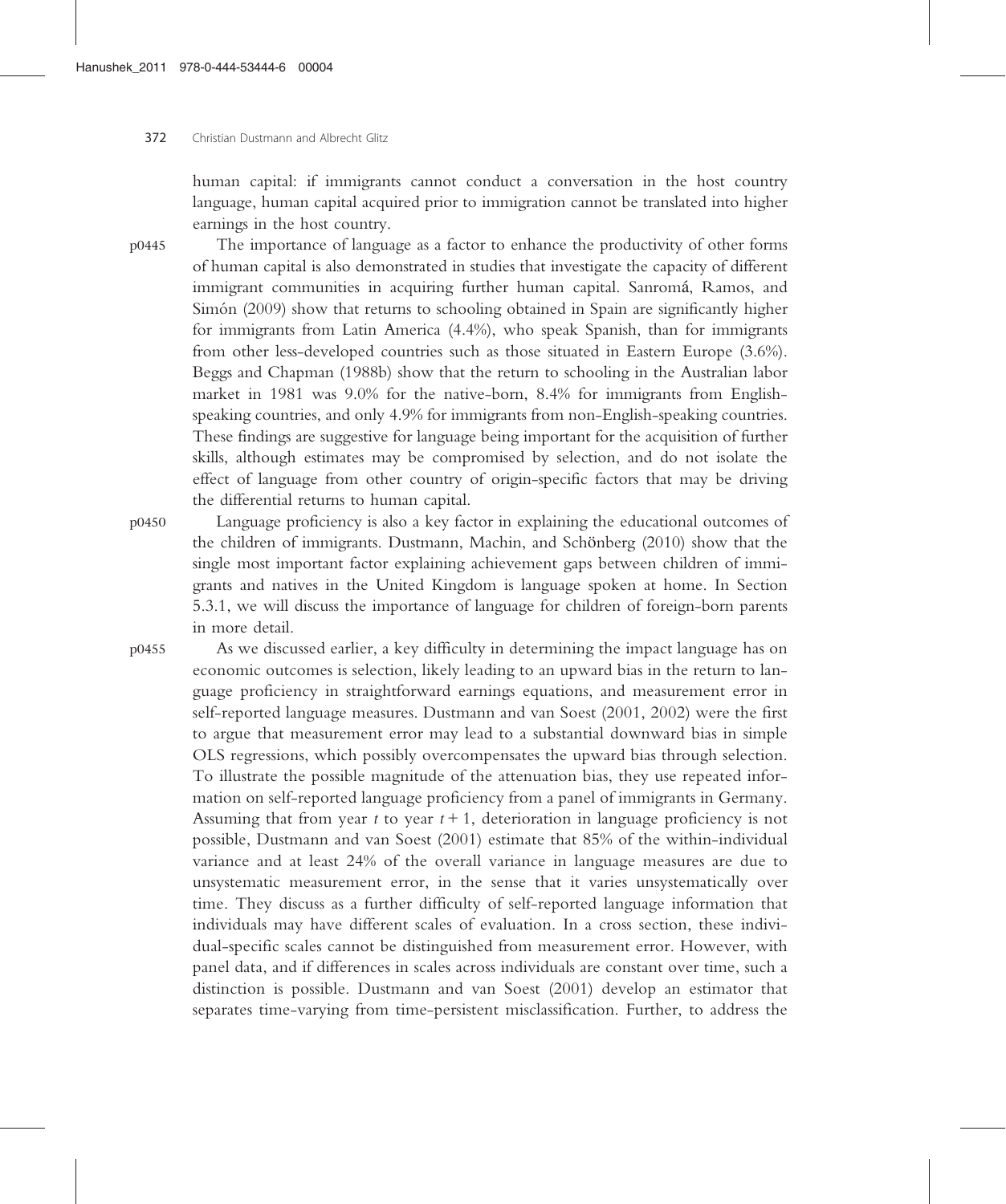endogeneity problem, they use parental education as an instrument for language proficiency conditional on individuals' education, noting that this is less problematic than instrumenting individuals' education with parental education. The findings show that overreporting language ability is more frequent than underreporting and that there is substantial time-persistent misclassification. According to their results, the return to a one standard deviation increase in true German language fluency decreases from 2.8 percentage points to 0.9 percentage points once unobserved heterogeneity is taken into account. However, controlling subsequently for both time-varying measurement error and time-persistent misclassification, the return to German language fluency increases to approximately 7.3 percentage points. Thus, measurement error may lead to a large downward bias of the estimated return to language proficiency that overcompensates any upward bias due to unobserved ability.<sup>38</sup>

p0460 If repeated information on language ability is available, an alternative way to address the endogeneity problem is by conditioning on individual-specific effects (or estimating difference equations). However, the downward bias through measurement error in the language variable will be greatly enhanced by such techniques. In most panel data sets that contain repeated information on language ability, immigrant populations have been resident for a large number of years, so that the noise-to-signal ratio is too large to allow estimation.<sup>39</sup> Berman, Lang, and Siniver  $(2003)$  use repeated information on the language proficiency of male immigrants from the former Soviet Union, who moved to Israel after 1989, focusing on the first few years after arrival in which typically the largest improvements in language skills take place. They find large wage gains of language proficiency for workers in high-skilled, but not low-skilled professions as well as evidence for an upward ability bias in cross-sectional estimates, particularly for workers in lowskilled professions.

p0465 Bleakley and Chin (2004) present a further strategy to address the endogeneity problem of language proficiency. Based on census cross sections, they devise an IV strategy that exploits the psychobiological phenomenon that young children tend to learn languages more easily than adolescents and adults. Focusing on childhood immigrants, an immigrant's age at arrival in the host country is therefore a strong predictor of his or her language proficiency later in life. It can be used as a valid instrument once its effect on earnings through other channels than language is controlled for. Bleakley and Chin (2004) use immigrants from English-speaking countries as a control group to net out the effects of age at arrival that are not associated with language. Their findings

fn0195<sup>38</sup> Dustmann and Fabbri (2003) find a similarly large downward bias due to measurement error for the United Kingdom, whereas Dustmann and van Soest (2004) compare parametric and semiparametric estimators to address measurement error in language variables.

fn0200 <sup>39</sup> See Dustmann and van Soest (2002) for a discussion.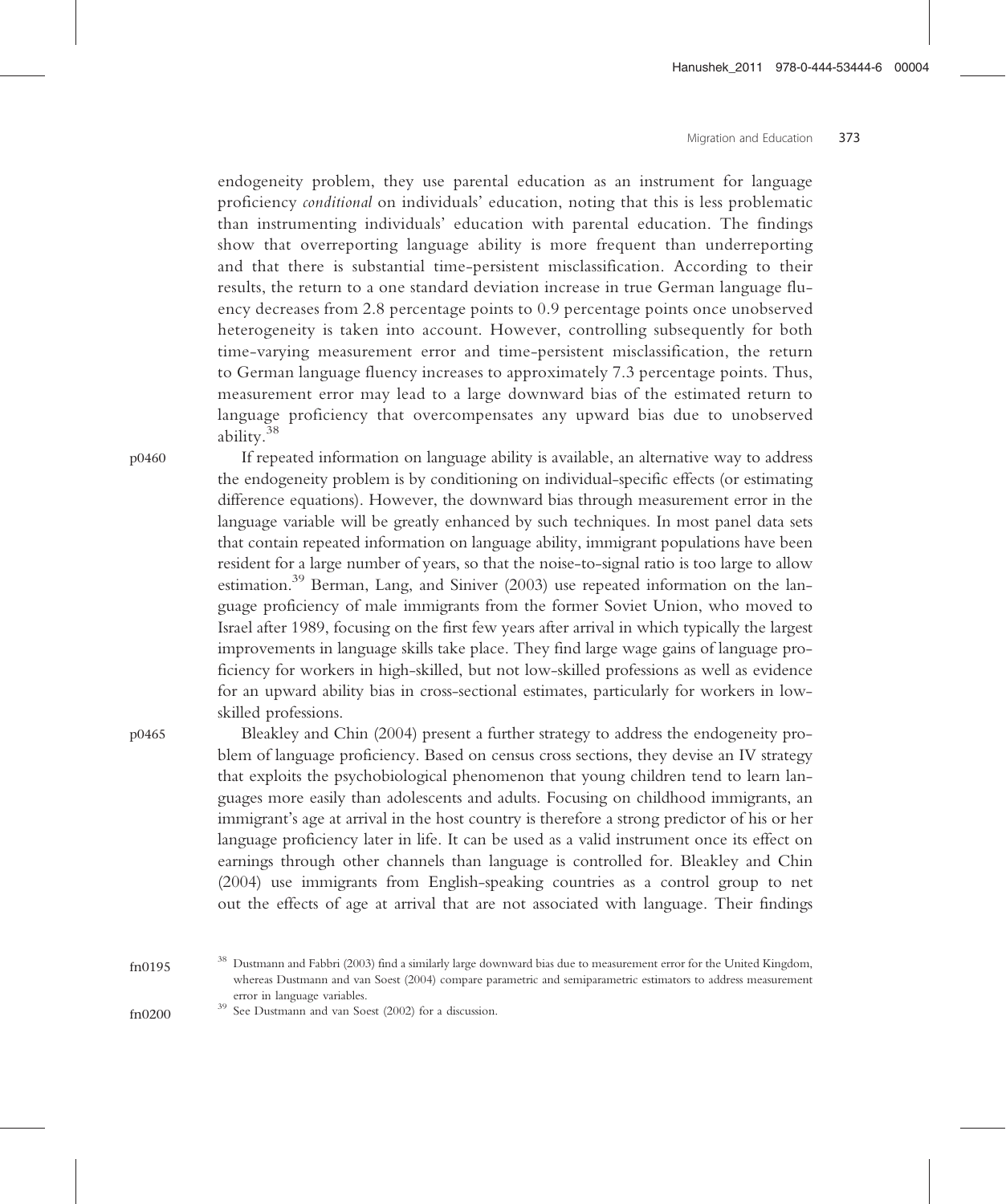show that OLS estimates of the returns to English language fluency in the United States are severely downward biased, which is unexpected if selection is the only problem. They explain this by the IV estimator possibly revealing a local average treatment effect, and by measurement error. Using data on language test results, they estimate that attenuation bias due to measurement error may lead to a reduction of the estimated coefficient by one-half, which is similar in magnitude to the effects found by Dustmann and van Soest (2001).

p0470 One particular feature of language capital is that it is in most cases not transferable to the country of origin. Thus, in the formulation of our model in Section 3.2, language capital should be sensitive to the duration individual immigrants would like to spend in the country of destination. This hypothesis is analyzed by Dustmann (1999) who investigates the impact of immigrants' intended duration of stay on their language skills. As migration durations are endogenous in a language equation, he uses an indicator for whether parents who are residing in the home country are still alive as an instrument for the planned migration duration. The findings show that an increase in the total intended duration in Germany by 10 years is associated with a 5 percentage point higher probability of being fluent in German.

# $s0125$  **3.4.5 Downgrading and Ethnic Networks**  $p0475$  The low wages immigrants often receive

The low wages immigrants often receive upon arrival may be partly explained by initial "downgrading," possibly due to a lack of important complementary skills that allow individuals to fully utilize their human capital in the host country's labor market. The stereotypical cab-driving physician vividly captures this phenomenon. Friedberg (2001) and Eckstein and Weiss (2004) study directly the type of jobs immigrant workers perform after arrival using data for Israel. They find substantial occupational downgrading of Russian immigrants who arrived in Israel in the 1990s. Although these immigrants worked in Russia predominantly as engineers, managers, physicians, and teachers, their most important occupations in Israel turned out to be occupations such as service workers, locksmiths/welders, and housemaids. However, over time, particularly highly educated immigrants climb up the occupational ladder. Eckstein and Weiss (2004) show that the proportion of highly educated immigrants working in high-paid professional occupations increases from about 30% at arrival to about 70% 20 years later, compared with an increase from 60 to 80% for equally educated natives over the same time interval. Overall, around 17% of immigrants' wage growth in the first 10 years after arrival in Israel can be attributed to occupational transitions. Mattoo, Neagu, and Özden (2008) provide similar evidence of "underplacement" of immigrants in the US labor market, where in particular skilled immigrants from countries with lower expenditures on tertiary education and non-English languages of instruction, such as Latin American or Eastern European countries, tend to end up in unskilled jobs.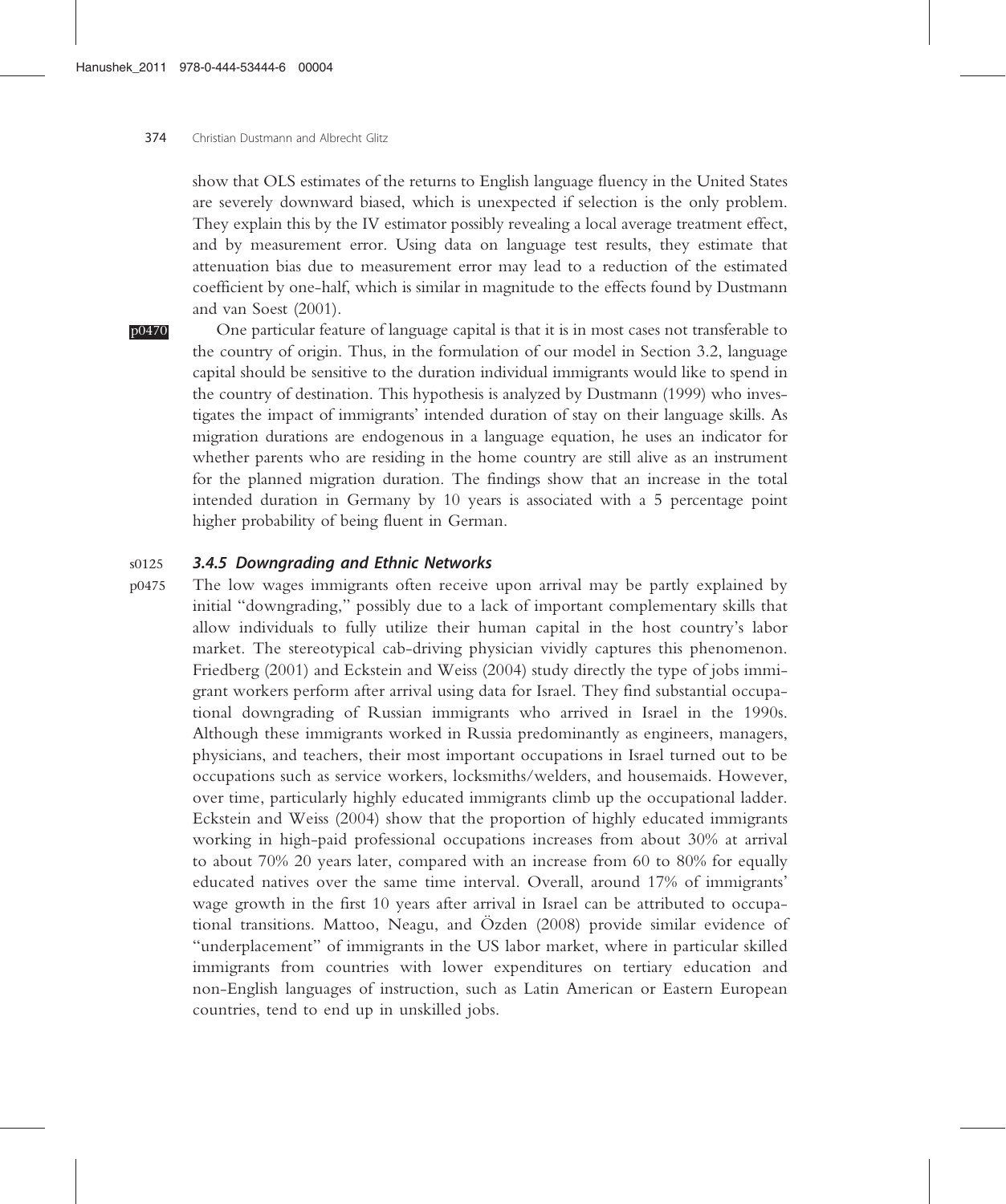p0480 An important consequence of this occupational downgrading is that an allocation of immigrants to particular skill groups based on observed measurable skills such as their education—for example, in order to assess with which subgroup of the native workforce they are most likely to compete in the labor market—is likely to be highly inaccurate and not reflecting the true section of the labor market in which the immigrants are active. Dustmann, Frattini, and Preston (2008) illustrate how, due to downgrading, an allocation of immigrants in the United Kingdom based on their observed education levels misrepresents their true position in the native wage distribution: although these immigrants are on average significantly better educated than natives, they earn wages at the lower end of the native wage distribution in the United Kingdom.

p0485 Not only complementary skills (such as language) may be important for immigrants to being able to fully utilize their human capital, but also the reduction in informational deficiencies with respect to the host country's labor market. Here ethnic networks may play an important role. Bartel (1989) and Jaeger (2007) demonstrate the tendency of immigrants to settle in areas where there are already established communities of their ethnic group. Chiswick and Miller (2005) show that living in a region of the United States with a high linguistic concentration of the immigrant's mother tongue has a negative effect on the immigrant's own English language skills, which in turn tends to reduce his or her earnings potential. This would speak against ethnic networks operating to the advantage of immigrants. However, straightforward correlations of ethnic segregation and economic outcomes may be affected by a sorting problem. In two papers, Edin, Fredriksson, and Åslund (2003) and Piil Damm (2009) use random dispersal policies of refugee immigrants in Sweden and Denmark to investigate the effects of living in enclaves on labor market outcomes. By using the ethnic concentration in the initial assignment area Edin et al. (2003) and the past inflow of assigned conationals Piil Damm (2009) as an instrument, these authors convincingly address the sorting problem. They find that living in an ethnic enclave has positive effects on wages and employment, in particular for workers who have low skill levels. Dustmann, Glitz, and Schönberg (2010) find similar evidence of a positive effect of obtaining a job through an ethnicity-based network on wages and job stability in the German context. This speaks in favor of networks as a mechanism to reduce informational uncertainties.

# s0130 **3.4.6 Observed Postmigration Schooling Investment and Learning Centers**<br>p0490 Most of the assimilation literature discussed so far draws conclusions about the

Most of the assimilation literature discussed so far draws conclusions about the human capital investment of immigrants after arrival in the host country indirectly from the observed earnings patterns. A more direct approach, given suitable data, is to look at the actual acquisition of additional education by immigrants and the factors that determine it. Using data from the 1976 Survey of Income and Education (SIE) and the 1980 US Census and focusing on the years of schooling obtained after migration and the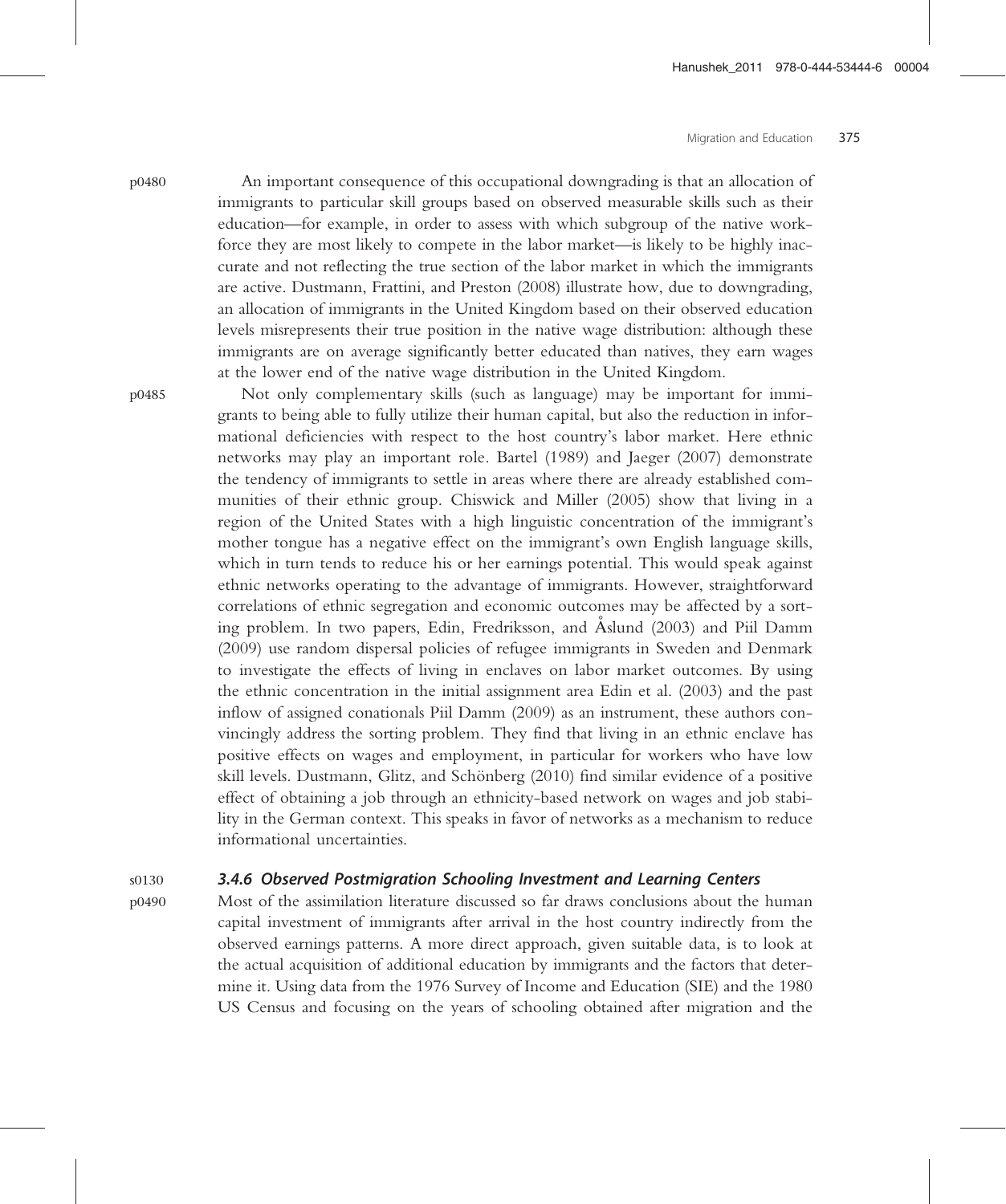enrolment status as dependent variables, Khan (1997) finds that the acquisition of human capital of foreign-born adult men decreases with age at migration, and is higher for refugee immigrants and those who are naturalized, and in states with low tuition fees and better quality of schooling. In the SIE data, she also finds that preimmigration schooling up to the postbachelor professional level is a substitute for schooling in the United States, a finding in support of an earlier study of male Hispanic immigrants by Borjas (1982). In contrast, Chiswick and Miller (1994), who study adult immigrants in Australia, find a positive effect of preimmigration schooling and occupational status on postimmigration schooling, concluding that these are complementary.

p0495 As briefly pointed out in Section 3, one reason for immigration can be the acquisition of human capital in a host country. This was a particular aspect of our model, which encompasses migration situations where the sole purpose of a migration is the acquisition of human capital that has a high value upon return to the home country (see Section 3.3.4 for details). This phenomenon is particularly pronounced in higher education and in countries such as Australia, the United States, and the United Kingdom, which receive large numbers of foreign students to study at their universities (compare Table 4.6).<sup>40</sup> In the United States, for example, foreign-born students (mostly from India, Taiwan, South Korea, and China) accounted for 31% of all PhD recipients in 2006, with even higher shares in specific fields such as physical science (44%), engineering (59%), and economics  $(59\%)$ <sup>41</sup> Bound, Turner, and Walsh (2009) provide an excellent overview of the latest developments in the US context. In the United Kingdom, foreign students account for 42% of all PhD recipients and 55% of all recipients of a Master's degree in  $2007/2008.<sup>42</sup>$  Many students who acquire doctoral degrees stay on after completing their studies. Finn (2007), for example, estimates that about 58 (71)% of foreign citizens who received a PhD in science or engineering from a US university in 1991 (1999) are still living in the United States in 2001.

### s0135 4. THE EFFECT OF MIGRATION ON THE SKILL BASE AND EDUCATIONAL ATTAINMENT OF NONMIGRANTS

p0500 In the previous section, we discuss the relationship between education and migration from the perspective of the migrant. In this section, we address the issue from the perspective of those who have chosen not to migrate both in the origin and in the destination country. Our focus will be on the consequences of migration for the skill base and the acquisition of education in the two countries. Migration can affect the skill base of

fn0215<sup>42</sup> Source: Higher Education Statistics Agency. Foreign students are identified as those with non-UK domicile.

fn0205 <sup>40</sup> This type of immigration is institutionalized in many host countries by issuing specific visas created explicitly to permit temporary study (e.g., the F-1 visa in the United States or the Student Visas in the United Kingdom).

fn0210<sup>41</sup> Source: National Science Foundation: Science and Engineering Doctorate Awards 2006. Own calculations. Foreign students are defined as non-US citizens with temporary visa.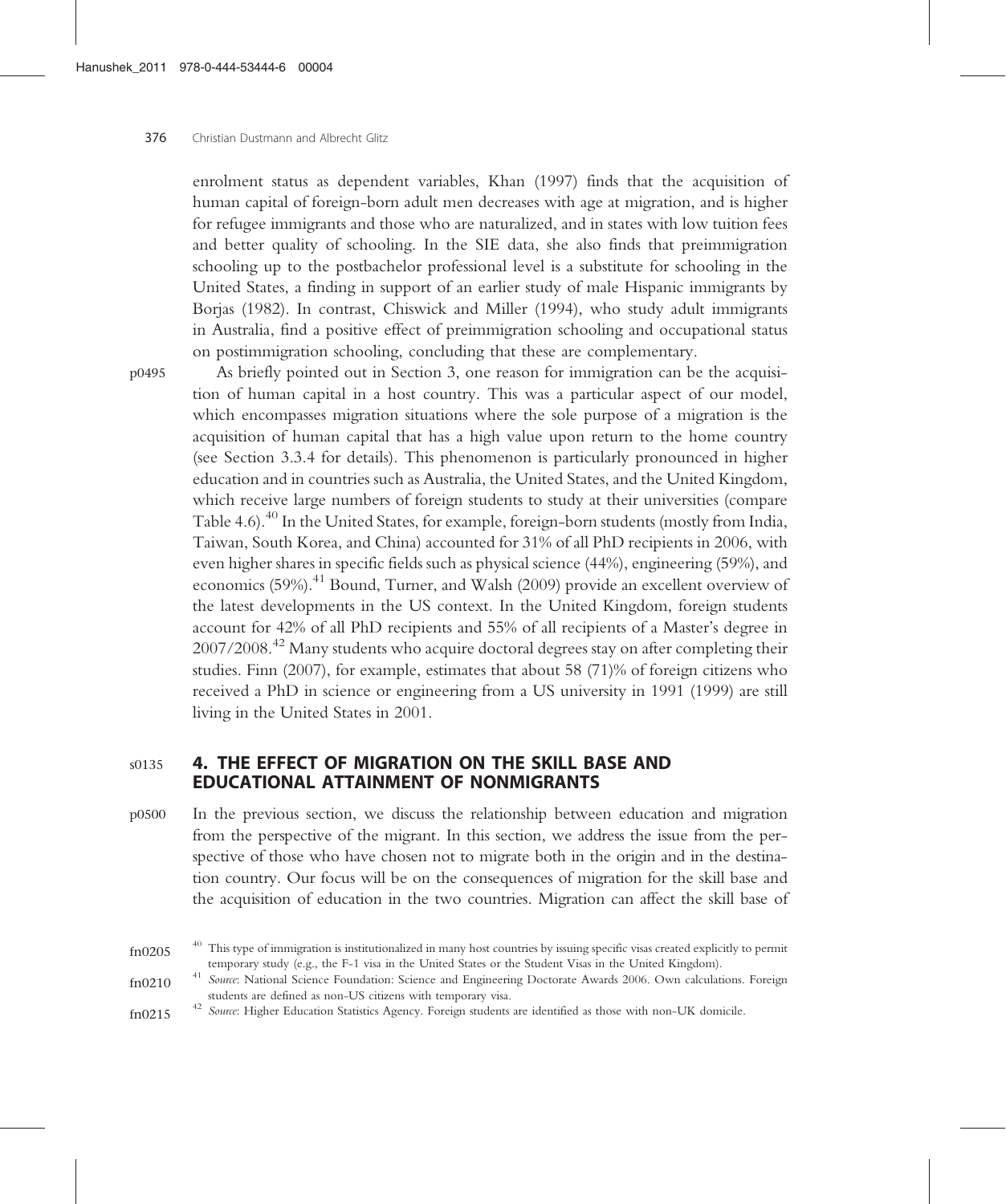the origin country directly, by changing the skill composition and the talent base. Here the question of selection—who migrates—becomes important. Migration can also affect the skill base of the origin country indirectly by generating incentives to invest in learning and skill acquisition. In the destination country, besides the direct effect because of the inflow of immigrants, migration may change the skill base through responses of the native population, by creating incentives for additional skill accumulation, or for specializing in particular skills where natives have a comparative advantage. Migration can also create spillover effects, for example, through complementarity of the migrant population with the existing populations. In this section, we will discuss some of these aspects.

p0505 We start with reinvestigating one of the key questions in the literature on migration, which has important consequences for the issues we raise here: Who migrates? In an early paper, Borjas (1987) uses the Roy (1951) model to relate the skills and abilities of immigrants to the distribution of wages and earnings in the host and home country. His analysis provides deep insights and has been empirically tested in a number of subsequent papers. However, many of these papers have focused on a particular case of Roy's model, where skills are one-dimensional. Here we will reexamine the original Roy model and explore more closely the implications of multidimensionality in skills. We believe that in the context of migration, this will provide much additional insight.

### s0140 4.1. The Selection of Migrants

p0510 We will start with addressing the question of who migrates. In Section 3, we discuss the incentives to emigrate from the perspective of the potential migrant and show that these depend—among others—on the capacity of the individual to produce knowledge, which we termed "ability." The optimal migration plan—in the simplest setting where the return to human capital is higher in the host country—usually provides higher migration incentives to those who have a lower cost of human capital production: those with higher ability. In those considerations, we only looked at the migration decision of a single individual, the "average" individual. We did not compare this individual to other individuals in the origin or destination country by characterizing a distribution of skills. Further, we thought about "skills" as a one-dimensional concept—an individual who has more skills is more productive in both countries.

p0515 In this section, we give up this assumption by introducing multiple skills, which added up and weighted by skill prices that may differ across the two countries—determine the productive capacity, or human capital, of an individual in a particular country. We argue that viewing skills as a multidimensional concept, with different prices in different countries, is particularly sensible in the context of migration. We investigate the selection of individuals along the distribution of these skills and state the conditions for positive and negative selection.

p0520 Our considerations are based on the Roy (1951) model that we will formalize as a multiple-skill model (concentrating on the special case of two skills), and in which we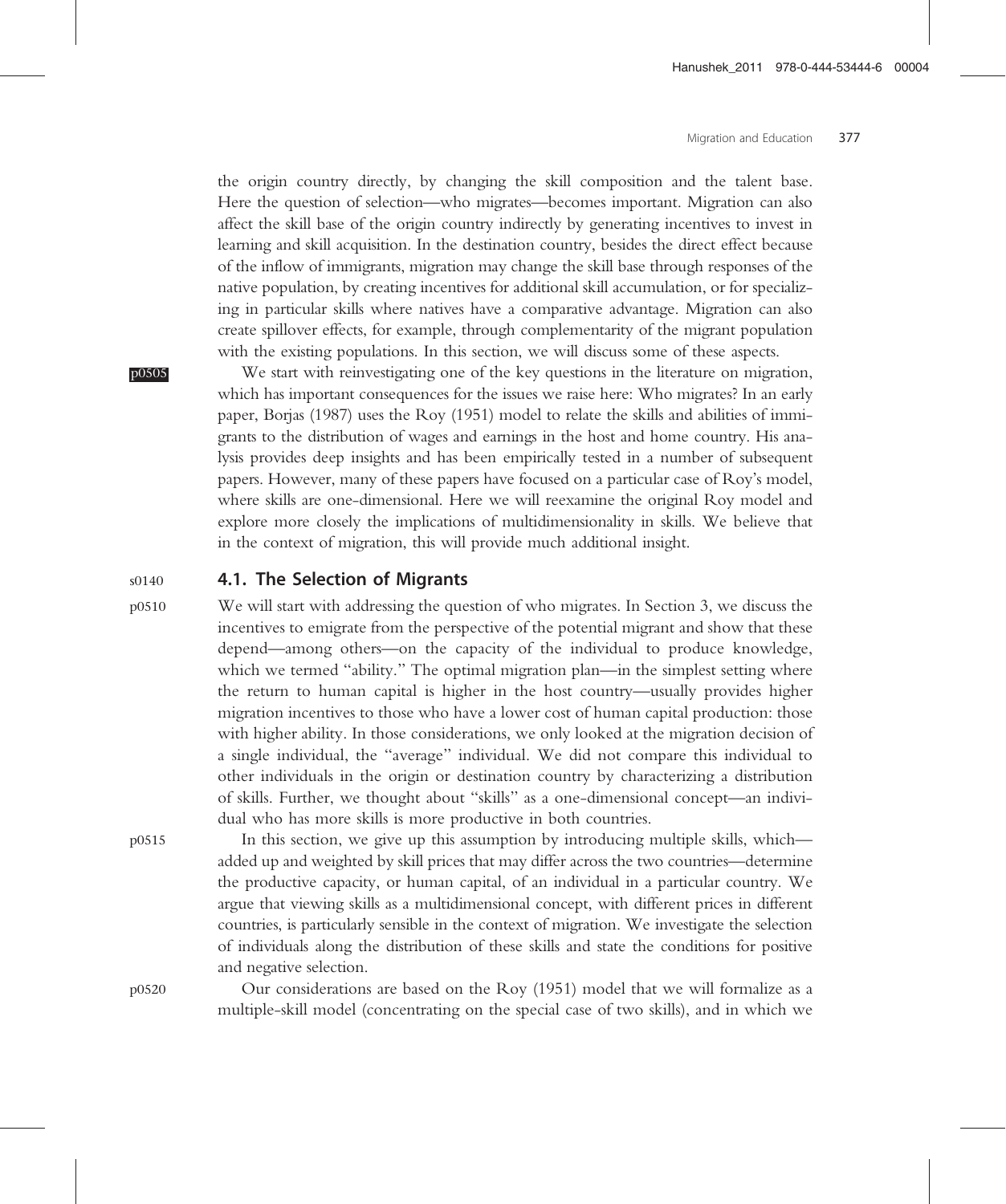allow for the possibility that one skill has a higher price in one country, whereas the other skill has a higher price in the other country.<sup>43</sup> This generates the possibility of "nonhierarchical sorting" (to use the terminology of Willis (1987)), in which those who are most productive in the host country migrate and those who are most productive in the home country do not migrate.<sup>44</sup> We will develop this aspect of the Roy model which, as we believe, has not received sufficient attention in the migration context. In our view, thinking about migration as a decision that considers the prices for multiple skills is appropriate in a world where diversely structured national economies trade their comparative and absolute advantages on globalized markets. We show that some of the observed migration patterns that seem not compatible with the one-dimensional skill version of the Roy model can be accommodated by a multidimensional skill model. Drawing on Dustmann, Fadlon, and Weiss (2010), we then show how the basic static Roy model can be extended to a dynamic Roy model by allowing for learning of skills in the two countries so that each country is characterized not only by prices for skills but also by learning opportunities.

# s0145 **4.1.1 A Multiple-Skill Model of Migrant Selection**<br>p0525 Consider two countries, an origin country (O) and

Consider two countries, an origin country (O) and a destination country  $(D)$ . Further, suppose individuals have two latent skills,  $S_1$  and  $S_2$  (this can be easily generalized to more skills). We will here refer to these skills as "analytical skills"  $(S_1)$  and "manual" or "trade" skills  $(S_2)$ . Suppose the two countries have different technologies and industry structures. Thus, we can think about the two countries rewarding the two skills differently according to the two equations:

$$
Y_{Di} = \ln \gamma_{Di} = \mu_D + b_{D1} S_{1i} + b_{D2} S_{2i} = \mu_D + u_{Di}
$$
(4.9a)

$$
Y_{\text{O}i} = \ln \gamma_{\text{O}i} = \mu_{\text{O}} + b_{\text{O}1} S_{1i} + b_{\text{O}2} S_{2i} = \mu_{\text{O}} + u_{\text{O}i}.
$$
 (4.9b)

p0530 In Eqs (4.9a) and (4.9b),  $b_{i1}$  and  $b_{i2}$  represent the prices for the two skills in country j,  $j = O$ , D. Notice that this setup allows for many interesting combinations. For instance,

- fn0220 <sup>43</sup> The Roy model goes back to a paper by Andrew D. Roy published in the Oxford Economic Papers in 1951. In this paper, Roy develops the implications of multidimensional abilities for occupational choice, the structure of wages, and the earnings distributions. The model has in later years been formalized and developed further (see, e.g., Heckman and Honoré (1990); Willis and Rosen (1979); and Willis (1987)).
- **fn0225**<sup>44</sup> Borjas does, in principle, consider this case, which he terms "refugee sorting," but he does not develop its implications in much detail. Most of the literature (e.g., Chiquiar and Hanson (2005); Orrenius and Zavodny (2005); McKenzie and Rapoport (2007); Ibarrarán and Lubotsky (2007); Belot and Hatton (2008); Fernández-Huertas Moraga (2010); and Kaestner and Malamud (2010)) considers a special case of the Roy model, where skills are one-dimensional, which leads to hierarchical sorting. A very interesting and insightful extension is provided by Gould and Moav (2010) who distinguish between observable skills (such as education) and unobservable skills. Bertoli (2010) considers the case in which there is uncertainty about the earnings potential in the destination country, showing that such uncertainty leads to negative selection becoming more likely.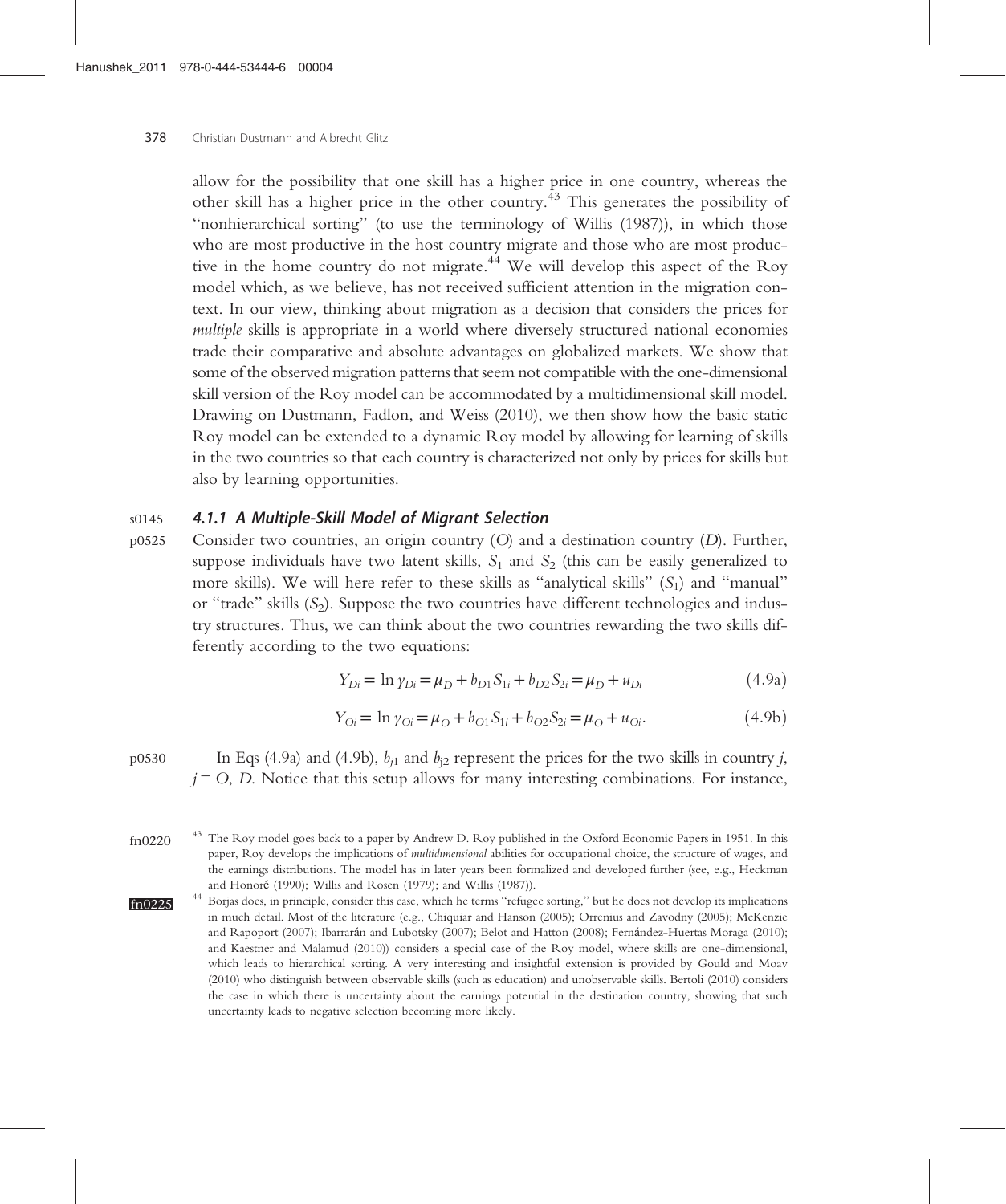if countries specialize in particular industries and exchange goods in global markets, then in one country the price for skill 1 may be high and the price for skill 2 low, whereas in the other country the price for skill 2 may be high and that of skill 1 low. If both countries are equipped with the same distribution of skills, migration in both directions may create a more efficient skill allocation.

p0535 To compare this with the notation used in much of the literature (e.g., Borjas (1987)), we combine the weighted skills to two measures  $u_D = \ln K_D = b_{D1}S_1 + b_{D2}S_2$  and  $u<sub>O</sub> = \ln K<sub>O</sub> = b<sub>O1</sub>S<sub>1</sub> + b<sub>O2</sub>S<sub>2</sub>$ , where  $K<sub>i</sub>$  is the productive capacity of a person if he or she works in country j. Therefore, we can characterize every worker by either a pair of latent skills ( $S_1$  and  $S_2$ ) or a pair of productive capacities in the two countries ( $K_D$  and  $K_O$ ).

p0540 We can think of  $\mu_i$  as the log of the rental rate to human capital in country *j* so that  $\gamma_j = e^{Y_j} = R_j K_j$ , with  $\mu_j = \ln R_j$ . The rental rate of human capital in the country of destination, D, for example, could be persistently higher if it had a superior technology and if it regulated the inflow of immigrants so that only some of those who wish to enter are allowed in.

p0545 We assume that both countries have identical distributions of the two skills  $S_1$  and  $S<sub>2</sub>$  before migration and that these distributions are normal and independent with mean zero and variance 1:  $S_k \sim N(0,1)$ .<sup>45</sup> It then follows that the random variables  $Y_D$  and  $Y_O$  are likewise normally distributed, with means  $\mu_D$  and  $\mu_O$  and variances and covariance.<sup>46</sup>

$$
Var(Y_D) = Var(u_D) = \sigma_D^2 = b_{D1}^2 + b_{D2}^2; \quad Var(Y_O) = Var(u_O) = \sigma_O^2 = b_{O1}^2 + b_{O2}^2 \tag{4.10a}
$$

$$
Cov(Y_D, Y_O) = Cov(u_D, u_O) = \sigma_{DO} = b_{D1}b_{O1} + b_{D2}b_{O2}.
$$
 (4.10b)

p0550 We define  $\sigma^2 = Var(u_D - u_O) = \sigma_D^2 + \sigma_O^2 - 2\sigma_{DO} = b_{D1}^2 + b_{D2}^2 + b_{O1}^2 + b_{O2}^2 - 2b_{D1}b_{O1} 2b_{D2}b_{O2}$ , which is the variance of the difference in the log of productive capacity between country D and country O. Further, let  $u=(u_D-u_O)/\sigma$  and  $z=(\mu_O+k-\mu_D)/\sigma$ , where k are migration costs (in time-equivalent units). Also, let

$$
\sigma_{DU} = Cov(u_D, u) = (\sigma_D^2 - \sigma_{DO})/\sigma = [b_{D1}(b_{D1} - b_{O1}) + b_{D2}(b_{D2} - b_{O2})]/\sigma \qquad (4.11a)
$$

and

$$
\sigma_{OU} = Cov(u_O, u) = (\sigma_{DO} - \sigma_O^2) / \sigma = [b_{O1}(b_{D1} - b_{O1}) + b_{O2}(b_{D2} - b_{O2})] / \sigma. \tag{4.11b}
$$

p0555 These covariances are the weighted sums of the differences in skill prices between host and home country, where the weights are the skill prices for the host and home country, normalized by  $\sigma$ . Notice that  $\sigma_{DU} = \sigma_{OU} + \sigma$  so that  $\sigma_{DU} - \sigma_{OU} > 0$ .

 $f_{\text{m0235}}$   $^{45}$  The latter assumption simplifies notation but can easily be relaxed.<br> $f_{\text{m0235}}$   $^{46}$  Notice that productive capacities are correlated, although we assure <sup>46</sup> Notice that productive capacities are correlated, although we assume that the skills  $S_1$  and  $S_2$  are independent.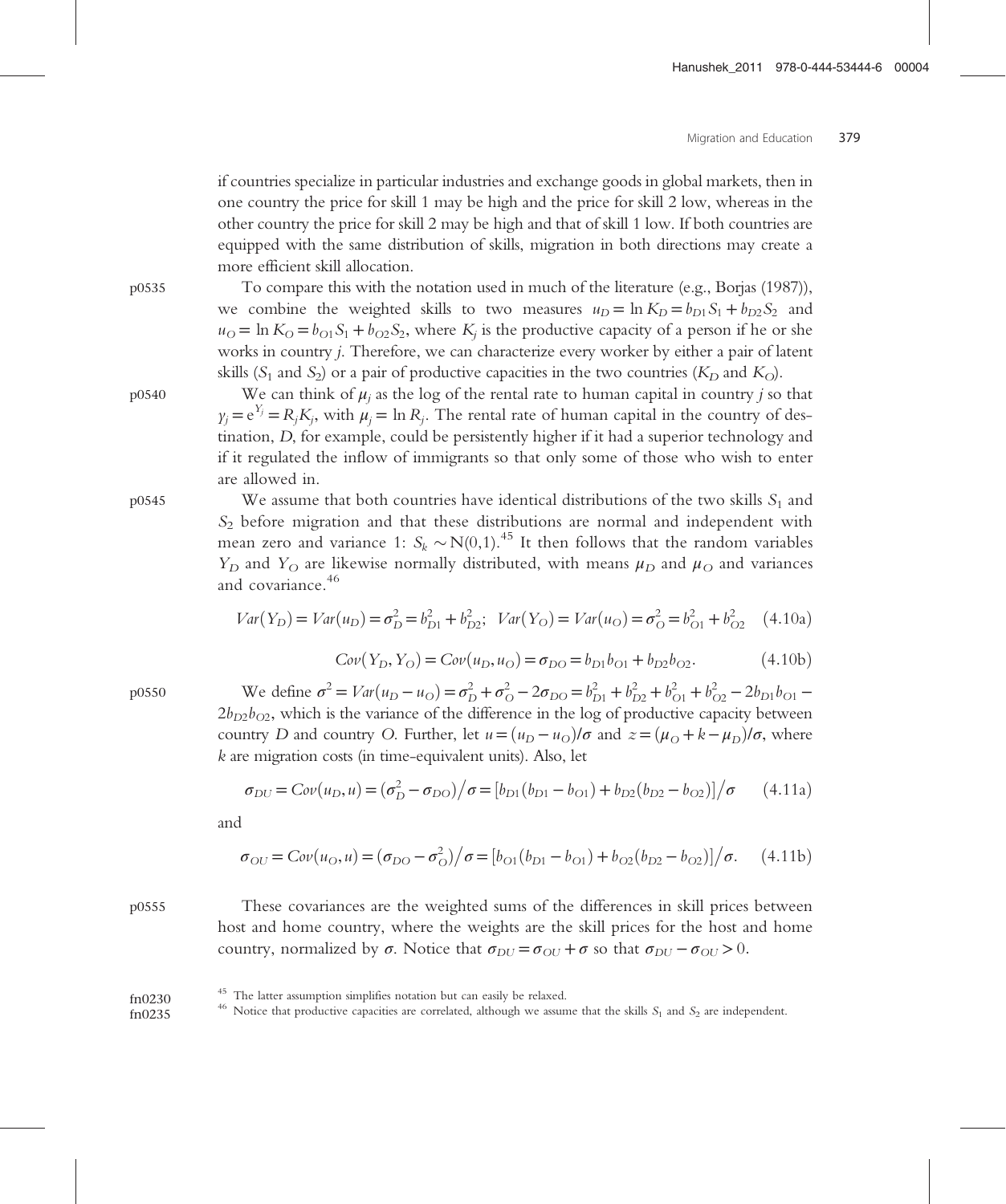p0560 Finally, define the correlation between the log of productive capacities in the home and host country as

$$
\rho = Corr(u_D, u_O) = \frac{\sigma_{DO}}{(\sigma_D \sigma_O)} = \frac{(b_{D1}b_{O1} + b_{D2}b_{O2})}{(b_{D1}^2 + b_{D2}^2)(b_{O1}^2 + b_{O2}^2)}^{1/2}.
$$
 (4.12)

p0565 We are now ready to establish the different migration scenarios and to compare the wages of those who decide to migrate and those who decide not to migrate. It follows from Eqs (4.9a) and (4.9b) that an individual will migrate from country O to country D if  $Y_{Di} - k > Y_{Oi}$ , or

$$
\mu_D - \mu_O + (b_{D1} - b_{O1})S_{1i} + (b_{D2} - b_{O2})S_{2i} > k
$$
  
\n
$$
\Leftrightarrow (\mu_D - \mu_O) / \sigma > (\mu_O + k - \mu_D) / \sigma
$$
  
\n
$$
\Leftrightarrow u > z
$$
\n(4.13)

p0570 Denoting the density function and the cumulative distribution function of the standard normal distribution by  $\phi(\cdot)$  and  $\Phi(\cdot)$ , the expected earnings of individuals who decide to emigrate are given by  $47$ 

p0575 (I) 
$$
E(Y_D|Y_D - k > Y_O) = \mu_D + \sigma_{DU}[\phi(z)/(1 - \Phi(z))].
$$

p0580 Likewise, the expected earnings of those in the home country who decide not to migrate are given by

\n
$$
E(Y_O | Y_O \geq Y_D - k) = \mu_O - \sigma_{OU}[\phi(z) / \Phi(z)].
$$
\n

p0590 How much would those who decide to migrate earn in the home country, and how much would those who decide not to migrate earn in the host country? These two counterfactuals are given by

(III) 
$$
E(Y_O|Y_D - k > Y_O) = \mu_O + \sigma_{OU}[\phi(z)/(1 - \Phi(z))]
$$

$$
p0600 \t(IV) \tE(Y_D|Y_O \ge Y_D - k) = \mu_D - \sigma_{DU}[\phi(z)/\Phi(z)].
$$

p0605 It follows from (I)–(IV) that the selection of migrants depends on the size and the relative magnitude of the covariances  $\sigma_{DU}$  and  $\sigma_{OU}$ . We can distinguish three regimes.

p0610 Regime 1:  $\sigma_{DU} > 0$  and  $\sigma_{OU} > 0$ . It follows that the mean earnings of those who decide to emigrate are higher than the mean earnings in the host country (I) and higher than the mean earnings in the home country (III). On the other hand, the mean earnings of those who decide not to migrate are lower than the mean earnings in the host country (IV) and lower than the mean earnings in the home country (II). This case is one of positive selection of immigrants: those who migrate have higher than average earnings in both countries, and those who do not migrate have lower than average earnings in both countries.<sup>48</sup> A necessary condition for regime 1 is a higher variance

<sup>48</sup> Note that mean earnings always refer to the premigration period.

fn0240<sup>47</sup> See Johnson and Kotz (1972), Heckman (1979), and Heckman and Honoré (1990) for details.<br>fn0245<sup>48</sup> Note that mean earnings always refer to the premigration period.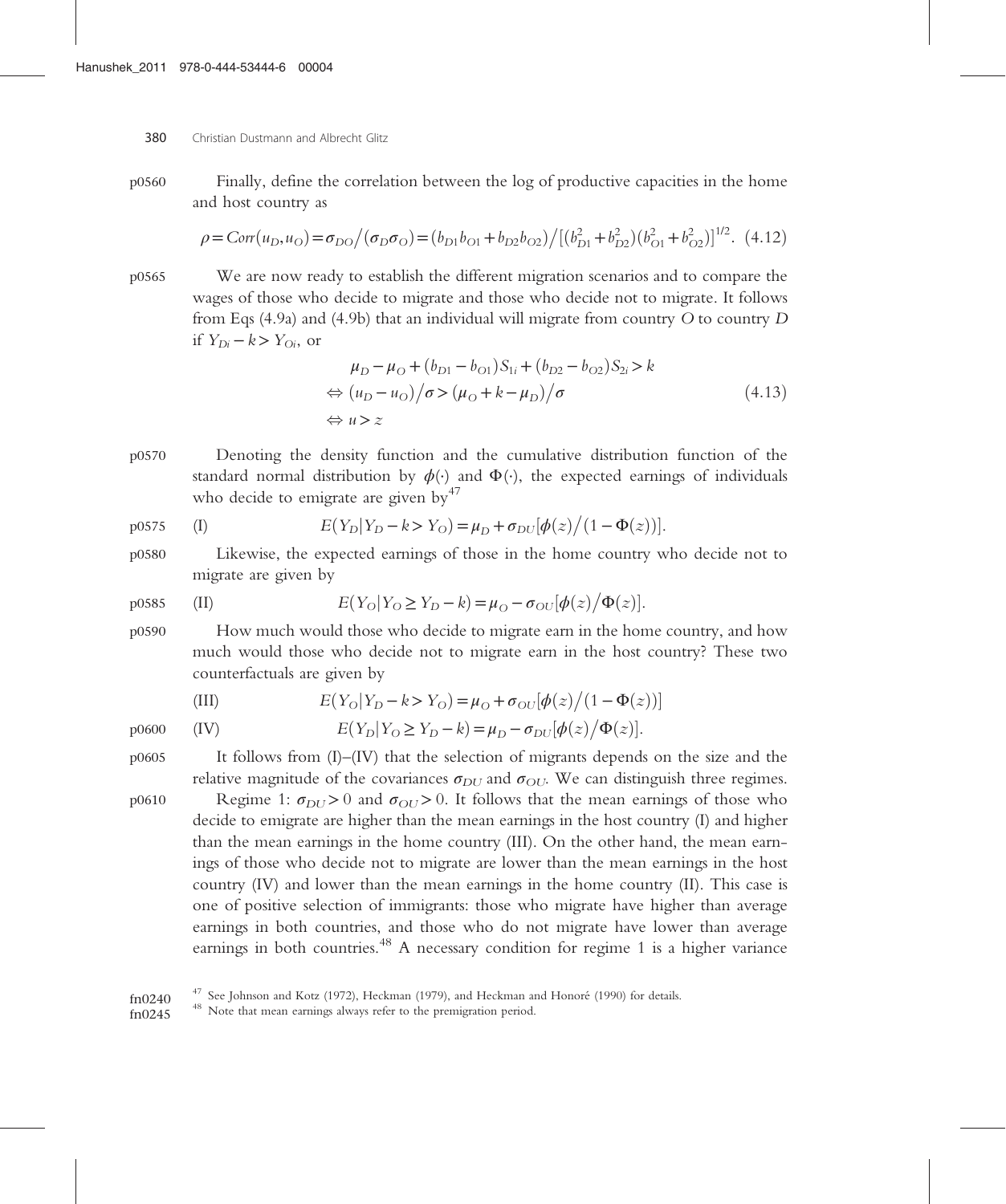of the earnings distribution in the destination country compared with the origin country and a sufficiently high correlation between the productive capacities in both countries,  $\frac{\sigma_D}{\sigma_O}$  > 1 and  $\rho > \frac{\sigma_O}{\sigma_D}$  (see Borjas (1987, 1999)).

p0615 In terms of the underlying skill distribution, regime 1 states that the return to both skills must be sufficiently large in the host country. It follows from Eqs (4.11a) and (4.11b) that the sum of the price differentials for the two skills between host and home countries, weighted by the host country prices, is larger than the sum of the price differentials weighted by home country prices. This is certainly the case if the returns to both skills are higher in the host country.

p0620 One special case, which is frequently assumed in the literature on the selection of immigrants (see e.g., Chiquiar and Hanson (2005) and Belot and Hatton (2008)), is that  $u_D = cu_O$ , where c is some constant. This occurs if either the return to one skill equals zero in both countries (for instance,  $b_{D2} = b_{O2} = 0$ ), or the ratios of skill prices are equal in the two countries  $(b_{D2}/b_{D1} = b_{O2}/b_{O1} = c)$ . In both cases, the correlation between  $u_D$ and  $u<sub>O</sub>$ ,  $\rho$ , is equal to one. Notice that the two cases have different interpretations. In the first case, the skill distribution reduces to one dimension. In the second case, the skill distribution is still two-dimensional (both "analytical" and "manual/trade" skills are needed in the two countries), and individuals may still have different endowments of the two skills; however, the production technologies in the two countries are such that the skill price proportions are exactly equal. A particular case is the one where  $c = 1$ , which implies identical skill prices in both economies.

- p0625 Regime 2:  $\sigma_{DU}$  < 0 and  $\sigma_{OU}$  < 0. This case leads to opposite conclusions to regime 1.<br>p0630 Regime 1 and 2 are the two cases that are usually considered in the migration litera-Regime 1 and 2 are the two cases that are usually considered in the migration literature. They correspond to the "positive selection" and "negative selection" scenarios in Borjas (1987).
- p0635 Regime 3:  $\sigma_{DI} > 0$  and  $\sigma_{OI} < 0$ . In this case, the mean earnings of those who decide to migrate are higher than the mean earnings in the host country (I), but they are lower than the mean earnings in the home country (III). On the other hand, the mean earnings of those who do not migrate are lower than the mean earnings in the host country (IV), but they are higher than the mean earnings in the home country (II). Thus, those who migrate have a below-average productive capacity in their origin country, but an above-average productive capacity in the destination country. Their departure increases the average productivity level in the home country (as individuals with below-average productive capacity leave the country) and in the host country. Thus, if the initial skill distribution is the same in the two countries, this situation may lead to a "brain gain" in both countries.<sup>49</sup>
- p0640 Borjas (1987) refers to regime 3 as "refugee sorting," the underlying idea being that highly skilled individuals are discriminated against in dictatorial systems, receiving a
- 
- fn0250<sup>49</sup> It is important to define brain drain or brain gain. We think about brain gain as an event that increases per capita productivity in either country, and a *brain drain* as an event that decreases per capita productivity in either country.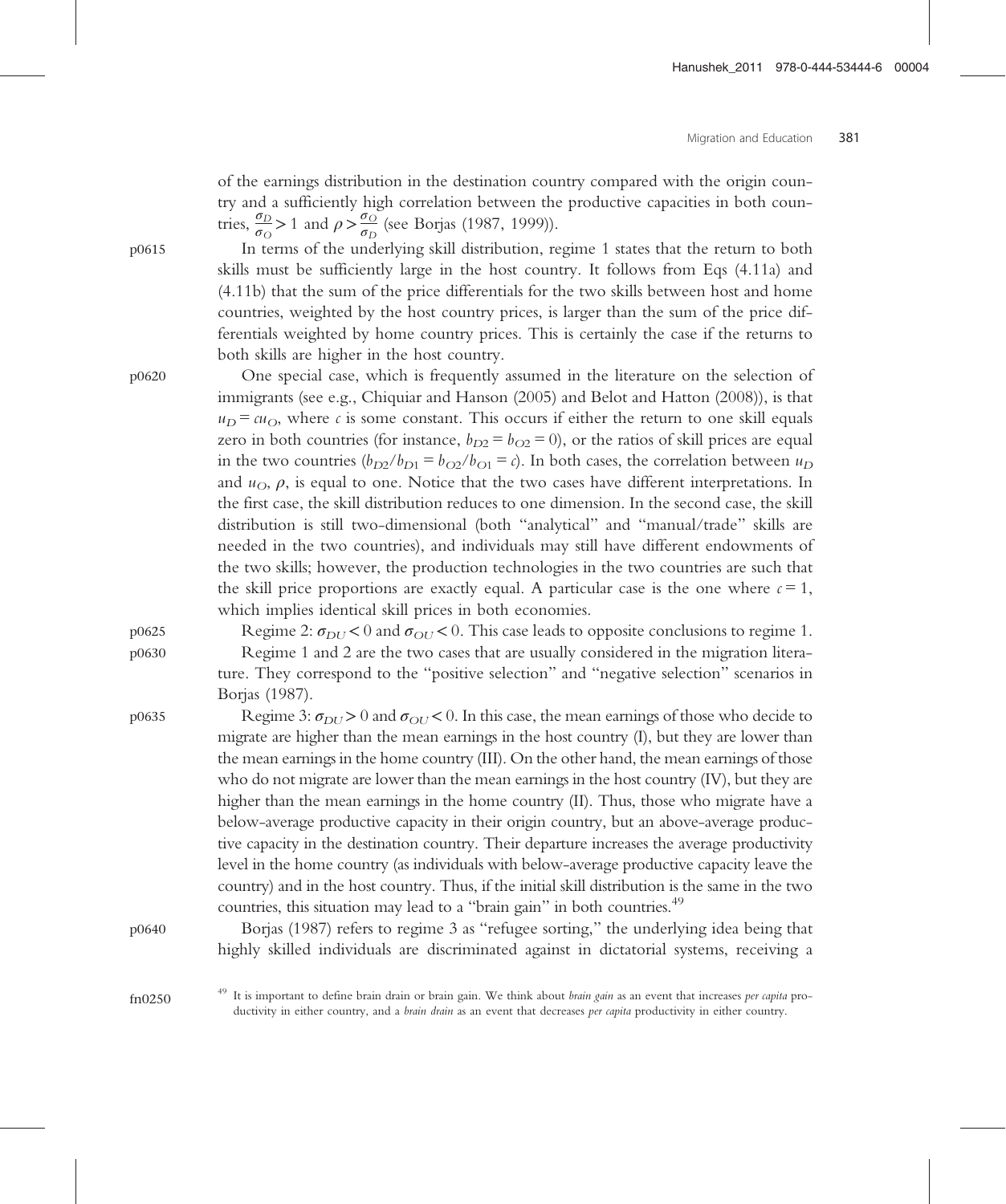return for their skills that is below average, while being rewarded according to market prices in countries that accommodate refugees. However, this case has many more interesting implications for the study of modern migrations. As we discuss earlier, global trade has led national economies to focus on particular industries, such as manufacturing or financial services. These industries may have different skill requirements across more than one dimension, and many migrations we observe today may be a response to these processes. The idea that migration is a response to skill demands along more than one skill dimension is compatible with the literature on task usage and polarization, which argues that jobs can be characterized by multiple tasks, such as cognitive, routine, and manual tasks (see, for instance, Autor, Levy, and Murnane (2003); Goos and Manning (2007); and Acemoglu and Autor (2010)).

p0645 Regime 3 is "nonhierarchical," in the sense that both those who migrate and those who do not migrate have above-average earnings in the country of their choice: individuals are sorted based on their *comparative* advantage. Note that the case  $\sigma_{DU}$  < 0 and  $\sigma_{OU} > 0$  is not possible if we allow for regime 3, as it would contradict  $\sigma_{DU} - \sigma_{OU} > 0$ . Notice further that the assumption  $u_D = \alpha_O$ , which is made in many papers that study the selection of immigrants, rules out regime 3.

p0650 A special case of regime 3 occurs when each skill is only priced in one of the two countries; for example,  $b_{D1} = b_{O2} = 0$ . Now the correlation between productive capacities in the two countries is zero: the productive capacity of an individual in one country does not give any insight about his or her productive capacity in another country. An individual who possesses skill  $S<sub>1</sub>$  will only be able to obtain a return in the home country, whereas an individual with skill  $S_2$  will only obtain a return in the host country.

# s0150 **4.1.2 Skill Prices, Productive Capacity, and Selection** p0655 It follows from Eqs  $(4.11a)$  and  $(4.11b)$  that whether

It follows from Eqs  $(4.11a)$  and  $(4.11b)$  that whether migration is selective in terms of productive capacity depends on the underlying skill prices. Changes in these prices will change the type of migration that occurs and the nature of selection. Which regime characterizes a particular migration situation depends on the two expressions

$$
\sigma_{DU} = (\sigma_D^2 - \sigma_{DO})/\sigma = [b_{D1}(b_{D1} - b_{O1}) + b_{D2}(b_{D2} - b_{O2})]/\sigma
$$

and

$$
\sigma_{OU} = (\sigma_{DO} - \sigma_O^2) / \sigma = [b_{O1}(b_{D1} - b_{O1}) + b_{O2}(b_{D2} - b_{O2})] / \sigma,
$$

where  $\sigma_{DU} = \sigma_{OU} + \sigma$ . To illustrate how the different regimes depend on skill prices, consider Fig. 4.5a, where we have fixed  $b_{D1} = 1$ ,  $b_{D2} = 2$ ,  $b_{O2} = 1$ , and we allow  $b_{O1}$ to vary between 0 and 5. The dashed and dotted lines in the figure are  $\sigma_{DU}$  and  $\sigma_{OU}$ , respectively. For  $b_{O1}$  in the range between 0 and 1.62,  $\sigma_{DU} > 0$  and  $\sigma_{OU} > 0$ ; thus,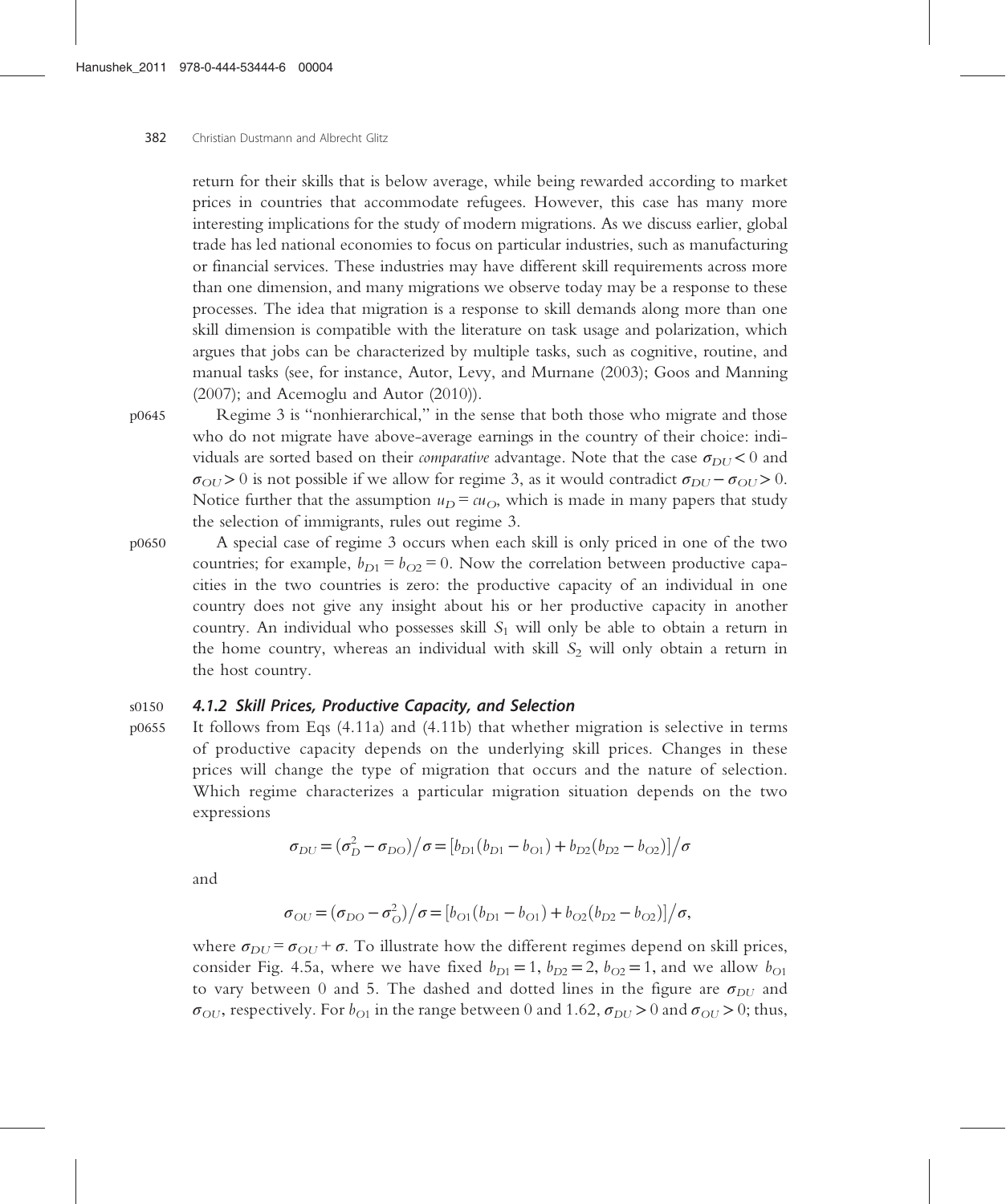#### Migration and Education 383





we are in regime 1, with migration being positively selective. In the range where  $b_{O1}$  is between 1.62 and 3,  $\sigma_{DU} > 0$  and  $\sigma_{OU} < 0$ , and we are in the nonhierarchical regime 3, where those who would do best in the host country migrate and those who would do best in the home country do not migrate. Finally, above  $b_{O1} = 3$ , both  $\sigma_{DU}$  and  $\sigma_{OU}$  are negative; we are in regime 2 where migration is negatively selective. This demonstrates that the selection of immigrants in terms of their productive capacity depends on relative skill prices, which may change over time.

p0660 In Fig. 4.5, we plot the corresponding variances and the covariance (Fig. 4.5b), as well as the correlation coefficient (Fig. 4.5c). In the range where positive selection occurs, the variance of productive capacity is higher in the destination country, and the correlation between skills is high. In the range where negative selection occurs, the variance of productive capacity is higher in the country of origin, and the correlation between skills is lower. Notice that there is a range where the variance of productive capacity is higher in the destination country; yet, we are in regime 3, where we cannot hierarchically sort immigrants in terms of their average productive capacity.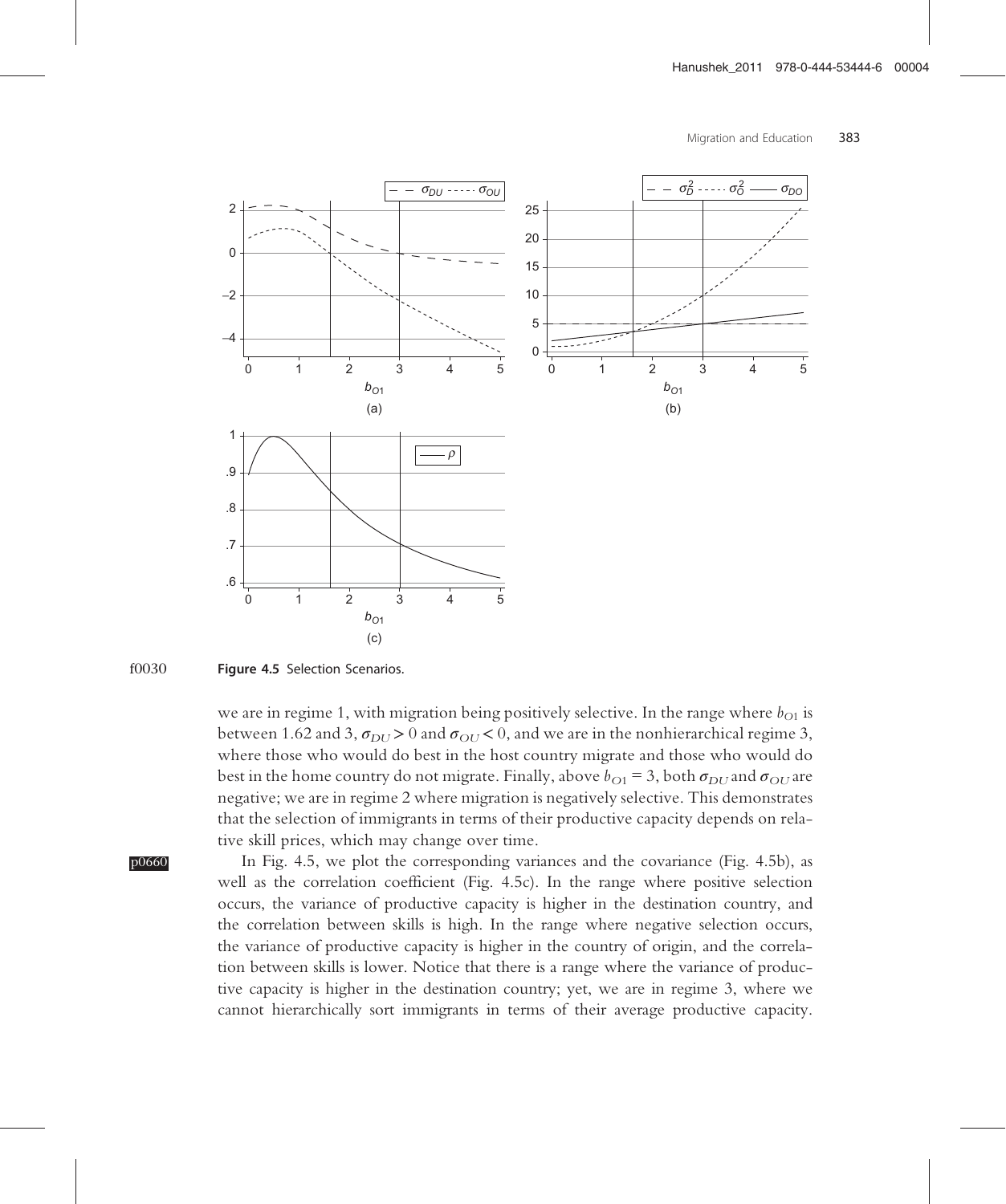The migration decision of an individual migrant is based on a comparison of individual earnings in the home and host country. Using Eqs (4.9a), (4.9b), and (4.13), an individual will emigrate if  $Y_D - k > Y_O$ , or

$$
S_2 > \frac{\mu_O - \mu_D + k}{b_{D2} - b_{O2}} - \frac{b_{D1} - b_{O1}}{b_{D2} - b_{O2}} S_1.
$$

# s0155 **4.1.3 Explaining Different Selection Patterns** p0665 There is by now a large empirical literature to

- There is by now a large empirical literature that attempts to assess the direction of migrant selection. Most of the papers in this literature draw on Borjas (1987) as an underlying theoretical framework, but consider the special case where  $u_D = cu_O$ . The evidence these papers establish is mixed. Some papers (including Borjas' (1987) original analysis) find evidence that is compatible with the predictions of the simple one-dimensional skill model, namely that selection is positive from country O to country D if skill prices are higher in country D, and that selection is negative if skill prices are lower in country D. Examples are Cobb-Clark (1993) or Ramos (1992), who find that, consistent with negative selection, nonmigrants in Puerto Rico are more educated than individuals migrating from Puerto Rico to the United States and that those individuals migrating back from the United States to Puerto Rico are more educated than those who remain in the United States. Others (e.g., Feliciano (2005), Orrenius and Zavodny (2005), McKenzie and Rapoport (2007), and Belot and Hatton (2008)) find limited or no evidence that is compatible with this simple model.
- 

p0670 In an influential paper, Chiquiar and Hanson (2005) analyze migration from Mexico to the United States. They argue that as the return to schooling is higher in Mexico, individuals with high levels of schooling are less likely to migrate. They compare actual wage densities for residents of Mexico with counterfactual wage densities that would be obtained were Mexican immigrants paid according to skill prices in Mexico, thus comparing the conditional distributions whose means are given by (I) and (III). The findings suggest that, were Mexican immigrants in the United States paid according to Mexican skill prices, they would fall disproportionately in the middle and upper middle of Mexico's wage distribution. As Chiquiar and Hanson (2005) point out, this does not support negative selection, but rather suggests intermediate or moderate positive selection of Mexican immigrants. This empirical finding is not compatible with the original model they started off with, which is our model discussed earlier, but restricted to the special case where  $u_D = \alpha_{\rm O}$ . To reconcile the empirical evidence with the model, they introduce nonlinear migration costs. They assume that costs are large, but decrease in schooling at a decreasing rate, so that the net advantage of migration is highest for those in the middle of the distribution of skills. We reproduce their explanatory graph in Fig. 4.6, which illustrates the case of constant migration costs  $(Y_D)$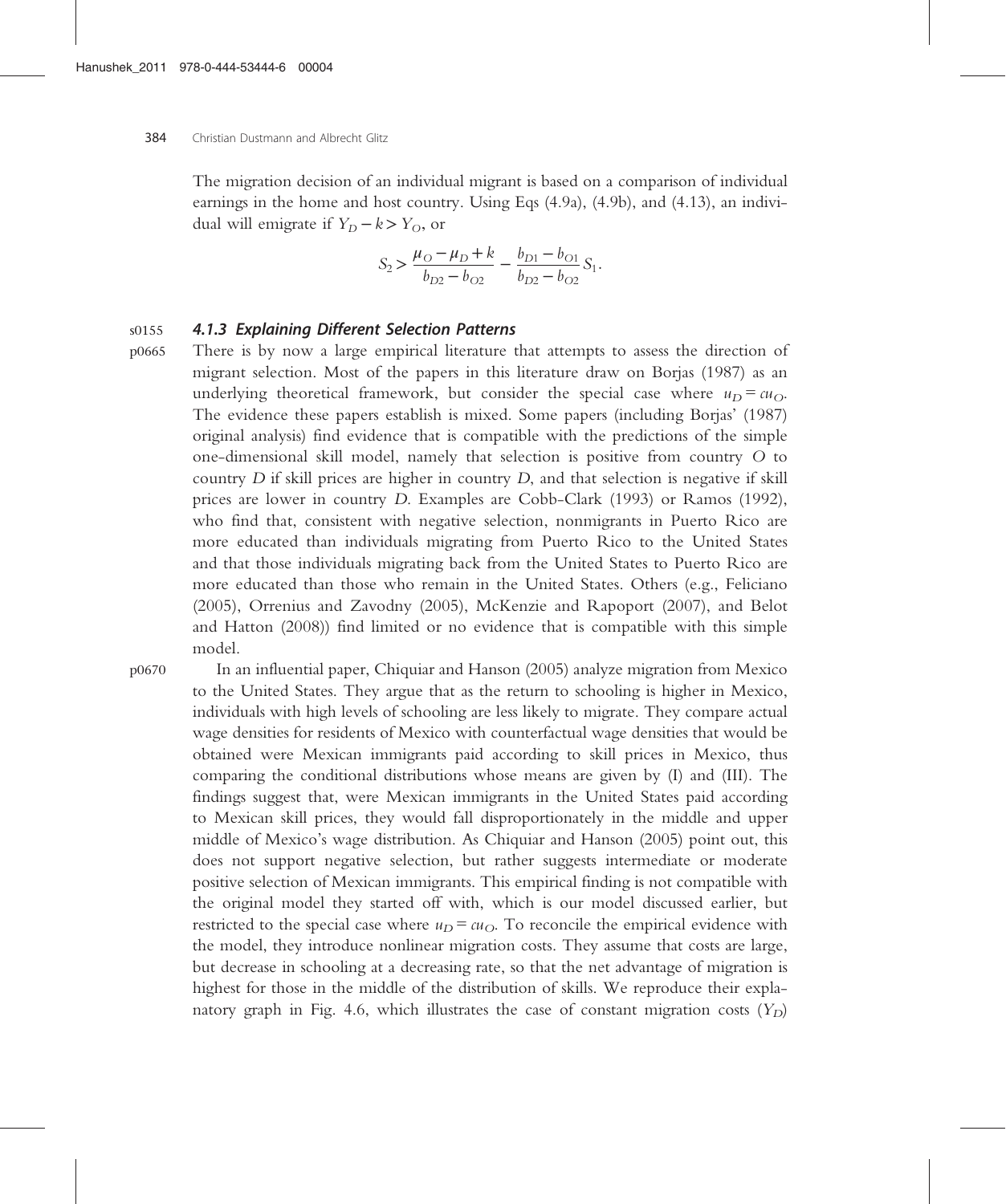#### Migration and Education 385



### f0035 Figure 4.6 Nonlinear Migration Costs.

and varying migration costs that are nonlinear in schooling  $(Y_D^{\star})$ .<sup>50</sup> Note that skills are one-dimensional and migration costs k in the latter case are equal to  $k = \exp(\mu_\pi - \delta_\pi S)$ . The way we have drawn the figure for the constant migration cost case  $(\delta_{\pi} = 0)$  implies that the rent on human capital is higher in the destination country (United States),  $\mu_D > \mu_O$ , but the return to skill S is higher in the origin country (Mexico). Thus, in this case, those with levels of skill S below  $S^*$  will emigrate, but those with levels of skill S above  $S^*$  will remain in Mexico—which is what Chiquiar and Hanson expected to find in the data. However, if  $\delta_{\pi} > 0$  and if the fixed costs of migration are sufficiently high, those at the low end of the skill distribution, below level  $S<sup>L</sup>$ , may find it too costly to emigrate, whereas for those in the middle of the skill distribution, between level  $S<sup>L</sup>$ and level  $S^{U}$ , migration is advantageous. Chiquiar and Hanson conclude that such nonlinear cost schedules may provide a possible explanation for the observed migration pattern from Mexico to the United States.<sup>51</sup>

p0675 Nonlinear migration costs are one reason why the one-dimensional model may not fit the data. Another reason may be that the one-dimensional model is overly restrictive and omits an important aspect of migration decisions. Our discussion in the previous section has illustrated that migration decisions may be taken by considering the prices of multiple skills in the home and potential host country. Clearly, education is a onedimensional measure of skills, which may for instance reflect well the academic skills of individuals but may measure less well manual and trade skills. If the latter are highly valued in the destination country and are more prevalent for individuals in the middle

- fn0255 <sup>50</sup> The case of migration costs that are linear in schooling is straightforward in that it either leaves the overall selection pattern unchanged or reverses it entirely, depending on the pace at which migration costs decrease with educational attainment.
- 

fn0260 <sup>51</sup> For a further discussion of how different assumptions regarding the migration costs affect predicted selection patterns for example, whether migration costs are assumed to be fixed in time-equivalent units or in monetary units—see Rosenzweig (2007) and Hanson (2010).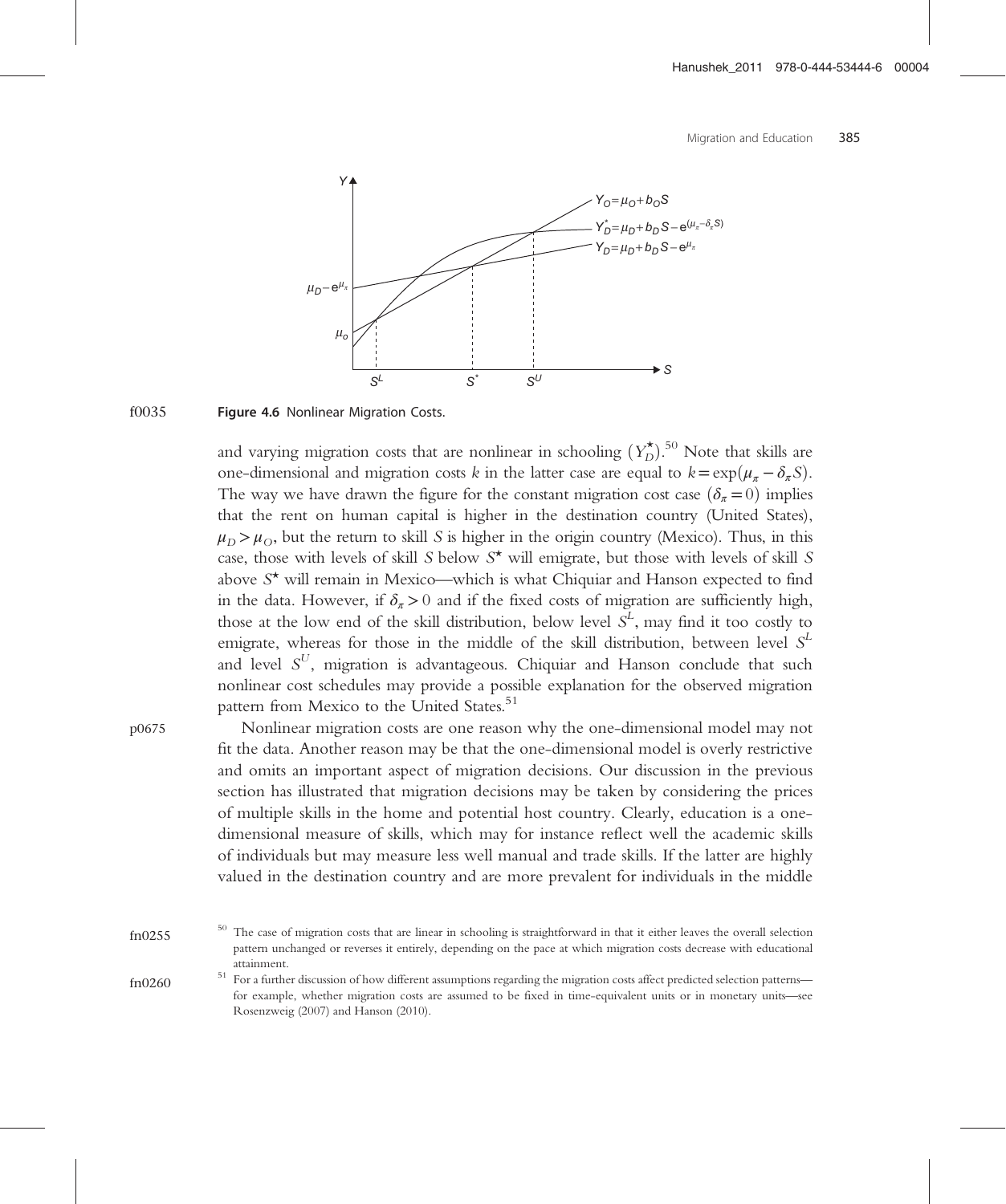|                                  |                 |  |  | $S_1$ $S_2$ $b_{D1}$ $b_{D2}$ $b_{O1}$ $b_{O2}$ $Y_D(=b_{D1}S_1+b_{D2}S_2)$ $Y_O(=b_{O1}S_1+b_{O2}S_2)$ $Y_DY_O$ |         |
|----------------------------------|-----------------|--|--|------------------------------------------------------------------------------------------------------------------|---------|
| Low                              | 1 0.5 1 2 2 1 2 |  |  | 2.5                                                                                                              | $-()$ . |
| Medium 2 2.5 1 2 2 1 7           |                 |  |  | 6.5                                                                                                              |         |
| High $3 \t2 \t1 \t2 \t2 \t1 \t7$ |                 |  |  |                                                                                                                  |         |

#### t0060 Table 4.10 Example Intermediate Selection

of the education distribution, then migration patterns like those illustrated by Chiquiar and Hanson (2005) can be explained without making specific assumptions about migration costs, as the following example illustrates.

p0680 Consider the case where the skill distribution is two-dimensional. Suppose further that the first skill (which we termed "analytical" skill) is strongly correlated with education, but the second skill (which we termed "manual" or "trade" skill) is more strongly present in individuals with intermediate years of education. A multidimensional education system like the German apprenticeship system could produce such patterns, with individuals with intermediate levels of education having often gone through vocational training in crafts and trades. In countries without well-developed vocational training schemes, those with intermediate years of education may still have specialized in manual- or trade-related skills, as development of many of these skills requires some basic level of schooling. Measured education may reflect mainly skill  $S_1$ , but not necessarily skill  $S<sub>2</sub>$ .

- p0685 For the case of Mexican–US migration, the manual- or trade-related skill dimension, although probably not highly valued in Mexico (as these skills are in plentiful supply), may command a relatively high price in the United States. This seems to be compatible with the occupational distribution of Mexican immigrant workers in the United States, with the three main occupations falling exactly into this category of skills: cooks (6.1% of workers), construction laborers (5.8%), and grounds maintenance workers (4.9%).<sup>52</sup>
- p0690 In Table 4.10, we give a numerical example. We distinguish among three education groups, "low," "medium," and "high." We have chosen the skill prices such that skill 1 has a higher return in the origin country, and skill 2 has a higher return in the destination country. Skill 1 increases with education but skill 2 is particularly high for those in the middle of the education distribution, and less developed for those who are either low educated or highly educated. For simplicity, suppose migration costs are zero and the rental rate of human capital is identical in both countries and normalized to zero. The differentials between wages that can be obtained in the destination and the origin country are reported in the last column of Table 4.10. Those who are low educated will not

fn0265 <sup>52</sup> Figures calculated from the 2009 IPUMS CPS sample using all Mexican-born individuals in the United States who are currently at work and aged above 16 years.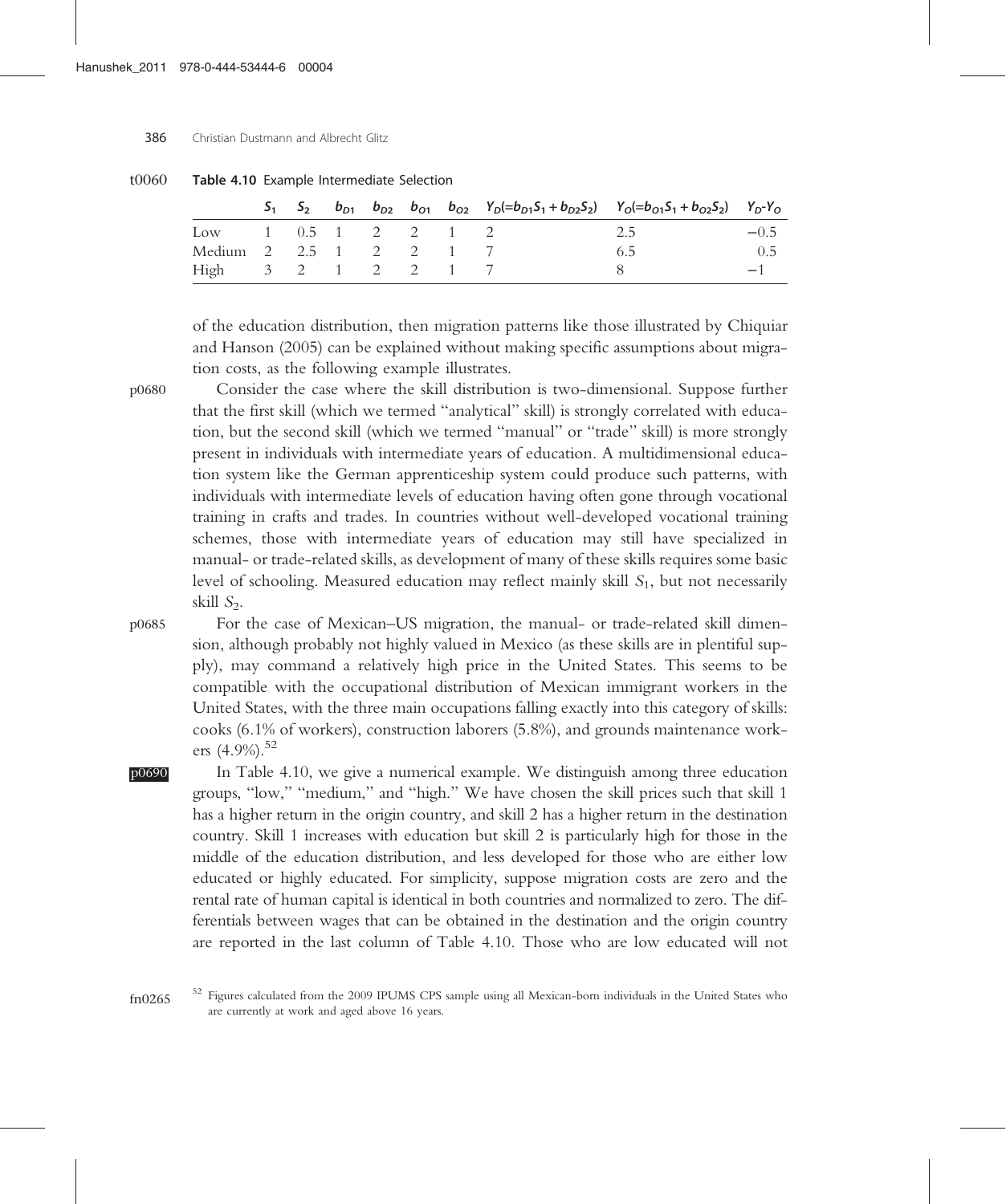migrate and are better off in their country of origin, whereas those with intermediate levels of education will gain from migration, and those with high levels of education will again lose. Thus, this scenario creates a migration situation where only those in the middle of the education distribution will want to emigrate.

p0700 The scenario corresponds to the empirical evidence of intermediate selection provided by Chiquiar and Hanson (2005) without introducing nonlinear migration cost. This illustrates the capacity of the multidimensional Roy model to accommodate different migration patterns that remain unexplained in a simple one-dimensional skill model.

p0705 To conclude, we believe that the full potential of the Roy model has not been explored in the migration context. The situation where individuals are characterized by multiple skills, and where these skills are priced differently in different countries, is, in our view, important in an ever more globalized world economy where individual countries specialize in particular industries.

### s0160 **4.2. Selection and Return Migration**

- p0710 The framework above explains selection of immigrants but does not address return migration. Borjas and Bratsberg (1996) use the one-dimensional Roy model to explore the selection of emigrants and those who return. We will briefly introduce the main features of their model and extend it below to a multidimensional skill model.
- p0715 Using our notation, log earnings in the origin and destination country in their model are given by  $Y_{O} = \mu_{O} + \mu_{O}$  and  $Y_{D} = \mu_{D} + \mu_{D}$ , respectively. They further assume that  $u_O = cu_D$ . Thus,  $Var(u_D) = 1$ ,  $Var(u_O) = c^2$ , and  $Corr(u_D, u_O) = 1$  so that the variance of earnings is higher in the host country when  $c < 1$ . They allow workers to have three options: (1) to stay at home, (2) to migrate temporarily, or (3) to migrate permanently. A return migration may be optimal for the same reason we discuss in Section 3.3.4: staying abroad for a period  $t$  increases human capital that is valuable at home by an amount κ. Thus, earnings when emigrating and returning are given by  $Y_{DO} = t(\mu_D + \mu_D) + (1-t)(\mu_O + \mu_O + \kappa)$ . No migration will take place if  $Y_O > Y_D$  and  $Y_{\text{O}}$  >  $Y_{\text{DO}}$ ; a permanent migration will take place when  $Y_{\text{D}}$  >  $Y_{\text{O}}$  and  $Y_{\text{DO}}$ ; and migration and return migration will take place when  $Y_{DO} > Y_D$  and  $Y_{DO} > Y_O$ . We illustrate the ensuing regimes in Fig. 4.7 for the case where  $c < 1$  (which is the case where the variance of earnings—and the price of skills—is higher in the destination country).
- 

p0720 The figure shows the distribution of skills, where those with the lowest skills (below the threshold  $\mu_{\rm O} - \mu_{\rm D} - \kappa (1-\tau)/\tau$ ) will decide not to emigrate, those with the highest skills (above the threshold  $\mu_{\text{O}} - \mu_{\text{D}} + \kappa$ ) will decide to emigrate and remain permanently, and those between the two thresholds will decide to emigrate but return home after spending time t abroad. Thus, those who return have higher skills than those who have not emigrated, but lower skills than those who decide to remain permanently.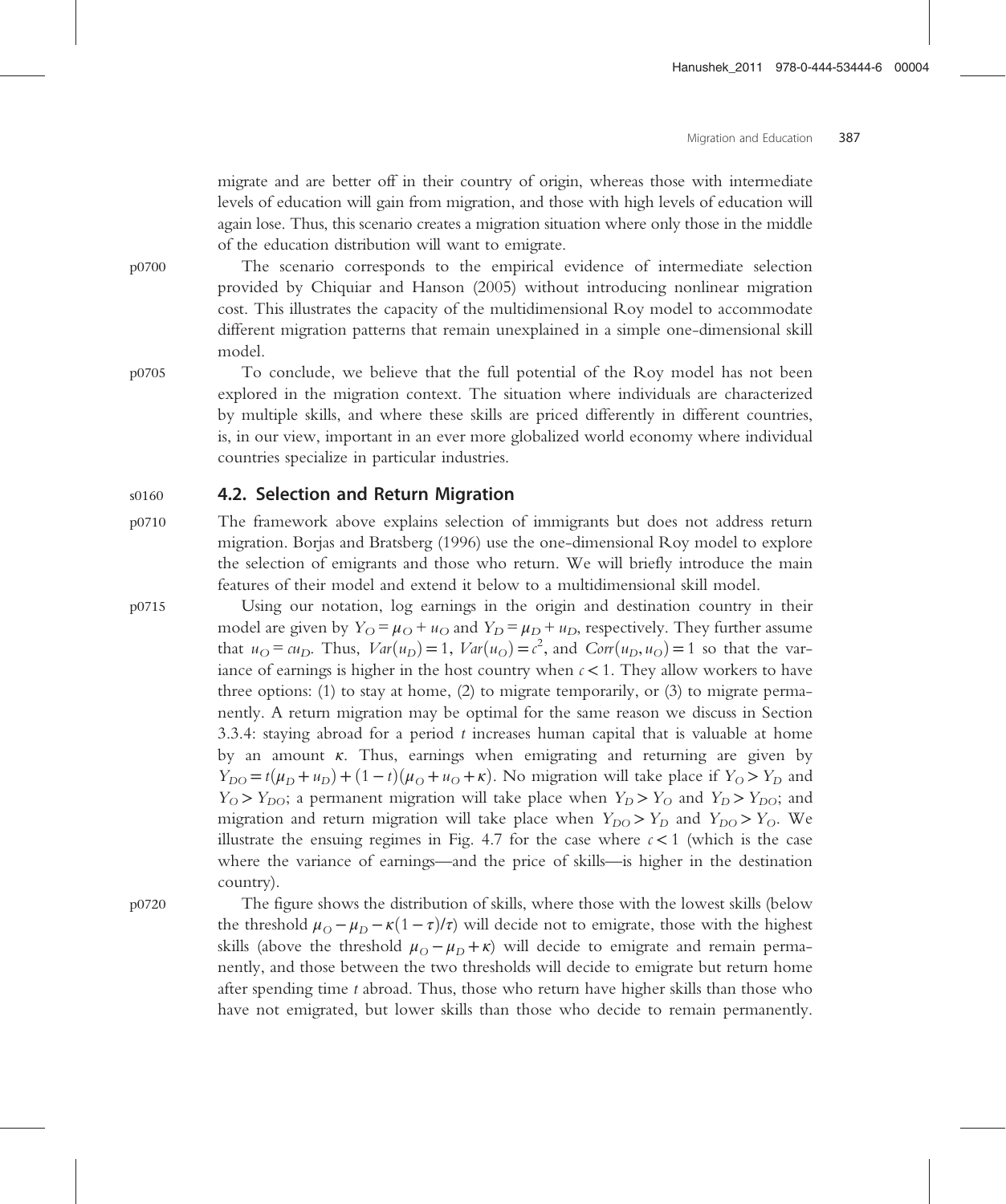

f0040 Figure 4.7 Selection with Return Migration.

Further, an increase in the rent on human capital in the country of destination  $\mu_D$  will lead to a shift in the thresholds to the left, whereas an increase in the value of human capital acquired abroad back in the home country,  $\kappa$ , leads to a widening of the distance between the two thresholds and thus to increased return migration. It is easy to show that selection of emigrants and return migrants will be exactly the opposite when the price of skills is higher in the country of origin. We will now extend this model to a multidimensional setting.

### s0165 4.3. Learning, Multidimensional Skills, and Return Migration

- p0725 The multidimensional model described in Section 4.1 is a static model, in the sense that it assumes that the skills individuals have cannot be augmented. In Section 3, we illustrate—within a one-dimensional skill framework—that many migrations take place for the purpose of skill accumulation. Student migrations, for example, have increased by more than 80% between 1999 and 2008, constituting an increasingly important component of international migration as illustrated in Fig. 4.1.
- p0730 In a recent paper, Dustmann, Fadlon, and Weiss (2010) extend the two-dimensional framework and develop a dynamic Roy model with learning, where migration and return migration decisions do depend (for given skill prices) not only on the skills individuals possess, but also on the learning opportunities in the origin and destination countries, that is, where skills can be acquired more efficiently. As in Section 4.1, they allow skills to command different prices in different countries but, in addition, add the possibility that individuals can accumulate skills in different countries at different rates.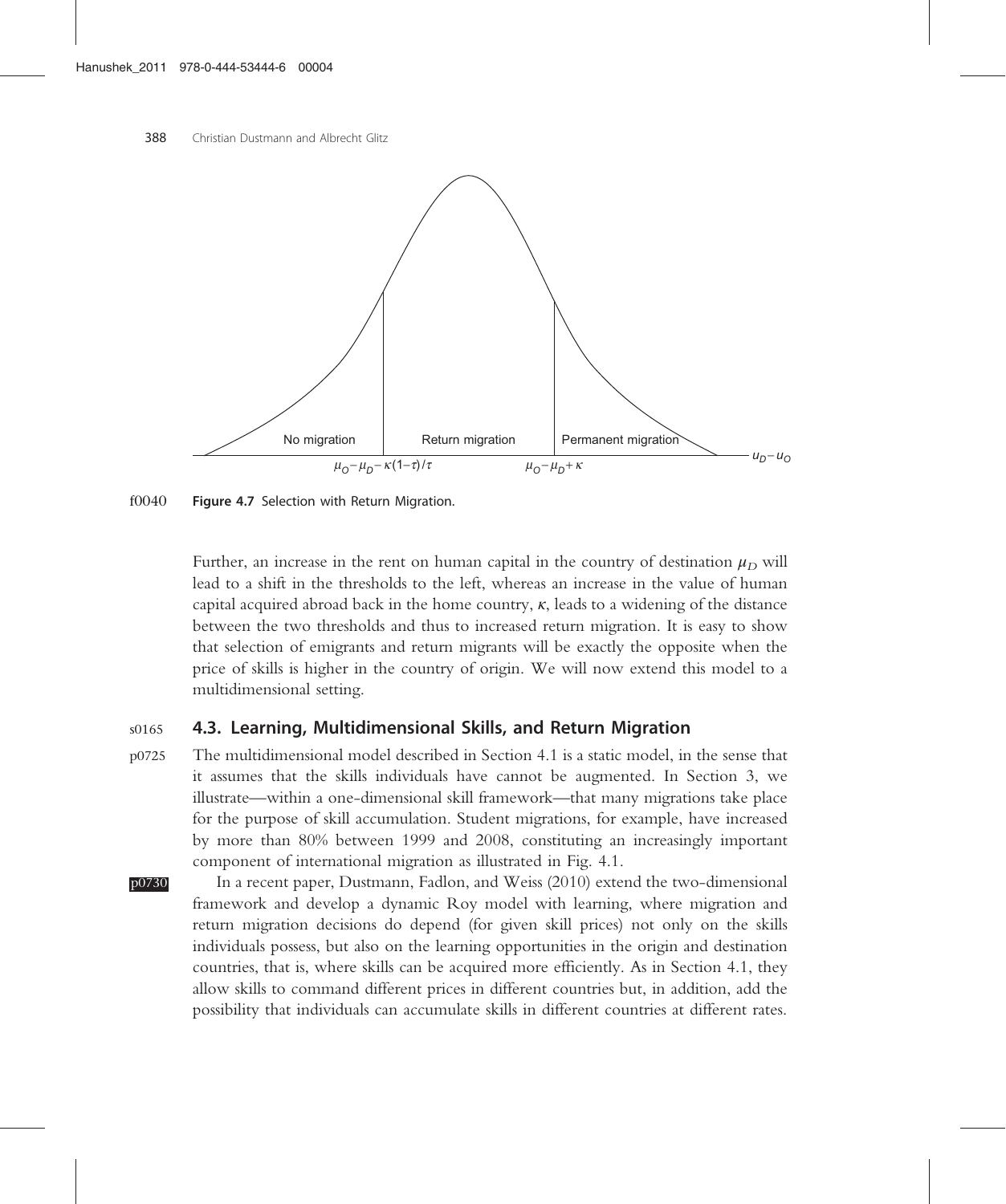p0735 We will briefly sketch their model using the same notation as earlier. Human capital is again an aggregate that summarizes individual skills:

$$
Y_j = \ln \gamma_j = \mu_j + \ln K_j(t) = \mu_j + b_{j1} S_1(t) + b_{j2} S_2(t),
$$

where  $j = O$ , D, and where the skills S now carry a time index as they can be augmented in a "learning by doing" way. Dustmann, Fadlon, and Weiss (2010) concentrate on the case where  $b_{D1} > b_{O1}, b_{O2} > b_{D2}$ , which allows for nonhierarchical sorting.

p0740 Individuals accumulate skills  $S_1$  and  $S_2$  while working. However, the extent of human capital accumulation differs between the two countries, due to different learning rates and different prices for the two skills. Denoting the rate of accumulation of skill S in country j by  $\gamma_{iS}$  and assuming that skill  $S_1$  can be accumulated at a faster rate in country  $D$ , whereas skill  $S_2$  can be accumulated at a faster rate in country  $O$ , one obtains  $\gamma_{D1}$  >  $\gamma_{D2}$ ,  $\gamma_{O2}$  >  $\gamma_{O1}$ . Assuming continuous time, a person who works in country D accumulates local productive capacity  $(K_{D,D})$  and productive capacity applicable in the country of origin  $(K_{\text{O},D})$  at rates

$$
\frac{\dot{K}_{D,D}}{K_{D,D}} = b_{D1}\gamma_{D1} + b_{D2}\gamma_{D2} \equiv g_{DD}; \quad \frac{\dot{K}_{O,D}}{K_{O,D}} = b_{O1}\gamma_{D1} + b_{O2}\gamma_{D2} \equiv g_{OD}.
$$

p0745 Further, human capital is accumulated in country <sup>O</sup> at rates

$$
\frac{\dot{K}_{\text{O,O}}}{K_{\text{O,O}}} = b_{\text{O1}} \gamma_{\text{O1}} + b_{\text{O2}} \gamma_{\text{O2}} \equiv g_{\text{OO}}; \quad \frac{\dot{K}_{\text{D,O}}}{K_{\text{D,O}}} = b_{\text{D1}} \gamma_{\text{O1}} + b_{\text{D2}} \gamma_{\text{O2}} \equiv g_{\text{DO}}.
$$

p0750 The parameter <sup>g</sup> measures the rates at which productive capacity for either country can be augmented in each country. For example, the parameter  $g_{OD}$  measures the rate at which productive capacity for the origin country can be acquired in the destination country D. This depends on the rate at which the two skills  $S_1$  and  $S_2$  are acquired in country D ( $\gamma_{D1}$  and  $\gamma_{D2}$ ), and the prices these skills command in country O ( $b_{O1}$  and  $b_{O2}$ ). p0755 The model is analyzed under certainty, with infinitely long-lived agents, and a fixed interest rate. There is a fixed learning period: learning can take place only until age T, and remains constant thereafter, so that substitution between learning abroad and at home occurs. The time line is given in Fig. 4.8. Individuals are born at 0, emigrate at  $\tau$ , and have the possibility to return at  $\varepsilon$ . The length of the learning period is given

by T, and the return time  $\varepsilon$  may be before or after T.

p0760 Three cases are distinguished that relate to the intensity at which staying in the host country affects human capital in the two countries, referred to as partial transferability,



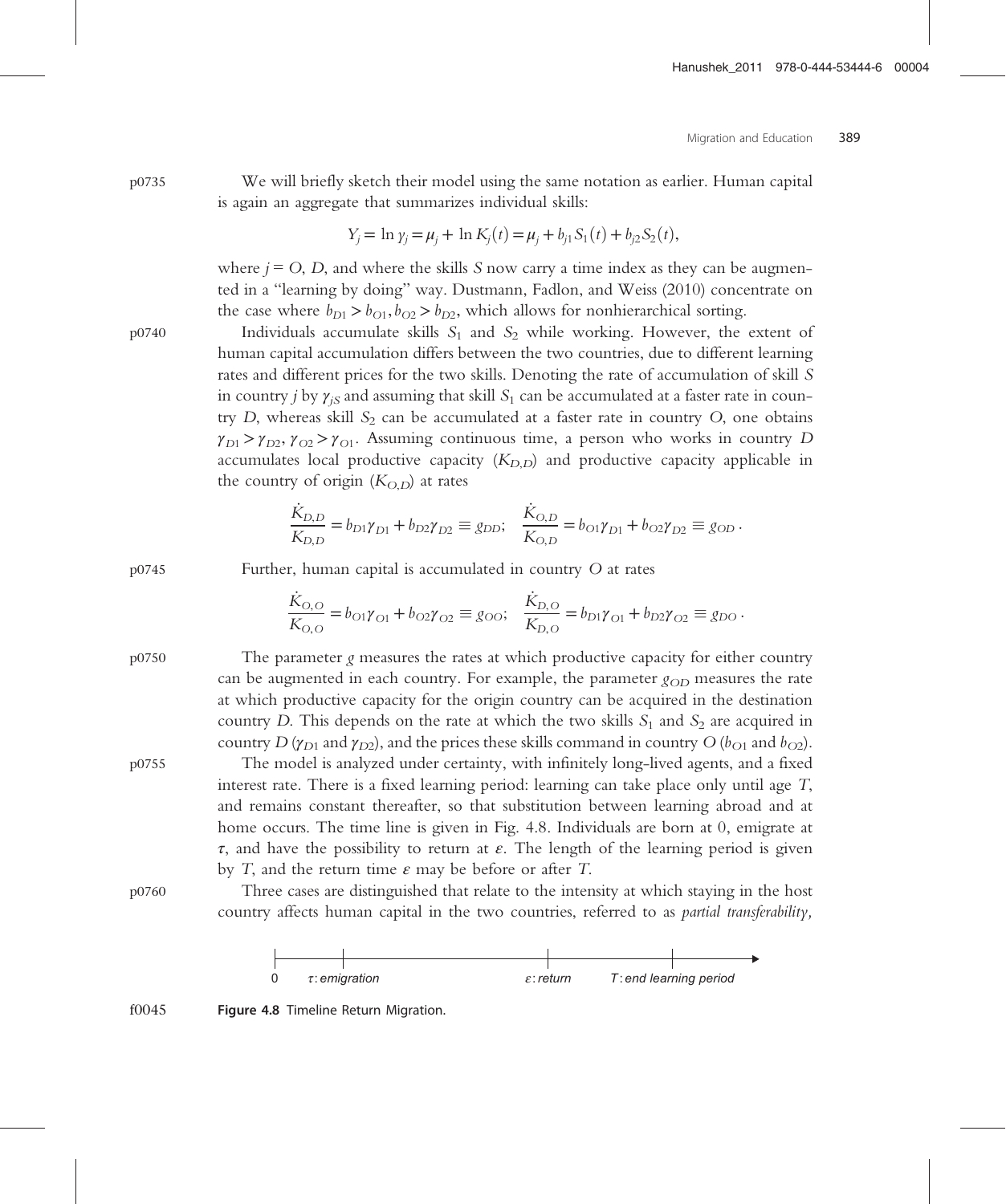strong transferability, and super transferability. We will here briefly consider the first two cases.

- p0765 Partial transferability characterizes a situation where  $g_{DD} > g_{OO} > g_{OD}$ , whereas strong transferability characterizes a situation where  $g_{OD} > g_{DD} > g_{OO}$ . Thus, with partial transferability, experience in the host country leads to less accumulation of human capital that is applicable to the home country than experience in the home country. Furthermore, experience in the home country leads to less accumulation of human capital that is applicable to the home country than experience in the host country leads to accumulation of human capital applicable in the host country. Thus, those who have a high endowment of  $K<sub>D</sub>$  will emigrate (and they will do so at the first possible opportunity,  $\tau = 0$ , as this maximizes the amount of human capital that can be accumulated). Furthermore, as experience in the host country enhances human capital in the host country by more than human capital in the home country, those who have decided to emigrate will never return.
- p0770 With strong transferability, time in the host country will enhance human capital applicable in the home country by more than human capital in the host country and by more than time in the home country. Country  $D$  is a "learning center." Again, those who decide to emigrate will do so at  $\tau = 0$ , but now some of them will return prior to T.
- p0775 In Fig. 4.9, we display the marginal gain and marginal cost schedules from delaying the return back home for the case of strong transferability.<sup>53</sup> The intersection of these two curves presents the optimal return time. The cost of a delayed return rises with the time in the host country, as the migrant's home country human capital  $K_O$  increases at a faster rate than his or her host country human capital  $K_D$  (g<sub>OD</sub> > g<sub>DD</sub>). A return will occur if the two schedules cross at  $\varepsilon < T$ . If the schedules cross at  $\varepsilon > T$ , Dustmann, Fadlon, and Weiss (2010) show that return will occur either at T, or the migration will be permanent.

p0780 Consider now the question who leaves and who will return. In the case of partial transferability, migrations will either not occur, or they will be permanent, as the gap between home and host country human capital will increase with the migration duration. This situation is not dissimilar to the two-dimensional Roy model we have discussed in Section 4.1. The migration decision is based on  $S_2(0) > \frac{\Omega}{b_{D2} - b_{O2}} - \frac{b_{D1} - b_{O1}}{b_{D2} - b_{O2}} S_1(0)$ , where now the skills S<sub>1</sub> and S<sub>2</sub> are evaluated at  $τ = 0$ , and Ω depends on the present value of lifetime earnings and is endogenously determined. As before, who migrates (and the type of selection) depends on the skill prices.

fn0270 <sup>53</sup> Notice that this situation is similar to the one-dimensional model we discuss in Section 3.3.4, where a return is triggered by an increase in human capital that is valuable in the home country. The reason for the increasing marginal gain schedule is that Dustmann, Fadlon, and Weiss (2010) allow for imperfect transferability of productive capacity. They assume that the rent on human capital in the destination country is initially the same as in the origin country  $(R<sub>O</sub>)$  but converges to the rent on human capital in the destination country  $(R<sub>D</sub>)$ . The discontinuity in the marginal cost schedule at T results from the assumption that learning can only take place until T.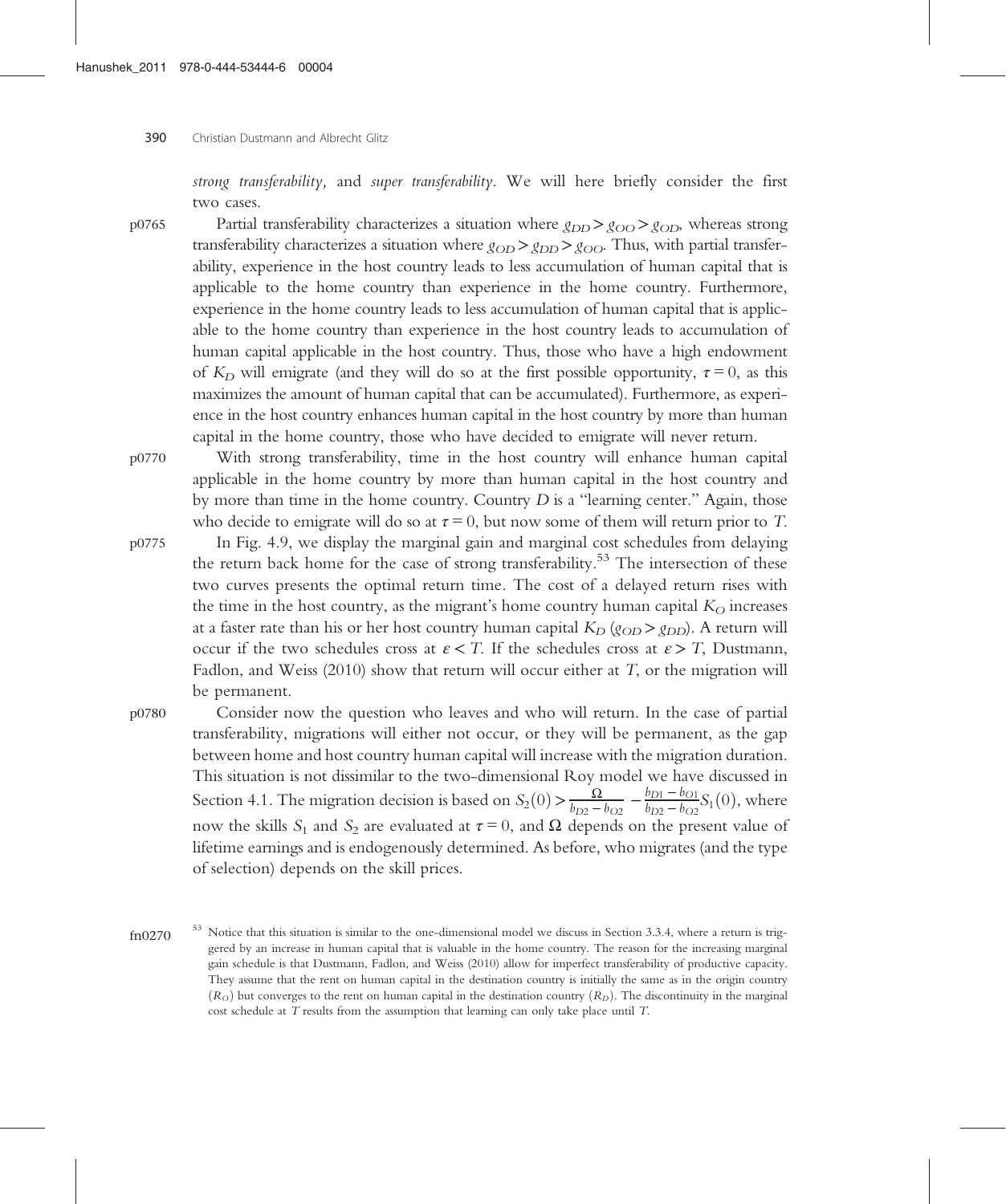Migration and Education 391



f0050 Figure 4.9 Return Migration in Two-Dimensional Skill Framework with Learning.

- p0785 More interesting is the case of strong transferability. In this case, return migration occurs, given the assumptions on skill prices and their accumulation rates in the host and home country ( $b_{D1} > b_{O1}$ ,  $b_{O2} > b_{D2}$ , and  $\gamma_{D1} > \gamma_{D2}$ ,  $\gamma_{O2} > \gamma_{O1}$ ). Figure 4.10 illustrates the migration and remigration choices in the  $S_1(0)$  and  $S_2(0)$  space. Those with relatively more  $S_1(0)$  (which commands a higher price in the country of destination) will emigrate and, among them, those with relatively more  $S_2(0)$  will return home.
- p0790 In Borjas and Bratsberg (1996), the motive for a return is the same as the one we discuss here: the time in the host country may increase immigrants' home country human capital by more than their host country human capital. However, they do not consider learning (which in our case affects both emigration and remigration decisions), and they consider the return decision in the one-dimensional case. The model collapses to the one-dimensional case by assuming that  $S_1 = S_2$  (or, alternatively, by assuming  $b_{D1} = b_{O1} = 0$ ). In that case, the two-dimensional distribution of  $S_1$  and  $S_2$  collapses to a one-dimensional distribution along the 45° line (or along the  $S_2(0)$  axis if  $b_{D1}$  =  $b_{\text{O1}}$  = 0). It is obvious that in that case, selection will be either positively or negatively selective, according to the relative skill prices—similar to Fig. 4.7 in Section 4.2. For the way Fig. 4.10 is drawn, emigration and remigration will be negatively selective.

### s0170 **4.4. Empirical Studies**

p0795 The selection of immigrants and return migrants and the effect of migration on the skill base of the origin and destination country are important to understand the consequences of migration for those who do not migrate. The last sections have developed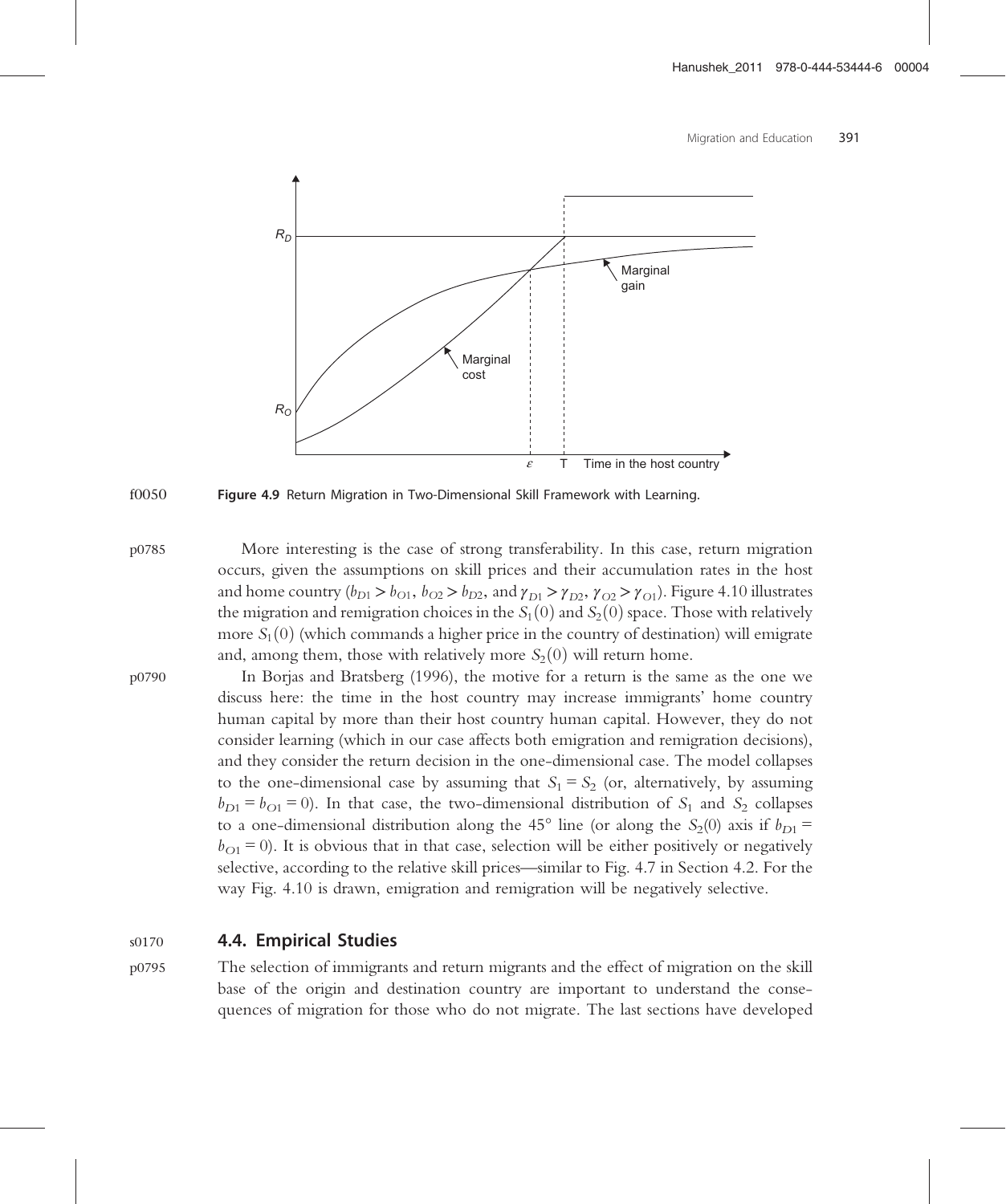

f0055 Figure 4.10 Selection in Two-Dimensional Skill Space with Learning.

a framework within which these processes can be understood and analyzed. We have also discussed some empirical papers that try to assess the direction of selection, and we have suggested some possibilities of how to think about selection in a multidimensional skill world.

p0800 In this section, we will discuss some of the empirical papers that study additional ways in which migrations affect nonmigrants and their skills and skill accumulation. Much of this work can be directly related to the theoretical models we discussed in the previous sections.

# $150175$  4.4.1 Emigration and Human Capital Investment in the Sending Country<br> $10805$  Emigration, or the possibility of emigration, may have important consequence

Emigration, or the possibility of emigration, may have important consequences for the skill accumulation in the origin country through several channels. First, emigrants may redistribute some of the surplus they capture to family members back home by means of remittances, which may then be used for educational investments that would otherwise not have been possible due to a lack of available funds and credit constraints (for a formal model describing this mechanism, see Rapoport and Docquier (2006)). A number of studies suggest that this is happening. Yang (2008), for instance, studies how sudden shocks in exchange rates due to the Asian financial crisis in 1997 affected child schooling and educational expenditures in the Philippines through their effect on remittances, taking advantage of the diverse set of host countries Filipino emigrants are located in. He finds positive effects on human capital accumulation in the origin households. Similarly, Cox Edwards and Ureta (2003) and Acosta (2006) provide evidence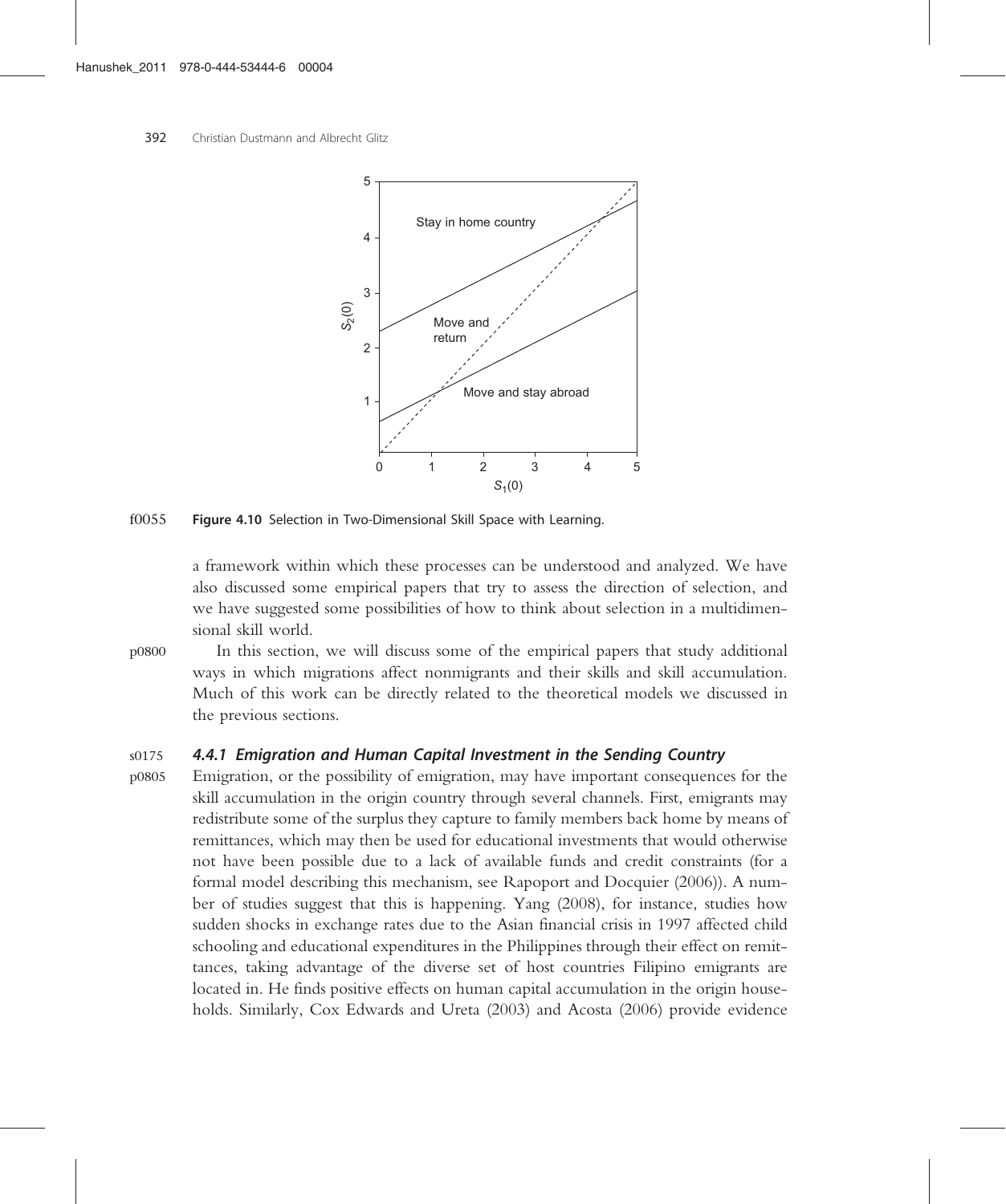that remittances increase educational attainment of children in El Salvador, and López-Córdova (2005) shows that municipalities in Mexico that receive more remittances have higher literacy and school attendance rates among their 6- to 14-year-old children.

p0810 Second, the possibility of a future migration may increase the incentives to invest in further education. This point has first been made by Mountford (1997), and we have illustrated the basic idea in Section 3.3.5: if the return to education is higher in a potential destination country and if there is a positive probability of a future migration, then this will lead to a higher incentive to invest in human capital. Although higher returns to education in the host country have a negative direct effect on the home country's skill base by inducing skilled emigration, it encourages human capital formation in the longer run. Mountford shows that this can potentially be beneficial for the country of origin ("beneficial brain drain"), as long as the probability of an actual future emigration is smaller than 1 (see also Stark, Helmenstein, and Prskawetz (1997); Vidal (1998); and Beine, Docquier, and Rapoport (2001)). Such uncertainty of migration could result, for example, from the unpredictability and restrictiveness of migration policies in potential destination countries.

p0815 In a series of empirical studies, Beine, Docquier, and Rapoport (2001, 2008) and Beine, Defoort, and Docquier (2010) assess the possibility of a beneficial brain drain using both cross-sectional and panel data for a large set of developing countries. Their findings provide some evidence that higher emigration rates may indeed have a positive effect on average human capital levels. For example, their work shows that in those countries that are characterized by low levels of human capital, low income and relatively low emigration rates of skilled workers (not exceeding 20–30%), the net effect on the average human capital level of the remaining population is positive, implying a beneficial brain drain effect. Such a positive incentive effect of emigration on human capital accumulation may be further reinforced in the presence of positive externalities of human capital in production (Stark and Wang (2002)) and perpetuated through the intergenerational transmission of human capital from one generation to the next. Schiff (2005) takes a more sceptical view regarding the likelihood and magnitude of a beneficial brain drain through the incentive effect of skilled emigration, a view supported by empirical evidence provided by Lucas (2005) and Checchi, De Simone, and Faini (2007). These studies suggest that in many countries that experience emigration of their skilled workers, the net effect on the average educational attainment of those remaining in the country is likely to be negative. $54$ 

fn0275 <sup>54</sup> This is more likely for those countries where skilled emigration rates are excessively high, such as many sub-Saharan African and Central American countries where they often exceed 40%. See also Marchiori, Shen, and Docquier (2009) who come to this conclusion based on an overlapping-generations general equilibrium model.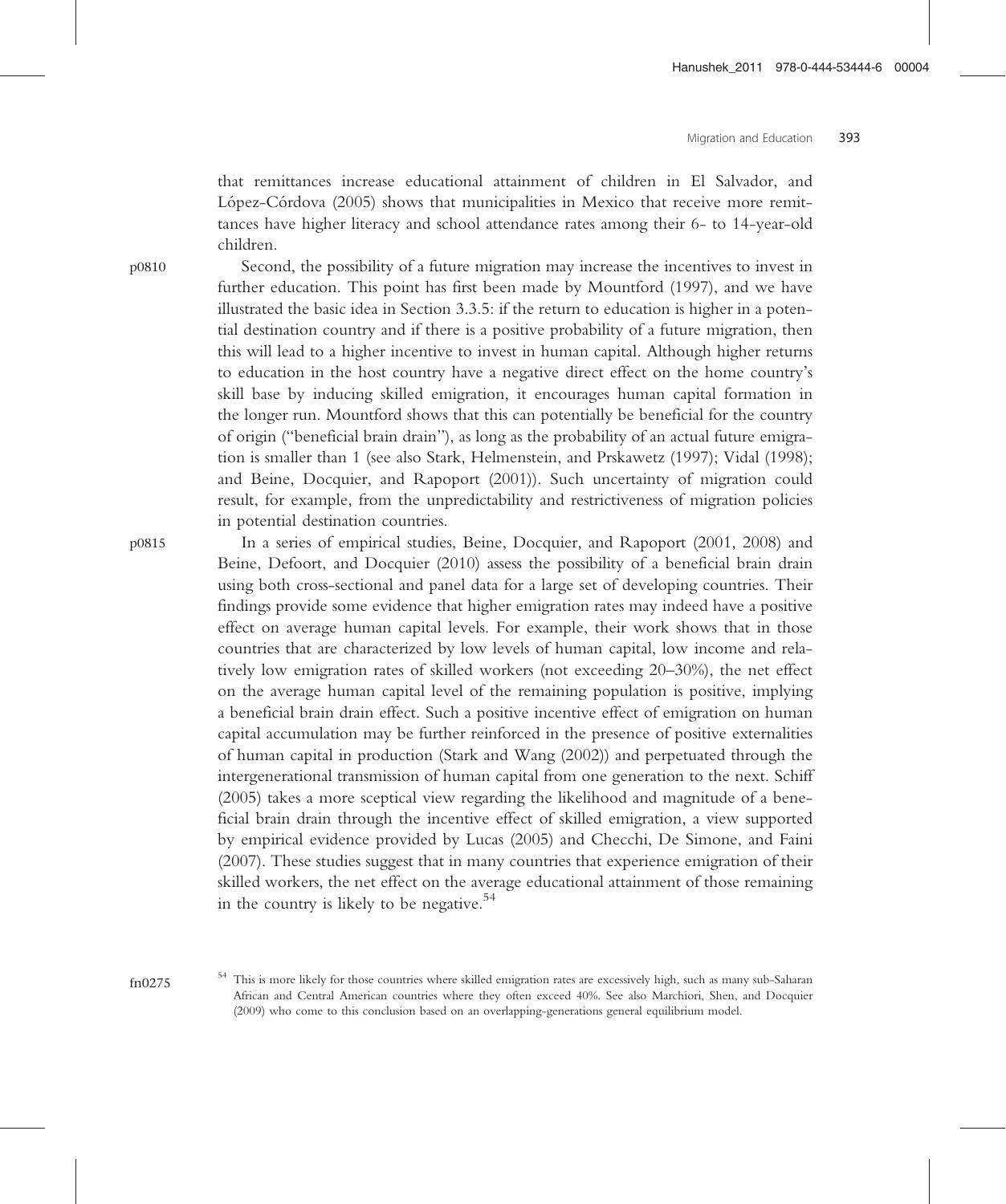p0820 Third, selective emigration, as discussed in the previous section, may affect skill acquisition in the origin country by changing the existing skill base, which in turn affects the return to education. For example, if emigrants are predominantly high skilled, then the reduction in the relative supply of high-skilled workers in the home country should lead to an increase in skilled workers' wage rates. Mishra (2007) analyzes this relationship for the Mexican case. Following an empirical strategy first suggested by Borjas (2003), she finds that Mexican emigration to the United States has had a significant positive effect on Mexican wages, a conclusion supported by evidence provided by Hanson (2007) and Aydemir and Borjas (2007). According to Mishra's results, a 10% decrease of Mexican workers in a skill group (measured by education and experience) due to emigration increases average wages in that group by 4%. Since emigrants are disproportionately drawn from the middle of the Mexican skill distribution (high school graduates and those with some college education), wages of mediumeducated workers in Mexico have increased the most as a result of emigration. The resulting increase in the return to education may induce more individuals to invest in additional schooling.

p0825 Lastly, as discussed by Dustmann, Fadlon, and Weiss (2010), emigration and return migration may lead to an increase in the productive human capital stock in the sending country if a sufficiently large fraction of the migrations are temporary and the returning migrants accumulate valuable human capital while being abroad. One channel through which human capital of return migrants may lead to economic growth in their home countries is through facilitating knowledge and technology spillovers from the typically more advanced host countries. Domingues Dos Santos and Postel-Vinay (2004) derive the theoretical conditions required for such an overall positive effect to occur.

p0830 Although each of the four channels presented may individually lead to a positive effect of migration on educational attainment in the origin country, there are also counteracting factors, likely to depend on the particularities of the considered migration situation that tend to reduce educational attainment. For example, although the positive income effect through remittances may well alleviate credit constraints and lead to higher investments in education, the absence of a parent, and in particular of a mother, is likely to negatively affect overall parental inputs into the children's development. It may also force children to undertake additional household chores or other work to help maintaining the household. Cortés (2010), for instance, provides evidence that children of migrant mothers in the Philippines are approximately 10 percentage points more likely to be lagging behind in school compared with children of migrant fathers.

p0835 Also, the possibility of a future migration may create opposite incentive effects if the return to education in occupations potential emigrants consider as attainable is lower in the destination country than in the origin country (this could be due to a high return to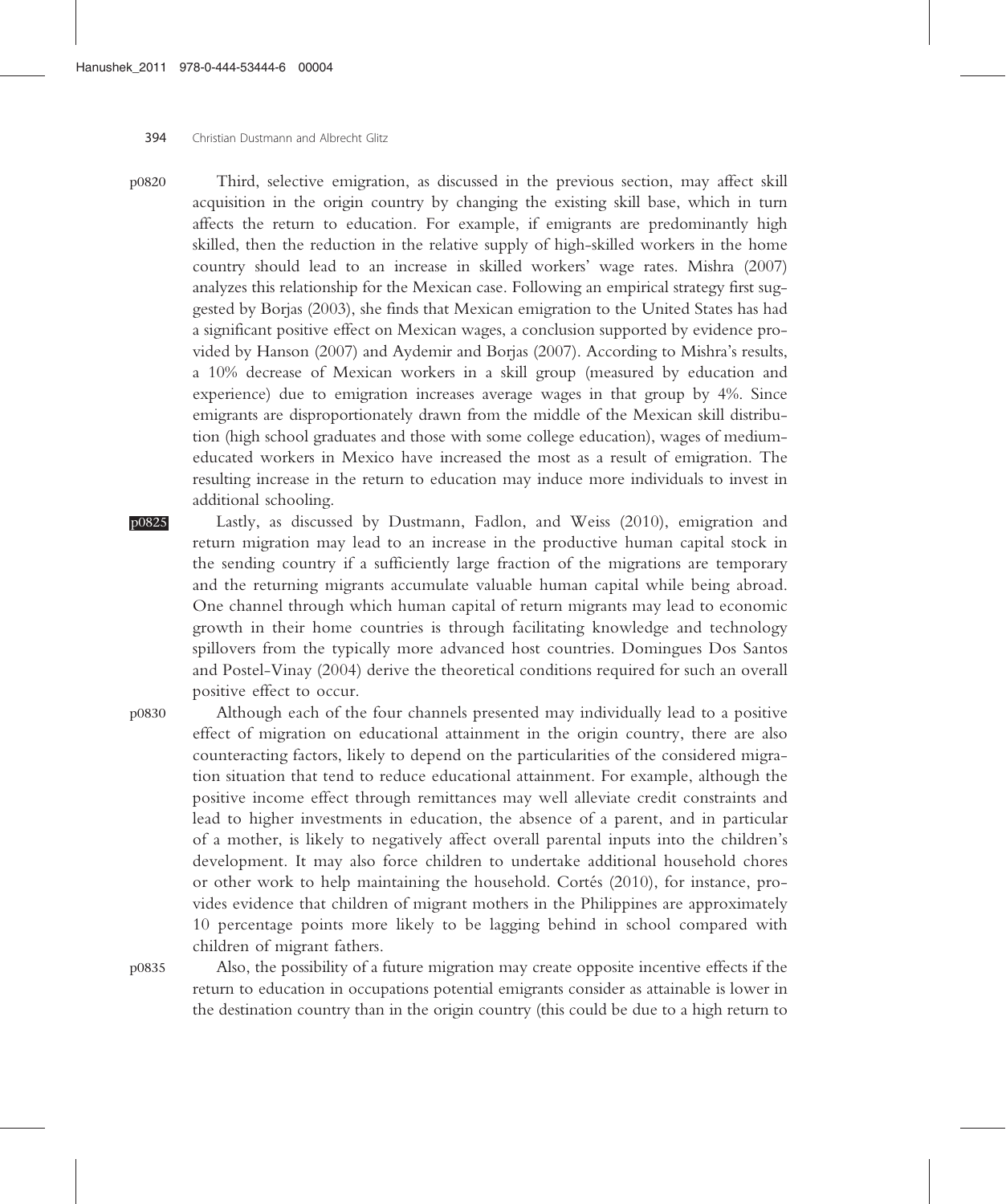trade (manual) skills and low returns to academic skills), or if migration is seen as an alternative to the acquisition of education. Due to these counteracting factors, the overall effect of migration on human capital acquisition in the home country is a priori ambiguous. McKenzie and Rapoport (2010) empirically assess this net effect of migration for the Mexican case based on data from the National Survey of Demographic Dynamics using historical migration rates to instrument for current migration. Their findings show a significant negative effect of migration on school attendance and educational attainment of 12- to 18-year-old boys and 16- to 18-year-old girls: living in a migrant household is estimated to lower the probability of completing high school by 13% for males and 14% for females. These effects are somewhat mitigated for children from a poorer background, which is consistent with a more prominent role of credit constraints in these households. Overall, most of the negative effect of migration on educational attainment is due to young males migrating themselves rather than attending school and young females dropping out of school to work at home.<sup>55</sup> For a detailed discussion of this literature, including earlier work, see Commander, Kangasniemi, and Winters (2004) and Docquier and Rapoport (2009).

## $180$  4.4.2 Immigration and Human Capital Investment in the Receiving Country<br> $100840$  In the last section, we considered the possible channels by which emigration can

In the last section, we considered the possible channels by which emigration can affect skill accumulation and education of those in the country of origin who do not emigrate. We now turn to the destination country. Again, there are various channels by which immigration may affect the accumulation of skills and education. First—and similar to what we discussed in the previous section—immigration may affect the price of skills by changing the relative factor supplies in the host country's economy. For example, a large inflow of low-skilled immigrants could lead to a decrease in the relative wages of low-skilled workers and an increase in the relative wages of high-skilled workers. Most of the existing papers do not find large wage effects of immigration, although there is still a lot of controversy in the literature investigating this issue, which includes studies by Card (1990); Altonji and Card (1991); Butcher and Card (1991); Borjas, Freeman, and Katz (1997); Card (2001); Friedberg (2001); Borjas (2003); Dustmann, Fabbri, and Preston (2005); Manacorda, Manning, and Wadsworth (2011); Ottaviano and Peri (2011); Dustmann, Frattini, and Preston (2008); and Glitz (2011).<sup>56</sup>

p0845 In the simplest model of an economy with one sector and unskilled and skilled labor, the effect of immigration depends on assumptions about the elasticity of capital supply and the share of skilled immigrants relative to the share of skilled workers in

fn0285 <sup>56</sup> For a comprehensive overview of this literature, see Okkerse (2008).

fn0280 <sup>55</sup> See also De Brauw and Giles (2006) and Antman (2009) who similarly find a negative overall effect of migration on investments in education in China and Mexico, respectively, and Hanson and Woodruff (2003) who find a positive effect on the schooling of less-educated mothers' teenage daughters in Mexico.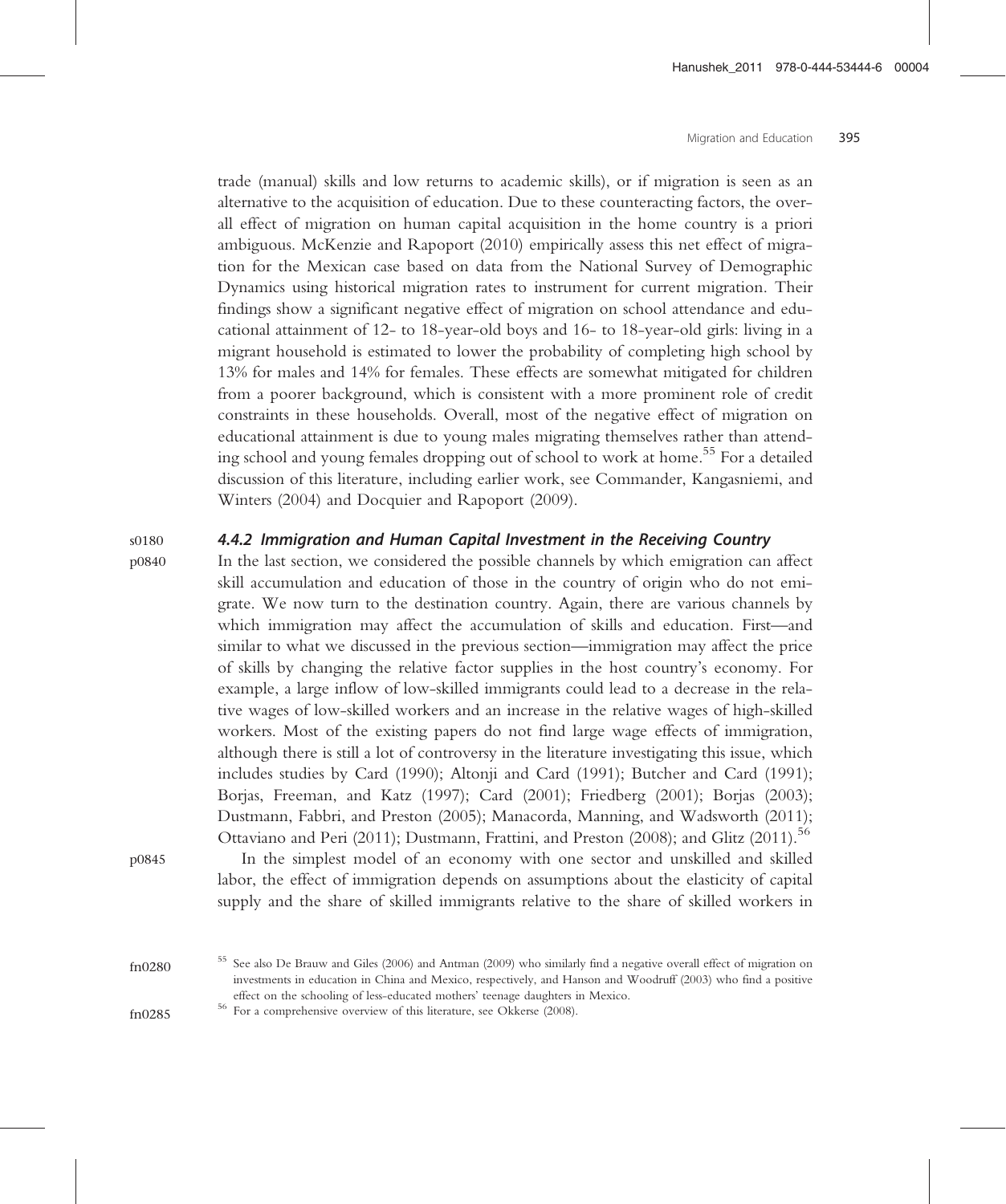the native population. We have seen in Table 4.1 in Section 2 that this share differs substantially across countries so that we cannot expect immigration to have the same effects in different countries. If immigration is unskilled and affects skill prices by, for example, generating higher returns to education, then this may create incentives to invest in education. Findings for the United States by Jackson (2010) show that a 1% increase in relatively unskilled immigrant labor increases the rate of native college enrolment by 0.33%. This crowd-in effect is driven primarily by natives aged 18–24 because of their higher sensitivity to the returns to college education relative to older natives. In a more specific case, if immigrants are complementing labor supply of highly skilled women by providing domestic services that are otherwise not available or considerably more costly, then this is likely to increase the return to higher education for women. Such immigration should then lead to not only higher female labor supply (as shown by Cortés and Tessada (2009); Cortés and Pan (2009); and Farré, González, and Ortega (2009)) but also more human capital investment.

p0850 Second, immigration may create incentives for native-born workers to specialize in areas where they have a comparative advantage, for instance through their knowledge of the host country language or of existing networks. Such specialization may well imply the accumulation of additional skills. More generally, if immigrants and natives have different comparative advantages in the labor market, then immigration will lead to shifts in the skill distribution of the native workforce. For example, Peri and Sparber (2009) show that natives reallocate their task supply toward occupations that are more communication and language intensive when faced with an inflow of immigrants that increases the supply of manual and physical labor intensive occupations. Task specialization also extends to the highly educated segment of the labor market, where immigrants with a graduate degree tend to specialize in occupations demanding quantitative and analytical skills, whereas native-born graduates specialize in occupations requiring interactive and communicative skills (Peri and Sparber (2008)).

p0855 Third, immigrants may affect the human capital acquisition of natives through their presence in the educational system, both on the tertiary and prior levels. Borjas (2006a) finds that admitting foreign students to doctoral programs has a negative effect on the earnings of native doctoral recipients in the corresponding field. According to his results, a 10% increase in the supply of doctorates in a specific field reduces earnings of competing workers by 3–4%, half of which is due to a shift toward lower-paid postdoctoral appointments. He also finds some evidence of foreign students crowding out white native men (Borjas (2007)) which, although in line with earlier evidence provided by Hoxby (1998), stands somewhat in contrast to other findings showing no significant crowd-out effect of native students (Jackson (2010)). Crowding-out of native students has also been found at the secondary school level. Betts and Fairlie (2003) found evidence that for every four immigrants who arrive in public high schools, one native student switches to a private school and that this "native flight" is particularly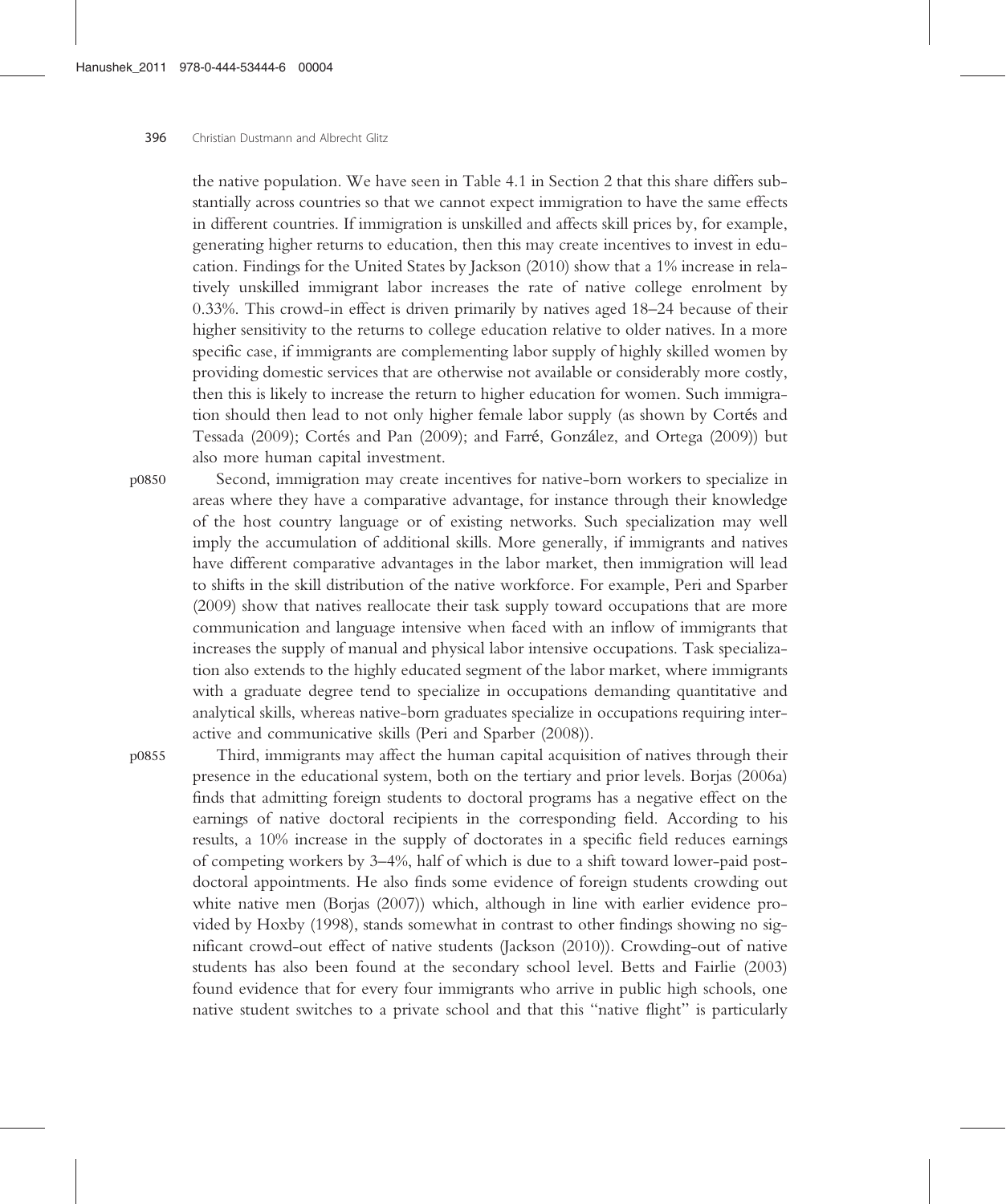pronounced among white native students and in response to the arrival of non-Englishspeaking immigrant children. Gould, Lavy, and Paserman, (2009) show that the presence of immigrants during elementary school has a negative long-term effect on the probability of passing the high school matriculation exam in Israel, which enables students to attend college. Neymotin (2009), on the other hand, provides evidence that immigration did not negatively affect the SAT scores of native high school students in California and Texas.

p0860 Finally, in a wider context, immigration may affect the stock of human capital in the host country by its contribution to new innovations. For instance, Hunt and Gauthier-Loiselle (2010), using the 2003 National Survey of College Graduates, show that the large number of immigrants with science and engineering degrees in the United States add significantly to the number of patents granted: a single percentage point increase in the immigrant college graduates' population accordingly leads to an increase in patents per capita by 9–18%. Hunt (2010) and Kerr and Lincoln (2010) find complementary evidence regarding immigrants' contribution to general productivity-increasing activities such as patenting, publishing, and company start-ups.

### s0185 5. THE CHILDREN OF IMMIGRANTS

p0865 In the previous sections, we have considered the relationship among education, skill accumulation, and migration. We focused on the way education interacts with migration decisions and how migration affects skill accumulation and the skill base of those populations who do not migrate. In this context, we have touched on the educational achievements of the children of emigrants in the home countries and on the incentives to invest in education for young people in the host countries as a result of immigration. In this section, we will focus explicitly on the children of immigrants in the countries of destination. We will study their educational achievements and ensuing labor market outcomes and relate these to their parent generation and their peers born to native parents.

p0870 The educational achievement of the children of immigrants is one of the key issues in the immigration debate in many countries. Underachievement of immigrant children is often seen as a major factor for the long-term segregation of immigrant communities, and educational achievements of immigrant children in comparison to their native-born peers are considered an important indicator of successful immigration policy (see, e.g., OECD (2006)). As Table 4.9 in Section 2 shows, the test score results for children with a migration background, based on the PISA data, are indeed on average below those of children of native-born parents, although there is quite some variation across countries. This is in line with the limited set of findings for individual countries that are based on alternative standardized performance measures. For instance, Rampney, Dion, and Donahue (2009) show that the reading (mathematics) score gap in the National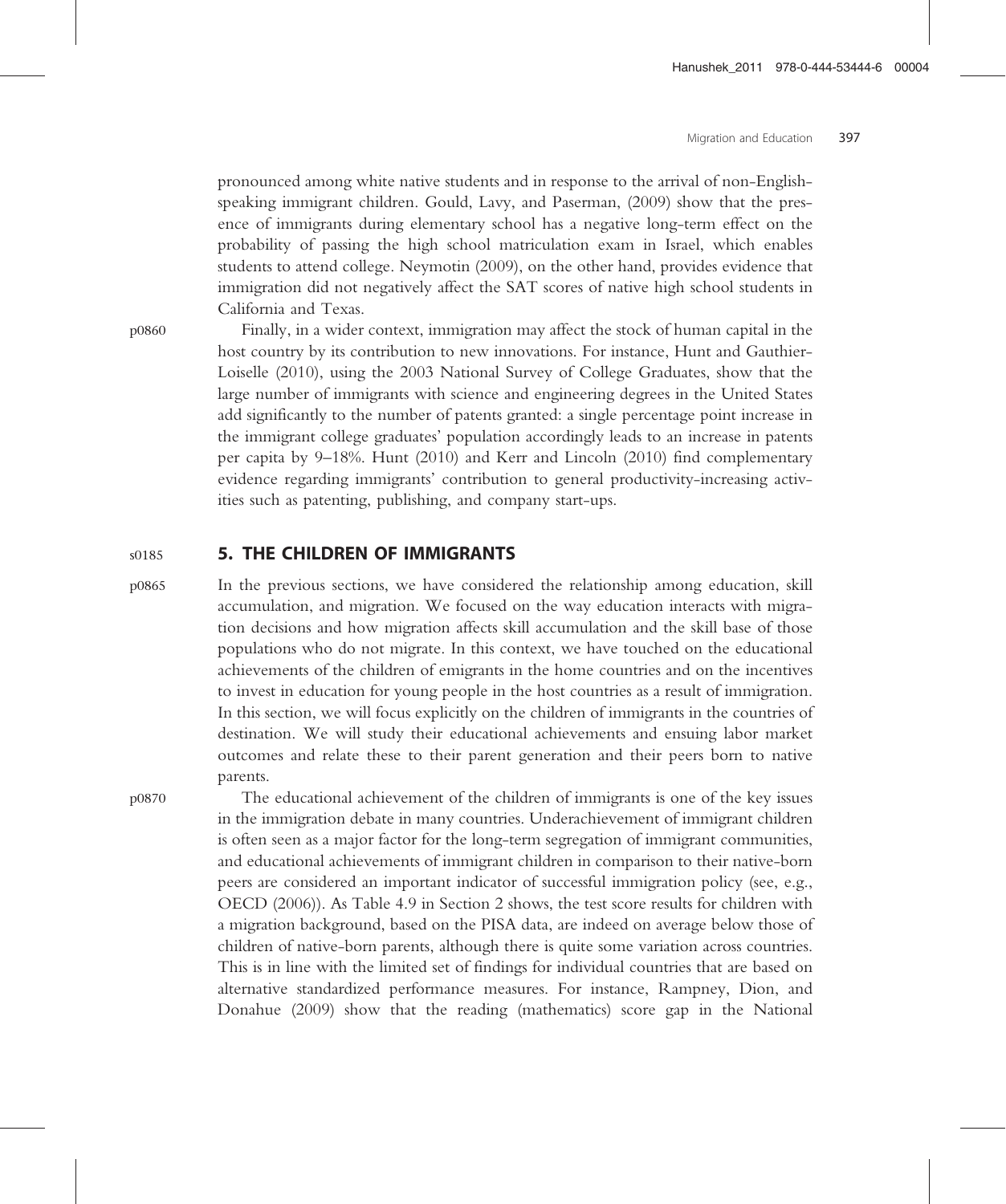Assessment of Educational Progress (NAEP) between White and Hispanic students in the United States in 2008 was 9.2 (6.4)% for the 9-year-olds, 9.7 (7.9)% for the 13-year-olds, and 8.8 (6.7)% for the 17-year-olds.

- 
- p0875 As Fig. 4.2 shows, educational achievement of immigrant children is related to the educational achievement of their parents. This suggests that the relatively low achievement of immigrant children in some countries is at least partly due to the lower educational background of their parent generation and does not necessarily reflect the failure of the host society to educate second-generation immigrants. However, in the public debate, the comparison between children born to immigrants and native parents is often unconditional on parental characteristics—a comparison that seems not very meaningful. If the first generation of immigrants is less educated than the native population (which is the case for a number of countries, see Section 2), then even a strong educational progress of immigrant children may still result in educational outcomes that are lower than those of natives. We will discuss this issue below.
- p0880 How should we then think about the dynastic assimilation of immigrant communities? What is it exactly that determines the educational outcomes of immigrant children? There are at least three factors that matter: First, as just argued, the educational achievements of immigrant children are linked to their parental background. There is a large literature on the intergenerational transmission of human capital, for example Behrman and Taubman (1985); Solon (1992); Zimmermann (1992); Björklund and Jäntti (1997); Corak and Heisz (1999); or Blanden, Goodman, Gregg, and Machin (2004), which shows that there is considerable intergenerational immobility across generations in a large number of outcomes.
- p0885 Second, immigrant children may be differently affected by the institutional setting and support structures of the host countries' education systems. Another large literature in economics studies the different features of educational production and how it relates to resources, institutions, and parental input (see, e.g., Todd and Wolpin (2003); Cunha, Heckman, Lochner, and Masterov (2006); or Hanushek and Woessmann (2008, 2010)). Even without differential access to these educational institutions across populations in the same country, the same resources may affect immigrant children's educational outcomes in a different way than those of children born to native-born parents—for example, due to complementary forms of knowledge that are not sufficiently available in immigrant communities $57$ —and prevent immigrants' children from making full use of existing educational support structures.
- 

p0890 Third, the social context in which immigrant children grow up is an important determinant of their educational outcomes. Borjas (1992, 1995a) was among the first to emphasize what he calls the effect of "ethnic capital" on the educational achievements

fn0290 <sup>57</sup> One of those is, for instance, language. Dustmann, Machin, and Schönberg (2010) illustrate that language is the key factor that holds children of ethnic minority background back in the first years of full-time education.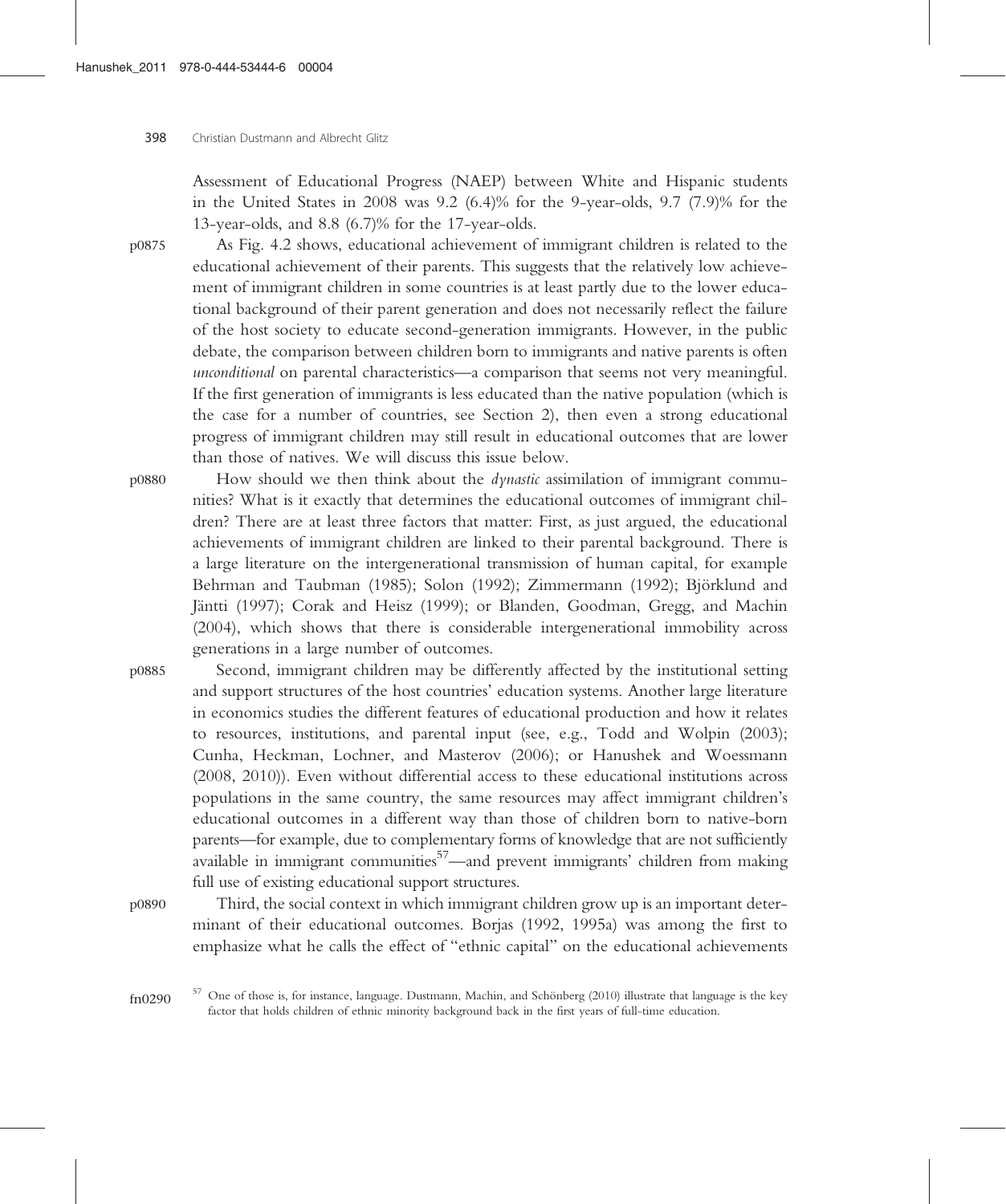of immigrant children. The ethnic context of immigrants shapes their own, and their parents' values and incentives. For instance, immigrant children who grow up in an ethnic environment that is characterized by particular educational and occupational choices are likely to make similar choices. Ethnic capital summarizes things, such as peer effects, role models, and community ambitions, which may all be strongly related to immigrants' educational outcomes. This may reduce the overall educational attainment of secondgeneration immigrants, but it may also enhance it. A good example is the success of south and south east Asian immigrant children that may be partly due to the high value attached to education within their communities (which in turn may be related to the Confucian tradition, which emphasizes the importance of study). In the United Kingdom, for example, Chinese students, who at the beginning of their compulsory schooling at age 6/7 start off with a 7.6% of a standard deviation lower English test score than White British students, outperform their native counterparts by more than 50% of a standard deviation by the time they reach age 15/16 (Dustmann, Machin, and Schönberg (2010)).

p0895 There are other important factors that relate to the educational achievement of immigrant children. Parental considerations that affect their own investment in learning may also influence decisions about their children. For instance, we have seen that in the case of temporary migrations, and if skills acquired in the host country are only partially transferable to the home country labor market, immigrants will invest less in their human capital than they would in case of a permanent migration. In the same way, it is not unlikely that parental decisions about the educational investments of their children are affected by where parents see their children's future. For instance, if a migrant household intends to return to the home country, and if this planned return migration is including the children, then this may induce parents to invest less in their children's education than they would do in the case of a permanent migration. Dustmann (2008) has made this point and provides empirical evidence that supports this hypothesis.

p0900 As earlier, we will commence with a formal discussion, laying out some of the key issues. We will then review and interpret the empirical evidence that exists to date.

### s0190 5.1. Immigrants and Intergenerational Mobility

p0905 The empirical approach to study the relationship between outcomes of parents and outcomes of children is to regress a permanent outcome measure of the child on a permanent outcome measure of the parent by applying a Least Squares estimator to the regression equation

$$
\log \gamma_{it}^{j} = \alpha^{j} + \rho^{j} \log \gamma_{it-1}^{j} + \varepsilon_{it}^{j}, \tag{4.14}
$$

where  $\log y_{it}^j$  and  $\log y_{it-1}^j$  are some permanent measures for outcomes (such as education, wealth, or earnings) of a child and parent, respectively, belonging to group  $j$ (which could be immigrants and their children, or natives and their children). For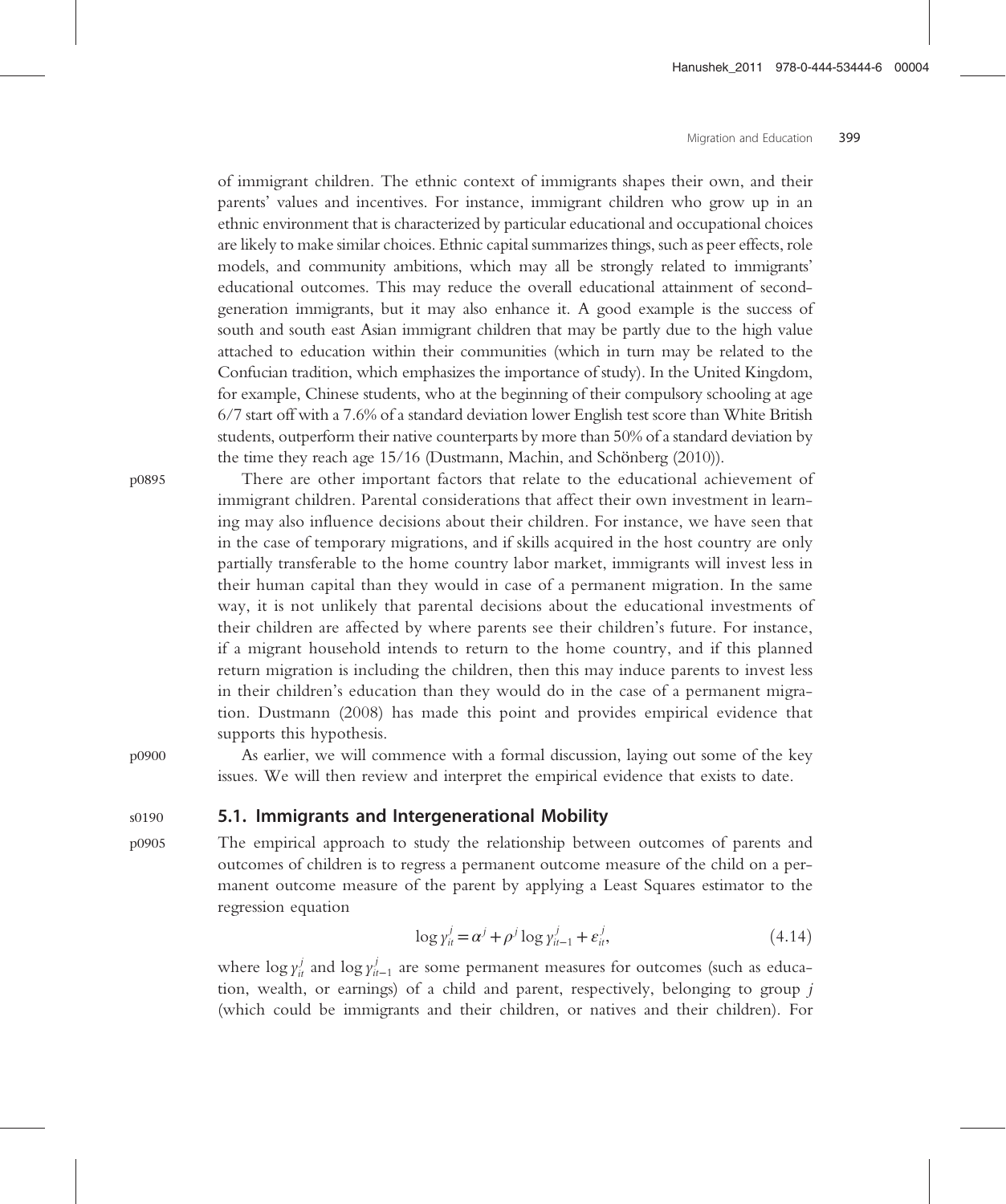simplification, in what follows, we will refer to the outcome as "earnings." According to Eq. (4.14), the earnings of family i's child is determined by family i's parental earnings and other influences  $\varepsilon$  (which we will discuss further below). The parameter  $\alpha^j$  can be thought of as the average effect of these other influences on earnings, which can differ between groups. Assuming that the variances of  $\log y_{it}^j$  and  $\log y_{it-1}^j$  are the same,  $\rho^j$  is the population correlation coefficient between  $\log y_{it}^j$  and  $\log y_{it-1}^j$ . Assume that the  $\varepsilon_{it}^j$ are iid distributed with mean zero and  $Var(\log \gamma_{it}^j) = Var(\log \gamma_{it-1}^j) = \sigma_{\gamma}^{2,j}$ , so that estimation of Eq. (4.14) gives a consistent estimate of  $\rho^j$ ,  $\hat{\rho}^{j}$ .<sup>58</sup> The coefficient  $\rho^j$  represents the fraction of economic advantage (in terms of earnings, education, or wealth) that is on average transmitted across the generations. It is called the intergenerational correlation coefficient or transmission parameter. A coefficient close to zero suggests high intergenerational mobility, whereas a coefficient close to one indicates low mobility. The coefficient  $(1 - \rho^j)$  is often referred to as the degree of regression to the mean.

p0910 For immigrants, the study of intergenerational mobility has a particular significance. If first-generation immigrants are disadvantaged, in the sense that they are less well educated or have lower earnings than the native population, then immigrant and native populations may differ for many generations, depending on the magnitude of  $\rho$ .

p0915 To illustrate this point, consider Eq. (4.14) and index outcomes of immigrants and natives by I and N, respectively. Further, allow the intergenerational transmission parameter to differ between the two groups so that  $\rho^N{=}\rho^I{+}\zeta.$  Then, the wage differential between the two populations in generation  $t$  is given by

$$
E(\log \gamma_t^N) - E(\log \gamma_t^I) = \alpha^N - \alpha^I + \rho^N (E(\log \gamma_{t-1}^N) - E(\log \gamma_{t-1}^I)) + \zeta E(\log \gamma_{t-1}^I). \tag{4.15}
$$

**p0920** Consider the case where  $ζ = 0$  (intergenerational transmission  $ρ$  is the same in the two populations) and assume for simplicity that  $\alpha^N = \alpha^I$ . In this case, the nativeimmigrant gap in outcomes disappears from one generation to the next only if  $\rho = \rho^N = \rho^I = 0$ . If  $\rho = 1$ , the initial outcome differential will be fully transmitted to the next generation. If  $\rho$  is smaller than 1, inequality between the two groups will fall and assimilation across groups will take place, but not within one generation. The magnitude of  $\rho$  determines the speed of convergence. For example, for  $\rho = 0.4$ , a 20% average earnings disadvantage for immigrants in the parent generation translates into an 8% earnings disadvantage in their children's generation. Now, suppose "other influences" determining outcomes as captured by the parameter  $\alpha$  differ across the two groups. If  $\alpha^N - \alpha^I > 0$ , the difference in outcomes in the next generation may even be larger than in the parent generation, despite regression to the mean, as indicated by  $\rho < 1$ .

fn0295 <sup>58</sup> If the variance of log wages differs across the two generations, the OLS estimator  $\hat{\rho}$  measures  $\rho \sigma_{\gamma} / \sigma_{\gamma+1}$ .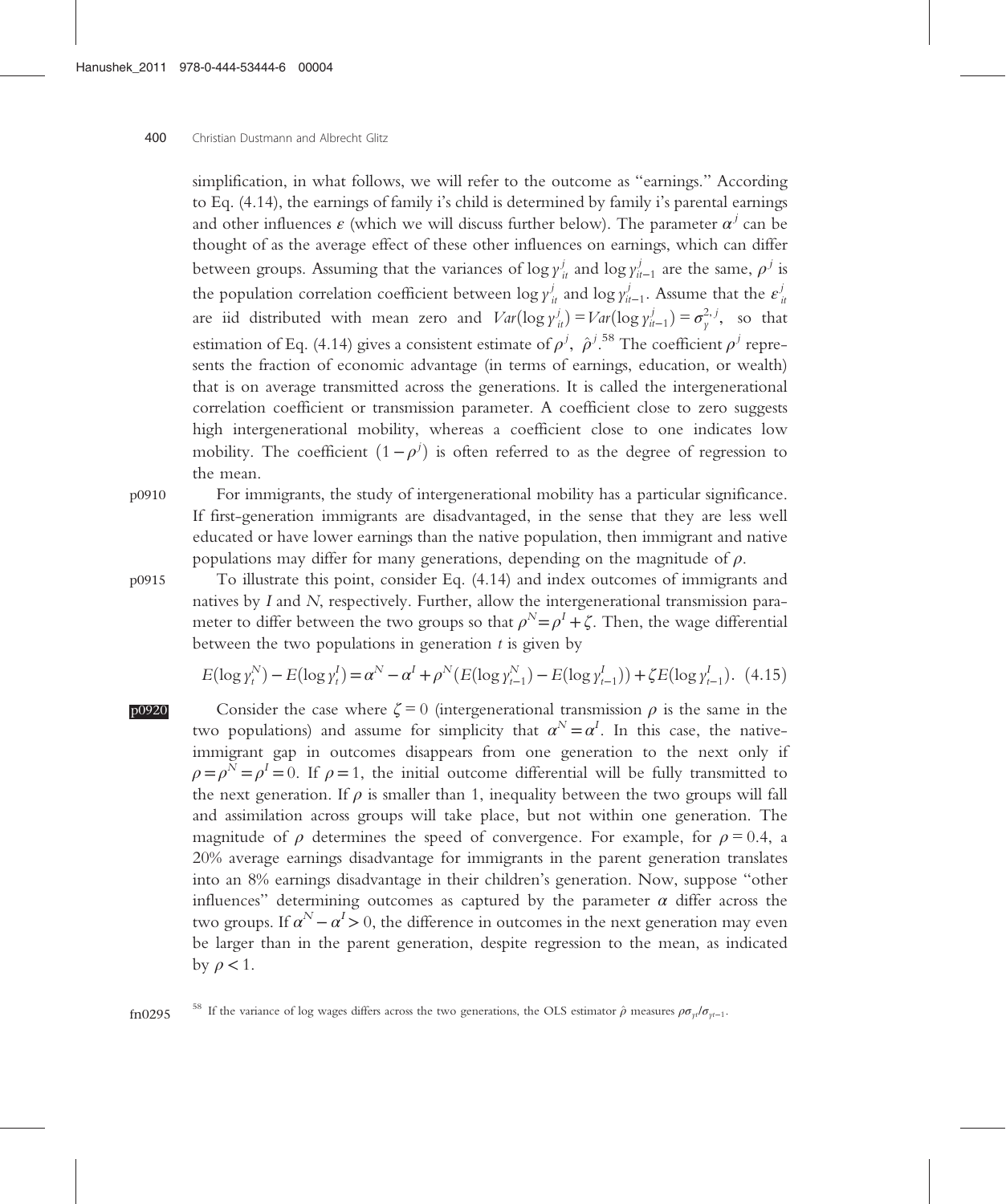p0925 Now, consider the case where  $\zeta \neq 0$ : the intergenerational transmission parameter differs between the two groups. It follows from Eq. (4.15) that if  $\zeta > 0$ . (i.e., intergenerational mobility in the advantaged groups, natives, is smaller than in the disadvantaged group), outcome differentials in the next generation may even be larger than those in the previous generation despite regression to the mean in both groups. The degree of assimilation between the two groups across generations depends on the parameters  $\zeta, \, \rho^N,$  and  $\alpha^N - \alpha^I.$ 

p0930 In general, earnings of immigrants in the next generation will converge to the earnings of natives (in the sense of  $E(\log \gamma_t^N) - E(\log \gamma_t^I) < E(\log \gamma_{t-1}^N) - E(\log \gamma_{t-1}^I)$ ) if

$$
\frac{\alpha^N - \alpha^I}{(1 - \rho^N)E(\log \gamma_{t-1}^I)} + \frac{1 - \rho^N + \zeta}{(1 - \rho^N)} < \frac{E(\log \gamma_{t-1}^N)}{E(\log \gamma_{t-1}^I)}.
$$

- p0935 Thus, if mean log earnings of natives are larger than those of immigrants in generation *t* − 1, there will always be convergence as long as  $\alpha^N - \alpha^I = 0$ ,  $\zeta = 0$  and  $\rho^N = \rho^I = \rho < 1$ . On the other hand, both a higher ζ (less intergenerational mobility of natives) and a higher  $\alpha^N - \alpha^I$  (stronger effect of other influences on native earnings than on immigrant earnings) lead to slower convergence. For sufficiently high values of either of these parameters, the difference in expected earnings between immigrants and natives in the next generation could be larger than in the previous generation.
- 

p0940 What is the interpretation of the parameters  $ρ$  and  $α$ , and how do they relate to an underlying structural model and its parameters? This is what we will explore next. We will show why these parameters are likely to differ between immigrants and natives and generate different intergenerational correlation coefficients and intercepts and hence different intergenerational persistence of outcomes for these groups. We will also demonstrate why the assumption that  $\varepsilon_{it}$  is iid is unlikely to hold in reality, which may affect the actual estimation of the parameter  $\rho$ .

### s0195 5.2. A Model of Intergenerational Mobility of Immigrants

p0945 Becker and Tomes (1979) develop a theoretical model for the intergenerational transmission of wealth and human capital, and Solon (2004) provides a parameterization that derives an intergenerational transmission function of the type illustrated above. In the following, we will draw on Solon's formulation, simplify, and adjust it to emphasize what we believe are some key insights for the study of educational attainments of the children of immigrants in comparison with natives. The model is a permanent income model of intergenerational mobility with parental investments in the child's earnings potential. Consider a one-person household with one child, situated in the host country. There are two periods. In the first period (period  $t - 1$ ), the parent has earnings equal to  $\gamma_{t-1}$  and the child is in full-time education. In the second period (period  $t$ ), the parent retires while the child participates in the labor market and has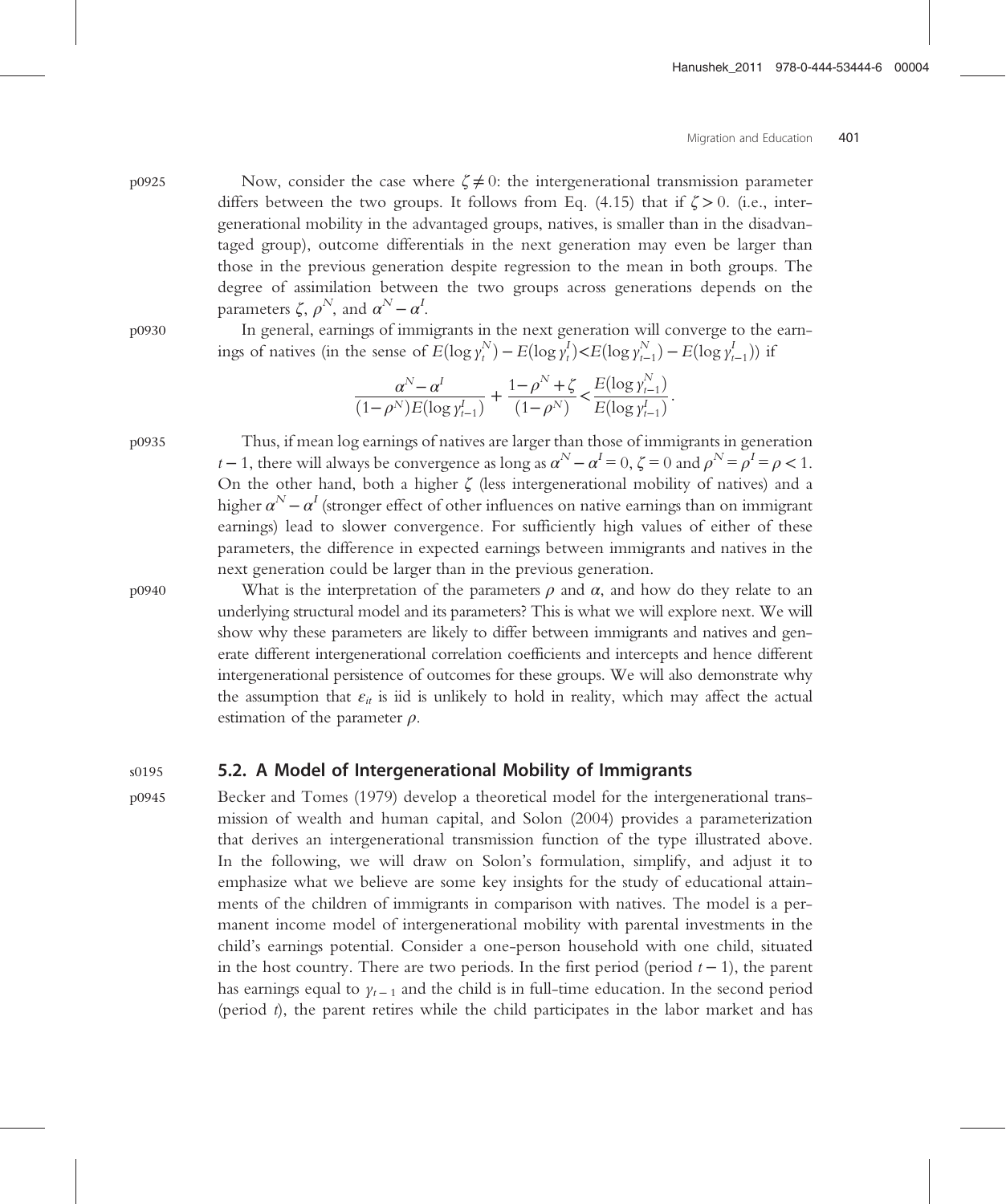earnings  $\gamma_t$ , which depend in magnitude on investments in education in the first period. The parent is altruistic and maximizes an intertemporal utility function by choosing first-period savings  $S_{t-1}$ , and investment in the child's human capital in the first period,  $I_{t-1}$ :

$$
V = u(c_{t-1}) + \delta[u(c_t) + \gamma \log \gamma_t],
$$
\n(4.16)

where  $u(.)$  is the parent's utility from consuming  $c_t$  and  $c_{t-1}$  in periods t and  $t-1$ , respectively, and  $\delta$  is a discount factor. The parameter  $\gamma$  is an altruistic weight. If  $\gamma = 0$ , the parent does not consider the child's earnings in period t. Assume that parental investments  $I_{t-1}$  translate into human capital of the child  $(H_t)$  according to the following production technology:

$$
\log H_t = h = \theta \log I_{t-1} + e_t. \tag{4.17}
$$

- $p0950$  The parameter  $\theta$  is a technology parameter measuring the productivity of investments. This parameter can be viewed as the "talent" or the "ability" of the child but may also be related to institutional settings and school quality. The term  $e_t$  is the human capital the child receives without any direct parental investments. This term represents the attributes endowed upon the child, depending on characteristics of the parents, the child's upbringing, genetic factors, environment, and luck. It may also depend on existing networks, as well as the lack of opportunity to move out of social and economic structures from one generation to the next. Becker and Tomes (1979) refer to this term as endowments of capital that "are determined by the reputation and 'connections' of their families, the contribution to the ability, race, and other characteristics of children from the genetic constitutions of their families, and the learning, skills, goals, and other 'family commodities' acquired through belonging to a particular family culture. Obviously, endowments depend on many characteristics of parents, grandparents, and other family members and may also be culturally influenced by other families." The influence of cultural factors and family background may be particularly important for immigrants, and we will discuss the implications in Section 5.2.3. These factors include what Borjas (1992) calls "ethnic capital," the quality of the environment in which parental investments are made.
- 

p0955 Human capital translates into earnings of parents and children according to the following relationship:

$$
\log \gamma_{t-1} = \mu_{t-1} + r_{t-1} h_{t-1},\tag{4.18a}
$$

$$
\log \gamma_t = \mu_t + r_t h_t. \tag{4.18b}
$$

p0960 Our formulation allows for different "rental rates" on human capital in the different periods,  $\mu$ , as well as different returns to human capital, r. It follows from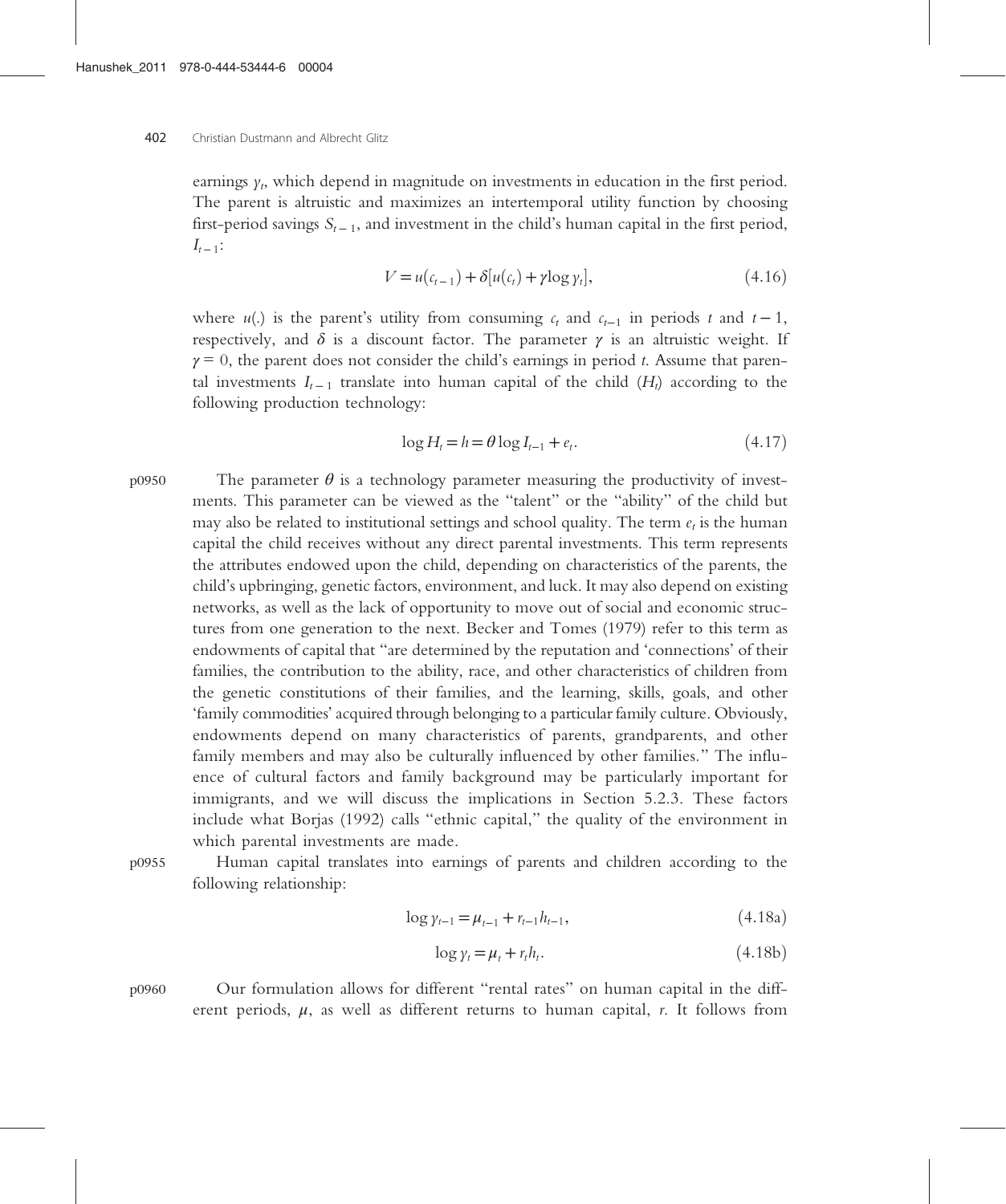Eqs (4.17) and (4.18.b) that the child's earnings in the second period are related to parental investments by

$$
\log \gamma_t = \mu_t + r_t \theta \log I_{t-1} + r_t e_t. \tag{4.19}
$$

p0965 The parent's consumption in period  $t-1$  equals  $c_{t-1} = y_{t-1} - I_{t-1} - S_{t-1}$ , where  $y_{t-1}$ are earnings in period  $t - 1$ . For simplicity, we assume that the parent cannot borrow against the child's future earnings and does not bequeath financial assets to the child. As the parent retires in period t, period t consumption is equal to period  $t - 1$  savings,  $c_t = S_{t-1}.$ 

$$
100 \times 10^{10}
$$

p0970 Choosing a simple logarithmic utility function for consumption and substituting Eq. (4.19) for the child's earnings in Eq. (4.16), the optimization problem of the parent can be expressed as

$$
\max_{S, I} V = \log(\gamma_{t-1} - I_{t-1} - S_{t-1}) + \delta[\log S_{t-1} + \gamma(\mu_t + r_t \theta \log I_{t-1} + r_t e_t)].
$$
\n(4.20)

p0975 Maximizing Eq. (4.20) with respect to savings and investment, and solving the firstorder conditions for the optimal investment  $I_{t-1}$  yields

$$
I_{t-1} = \frac{\delta \gamma \theta r_t}{(1+\delta) + \delta \gamma \theta r_t} \gamma_{t-1}.
$$
\n(4.21)

p0980 The term in the numerator (which is the same as the second term in the denominator) is the expected discounted utility gain to one log unit of parental investment in the child's human capital. The first term in the denominator is the expected lifetime utility gain from one log unit of additional lifetime consumption. Thus, investments in the child as a fraction of income equal the expected fraction of utility resulting from this investment. Simple comparative statics show that investment in the child's human capital increases with altruism  $\gamma$ , the productivity of investment  $\theta$ , the return to human capital  $r_t$ , and the discount rate  $\delta$ .

p0985 Human capital and earnings of the child are related to human capital and earnings of the parent as follows:

$$
h_t = \theta \log \left[ \frac{\delta \gamma \theta r_t}{(1+\delta) + \delta \gamma \theta r_t} \right] + \theta \mu_{t-1} + \theta r_{t-1} h_{t-1} + e_t \tag{4.22a}
$$

$$
\log \gamma_t = \mu_t + r_t \theta \log \left[ \frac{\delta \gamma \theta r_t}{(1 + \delta) + \delta \gamma \theta r_t} \right] + \theta r_t \log \gamma_{t-1} + r_t e_t.
$$
 (4.22b)

p0990 Equations like (4.22a) and (4.22b) are usually estimated in the literature when regressing education (or earnings) of children on those of their parents. Consider first Eq. (4.22a). The level of education obtained by the child depends on all the parameters that affect investment. These may differ between immigrants and natives. If, for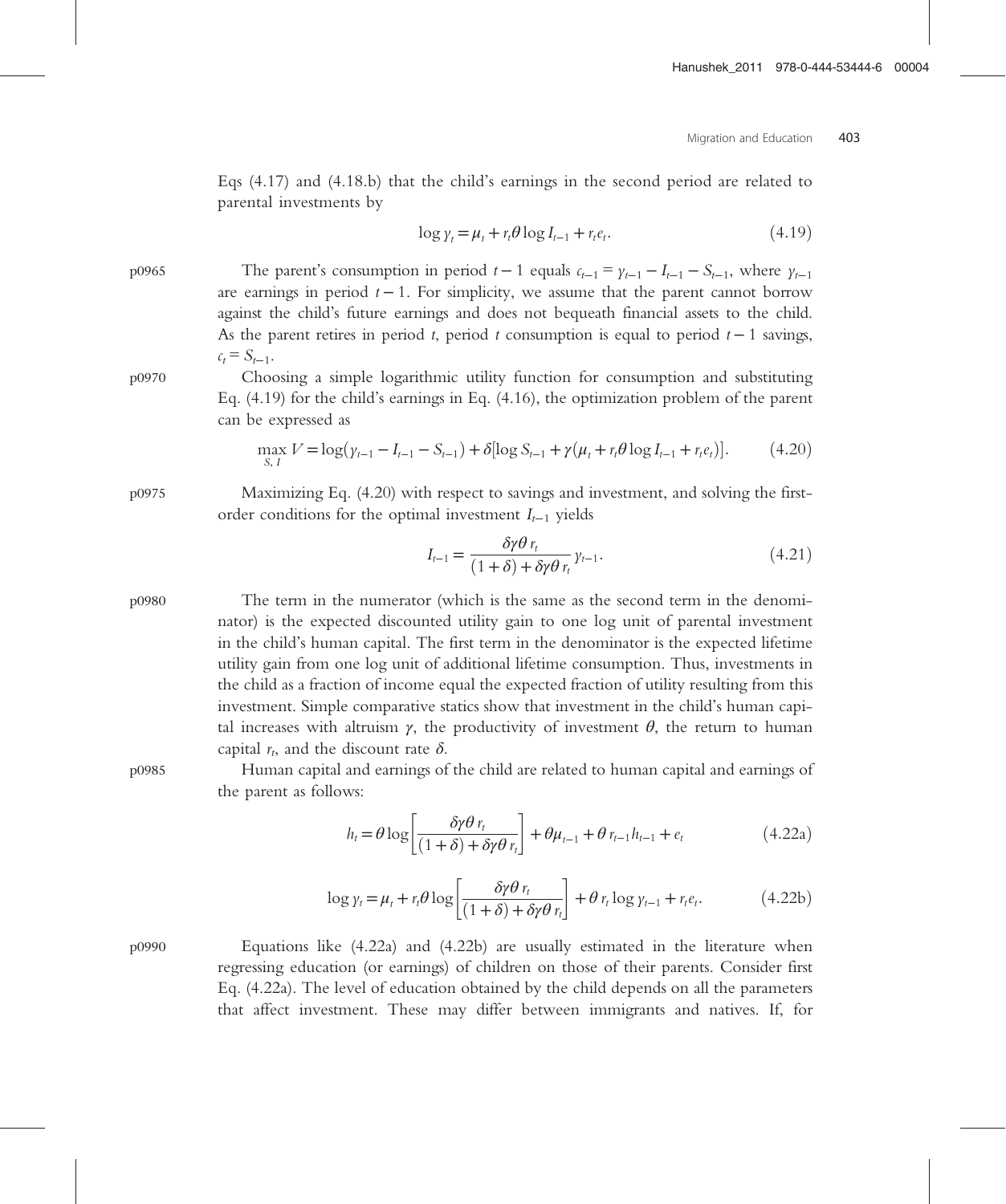instance, the rate of return to skills  $r_t$ , is perceived to be lower for immigrants, the level of human capital acquired by immigrant children will also be lower as will be their earnings. Neal (2006), for example, discusses statistical discrimination as one reason that has frequently been brought forward to explain the low attainment levels of black youth in the United States, in the sense that employers are not likely to view them as skilled no matter what their level of education is. Also, a lower price for human capital,  $\mu_{t-1}$ , in the parent generation of immigrants relative to natives due to, for instance, a lack of important complementary skills such as language, leads to a lower level of education of their children. Finally, education of children depends on "inherited" traits and institutional features such as access to schooling and school quality, which are all captured in the term  $e_t$ . If these differ between the immigrant and native population, both their education and earnings may differ due to this channel, too (see, e.g., Parent  $(2009)$ ).

p0995 Suppose now that we regress log earnings (or education) of immigrant children on log earnings (or education) of their parents, following much of the literature that we will discuss below. What does the OLS coefficient we estimate measure? Following Becker and Tomes (1979) and Solon (2004), assume that  $e_t$  follows an AR(1) process, reflecting a serial correlation in the parent's and the child's human capital endowments, so that  $e_t = \lambda_0 + \lambda_1 e_{t-1} + v_t$ , where  $v_t$  is a white noise error term and  $\lambda_1 \in (0, 1)$ . As discussed earlier, these endowments may include ability but may also be related to networks, ethnic reference groups, or other "ethnic capital." Then, in steady state, the probability limit of the OLS estimate of the coefficients on  $h_{t-1}$ and  $\gamma_{t-1}$  are given by  $\frac{\theta r_{t-1} + \lambda_1}{1 + \theta r_{t-1} \lambda_1}$  and  $\frac{\theta r_t + \lambda_1}{1 + \theta r_t \lambda_1}$ , respectively. Thus, the coefficient estimate of  $\rho$  in the simple model we discussed at the beginning of Section 5.1 is larger the larger the return to human capital and the productivity of human capital production,  $r_t$  and  $\theta$ , and it also increases in the correlation in heritable traits,  $\lambda_1$ . All these parameters can differ between populations. For instance, if the heritability parameter is larger in the immigrant population because family structures are tighter, the intergenerational correlation coefficient will also be larger for this population, implying less mobility from one generation to the next.

# s0200 5.3. Empirical Evidence<br>s0205 5.3.1 Schoolina Outcomes

# s0205 **5.3.1 Schooling Outcomes of Immigrant Children**  $p1000$  We start in this section with the first important per

We start in this section with the first important period in an immigrant's life, his or her childhood. To this end, we return to the data from the PISA study that we already introduced in Section 2. As we have seen in Table 4.9, with the exception of Australia and Canada, the student population with immigrant background tends to score significantly lower than the native population in both mathematics and reading. One of the main explanations for these differences could be the lack of fluency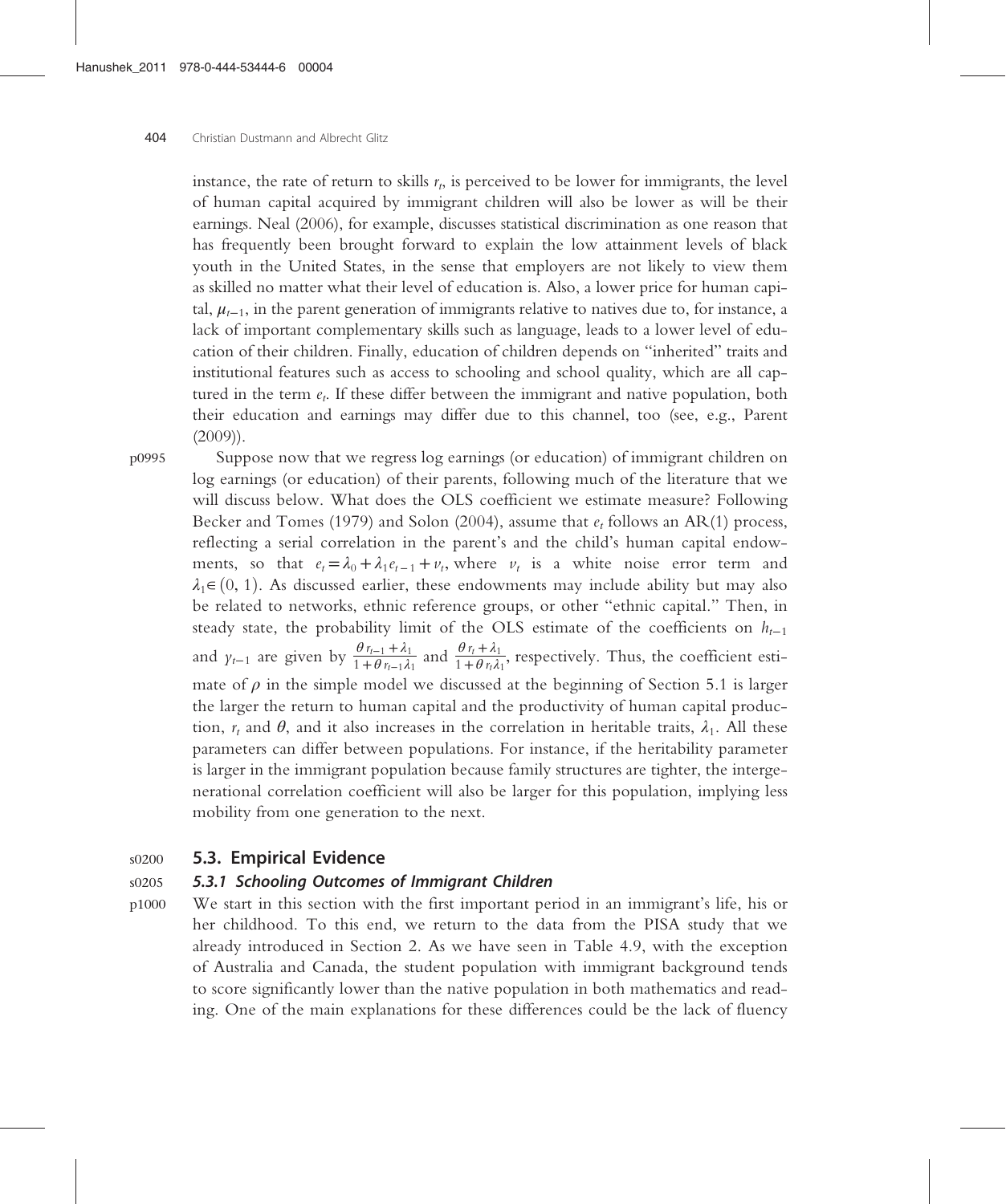in the host country language. The last two columns of Table 4.9 indeed show that students who speak a different language at home than the language of instruction at school fare particularly badly. In addition to language, the general skill level of the parents is likely to play a major role in the ability of their children to acquire human capital and, given that in most host countries the immigrant population is less educated than the native population, may contribute significantly to any observed differences in the raw test scores.

p1005 Table 4.11 shows a number of descriptive statistics for our 10 most important immigrant-receiving OECD countries. For the sake of brevity, the immigrant student populations we consider include all children whose parents are both foreign-born, no matter whether the children themselves were born in the host country.<sup>59</sup> As Column (4) shows, in many countries the majority of immigrant students speak a language at home that is different from the language of instruction at school.<sup>60</sup> This pattern is particularly pronounced in Italy and the United States, where the share of those speaking a foreign language at home exceeds 60%. Given the complementarity between language and human capital accumulation, this is bound to affect the performance of these children in the different proficiency tests. Columns (5) and (6) show that relative to the native student population, immigrant students have parents with, on average, significantly lower educational attainment. With the exception of Italy and Spain, the share of native students whose both parents have low educational attainment (measured as not exceeding lower secondary education), is fairly low, ranging between about 2 and 15%, whereas it ranges between 10 and 40% for immigrant students (not considering Australia and Canada). The differences in parental educational attainment are particularly large in France, Switzerland, and the United States. These results also hold when looking at alternative measures of economic status, such as the Highest International Socio-Economic Index of Occupational Status (HISEI) of the parents (not reported), which is designed to capture those features of occupations that convert education into income (Ganzeboom, De Graaf, de Leeuw, and Treiman (1992)).

p1010 So how do these differences in language and family background contribute to the measured raw test score gaps between natives and immigrants? Column (7) shows again the raw proficiency gaps in mathematics between immigrant students and native students. As we already discussed in Section 2, immigrant students do substantially worse in all destination countries except Australia and Canada, with the largest gaps arising in Germany, the Netherlands, and Switzerland. However, controlling for language

 $f_{\text{D0305}}$   $^{59}$  The results we present in this section draw on work by Dustmann, Frattini, and Lanzara (2010).<br> $f_{\text{D0305}}$   $^{60}$  Whether a student speaks a foreign language at home is obviously only an imperfect m  $60$  Whether a student speaks a foreign language at home is obviously only an imperfect measure of language skills as it may very well be that a student is proficient in the language of instruction but still speaks another language at home with his or her parents.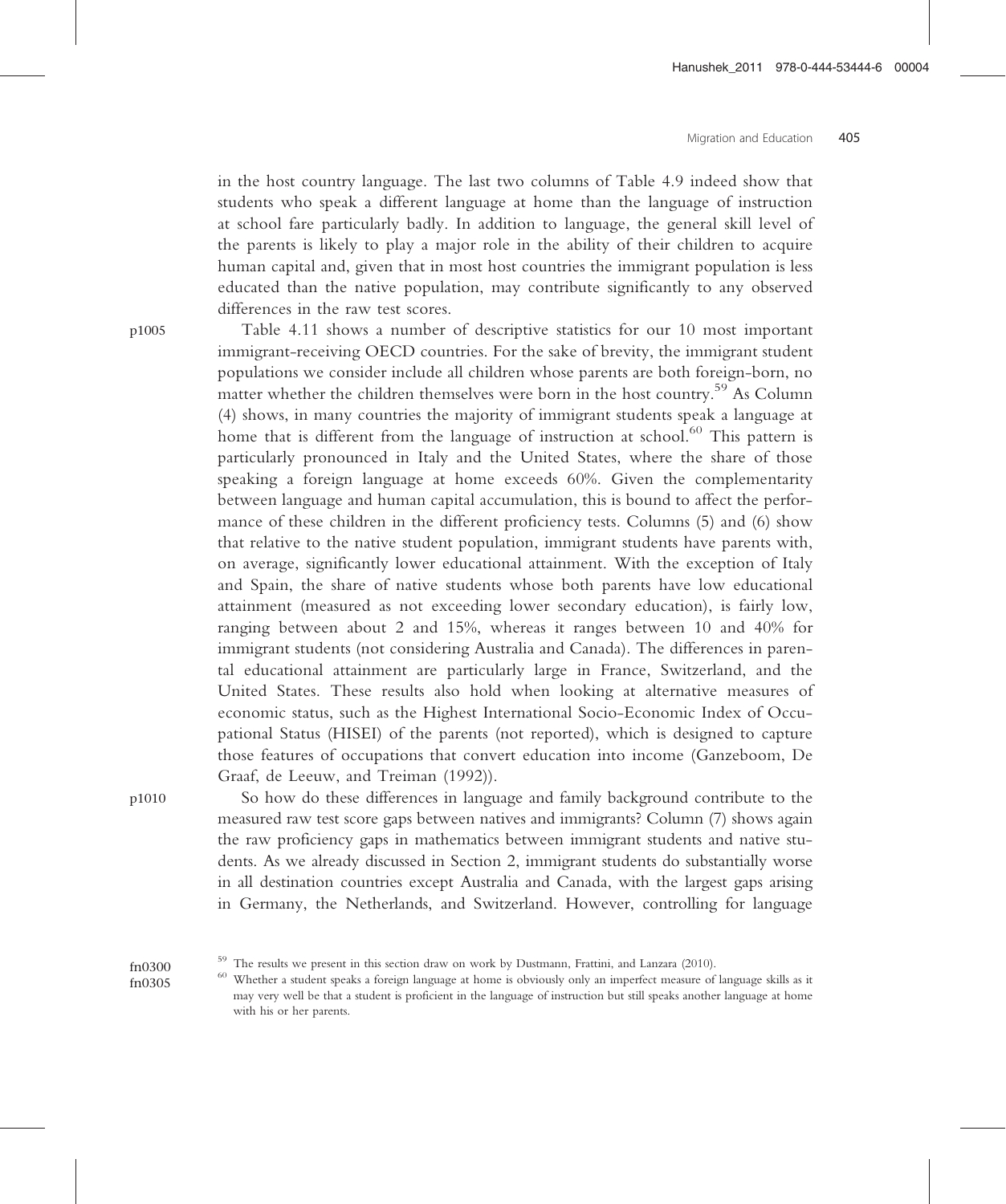|                                                                                                                                    |                   | % of Student Population |            | % Foreign Language at Home                                                                                                                                                                                                                                                                                                                                                                                                                                                                                                                                                                                                                                                                                                                                                                                                                                                      |                | % Low Education Families |               | PISA Test Score Gap (Mathematics) |                                                       |
|------------------------------------------------------------------------------------------------------------------------------------|-------------------|-------------------------|------------|---------------------------------------------------------------------------------------------------------------------------------------------------------------------------------------------------------------------------------------------------------------------------------------------------------------------------------------------------------------------------------------------------------------------------------------------------------------------------------------------------------------------------------------------------------------------------------------------------------------------------------------------------------------------------------------------------------------------------------------------------------------------------------------------------------------------------------------------------------------------------------|----------------|--------------------------|---------------|-----------------------------------|-------------------------------------------------------|
| <b>Destination</b><br>Country                                                                                                      | Natives           | Immigrants              | Natives    | Immigrants                                                                                                                                                                                                                                                                                                                                                                                                                                                                                                                                                                                                                                                                                                                                                                                                                                                                      | Natives        | Immigrants               | Unconditional | Conditional on<br>Language        | Conditional on<br>Language &<br>Education<br>Parents' |
|                                                                                                                                    |                   | ତ୍ର                     | ම          | E                                                                                                                                                                                                                                                                                                                                                                                                                                                                                                                                                                                                                                                                                                                                                                                                                                                                               | 6              | ত্ৰ                      | ε             | @                                 | ම                                                     |
| Australia                                                                                                                          | 60.7              | 21.2                    | 0.3        | 33.9                                                                                                                                                                                                                                                                                                                                                                                                                                                                                                                                                                                                                                                                                                                                                                                                                                                                            | 11.0           | 9.3                      | $15.7**$      | $15.3**$                          | $11.1***$                                             |
| Canada                                                                                                                             | 67.9              | 20.7                    | 0.3        | 48.3                                                                                                                                                                                                                                                                                                                                                                                                                                                                                                                                                                                                                                                                                                                                                                                                                                                                            | 2.4            | 6.3                      | $-2.7$        | $-1.8$                            | $-3.2$                                                |
| France                                                                                                                             | 76.8              | 19.7                    | 0.3        | 34.8                                                                                                                                                                                                                                                                                                                                                                                                                                                                                                                                                                                                                                                                                                                                                                                                                                                                            | 10.9           | 38.9                     | $-38.9***$    | $-32.5***$                        | $-21.0*$                                              |
| Germany                                                                                                                            | 83.8              | 11.2                    | $\vec{c}$  | 55.0                                                                                                                                                                                                                                                                                                                                                                                                                                                                                                                                                                                                                                                                                                                                                                                                                                                                            | $\frac{17}{2}$ | 24.8                     | $-58.1***$    | $-31.7**$                         | $-29.3**$                                             |
| Italy                                                                                                                              | $\frac{0}{21}$    | 6.4                     |            | 66.9                                                                                                                                                                                                                                                                                                                                                                                                                                                                                                                                                                                                                                                                                                                                                                                                                                                                            | 27.3           | 22.1                     | $-38.6***$    | $-28.0*$                          | $-33.2$                                               |
| Netherlands                                                                                                                        | 82.5              | 10.6                    |            | 46.1                                                                                                                                                                                                                                                                                                                                                                                                                                                                                                                                                                                                                                                                                                                                                                                                                                                                            | 8.3            | 29.7                     | $-53.8***$    | $-52.4**$                         | $-46.3**$                                             |
| Spain                                                                                                                              | $-89.1$           | 6.9                     | $\ddot{0}$ | 33.0                                                                                                                                                                                                                                                                                                                                                                                                                                                                                                                                                                                                                                                                                                                                                                                                                                                                            | 37.5           | 25.3                     | $-47.8**$     | $-49.3**$                         | $-55.4***$                                            |
| Switzerland                                                                                                                        | 62.5              | 3.4                     |            | 56.9                                                                                                                                                                                                                                                                                                                                                                                                                                                                                                                                                                                                                                                                                                                                                                                                                                                                            | 14.9           | 35.8                     | $-69.5***$    | $-47.1***$                        | $-44.0**$                                             |
| United                                                                                                                             | 84.3              | 51                      |            | 38.0                                                                                                                                                                                                                                                                                                                                                                                                                                                                                                                                                                                                                                                                                                                                                                                                                                                                            | 4.2            | 10.5                     | $-14.6*$      | $-6.7$                            | $-7.2$                                                |
| Kingdom                                                                                                                            |                   |                         |            |                                                                                                                                                                                                                                                                                                                                                                                                                                                                                                                                                                                                                                                                                                                                                                                                                                                                                 |                |                          |               |                                   |                                                       |
| <b>Jnited States</b>                                                                                                               | $\overline{80.1}$ | 13.7                    | 0.4        | 62.3                                                                                                                                                                                                                                                                                                                                                                                                                                                                                                                                                                                                                                                                                                                                                                                                                                                                            | 2.4            | 25.0                     | $-22.9**$     | $-2.2$                            | 4.8                                                   |
| with both parents as well born<br>of PISA scores on a dummy for<br>missing category is students wi<br>Source: PISA 2006. Columns ( |                   |                         |            | th mixed background. Columns (5) and (6) show the percent of families where both parents have low education. Values of summary statistics are computed using<br>in the country of assessment. Immigrant students are those born either in the country of assessment or in another country with both parents foreign-born. The<br>the final weights provided by PISA. Columns (7) to (9) report the proficiency gaps in mathematics of immigrant relative to native students. The values are the estimated coefficients of a regression<br>l) and (2) report the share of native and immigrant students in the PISA student population. Native students are defined as those born in the country of assessment<br>immigrant status (the omitted category is natives). Column (7) reports unconditional regressions; Column (8) adds a dummy for determining whether the language |                |                          |               |                                   |                                                       |

Table 4.11 PISA Outcomes-Summary Statistics and Regression Results t0065 Table 4.11 PISA Outcomes—Summary Statistics and Regression Results

t0065

of assessment is spoken at home; and column (9) adds dummies for the higher educational level of cither parent ("low": no schooling, primary education, lower secondary education; "medium":<br>secondary education, postsecondar secondary education, postsecondary nontertiary education; "high": tertiary education, postgraduate education). The regressions are run separately for each country. All coefficients and standard errors are estimated according to the Unbiased Shortcut procedure (OECD (2009)), using the replicate weights provided by PISA. Stars indicate that the difference between the immigrant and of assessment is spoken at home; and column (9) adds dummies for the higher educational level of either parent ("low": no schooling, primary education, lower secondary education; "medium": the native average score is statistically significant at the 1% level  $\binom{**}{\cdot}$  and at the 5% level  $\binom{*}{\cdot}$ .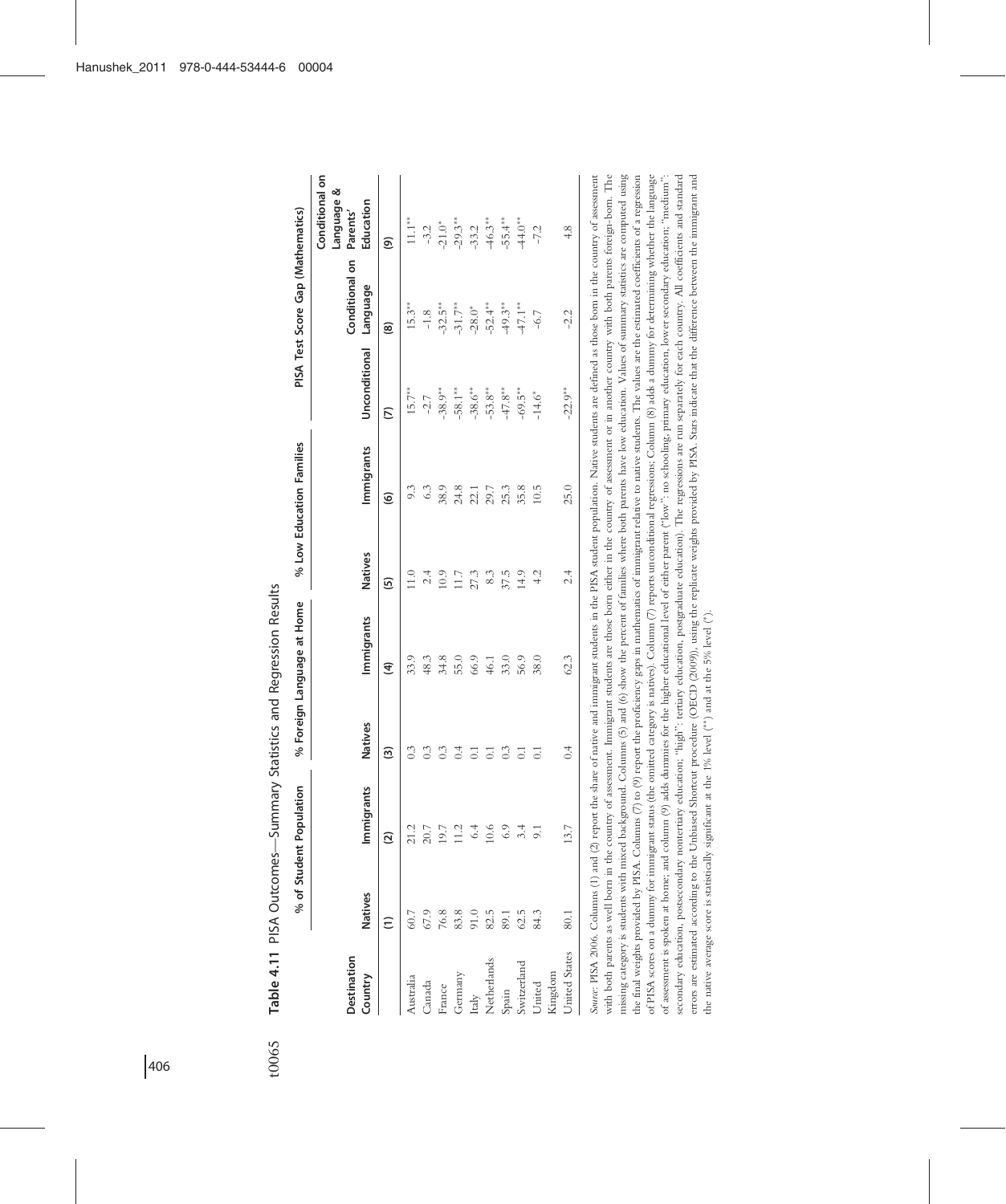reduces these gaps significantly as shown in Column (8). The reduction is particularly large in Germany, Italy, Switzerland, the United Kingdom, and the United States. In the latter two countries, including an indicator for language spoken at home actually closes the test score gap entirely, with none of the remaining small differences being statistically significant. Adding control variables for the educational attainment of the parents in Column (9) has a further mitigating effect on the test score gaps between natives and immigrants, in particular in France, the Netherlands, and the United States. The only major exception is Spain where the test score gap actually widens once controls for parental education are included, owing to the, on average, better educational background of immigrant children's parents (compare Columns (5) and (6)). Very similar patterns hold for immigrant and native students' reading proficiency (not reported) where, naturally, the impact of language spoken at home is an even stronger determinant of performance. Both language and the educational attainment of the parents thus go a long way in explaining the large gap in mathematics and reading skills between native and immigrant students (for additional evidence, see e.g., Entorf and Minoiu (2005) and Schnepf (2007)).

p1015 The significance of language spoken at home for the, at least initial, achievements of immigrant children at school is also documented in other work. In a recent paper based on the British school census, Dustmann, Machin, and Schönberg (2010) investigate the school curriculum of children from ethnic minority backgrounds and compare it to children from nonminority families, from the age of 5 until the age of 16. Their findings show that just before they start school, ethnic minority children significantly underperform in early cognitive tests compared with white British-born children. However, by the end of compulsory schooling at age 15/16, most ethnic minority groups catch up with (Bangladeshi, Pakistani, and black non-Caribbean pupils) or even overtake (Indian and Chinese pupils) their white British counterparts (in key stage 4 tests). The analysis shows that improvements in their proficiency of the English language is the single most important contributor to the catch-up of ethnic minority pupils relative to white British pupils, accounting for up to two-thirds of their relative progress. The importance of language proficiency, in particular, for school performance and integration more generally has been recognized by many host countries by implementing a variety of policies and practices to support immigrant students' acquisition of the language of instruction. For a detailed overview of these policies across OECD countries, see OECD (2006).

# s0210 5.3.2 Intergenerational Transmission of Human Capital<br>p1020 The results presented in Table 4.11 demonstrate that parent.

The results presented in Table 4.11 demonstrate that parental background and language spoken at home matter importantly for the educational success of the children of immigrants. We now briefly review the empirical evidence regarding the intergenerational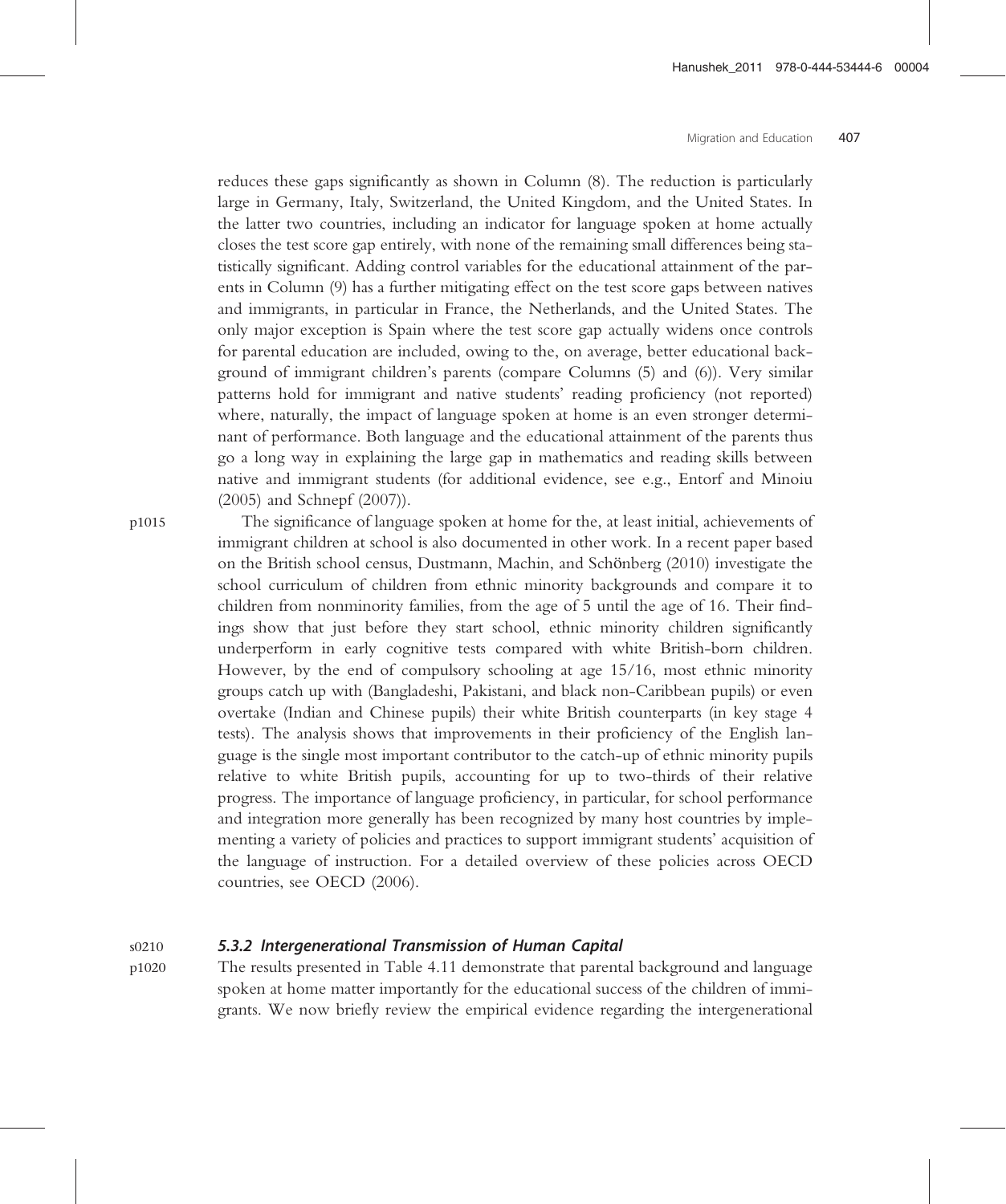transmission of human capital and the long-term assimilation of second-generation immigrants.<sup>61</sup>

p1025 Chiswick (1977) and Carliner (1980) were the first to look at the intergenerational aspect of immigrant earnings in the United States. These studies do not relate one generation's earnings to the earnings of its parent generation in the spirit of Eq. (4.14) but compare directly the earnings of different generations of immigrants using crosssectional data from the 1970 US Census. They distinguish male first- and secondgeneration immigrant workers and native workers, with the latter defined as individuals who have two native-born parents. Both studies' key finding is that the earnings of second-generation immigrant workers are higher than those of natives.62 In addition, Carliner (1980) finds that second-generation immigrant men also earn more than first-generation immigrant men from the same ethnic group. Pointing again to the substantial changes in cohort quality over the course of the twentieth century and the bias this can induce in cross-sectional analyses, Borjas (1993) employs grouped data from the 1940–1970 Censuses to isolate cohort effects from intergenerational earnings mobility. He compares the relative earnings of foreign-born men in 1940 with the relative earnings of their potential offspring 30 years later, in 1970. His findings show that the earnings of second-generation immigrants are strongly correlated with the earnings of the corresponding first generation, with an estimate of the intergenerational correlation coefficient of around 0.45. Hence, about half of the differences in relative economic status across different ethnic groups in one generation persist into the next generation. Using more recent data reaching up to the year 2000, but based on a similar methodology of grouping immigrants and their potential offspring, Card, DiNardo, and Estes (2000) and Borjas (2006b) show that the intergenerational correlation of earnings has remained relatively unchanged over the last decades: native-born children of immigrants can expect to close 50–60% of the gap in relative earnings experienced by their father's generation. Card, DiNardo, and Estes (2000) also estimate the intergenerational correlation in the years of education obtained and find a very stable estimate over time for both sons and daughters in the range of 0.41–0.47. These estimates are comparable with those we report in Fig. 4.2 for the pooled sample of immigrant groups in France, Germany, and the United Kingdom, where the slopes of the regression lines with respect to education and log wages are  $0.53$  and  $0.36$ , respectively.<sup>63</sup> Overall, the

- fn0310 <sup>61</sup> For an overview of the literature on intergenerational mobility, see Solon (1999, 2002), Corak (2004, 2006), and D'Addio (2007).
- 

fn0315<sup>62</sup> Note that Chiswick only looks at white second-generation immigrant men who, at the time of the study, had predominantly a European background.

fn0320 <sup>63</sup> Dustmann and Theodoropoulos (2010) analyze the educational attainment and economic behavior of ethnic minority immigrants and their children in Britain and compare it with that of their white British-born peers, showing that Britain's ethnic minority immigrants and their children are on average better educated than their white native-born peers, and that groups with better educated parents have higher levels of education.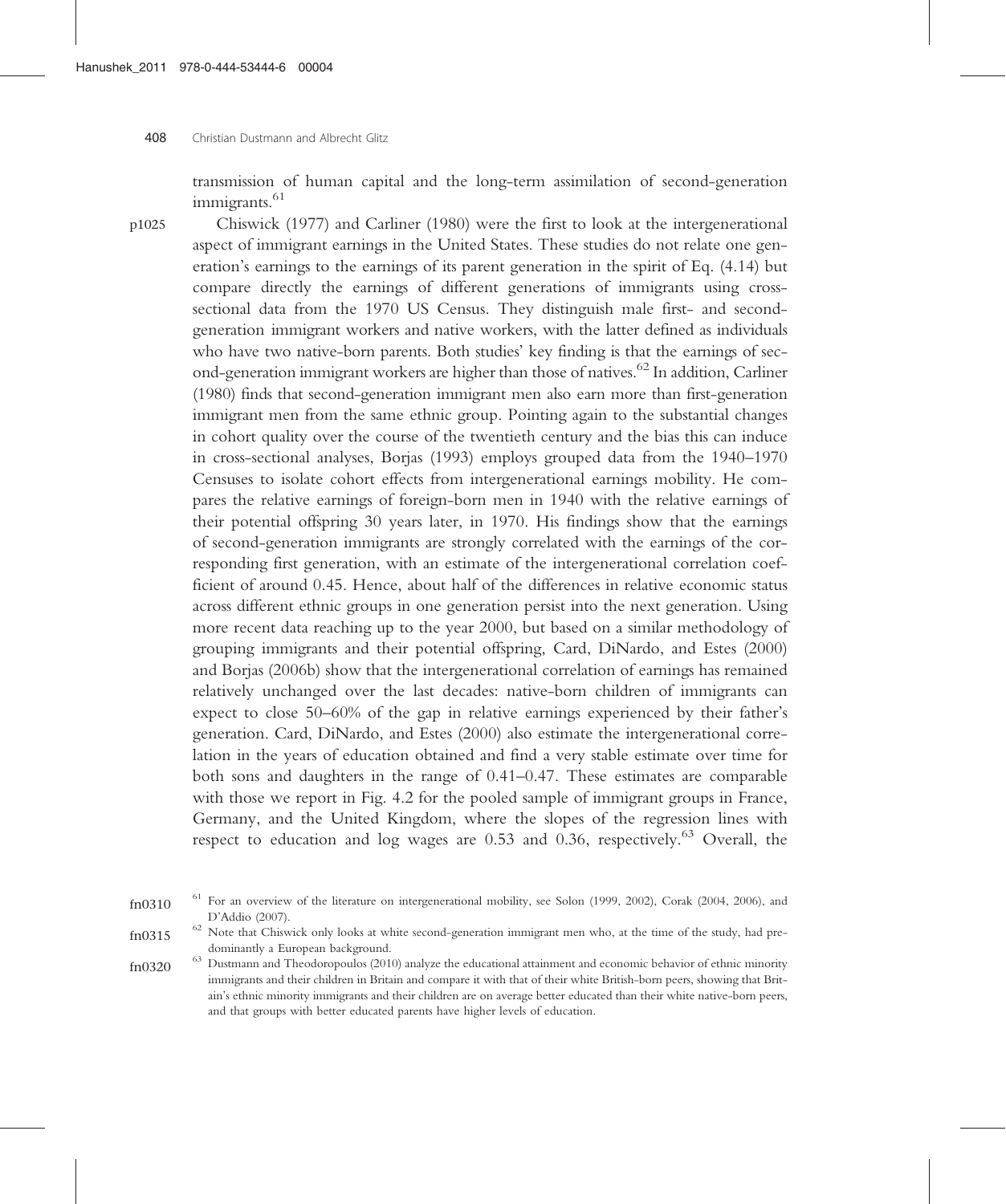empirical evidence suggests that most of the strong intergenerational linkages between immigrant fathers and their native-born children work through education.

p1030 With increasing data availability and the passing of time, it has become possible in some cases to analyze the correlation between first- and third-generation immigrants. Using data from the 1910 US Census and the General Social Surveys to link a sample of American-born workers to their grandparents who arrived in the United States during the first Great Migration at the beginning of the twentieth century, Borjas (1994, 2006b) estimates an intergenerational correlation in relative wages between the first and the third generation of about 0.22, which implies that 22% of the wage gap between any two groups in the immigrant generation persisted into the third generation. Note that this is compatible with a correlation coefficient across subsequent generations of about 0.5, similar to the one estimated in the studies discussed above. Current differences in economic status among first-generation immigrants are thus likely to shape the labor market experience of their offspring for generations to come.<sup>64</sup> Table 4.L2 at the end of this chapter summarizes the existing literature on the intergenerational mobility in earnings and educational attainment of immigrants across a variety of different countries. Column (7) reports estimated intergenerational correlation coefficients based on specifications such as the one in Eq. (4.14). Overall, the evidence suggests that intergenerational mobility is lower for immigrants than for natives, higher for immigrant women than for immigrant men, relatively high in Scandinavian countries (with an estimated correlation coefficient for men of around 0.1–0.2), relatively low in the United States (with estimates of around 0.5–0.6), and somewhere in the middle in Canada and Germany (with estimates of around 0.2–0.4).

p1035 As we discussed earlier, the investment decisions of immigrants in their own education, and that of their children, may be shaped by their return intentions. Dustmann (2008) extends the standard permanent income model of intergenerational mobility as sketched in Section 5.2 by allowing for the possibility of return migration. As we have already alluded to on various occasions throughout this chapter, the prospect of returning home has important consequences for an immigrant's human capital investment in the host country. In an intergenerational context with altruistic parents, such considerations also affect the parents' investment in the human capital of their children (under the assumption that the child's perceived return probability increases with the return probability of the parent) and thus the measured intergenerational earnings mobility. More specifically, Dustmann (2008) shows that as long as the return to human capital is higher and the preference for consumption lower in the host than in the home country, investments in the children's human capital will increase with the probability of a permanent migration. This is because the latter increases the expected monetary gain from an additional unit of human capital for the child, and because it decreases the expected

fn0325 <sup>64</sup> Deutsch, Epstein, and Lecker (2006) and Hammarstedt (2009) provide evidence on the relative outcomes of first-, second-, and third-generation immigrants in Israel and Sweden, respectively.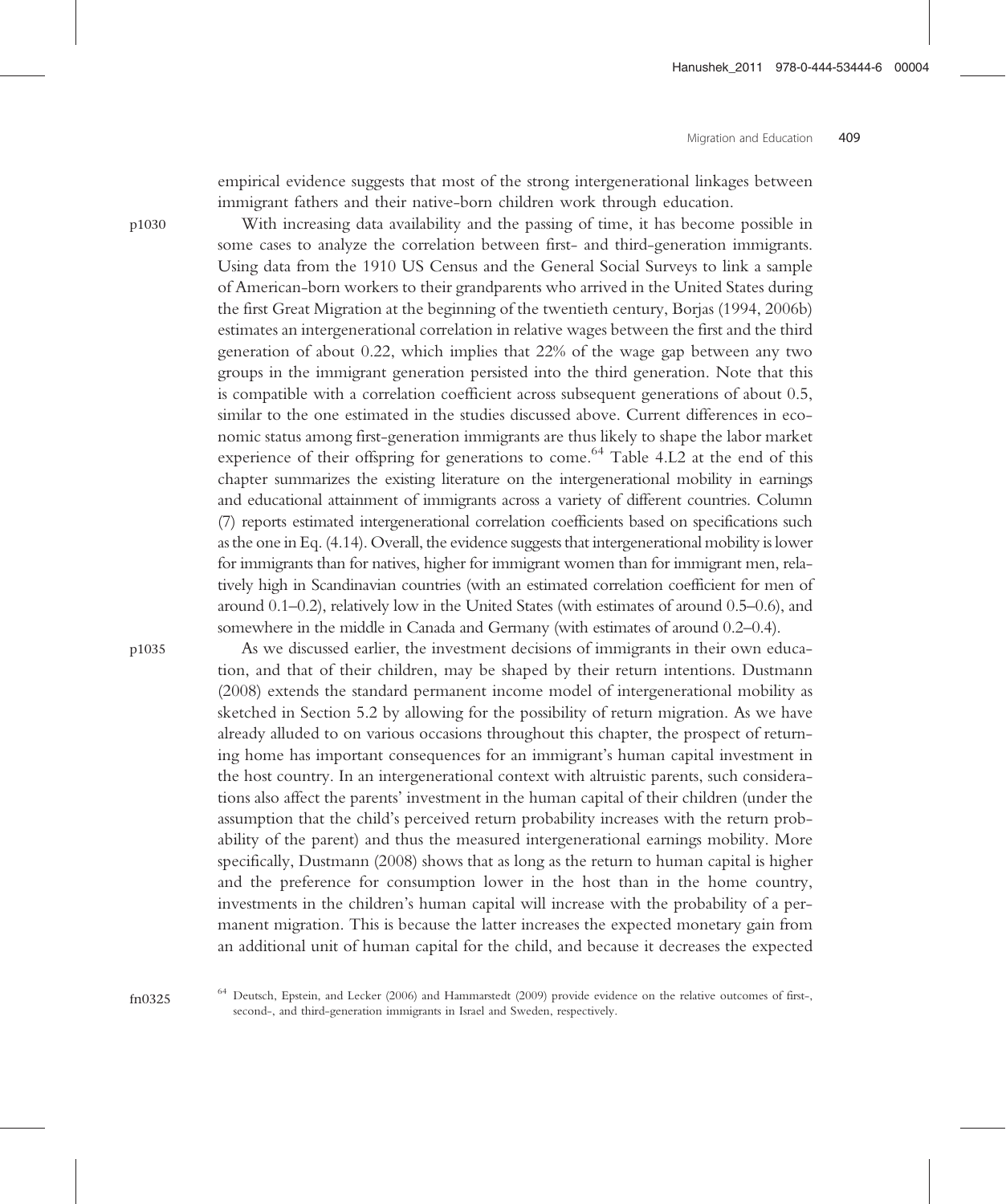utility gain from consuming in the home country, leading to a reduction in parents' savings for future consumption and an increase of their investments in their children. Using German panel data on father–son pairs that include information on parental return intentions, Dustmann (2008) shows, first, that parental investment in children's education increases with the permanent migration probability of the parent and, second, that the son's permanent earnings increase with the father's permanent migration probability, conditional on father's permanent earnings and education. Accounting for measurement error in parental earnings by using repeated wage observations reveals substantial downward bias in a standard estimation of the intergenerational earnings correlation, increasing the parameter estimate from about 0.140 to 0.344. The corresponding estimates for native father–son pairs are 0.177 and 0.251, which, although not statistically different, suggest less intergenerational mobility for immigrants than for natives.

# s0215 **5.3.3 Intergenerational Transmission and Language**<br>p1040 In Section 3.4.4, we discussed language as one of the k

In Section 3.4.4, we discussed language as one of the key human capital characteristics determining the economic outcomes of immigrants in their host country. Since the language skills of parents are likely to at least partly determine the language skills of their children, they could be an important factor underlying the observed persistence in economic status between first- and second-generation immigrants. A number of studies have investigated the link between the language proficiency of children and their parents. For Australia, Chiswick, Lee, and Miller (2005) find strong links between parents' measured and unmeasured determinants of language proficiency and the language skills of their children, in particular between mothers and their children. Bleakley and Chin (2008) show that parental language skills have a significant positive causal effect on US-born children's ability to speak English. Interestingly, this positive effect is only present while the children are young but fades out by the time they reach middle school. However, the poorer language skills when young turn out to have detrimental long-term consequences for the children's educational outcomes in terms of drop-out rates, attendance of ageappropriate grades and attendance of preschool.<sup>65</sup> Unlike Bleakley and Chin (2008), who use data from the 2000 US Census, and Chiswick, Lee, and Miller (2005), who use data from the 1996 Australian Census, Casey and Dustmann (2008) use repeated information on both parents and their children from the German Socio-Economic Panel. This allows them, first, to address the problem of measurement error that is widespread in self-reported data on language proficiency (see Dustmann and van Soest (2001)), second, to avoid sample selection due to children leaving the parental household, and third, to analyze the association between parental language proficiency and children's later

fn0330 <sup>65</sup> As in Bleakley and Chin (2004), the authors use the parents' age at arrival interacted with a dummy for non-Englishspeaking country of origin as an instrument for their English language skills, making this the probably most convincing strategy to deal with the endogeneity of parental language skills.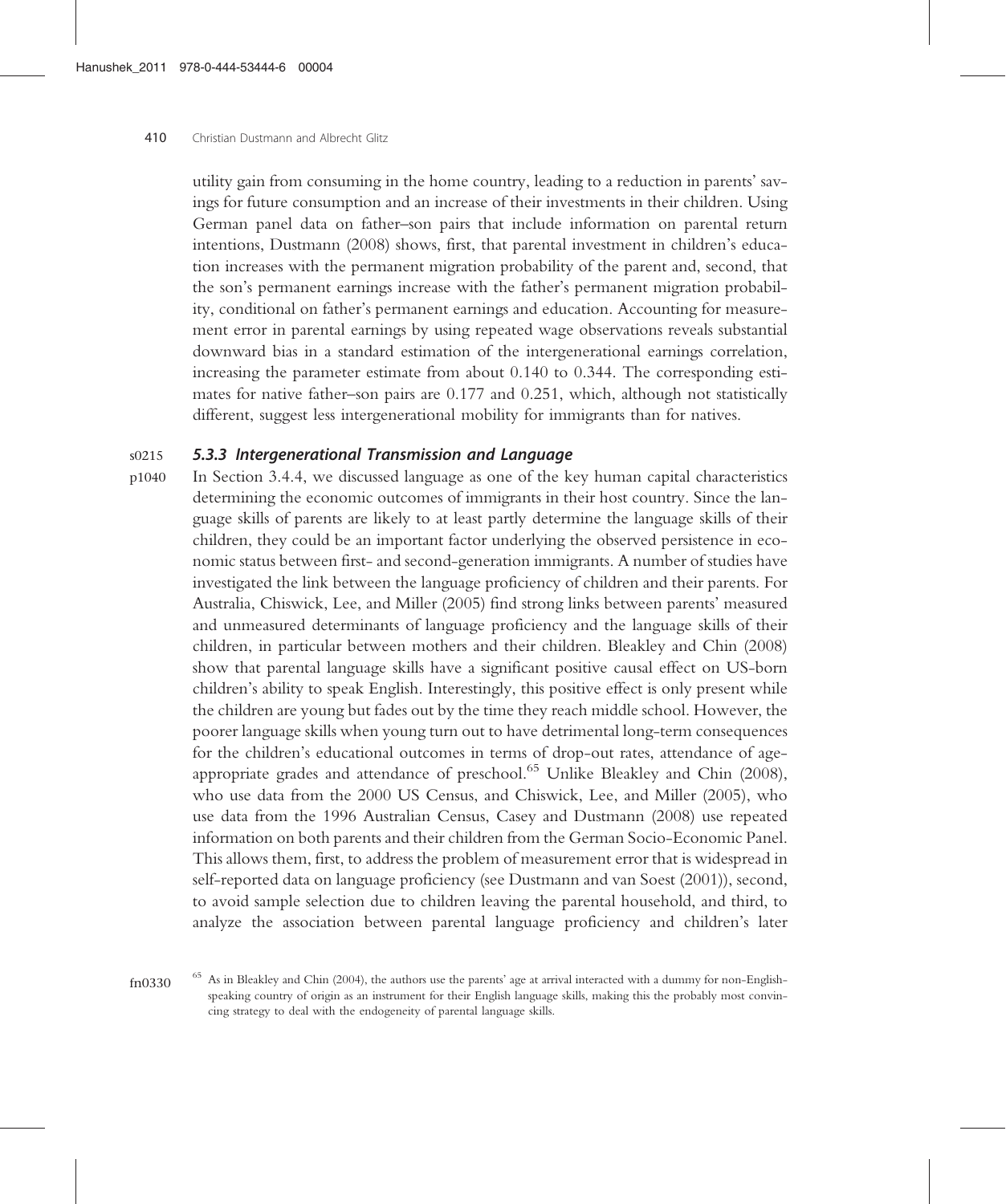economic outcomes. The results from this study show a significant and sizeable effect of parental language fluency on that of their children. Although for males, language proficiency does not significantly affect any of the labor market outcomes considered (wages, labor market participation, employment, and unemployment), it has a beneficial effect for the labor market outcomes of women, in particular those who were born abroad but arrived in Germany before the age of 10. This differential pattern could be due to women's higher propensity to work in occupations where language fluency is important, such as white-collar jobs in the service sector. Overall, the empirical evidence so far suggests a strong intergenerational transmission of language skills, in particular at younger ages of the second-generation immigrants, which may contribute to the relatively low intergenerational mobility in educational attainment and earnings that characterizes many immigrant groups in the host countries studied.

# s0220 5.3.4 Intergenerational Transmission and Ethnic Networks<br>p1045 In an important contribution, Borjas (1992) extends the standard

In an important contribution, Borjas (1992) extends the standard framework for analyzing the intergenerational transmission of human capital by assuming that ethnicity acts as an externality in the human capital accumulation process. In the model outlined in Section 5.2, such an externality would be captured in the term  $e_t$ . This implies that a correctly specified economic model of intergenerational mobility should not only include parental inputs as a determinant of the children's skills but also the average quality of the ethnic environment in which the child is raised, the so-called "ethnic capital". As long as ethnic capital plays an important role in the intergenerational transmission of skills, ignoring it in a regression based on individual level data may lead to a severe underestimation of the true persistence in earnings across generations. Using data from the General Social Surveys and the National Longitudinal Surveys of Youth that include information on both the respondents' and their parents' educational attainment and occupation, as well as the respondents' wages (NLSY only), Borjas (1992) finds overall intergenerational correlations of educational attainment, occupations, and log wages of around 0.35–0.40, 0.57, and 0.60, respectively, where all of these estimates reflect the sum of the effects due to parental variables on the one hand, and ethnic capital on the other hand. The latter, measured by the mean of the characteristic in the corresponding ethnic group, has a positive and significant effect of roughly similar (for education and wages) or greater (occupations) magnitude as the corresponding parental variable, suggesting an important role in the intergenerational transmission process. Neglecting ethnic capital will thus lead to an underestimation of the intergenerational correlation coefficient and hence to an overestimation of the speed of economic convergence of ethnic groups across generations.<sup>66</sup> Aydemir, Chen, and Corak

fn0335 <sup>66</sup> In later work, Borjas (1995b) shows that segregation into particular neighbourhoods could be one reason for the external effects of ethnicity, a point that has been reemphasized by Nielsen, Rosholm, Smith, and Husted (2003) and Rooth and Ekberg (2003). See also Cutler, Glaeser, and Vigdor (2005).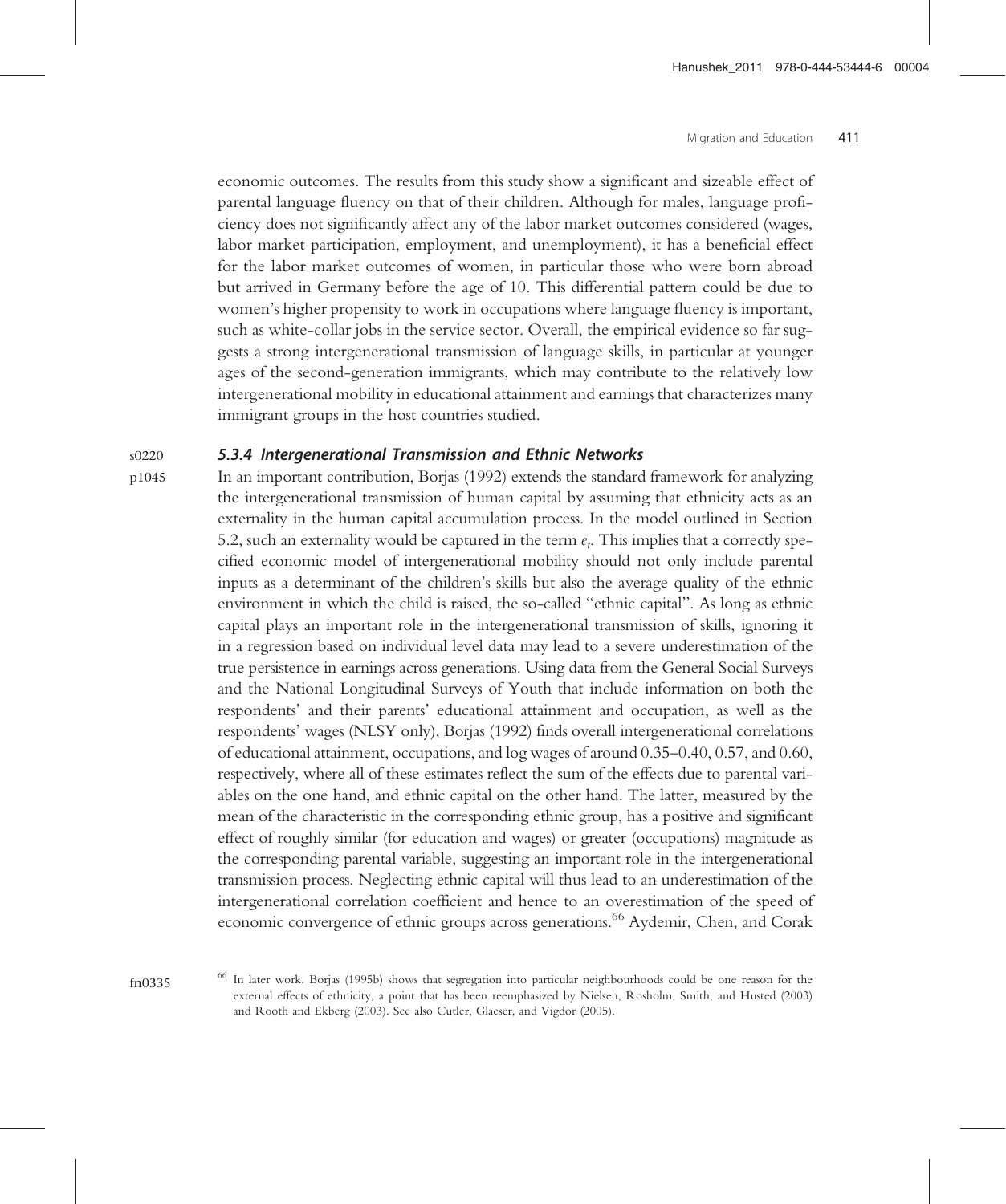(2009) work with a somewhat broader interpretation of what the average group characteristics may capture, including social factors such as discrimination or lack of access to good schools and credit markets. Using grouped data from the 2001 Canadian Census, they employ quantile regression methods to separate the influence of social capital from the influence of broader social institutions. Their findings suggest that social institutions limit intergenerational earnings mobility and that parental education is the key ingredient necessary to circumvent the restrictions imposed by such social institutions.

### s0225 6. CONCLUSION

- p1050 This chapter addresses the relationship between migration and education. What seems at first view a small and rather specific area in the research on the Economics of Migration turns out to be at its front and center. The chapter attempts to provide a first overview of the issues we consider important when studying migration in relation to education.
- p1055 Overall, this is a rapidly growing field, illustrated by the rising number of papers over the last decades,  $67$  and there are exciting new research avenues at its frontier. It is also an area that reflects the challenge to single economies to develop competitive structures that prevail on increasingly globalized markets, and that are based on a flexible and highly responsive skill base. Both education and migration are key ingredients to achieve this.
- p1060 Our first reference is to Sjaastad (1962), who viewed migration—as education—as an investment in the human agent. As the various sections of this chapter show, migration decisions and decisions about learning and human capital investments are indeed closely related. Migration is not only intertwined with human capital investment decisions of those who move but also has important consequences for education and knowledge acquisition of those who do not move, both in the home and in the host countries. Migrations are dynamic and dynastic processes, forming countries for generations to come, and one of the key determinants of the success of the children of immigrants is their educational attainment. We decided to focus in this chapter on three aspects that we believe are the cornerstones of the connection between migration and education: the economic aspects of the individual migration decisions and how they relate to the acquisition of education, the connection between the acquisition of education and the skill selection of immigrants, and the nature of intergenerational spillovers. Although we attempted to be exhaustive in our coverage, we have almost certainly missed important additional contributions that investigate these subjects.

p1065 The chapter commences with a section (Section 2) that provides an overview of the stylized facts that connect immigration and education. The following three sections

fn0340 <sup>67</sup> Searching on Google for papers written in Economics, Business, or Finance with migration, immigration, or emigration and education, human capital, or skill in the title gives 36 papers between 1991 and 1999, 40 papers between 2000 and 2004, and 65 papers between 2005 and 2009.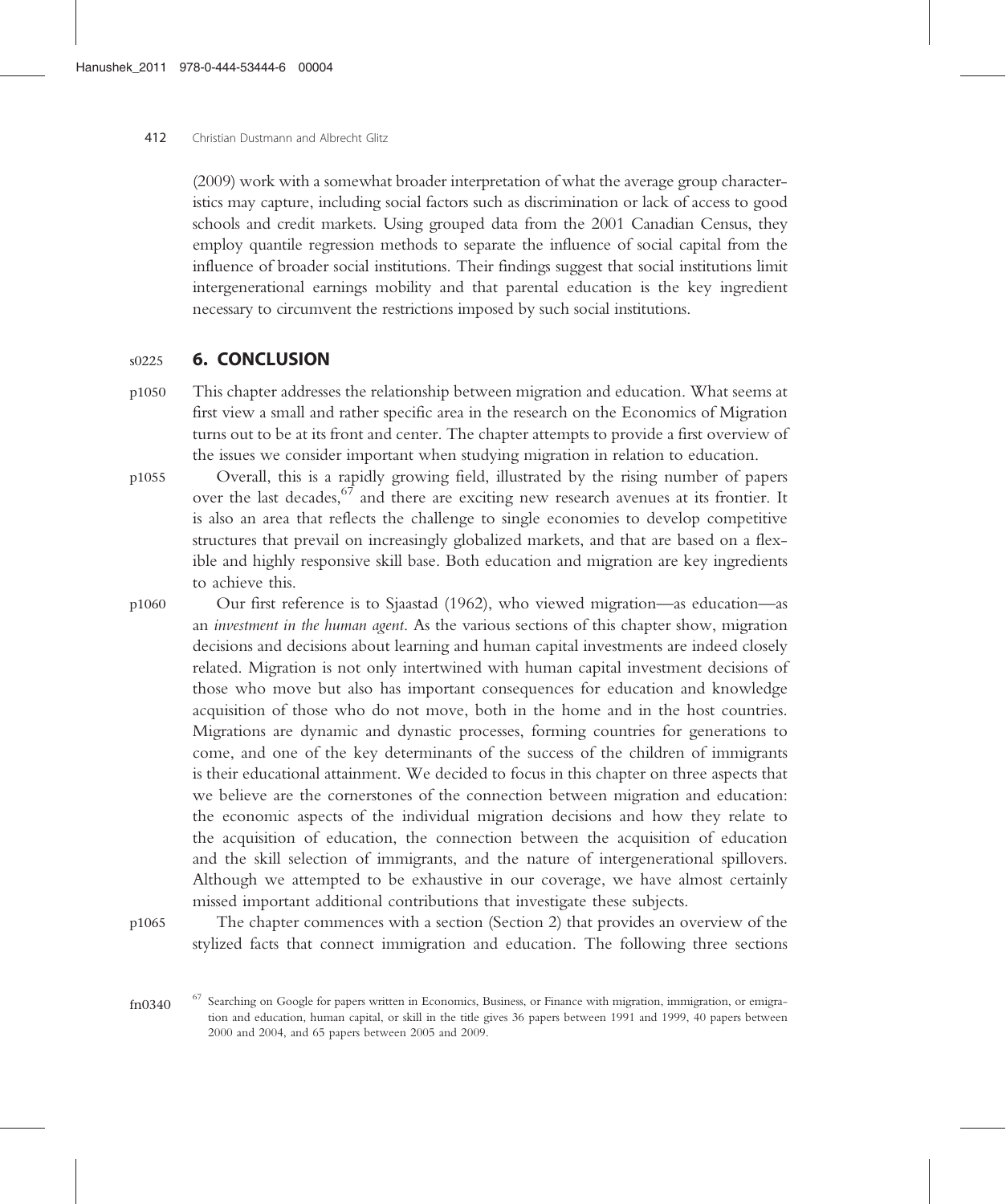(Sections 3–5) each start off with a discussion of a simple theoretical framework, which helps to structure the large empirical literature that exists in each of the areas considered. In Section 3, where we focus on the migrant, we show that educational choices and the accumulation of skills are inherently connected to migration and remigration decisions. We emphasize that decisions about nonpermanent forms of migration are key to understand educational choices and decisions about skill acquisition, and we demonstrate the challenges for obtaining estimates of immigrant career paths that are generated if migrations are nonpermanent and if migration decisions are taken in conjunction with decisions on human capital investment. In our view, this is an area where many research questions are still unexplored. For instance, as we show in Section 2, in many cases the acquisition of education rather than the pursuit of higher wages may be the main motive of migration: a hypothesis that is supported by the growing fraction of student migrations in the overall migration flows. Also, the forms of migration and implied career paths of immigrants have been changing, with temporary migrations today being the rule rather than the exception. Yet, most papers that study career paths of immigrants are still assuming permanent forms of migration.

p1070 In Section 4, we discuss the way in which migration affects educational choices and skill accumulation of individuals who do not migrate, both in the home and in the potential host countries. This area overlaps with many issues in development economics. We argue that while, as in the quote of Sjaastad, the return to education has been the main motive for migration, it is the acquisition of education itself that is becoming an important trigger for migration movements, and we explore the consequences for the destination and the origin countries. Another important aspect, from the perspective of both sets of countries, is who migrates. The answer to this question has important implications for the effect of immigration on the economies of both countries, through mechanisms such as the brain gain and the brain drain. We argue that additional insights can be gained when considering an application of the Roy (1951) model to the migration context that takes account of the multidimensionality of skills, in order to be able to explain recent migration patterns. Modern economies have specialized in different industries to gain competitiveness in international markets. As a consequence, the return to different skills may differ across countries, changing the incentives underlying individual migration decisions. Yet, most of the literature that studies the selection of immigrants focuses on a special case of the Roy model where skills are one-dimensional.

p1075 In the final section, we take a more dynastic view of immigration. Here, we focus on the children of immigrants, their educational achievements, and their human capital accumulation and ensuing career paths. This long-term aspect of immigrant integration and assimilation is likely to be a particular focus of research over the next decade due to the increasing number of countries that have recently experienced significant increases in their foreign-born populations. The existing evidence we discuss suggests that education is the key factor determining both the degree and the pace of the economic integration of immigrants and their descendants.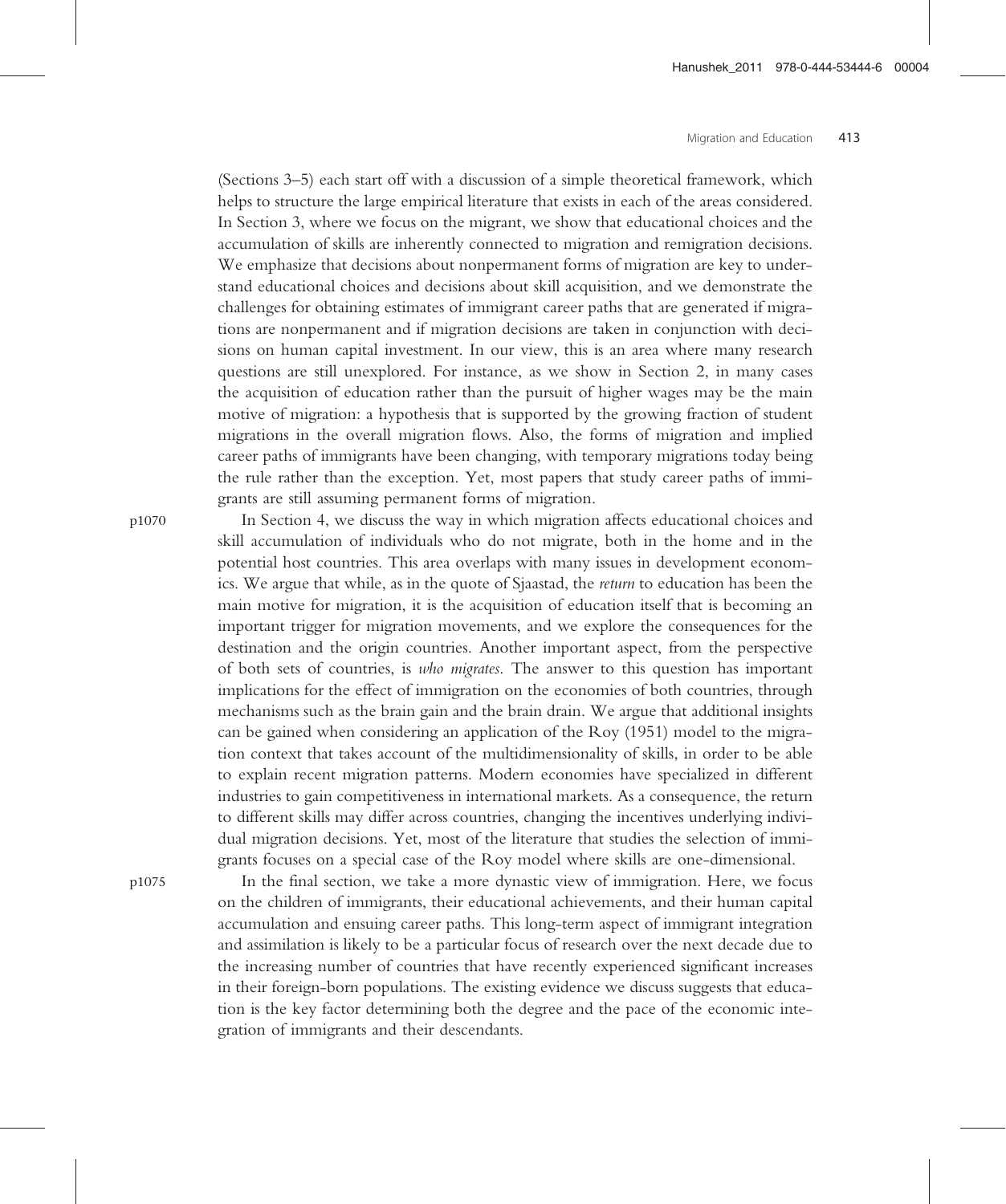| <b>Authors</b>                              | Country        | Data (DA) and<br>Sample (SA)                                                                                                                                                                   | Variable (DV) and<br>Assumption (IA)<br>Identification<br>Dependent                                                                                           | Main Immigrant<br>Groups                                                                                                                                  | <b>Main Results</b>                                                                                                                                                                                                                                                                                                                                                                                                                                                                                                                                                                                                                                                                                                                                                                                     | Schooling: Immigrants<br>(RRI), Natives (RRN)<br>Rates of Return to                              | Immigrants (RREI), Natives (RREN);<br>Rates of Return to Experience:<br>Rate of Return to Years Since<br>Migration (RRYSM)                                                                                                                                                                                                                                                                                                                                                                                                                                                                                                                                                          |
|---------------------------------------------|----------------|------------------------------------------------------------------------------------------------------------------------------------------------------------------------------------------------|---------------------------------------------------------------------------------------------------------------------------------------------------------------|-----------------------------------------------------------------------------------------------------------------------------------------------------------|---------------------------------------------------------------------------------------------------------------------------------------------------------------------------------------------------------------------------------------------------------------------------------------------------------------------------------------------------------------------------------------------------------------------------------------------------------------------------------------------------------------------------------------------------------------------------------------------------------------------------------------------------------------------------------------------------------------------------------------------------------------------------------------------------------|--------------------------------------------------------------------------------------------------|-------------------------------------------------------------------------------------------------------------------------------------------------------------------------------------------------------------------------------------------------------------------------------------------------------------------------------------------------------------------------------------------------------------------------------------------------------------------------------------------------------------------------------------------------------------------------------------------------------------------------------------------------------------------------------------|
| Ξ                                           | $\overline{c}$ | ල                                                                                                                                                                                              | $\widehat{\mathbf{f}}$                                                                                                                                        | ගි                                                                                                                                                        | ত্ৰ                                                                                                                                                                                                                                                                                                                                                                                                                                                                                                                                                                                                                                                                                                                                                                                                     | $\overline{c}$                                                                                   | $\circledg$                                                                                                                                                                                                                                                                                                                                                                                                                                                                                                                                                                                                                                                                         |
| Baker and<br>Benjamin<br>(1994)             | Canada         | report 40 or more<br>weeks of work in<br>the previous year.<br>$16-64$ years who<br>DA: Public Use<br>of the Canadian<br>1981, and 1986.<br>Census for 1971<br>Microdata Files<br>SA: Men aged | sum of wage and<br>self-employment<br>DV: Log annual<br>Equal time<br>earnings (the<br>earnings).<br>effects.<br>$\tilde{\Xi}$                                | States, and Europe;<br>strong increase in<br>inflow from Asia,<br>1950s and 1960s:<br>1970s and 1980s<br>Africa, and Latin<br>Britain, United<br>America. | authors find a relative decline for returns to experience<br>from three censuses, the authors fail to reject the usual<br>uniformly small. The results confirm US evidence of<br>authors find small or negative rates of assimilation for<br>Entry earnings are falling across successive immigrant<br>most cohorts over the sample period. The results are<br>for immigrants educated outside Canada. Using data<br>"permanent" differences across arrival cohorts. The<br>robust to the choice of different base group. The<br>cohorts, whereas their rates of assimilation are<br>cohort fixed-effect specification.                                                                                                                                                                                 | 6.6% (1981), 7.6% (1986).<br>4.4% (1981), 4.9% (1986).<br>RRN: 7.3% (1971),<br>RRI: 4.8% (1971), | $(sq: -0.0006)$ (1981), 4.3% (sq: -0.0007)<br>$(1971)$ , 5.2% (sq. -0.0009) $(1981)$ , 5.9%<br>(sq. -0.0009) (1986). RRYSM: n.a.<br>(1986). RREN: 4.6% (sq: -0.0007)<br>3.3% (sq: -0.0006) (1971), 3.7%<br>Cross-sectional estimates: RREI:                                                                                                                                                                                                                                                                                                                                                                                                                                         |
| and Raaum<br>Bratsberg,<br>Barth,<br>(2004) | Norway         | DA: Register data<br>aged 25-64 years.<br>for 1980, 1990,<br>SA: Individuals<br>1992-1996.                                                                                                     | DV: Log annual<br>unemployment.<br>IA: Equal time<br>effect of local<br>allowing for<br>effects after<br>differential<br>earnings.                            | Nordic Countries,<br>OECD countries,<br>Asia, Africa, and<br>Eastern Europe,<br>Latin America.<br>(non-Nordic)                                            | have higher earnings than recent cohorts. (All conditional<br>understate assimilation effects by 10-20%. Early cohorts<br>patterns for women. Non-OECD women earn around<br>groups of men earnings do not converge. Non-OECD<br>women earn 10% less. Standard methodology would<br>men earn 30% less than natives after 25 years. Similar<br>the earnings of natives after 15-18 years, for all other<br>18% less than natives after 25 years, whereas OECD<br>on education, for an immigrant arriving at age 25)<br>Nordic and OECD immigrant men catch up to                                                                                                                                                                                                                                          | n.a.                                                                                             | n.a.                                                                                                                                                                                                                                                                                                                                                                                                                                                                                                                                                                                                                                                                                |
| and Raaum<br>Bratsberg,<br>Barth,<br>(2006) | United States  | (and not enrolled<br>aged 21-64 years<br>SA: Individuals<br>from 1979 to<br>Survey (CPS)<br>DA: Current<br>Population<br>in school).<br>2003.                                                  | DV: Log hourly<br>unemployment<br>Equal time<br>for differential<br>effect of local<br>(constructed).<br>effects after<br>wage rate<br>$_{\rm allowing}$<br>Ä | Commonwealth,<br>South American<br>countries, Asia,<br>Mexico, other<br>Kingdom, and<br>Africa, United<br>Central and<br>Europe.                          | 20 YSM to exceed the one of natives by 15-17 pp. The<br>proposed methodology reveals much smaller assimilation<br>to unemployment than wages of natives. A 10% increase<br>standard method predicts immigrant wage growth over<br>in the unemployment rate reduces wages of immigrant<br>men aged 31-39 years by 1.7% and those of natives by<br>effects. The positive bias in the standard method arises<br>attributing to wage effects of improving labor market<br>Wages of immigrants are found to be more sensitive<br>assimilation effects in terms of wages. For males, the<br>from a negative trend in unemployment in the data,<br>0.3%. The traditional synthetic panel methodology<br>conditions during the 1990s to wage assimilation.<br>assuming equal time effects estimates significant | n.a.                                                                                             | College: males 6.5% (sq: -0.0026), females<br>(sq: -0.0006), females 2.5% (sq: -0.0006).<br>(sq: -0.0004), females 1.7% (sq: -0.0012).<br>(sq: -0.0024), females 3.7% (sq: -0.0020).<br>females 0.7% (sq: -0.0002). High school:<br>(sq: -0.0036). RREN: Low education:<br>males 3.8% (sq: -0.0021), females 2.1%<br>(sq: -0.0012). High school: males 5.0%<br>males 2.3% (sq: -0.0007), females 1.4%<br>males 5.2% (sq: -0.0028), females 5.7%<br>High school: males 3.8% (sq: -0.0020),<br>females 2.6% (sq: -0.0014). College:<br>6.5% (sq: -0.0034). RRYSM: Low<br>education: males 2.0% (sq: -0.0005)<br>RREI: Low education: males 1.5%<br>(sq: -0.0004). College: males 2.5% |

Continued

 $Continued$ 

t0055 Table 4.L1 Summary of the Literature on Immigrants' Earnings Assimilation t0055 Table 4.L1 Summary of the Literature on Immigrants' Earnings Assimilation

414

Hanushek\_2011 978-0-444-53444-6 00004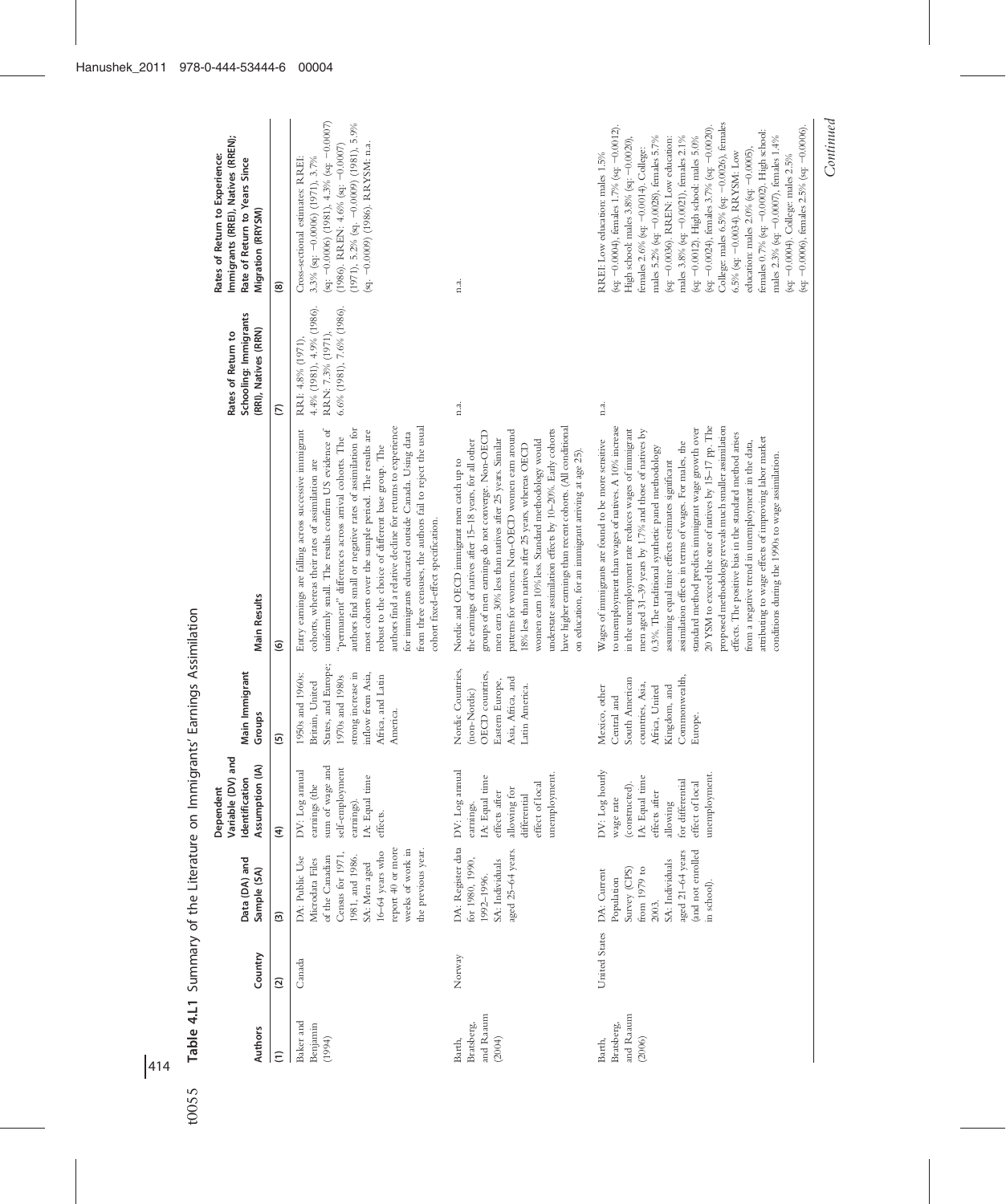| <b>Authors</b>                  | Country           | Data (DA) and<br>Sample (SA)                                                                                                                                | Variable (DV) and<br>Assumption (IA)<br>Identification<br>Dependent         | Main Immigrant<br>Groups                                                                                                                                          | <b>Main Results</b>                                                                                                                                                                                                                                                                                                                                                                                                                                                                                                                                                                                                                                    | Schooling: Immigrants<br>(RRI), Natives (RRN)<br>Rates of Return to                                                                                                                                                                                                                                                                                                     | Immigrants (RREI), Natives (RREN);<br>Rates of Return to Experience:<br>Rate of Return to Years Since<br>Migration (RRYSM)                                                                                                                                                                                                                                                                                                                                                                                        |
|---------------------------------|-------------------|-------------------------------------------------------------------------------------------------------------------------------------------------------------|-----------------------------------------------------------------------------|-------------------------------------------------------------------------------------------------------------------------------------------------------------------|--------------------------------------------------------------------------------------------------------------------------------------------------------------------------------------------------------------------------------------------------------------------------------------------------------------------------------------------------------------------------------------------------------------------------------------------------------------------------------------------------------------------------------------------------------------------------------------------------------------------------------------------------------|-------------------------------------------------------------------------------------------------------------------------------------------------------------------------------------------------------------------------------------------------------------------------------------------------------------------------------------------------------------------------|-------------------------------------------------------------------------------------------------------------------------------------------------------------------------------------------------------------------------------------------------------------------------------------------------------------------------------------------------------------------------------------------------------------------------------------------------------------------------------------------------------------------|
| $\widehat{E}$                   | ତ୍ର               | ල                                                                                                                                                           | $\widehat{f}$                                                               | 6                                                                                                                                                                 | ত্ৰ                                                                                                                                                                                                                                                                                                                                                                                                                                                                                                                                                                                                                                                    | ε                                                                                                                                                                                                                                                                                                                                                                       | මු                                                                                                                                                                                                                                                                                                                                                                                                                                                                                                                |
| Bauer (2010)<br>Basilio and     | Germany           | aged 16-64 years.<br>Socio-Economic<br>Panel (GSOEP)<br>SA: Individuals<br>West Germany<br>1984-2007 for<br>DA: German                                      | DV: Log hourly<br>IA: Equal time<br>(constructed).<br>real wage<br>effects. | Europe and Former<br>Soviet Union, Ex-<br>Yugoslavia, high-<br>Turkey, Eastern<br>income OECD.                                                                    | of arrival can be largely explained by different regional<br>sources of human capital. For immigrants as a whole,<br>domestic schooling and experience. The authors find<br>high-income countries earn similar returns as natives<br>evidence for heterogeneity in the returns to human<br>and earn the highest return to their foreign human<br>foreign schooling and labor market experience is<br>capital across origin countries. Immigrants from<br>The native-immigrant earnings gap at the time<br>valued lower in the German labor market than<br>capital among all immigrant groups.                                                          | RRI education abroad: for<br>RRN: for men 7.2%, for<br>6.2%. RRI education in<br>5.5%, for women 6.2%.<br>men 4.5%, for women<br>Germany: for men<br>women 6.8%.                                                                                                                                                                                                        | 0.6%. RRYSM from restricted model: for<br>0.9%. RREN: for men 0.9%, for women<br>RREI experience abroad: for men 0.3%,<br>for women 0.1%. RREI experience in<br>countries has positive returns, 0.7% for<br>immigrants from high-income OECD<br>Germany: for men 1.3%, for women<br>foreign labor market experience for<br>men 0.8%, for women 0.5%. Only<br>men and 0.9% for women.                                                                                                                              |
| Beggs and<br>Chapman<br>(1988b) | Australia         | DA: 1973 ANU<br>Mobility Survey<br>Social Sciences<br>salary-earning<br>SA: Wage or<br>30-64 years.<br>men aged<br>Australian<br>and 1981<br>Census.        | DV: Log hourly<br>IA: Equal time<br>income.<br>effects.                     | immigrants (mostly<br>immigrants (mostly<br>English-speaking<br>English-speaking<br>from the United<br>from Italy and<br>Kingdom and<br>Ireland), non-<br>Greece) | than predicted from the 1973 cross section. This finding<br>English-speaking countries entering Australia in 1965<br>English-speaking immigrants arriving in Australia has<br>perform significantly better between 1973 and 1981<br>is consistent with the view that the quality of non-<br>both using single cross-sectional data and using the<br>Authors analyze assimilation profiles of immigrants<br>time dimension of the data. Migrants from non-<br>increased over the 1960s. Migrants from English<br>speaking countries perform similarly no matter<br>whether estimates are based on cross-sectional<br>data or based on time-series data. | RRI for schooling abroad:<br>speaking immigrants: 8.9%<br>(1973), 8.4% (1981). RRI<br>speaking immigrants 0.9%<br>for schooling in Australia:<br>immigrants 2.5% (1973),<br>immigrants 2.4% (1973),<br>0.8% (1981), English-<br>4.9% (1981), English-<br>non-English-speaking<br>non-English-speaking<br>$(1973), -0.9\%$ (1981).<br>RRN: 10.5% (1973),<br>9.0% (1981). | experience abroad: non-English-speaking<br>$(1973), 0.9\%$ (-0.0002) (1981). RREN:<br>speaking immigrants 3.4% (sq: -0.0005)<br>(sq: 0.0001) (1973), -0.3% (sq: 0.0001)<br>immigrants 0.6% (sq: -0.0002) (1973),<br>(1981), English-speaking immigrants<br>Cross-sectional estimates: RREI for<br>1.1% (sq: -0.0002) (1981), English-<br>English-speaking immigrants 0.5%<br>(-0.0003) (1981). RRYSM: non-<br>2.6% (sq: -0.0004) (1973), 2.1%<br>$0.1\%$ (sq: -0.0000) (1973), 0.9%<br>$(sq: -0.0001)$ $(1981)$ . |
| Bell (1997)                     | Kingdom<br>United | are working more<br>$18-64$ years who<br>SA: Immigrant<br>Surveys (GHS)<br>than 30 hours<br>DA: General<br>1973-1992.<br>Household<br>men aged<br>per week. | IA: Equal time<br>DV: Log gross<br>weekly wages.<br>effects.                | Europe, and Old<br>Caribbean, India,<br>Commonwealth.                                                                                                             | disadvantage diminishes relatively fast with time spent<br>immigrants in the United Kingdom in the postwar<br>immigrants earn a wage premium upon arrival but<br>period. Immigrants have on average more years of<br>schooling than natives, and this gap has risen over<br>successive cohorts. Most disadvantaged group are<br>in the United Kingdom. Immigrants who arrive<br>immigrants from the Caribbean. However, that<br>without any labor market experience typically<br>experience only a small wage penalty. White<br>Large changes in the national-origin mix of<br>quickly assimilate to the earnings of natives.                          | RRI: Caribbeans 4.4%,<br>Indians 3.7%, Whites<br>6.5%. RRN: 7.7%.                                                                                                                                                                                                                                                                                                       | Indians 2.9% (sq: -0.0005), Whites 3.5%<br>RRYSM: Caribbeans -0.6% (sq: 0.0002),<br>RREI: Caribbeans 2.2% (sq: -0.0001),<br>(-0.0005). RREN: 5.8% (sq: -0.0010).<br>Whites -1.6% (sq: 0.0003).<br>Indians -1.0% (sq: 0.0002),                                                                                                                                                                                                                                                                                     |
|                                 |                   |                                                                                                                                                             |                                                                             |                                                                                                                                                                   |                                                                                                                                                                                                                                                                                                                                                                                                                                                                                                                                                                                                                                                        |                                                                                                                                                                                                                                                                                                                                                                         | Continued                                                                                                                                                                                                                                                                                                                                                                                                                                                                                                         |

Hanushek\_2011 978-0-444-53444-6 00004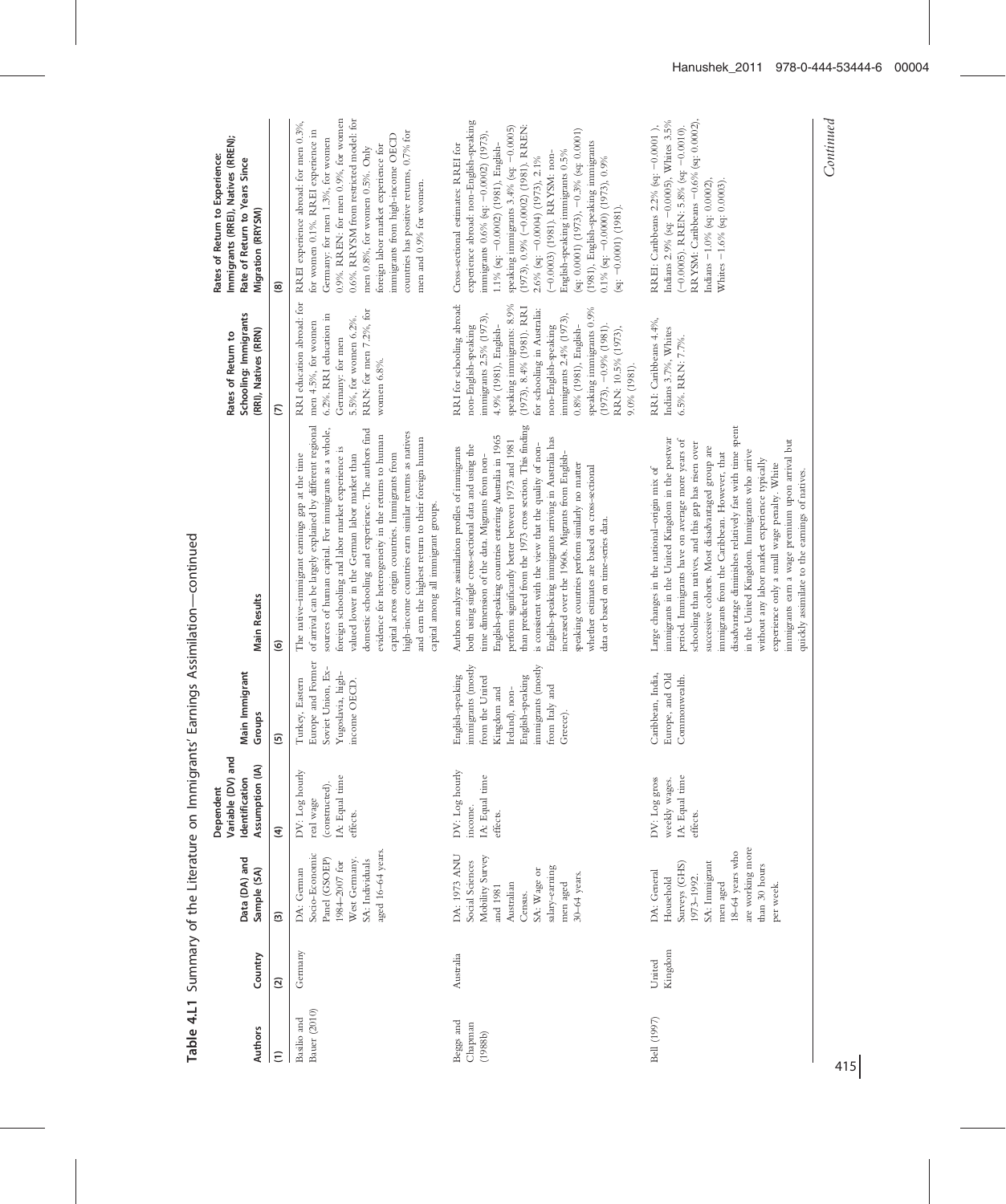| <b>Authors</b>                | Country        | Data (DA) and<br>Sample (SA)                                                                                                                                                                                                                                                                       | Variable (DV) and<br>Assumption (IA)<br>Identification<br>Dependent            | Main Immigrant<br>Groups                                                                                                                             | <b>Main Results</b>                                                                                                                                                                                                                                                                                                                                                                                                                                                                                                                                                                                                                                                | Schooling: Immigrants<br>(RRI), Natives (RRN)<br>Rates of Return to                                                                                                                                                                                                                                                                                                                                                 | Immigrants (RREI), Natives (RREN);<br>Rates of Return to Experience:<br>Rate of Return to Years Since<br>Migration (RRYSM)                                                                                                                                                                                                                                                                |
|-------------------------------|----------------|----------------------------------------------------------------------------------------------------------------------------------------------------------------------------------------------------------------------------------------------------------------------------------------------------|--------------------------------------------------------------------------------|------------------------------------------------------------------------------------------------------------------------------------------------------|--------------------------------------------------------------------------------------------------------------------------------------------------------------------------------------------------------------------------------------------------------------------------------------------------------------------------------------------------------------------------------------------------------------------------------------------------------------------------------------------------------------------------------------------------------------------------------------------------------------------------------------------------------------------|---------------------------------------------------------------------------------------------------------------------------------------------------------------------------------------------------------------------------------------------------------------------------------------------------------------------------------------------------------------------------------------------------------------------|-------------------------------------------------------------------------------------------------------------------------------------------------------------------------------------------------------------------------------------------------------------------------------------------------------------------------------------------------------------------------------------------|
| Ξ                             | $\overline{c}$ | $\overline{3}$                                                                                                                                                                                                                                                                                     | $\widehat{f}$                                                                  | $\overline{5}$                                                                                                                                       | $\widehat{\mathbf{e}}$                                                                                                                                                                                                                                                                                                                                                                                                                                                                                                                                                                                                                                             | $\widehat{\triangleright}$                                                                                                                                                                                                                                                                                                                                                                                          | $\circledR$                                                                                                                                                                                                                                                                                                                                                                               |
| Borjas (1985)                 | United States  | 1970 and 28-64<br>DA: 1970, 1980<br>$18-54$ years in<br>SA: Men aged<br>years in 1980.<br>US Census.                                                                                                                                                                                               | DV: Log hourly<br>IA: Equal time<br>(constructed).<br>wage rate<br>effects.    | Other Hispanic,<br>Mexico, Cuba,<br>Asian, Whites,<br>Blacks.                                                                                        | negative rates of convergence to their specific native<br>10-15 years. All other groups have slower or even<br>comparison groups. Quality of immigrant cohorts<br>statistically comparable white native workers after<br>Only white immigrants overtake the earnings of<br>declined over time.                                                                                                                                                                                                                                                                                                                                                                     | (1980). Return to schooling<br>Mexicans, Cubans and other<br>and 6.0% (Other Hispanics)<br>Hispanics relative to native<br>2.9% (Mexicans) and 5.9%<br>and 6.9% (Whites) (1970),<br>(Asians) (1970), between<br>between 4.6% (Cubans)<br>between 4.9% (Cubans)<br>counterparts. For other<br>(Asians) (1980). RRN:<br>groups about the same.<br>significantly lower for<br>(Mexicans) and 7.1%<br>RRI: between 2.8% | Cross-sectional estimates. RREI: between<br>between 0.6% (Blacks, sq: -0.0000) and<br>between 2.6% (Blacks, sq: -0.0004) and<br>$-0.2\%$ (Cubans, sq: $-0.0000$ ) and 3.9%<br>Whites, sq: -0.0007) (1970), between<br>Whites, sq: -0.0006) (1980). RREN:<br>11.2% (Cubans, sq: -0.0026) (1970),<br>0.5% (Asians, sq: 0.0000) and 4.0%<br>3.5% (Asians, sq: -0.0005) (1980)<br>RRYSM: n.a. |
| Borjas (1995a)                | United States  | 1990 US Census.<br>DA: 1970, 1980,<br>SA: Men aged<br>25-64 years.                                                                                                                                                                                                                                 | DV: Log hourly<br>IA: Equal time<br>(constructed).<br>wage rate<br>Ś.<br>effec | Mexican, Other<br>Hispanic, Asian,<br>Whites.                                                                                                        | thereafter. For 1970 and 1980 cohorts, eventual wage gap<br>980s (1970, 1960) earned about 19.3% (13.4%, 8%) less<br>is about 5-10 pp. Immigrants who arrived in the late<br>Relative wages of immigrants grow by about 10 pp<br>than natives at the time of entry (all conditional on<br>during the first two decades after arrival, very little<br>education, for an immigrant arriving at age 20).                                                                                                                                                                                                                                                              | RRI: 4.7%, RRN: 6%                                                                                                                                                                                                                                                                                                                                                                                                  | RREI: 8.8% (sq: - 0.0016). RREN:<br>9.4% (sq: -0.0015). RRYSM: 1.9%<br>$(sq. -0.0004)$                                                                                                                                                                                                                                                                                                    |
| Bratsberg and<br>Ragan (2002) | United States  | positive hours and<br>earned at least US<br>enrolled at school<br>SA: Foreign-born<br>at time of census)<br>Survey of Youth.<br>men aged 25-64<br>DA: 1970, 1980<br>salary income in<br>\$1000 wage or<br>years (worked<br>$1989$ and not<br>and 1990 US<br>Longitudinal<br>Census and<br>National | DV: Log of weekly<br>earnings. IA: Equal<br>cohort effects.                    | Mexico and other<br>Central American<br>Countries, South<br>America, United<br>Commonwealth,<br>Asia, and North<br>Kingdom and<br>Europe,<br>Africa. | Immigrants with US schooling earn higher wages than<br>attainment and higher returns to education and cannot<br>United States and can be interpreted as US schooling<br>be attributed to greater English proficiency. Returns<br>upgrading education received in the source country.<br>For immigrants without US schooling, returns are<br>immigrants who complete their schooling in the<br>immigrants with non-US schooling. This wage<br>advantage results from both greater educational<br>countries and countries in which English is an<br>higher for immigrants from highly developed<br>to years of non-US schooling are higher for<br>official language. | schooling: less or equal 11<br>schooling: less or equal 11<br>years of schooling 0.8%,<br>schooling 8.9%. For US<br>years of schooling 4.1%,<br>schooling 10.2%. RRN:<br>more than 11 years of<br>more than 11 years of<br>function): for non-US<br>RRI (linear spline<br>n.a.                                                                                                                                      | RREI: for those with non-US schooling<br>schooling 4.2% (sq. -0.0007). RREN n.<br>schooling 2.5% (sq. -0.0003), for those<br>1.8% (sq. -0.0003), for those with US<br>a. RRYSM: for those with non-US<br>with US schooling $1.0\%$ ( $-0.0001$ ).                                                                                                                                         |

416

 $Continued$ Continued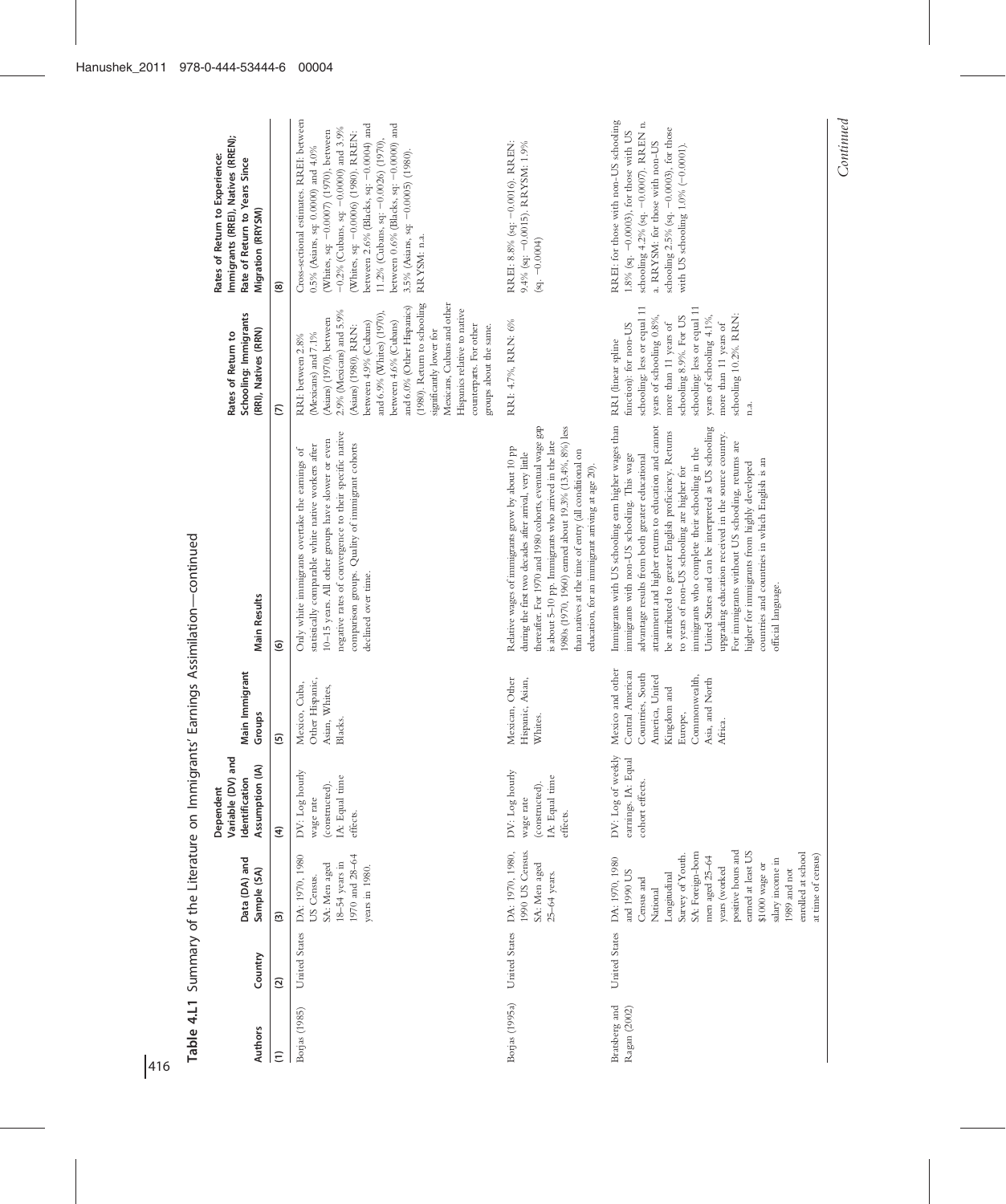| <b>Authors</b>              | Country           | Data (DA) and<br>Sample (SA)                                                                                                                                                                                                                               | Variable (DV) and<br>Assumption (IA)<br>Identification<br>Dependent                                             | Main Immigrant<br>Groups                                                                                                                                                                                                                                                                  | <b>Main Results</b>                                                                                                                                                                                                                                                                                                                                                                                                                                                                                                                                                                                                                                                                                                                                                                                                                      | Schooling: Immigrants<br>(RRI), Natives (RRN)<br>Rates of Return to                                                                                                                                                                                                                                                                                                                                                                                              | Immigrants (RREI), Natives (RREN);<br>Rates of Return to Experience:<br>Rate of Return to Years Since<br>Migration (RRYSM) |
|-----------------------------|-------------------|------------------------------------------------------------------------------------------------------------------------------------------------------------------------------------------------------------------------------------------------------------|-----------------------------------------------------------------------------------------------------------------|-------------------------------------------------------------------------------------------------------------------------------------------------------------------------------------------------------------------------------------------------------------------------------------------|------------------------------------------------------------------------------------------------------------------------------------------------------------------------------------------------------------------------------------------------------------------------------------------------------------------------------------------------------------------------------------------------------------------------------------------------------------------------------------------------------------------------------------------------------------------------------------------------------------------------------------------------------------------------------------------------------------------------------------------------------------------------------------------------------------------------------------------|------------------------------------------------------------------------------------------------------------------------------------------------------------------------------------------------------------------------------------------------------------------------------------------------------------------------------------------------------------------------------------------------------------------------------------------------------------------|----------------------------------------------------------------------------------------------------------------------------|
|                             | G                 | $\overline{3}$                                                                                                                                                                                                                                             | $\widehat{f}$                                                                                                   | 0                                                                                                                                                                                                                                                                                         | ত্ত                                                                                                                                                                                                                                                                                                                                                                                                                                                                                                                                                                                                                                                                                                                                                                                                                                      | E)                                                                                                                                                                                                                                                                                                                                                                                                                                                               | $\circledR$                                                                                                                |
| Chiswick<br>(1978)          | United States     | immigrants) aged<br>SA: White men<br>DA: 1970 US<br>(natives and<br>25-64 years.<br>Census.                                                                                                                                                                | IA: Equal cohort<br>Log annual<br>earnings.<br>effects.<br>DV:                                                  | Mexican, Cuban,<br>Asian/African<br>Immigrants.                                                                                                                                                                                                                                           | Earnings of foreign-born 14.9% lower after 1 year<br>in the country, 9.5% lower after 5 years, equal<br>after 13 years, and 6.4% higher after 20 years.                                                                                                                                                                                                                                                                                                                                                                                                                                                                                                                                                                                                                                                                                  | foreign schooling 5.8%,<br>to domestic schooling<br>RRI: overall 5.7%, to<br>5.0%, RRN: 7.2%.                                                                                                                                                                                                                                                                                                                                                                    | $-0.0003$ ). RREN: 3.2% (sq: $-0.0005$ ).<br>RREI: 2.0% (Experience squared:<br>RRYSM: 1.5% (sq: -0.0009)                  |
| Lindley (2009)<br>Clark and | Kingdom<br>United | DA: UK Labour<br>SA: Men aged<br>Force Survey<br>$16-64$ years.<br>1993-2004.                                                                                                                                                                              | rate (excl. inactive)<br>DV: Employment<br>and log real gross<br>weekly earnings.<br>IA: Equal time<br>effects. | colonies in Asia, the<br>Union and the rest<br>White immigrants<br>Zealand, Canada)<br>Nonwhites from<br>immigrants from<br>Commonwealth<br>(Australia, New<br>Britain's former<br>Caribbean, and<br>the rest of the<br>and European<br>of the world.<br>Africa and<br>from old<br>world. | and by whether the immigrant has completed his or her<br>white natives than labor market entrants. Among labor<br>ethnicity and immigrant type. Labor market outcomes<br>education (labor market entrant) or whether he or she<br>still has to complete his or her education in the United<br>Differentiate results by ethnicities (whites/nonwhites)<br>Kingdom system (education entrants). Among whites,<br>prime-aged nonwhites perform, as well as both white<br>for all immigrant groups have a tendency to decline<br>education entrants perform better in comparison to<br>assimilation are found to be diverse depending on<br>market entrants, whites do better than nonwhites,<br>while among education entrants, highly qualified<br>immigrants and natives. Patterns of labor market<br>with age relative to white natives. | 31.4% for A-levels, 23.6. for<br>natives: 69.8% for university<br>77.6% for university degree,<br>degree, 27.8% for A-levels,<br>O-levels. RRN for white<br>university degree, 30.7%<br>entrants: RRI for white<br>RRN: 7.9%. Education<br>for A-levels, 19.4% for<br>immigrants: 67.1% for<br>Labor market entrants:<br>nonwhite immigrants.<br>nonwhite immigrants:<br>RRI: 6.3% for white<br>immigrants, 5.6% for<br>19.9% for O-levels.<br>O-levels. RRI for | n.a.                                                                                                                       |
| Dustmann<br>(1993)          | Germany           | $16 +$ years in 1984,<br>time employed at<br>time of interview<br>Socio-Economic<br>apprenticeships).<br>Panel (GSOEP)<br>employed, civil<br>who were full-<br>SA: Men aged<br>DA: German<br>(exclude self-<br>individuals in<br>education or<br>servants, | DV: Log monthly<br>IA: Equal cohort<br>gross earnings.<br>effects.                                              | Southern Europe.<br>Turkey and                                                                                                                                                                                                                                                            | investment into country-specific human capital is lower<br>results indicate that foreign workers in the German labor<br>Using data on expected length of stay in the country, the<br>Earning profiles are less concave (i.e., the longer the total<br>than in the case of permanent migration. The empirical<br>empirical results support the hypothesis that total length<br>of stay positively influences host country-specific human<br>counterparts throughout their working history, and that<br>there is no earnings crossover between these two groups.<br>The author shows within a human capital framework<br>that in the case of temporary migration, the optimal<br>capital investment and thus earnings of immigrants.<br>intended duration of stay in the host country).<br>market receive lower wages than their native    | 1.0%. RRN: for schooling:<br>RRI: for schooling: 1.2%,<br>for job-specific training:<br>5.5%, for job-specific<br>training: 3.4%.                                                                                                                                                                                                                                                                                                                                | RREI: 1.9% (sq: -0.0005). RREN:<br>3.7% (sq: -0.0007). RRYSM: 1.4%<br>$(sq: -0.0002)$                                      |
|                             |                   |                                                                                                                                                                                                                                                            |                                                                                                                 |                                                                                                                                                                                                                                                                                           |                                                                                                                                                                                                                                                                                                                                                                                                                                                                                                                                                                                                                                                                                                                                                                                                                                          |                                                                                                                                                                                                                                                                                                                                                                                                                                                                  | Continued                                                                                                                  |

Hanushek\_2011 978-0-444-53444-6 00004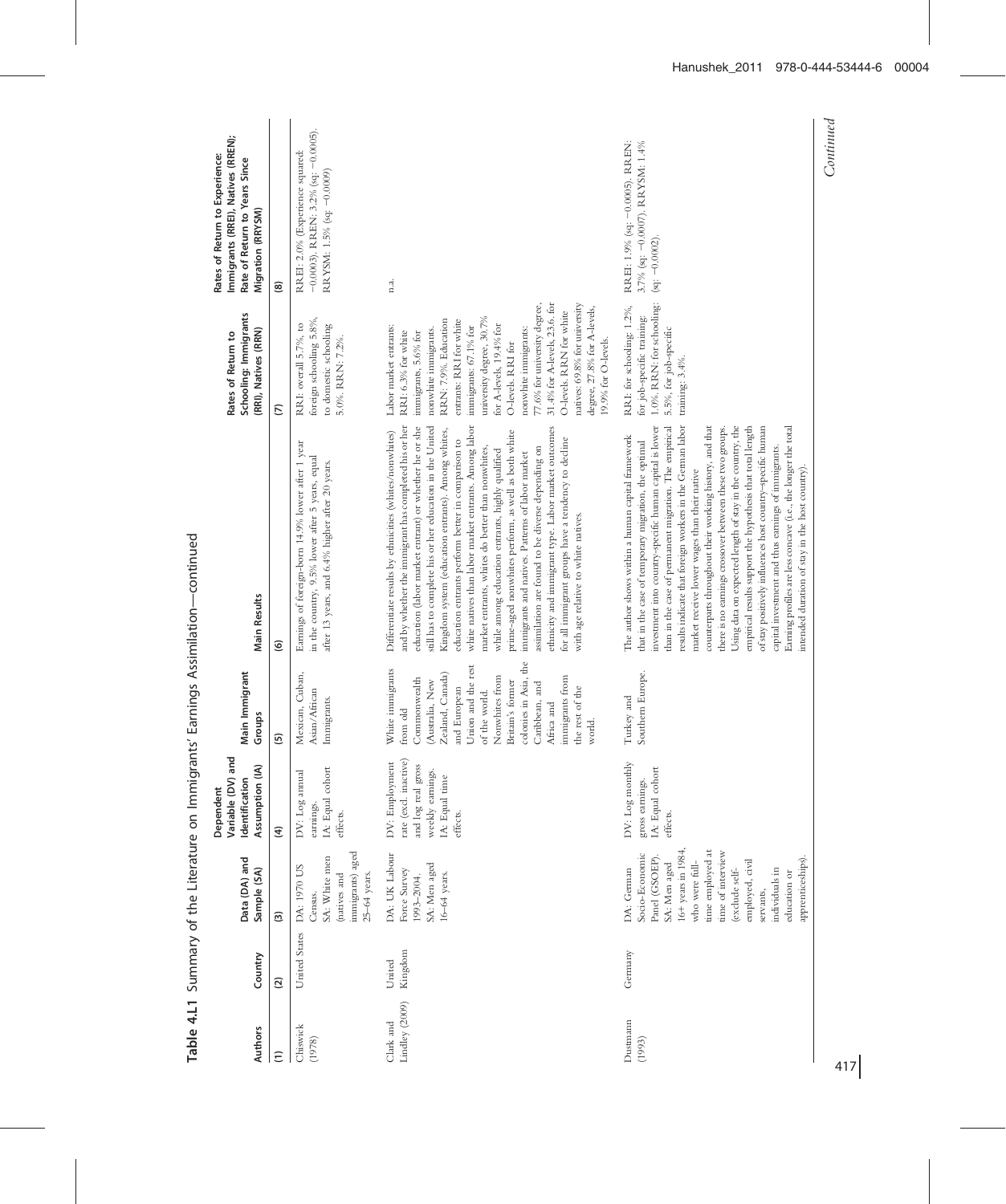| Authors                                | Country        | Data (DA) and<br>Sample (SA)                                                                                                                                                                          | Variable (DV) and<br>Assumption (IA)<br>Identification<br>Dependent                                                                                                                              | Main Immigrant<br>Groups                                                                                                                     | <b>Main Results</b>                                                                                                                                                                                                                                                                                                                                                                                                                                                                                                                                                                                                                                                                                                                                                                   | Schooling: Immigrants<br>(RRI), Natives (RRN)<br>Rates of Return to                                               | Immigrants (RREI), Natives (RREN);<br>Rates of Return to Experience:<br>Rate of Return to Years Since<br>Migration (RRYSM)                                                                                                                                                                                                                                                 |
|----------------------------------------|----------------|-------------------------------------------------------------------------------------------------------------------------------------------------------------------------------------------------------|--------------------------------------------------------------------------------------------------------------------------------------------------------------------------------------------------|----------------------------------------------------------------------------------------------------------------------------------------------|---------------------------------------------------------------------------------------------------------------------------------------------------------------------------------------------------------------------------------------------------------------------------------------------------------------------------------------------------------------------------------------------------------------------------------------------------------------------------------------------------------------------------------------------------------------------------------------------------------------------------------------------------------------------------------------------------------------------------------------------------------------------------------------|-------------------------------------------------------------------------------------------------------------------|----------------------------------------------------------------------------------------------------------------------------------------------------------------------------------------------------------------------------------------------------------------------------------------------------------------------------------------------------------------------------|
|                                        | $\overline{c}$ | $\widehat{\mathfrak{G}}$                                                                                                                                                                              | $\widehat{f}$                                                                                                                                                                                    | 0                                                                                                                                            | ত্ত                                                                                                                                                                                                                                                                                                                                                                                                                                                                                                                                                                                                                                                                                                                                                                                   | $\widehat{\triangleright}$                                                                                        | $\circledast$                                                                                                                                                                                                                                                                                                                                                              |
| Edin, LaLonde,<br>and Åslund<br>(2000) | Sweden         | entering between<br>aged 18-55 years<br>1970 and 1990.<br>SA: Individuals<br>for immigrants<br>at the time of<br>immigration.<br>DA: LINDA<br>registry data<br>database,                              | Log annual<br>IA: Equal time<br>earnings.<br>effects.<br>DV:                                                                                                                                     | countries, political<br>Nordic countries,<br>Iraq, Poland, and<br>Yugoslavia, Iran,<br>migrants from<br>other OECD<br>Chile.                 | Economic migrants are much more likely to emigrate<br>evidence for unconditional convergence, even after<br>of economic assimilation, especially for Nordic and<br>migrants, the authors estimate negative assimilation.<br>20,000SEK relative to natives during their first 10<br>successful economic migrants most likely to leave.<br>relative earnings growth during the first ten years<br>For non-OECD migrants, there is still substantial<br>accounting for emigration. A failure to adjust for<br>years in Sweden. Controlling for emigration, the<br>emigration leads to an overestimation of the rate<br>Immigrant earnings grew on average by around<br>than political ones, with the least economically<br>reduces to 13,500SEK on average. For OECD<br>OECD immigrants. |                                                                                                                   | OECD migrants slows down after a few<br>years and cross-sectional results likely to<br>RRYSM from cross-sectional estimates:<br>returns to YSM for economic migrants,<br>be driven by changes in cohort quality.<br>apart from Nordic women no positive<br>from non-OECD countries. From the<br>longitudinal analysis: growth for non-<br>but positve RRYSM for immigrants |
| Friedberg<br>(2000)                    | Israel         | workers retained<br>Population and<br>Arabs excluded<br>nonagricultural<br>SA: Men aged<br>Housing 1972<br>and only full-<br>time, salaried,<br>25-65 years.<br>DA: Israeli<br>Census of<br>and 1984. | section is sufficient<br>Log monthly<br>two cross sections<br>IA: Equal cohort<br>assimilation rates.<br>Appendix using<br>that one cross<br>effects, test in<br>to identify<br>earnings.<br>DV: | country Morocco),<br>(largest emigration<br>Hemisphere, and<br>Western Europe.<br>Eastern Europe,<br>Asia and Africa<br>USSR, and<br>Western | lowest for immigrants from Asia and Africa (5.7%). The<br>insignificant. The portability of home country education<br>of individual's human capital is accounted for. Human<br>native workers is eliminated once the national origin<br>education equally valued in home and host country)<br>returns to experience acquired abroad are generally<br>is highest for immigrants from the West $(7.1\%)$ and<br>varies significantly with its level (elementary school<br>domestically. Return to schooling obtained abroad<br>The gap in the residual earnings of immigrant and<br>the host labor market than human capital acquired<br>capital acquired abroad receives a lower return in                                                                                             | RRI: 8.0% for domestic<br>foreign schooling, RRN:<br>schooling and 7.1% for<br>$10.0\%$ to domestic<br>schooling. | RREI: 1.1% for each year of domestic<br>from estmation of restricted model<br>foreign experience. RREN: 1.7%,<br>experience, 0.1% for each year of<br>RRYSM: 0.8%.                                                                                                                                                                                                         |
| Funkhouser<br>and Trejo<br>(1995)      | United States  | Population Survey<br>(CPS) 1979, 1983<br>1986, 1988 and<br>18 and 61 years.<br>SA: Men aged<br>supplements<br>DA: Special<br>to Current<br>between<br>1989.                                           | hourly earnings. IA:<br>I time effects.<br>DV: Log average<br>Equal                                                                                                                              | Korea, China, and<br>Mexico and other<br>and Oceania, Asia<br>Europe, Canada,<br>the Philippines).<br>Latin America,<br>(mainly Japan,       | immigrant skill levels that took place between 1940<br>than those who arrived earlier in the decade. This<br>1980s, the authors find that male immigrants who<br>Tracking the immigrants' skill levels through the<br>immigrants remains low by historical standards.<br>entered during the late 1980s are more skilled<br>and 1980, but the average skill level of recent<br>represents a break from the steady decline in                                                                                                                                                                                                                                                                                                                                                           | RRI: 5.1%. RRN: 8.2%.                                                                                             | RRYSM: 2.1% (sq: -0.0002).<br>RREN: 5.1% (sq: -0.0008).<br>RREE: 3.4% (sq: -0.0005).                                                                                                                                                                                                                                                                                       |
|                                        |                |                                                                                                                                                                                                       |                                                                                                                                                                                                  |                                                                                                                                              |                                                                                                                                                                                                                                                                                                                                                                                                                                                                                                                                                                                                                                                                                                                                                                                       |                                                                                                                   | Continued                                                                                                                                                                                                                                                                                                                                                                  |

418

Hanushek\_2011 978-0-444-53444-6 00004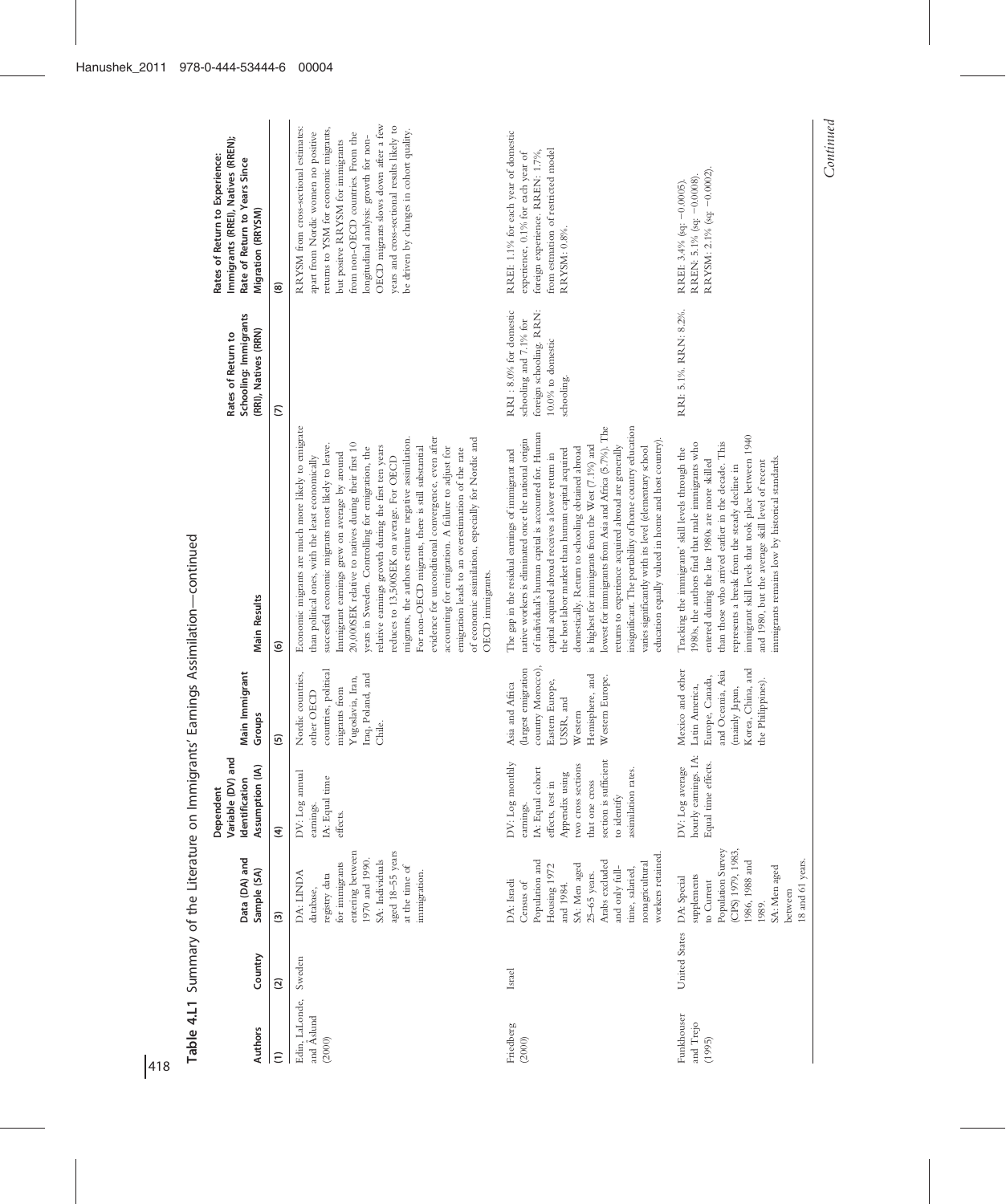| Country<br>Authors                        | Data (DA) and<br>Sample (SA)                                                                                                                                                                                                                                                                                                                  | Variable (DV) and<br>Assumption (IA)<br>Identification<br>Dependent                                                                                                           | Main Immigrant<br>Groups                                                                                                            | Main Results                                                                                                                                                                                                                                                                                                                                                                                                                                                                                                                                                                                                                                                                                                                                                                                                                                                                                                                                                                                                                                                                    | Schooling: Immigrants<br>(RRI), Natives (RRN)<br>Rates of Return to                                   | Immigrants (RREI), Natives (RREN);<br>Rates of Return to Experience:<br>Rate of Return to Years Since<br>Migration (RRYSM)                                                                                                                                                               |
|-------------------------------------------|-----------------------------------------------------------------------------------------------------------------------------------------------------------------------------------------------------------------------------------------------------------------------------------------------------------------------------------------------|-------------------------------------------------------------------------------------------------------------------------------------------------------------------------------|-------------------------------------------------------------------------------------------------------------------------------------|---------------------------------------------------------------------------------------------------------------------------------------------------------------------------------------------------------------------------------------------------------------------------------------------------------------------------------------------------------------------------------------------------------------------------------------------------------------------------------------------------------------------------------------------------------------------------------------------------------------------------------------------------------------------------------------------------------------------------------------------------------------------------------------------------------------------------------------------------------------------------------------------------------------------------------------------------------------------------------------------------------------------------------------------------------------------------------|-------------------------------------------------------------------------------------------------------|------------------------------------------------------------------------------------------------------------------------------------------------------------------------------------------------------------------------------------------------------------------------------------------|
| $\overline{c}$<br>Ξ                       | ම                                                                                                                                                                                                                                                                                                                                             | $\widehat{f}$                                                                                                                                                                 | 0                                                                                                                                   | $\circledcirc$                                                                                                                                                                                                                                                                                                                                                                                                                                                                                                                                                                                                                                                                                                                                                                                                                                                                                                                                                                                                                                                                  | $\overline{c}$                                                                                        | $\circledR$                                                                                                                                                                                                                                                                              |
| Canada<br>Green and<br>Worswick<br>(2004) | for natives, for the<br>Database (IMDB)<br>years 1981, 1982<br>DA: Immigrant<br>for immigrants,<br>Finances (SCF)<br>SA: Men aged<br>25-64 years.<br>1984-1997.<br>Consumer<br>Survey of                                                                                                                                                      | annual earnings. IA:<br>group being native<br>Equal time effects,<br>entrants into<br>with comparison<br>the labor market.<br>DV: Log real<br>new                             | Kingdom, Australia,<br>countries (United<br>English-speaking<br>Europe, Others.<br>North-Western<br>New Zealand),<br>States, United | earnings of an immigrant cohort. Compare newly arriving<br>comparisons show that the cohorts of the 1990s were not<br>capital investment conditions. Findings show that changes<br>dramatically worse than the cohorts of the 1980s. Shifts in<br>Canadian labor market at the same time as the immigrants,<br>arguing that these should be more likely to be affected by<br>entrant effects account for over 90% of the 1980s decline.<br>understanding the large cross-cohort earnings decline in<br>present value of all future earnings rather than the entry<br>the same macroshocks and subject to the same human<br>authors argue for defining cohort quality based on the<br>immigrants to the subgroup of natives who enter the<br>the source country composition and the general new<br>Foreign experience of immigrants from non-English-<br>Canada between the 1980s and 1990s. Present value<br>speaking, non-European countries yields zero return.<br>Based on a life cycle human capital framework, the<br>affecting all new entrants play an important role in | n.a.                                                                                                  | immigrants' earnings profiles over YSM<br>(distinguishing four groups), and entry<br>by education group (high school and<br>Paper reports full set of estimates for<br>relative to matched native entrants<br>university education), age at entry<br>cohort (distinguishing five groups) |
| Hayfron (1998) Norway                     | 1980 and 27-65<br>DA: Population<br>positive income<br>and 1990 (8.3%<br>central register)<br>$17 - 55$ years in<br>(self-employed<br>Bank for 1980<br>SA: Men aged<br>who work full<br>time, and earn<br>sample of the<br>Norway Data<br>years in 1990<br>and students<br>Immigrants<br>defined by<br>citizenship<br>excluded).<br>Census of | benefits, and income<br>unemployment<br>from work, sickness<br>DV: Log eamings<br>market programs).<br>(taxable income<br>IA: Equal time<br>when in labor<br>effects.<br>pay, | n.a.                                                                                                                                | lower than the cross-sectional estimate of 19%. There<br>is rapid earnings divergence across immigrant cohorts<br>11% between 1980 and 1990, which is substantially<br>and between the 1960-1969 immigrant cohort and<br>experiences a relative earnings growth of about<br>The results show that the 1970-1979 cohort<br>natives                                                                                                                                                                                                                                                                                                                                                                                                                                                                                                                                                                                                                                                                                                                                               | Cross-sectional estimates:<br>RRI: 2.4% (1980), 1.9%<br>(1990). RRN: 3.8%<br>$(1980)$ , 6.9% $(1990)$ | $(sq: -0.0010)$ $(1980)$ , $9.0%$ $(sq: -0.0010)$<br>Cross-sectional estimates: RREI: 8.8%<br>(1990). RREN: 10.7% (sq: -0.0012)<br>$(1980)$ , 4.1% $(sq: -0.0004)$ $(1990)$<br>RRYSM: n.a.                                                                                               |

Hanushek\_2011 978-0-444-53444-6 00004

Continued

 $Continued$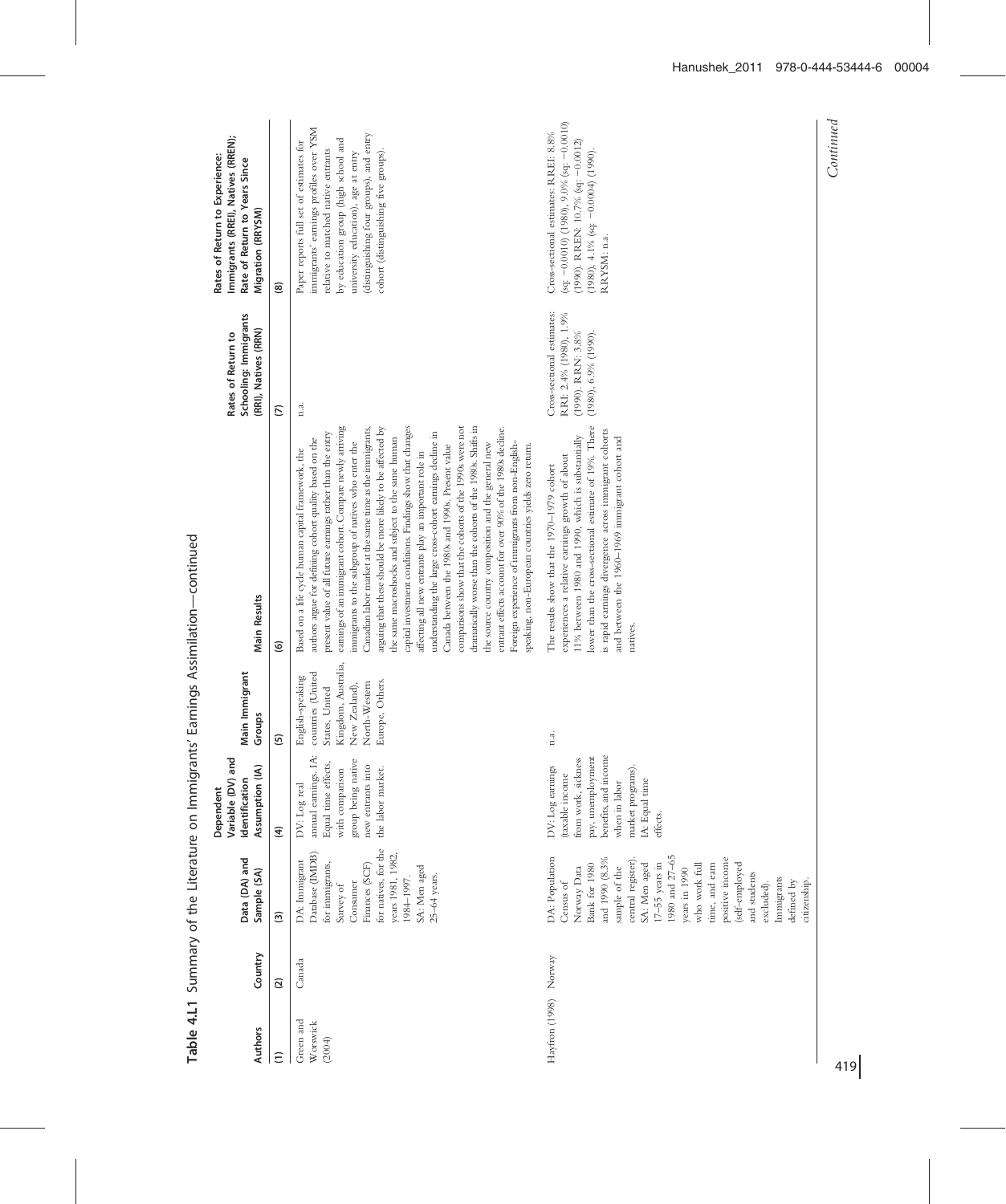| Authors                                             | Country            | Data (DA) and<br>Sample (SA)                                                                                                                                          | Variable (DV) and<br>Assumption (IA)<br>Identification<br>Dependent                                                                                                                                             | Main Immigrant<br>Groups                                                                                                      | <b>Main Results</b>                                                                                                                                                                                                                                                                                                                                                                                                                                                                                                           | Schooling: Immigrants<br>(RRI), Natives (RRN)<br>Rates of Return to                                                                                                                                                                                                                                                                                                                                                                                                          | Immigrants (RREI), Natives (RREN);<br>Rates of Return to Experience:<br>Rate of Return to Years Since<br>Migration (RRYSM)                                                                                                                                                                                                                                                                                                                                                                                                  |
|-----------------------------------------------------|--------------------|-----------------------------------------------------------------------------------------------------------------------------------------------------------------------|-----------------------------------------------------------------------------------------------------------------------------------------------------------------------------------------------------------------|-------------------------------------------------------------------------------------------------------------------------------|-------------------------------------------------------------------------------------------------------------------------------------------------------------------------------------------------------------------------------------------------------------------------------------------------------------------------------------------------------------------------------------------------------------------------------------------------------------------------------------------------------------------------------|------------------------------------------------------------------------------------------------------------------------------------------------------------------------------------------------------------------------------------------------------------------------------------------------------------------------------------------------------------------------------------------------------------------------------------------------------------------------------|-----------------------------------------------------------------------------------------------------------------------------------------------------------------------------------------------------------------------------------------------------------------------------------------------------------------------------------------------------------------------------------------------------------------------------------------------------------------------------------------------------------------------------|
| Ξ                                                   | ତ୍ର                | ම                                                                                                                                                                     | $\widehat{f}$                                                                                                                                                                                                   | 6                                                                                                                             | ত্ৰ                                                                                                                                                                                                                                                                                                                                                                                                                                                                                                                           | ε                                                                                                                                                                                                                                                                                                                                                                                                                                                                            | @                                                                                                                                                                                                                                                                                                                                                                                                                                                                                                                           |
| Rosholm, and<br>Smith (2001)<br>Nielsen,<br>Husted, | Denmark            | DA: Registry data<br>Men aged 20-59<br>1984-1995. SA:<br>employed not<br>individuals in<br>observed and<br>years (self-<br>education<br>excluded).                    | wage (constructed),<br>DV: Log hourly<br>IA: Equal time<br>employment.<br>effects.                                                                                                                              | European countries,<br>Sri Lanka, Irak,<br>Turkey, other<br>Iran, Vietnam,<br>countries, EU,<br>Other Nordic<br>and Pakistan. | after 4 years their wage growth is just above the wage<br>growth for Danes. The slow assimilation is partly due<br>refugess from e.g. Europe and Vietnam. Refugees start<br>at a much lower wage rate than Danish workers, and<br>Palestine have lower initial employment chances than<br>non-refugees and natives. Refugees from Africa and<br>lower, but after 5-10 YSM approaches the level of<br>initial employment probability for refugees is much<br>to the immigrants' weak attachment to the Danish<br>labor market. | hourly wage is 10.2% higher<br>if they completed secondary<br>paper reports estimates for<br>primary education), 9.4%<br>education indicators. For<br>higher if they completed<br>vocational training, and<br>completed the highest<br>Danish-born workers,<br>education (relative to<br>For hourly wages the<br>29.9% higher if they<br>education level.                                                                                                                    | (sq: 0.0001). RREN: 2.7% (sq: -0.0003).<br>5 years -5.5%, 5-10 years 0%, 10 years<br>Classical model: RREI: refugees 0.5%<br>RRYSM (linear spline function): first<br>(sq: -0.0000), non-refugees 1.6%<br>and more, 2%.                                                                                                                                                                                                                                                                                                     |
| Kee (1995)                                          | Netherlands<br>The | (QLS) 1984-1985<br>of Life Surveys<br>for immigrants,<br>Labour Supply<br>Panel 1985 for<br>SA: Men aged<br>DA: Quality<br>18-65 years.<br>natives.                   | IA: Equal cohort<br>DV: Log hourly<br>wage rate.<br>effects.                                                                                                                                                    | Turks, Moroccans,<br>Surinamese,<br>Antilleans.                                                                               | Focus of the paper is more on potential discrimination<br>account of sample selection, the authors estimate that<br>of immigrants in the Dutch labor market. Taking<br>for Antilleans and Turks about 35% and 15% of<br>their wage gaps relative to natives are due to<br>"discrimination." There is no indication of<br>discrimination against Surinamese and<br>Moroccan immigrants.                                                                                                                                        | RRI for schooling abroad:<br>RRI for schooling in the<br>-0.2%, Moroccans 0.2%.<br>Surinamese 3.6%, Turks<br>Turks 1.3%, Moroccans<br>4.4%, Surinamese 3.2%,<br>Netherlands: Antilleans<br>3.0%. RRN: 4.0%.<br>Antilleans 5.1%,                                                                                                                                                                                                                                              | Moroccans 0.4% (sq: -0.0001). RREI for<br>experience in the Netherlands: Antilleans<br>(sq: -0.0004), Turks 0.4% (sq: -0.0002),<br>(sq: -0.0012), Turks 2.5% (sq: -0.0007),<br>Moroccans 2.2% (sq: - 0.0006). RREN:<br>Cross-sectional estimates: RREI for<br>experience abroad: Antilleans 1.3%<br>3.3% (sq: - 0.0005). RRYSM: n.a.<br>4.8% (-0.0015), Surinamese 5.5%<br>(sq: -0.0003), Surinamese 2.7%                                                                                                                   |
| Kossoudji<br>(1989)                                 |                    | foreign-born men<br>United States DA: 1976 Survey<br>aged 20-64 years<br>Education (SIE)<br>SA: Native and<br>of Income and<br>employment.<br>who are in<br>full-time | by immigration law<br>ethnic groups were<br>differently affected<br>DV: Occupation-<br>group to account<br>sample by ethnic<br>IA: Equal cohort<br>specific earnings.<br>for the fact that<br>effects; separate | Hispanics and East<br>Asians.                                                                                                 | The author estimates a simultaneous equations mixed<br>distinguishing between immigrants who migrated<br>as adults and those who migrated as children.<br>model of occupational choice and earnings,                                                                                                                                                                                                                                                                                                                          | significant and positive for all<br>(professionals), the returns to<br>location of where education<br>higher levels of occupations<br>always significant in occupa-<br>returns to education by the<br>For immigrants, except for<br>significant difference in the<br>cantly different from zero.<br>For natives, the returns to<br>education are not signifi-<br>was obtained. Education<br>education are statistically<br>occupation groups. No<br>tional choice equations. | Hispanic managers and craft workers and<br>Results typically exhibit quadratic shape<br>of experience profiles for workers in all<br>effect on earnings for all groups except<br>Asian sales/clerical and service workers.<br>all occupations, returns higher than for<br>occupations. RREI: experience in the<br>United States has a significant positive<br>Hispanics, but lower than for Asians.<br>No significant gain from experience<br>accumulated in the home country.<br>RREN: positive returns for<br>RRYSM: n.a. |

Continued

 $Continued$ 

Table 4.L1 Summary of the Literature on Immigrants' Earnings Assimilation-continued Table 4.L1 Summary of the Literature on Immigrants' Earnings Assimilation—continued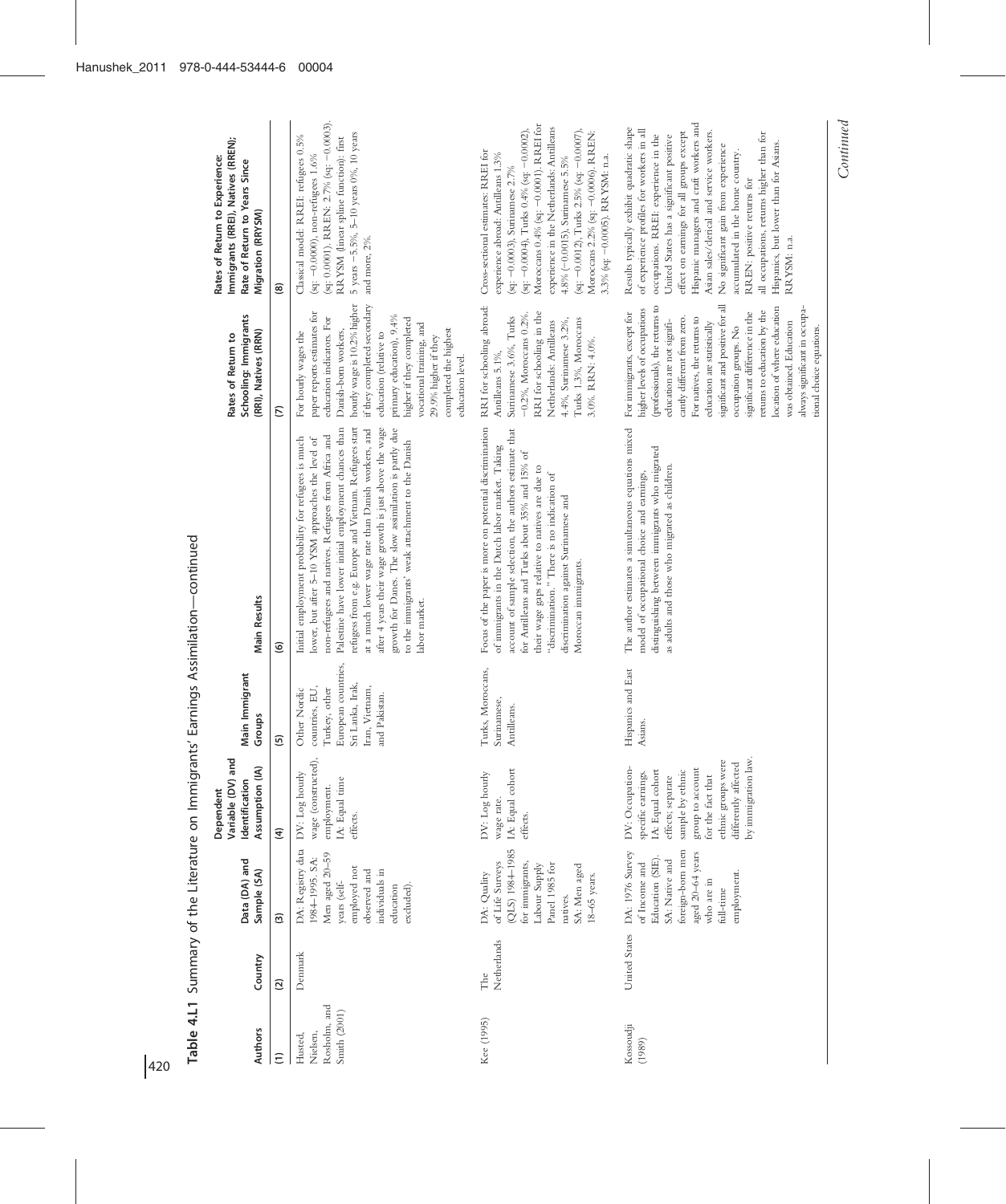| <b>Authors</b>              | Country       | Data (DA) and<br>Sample (SA)                                                                                                                                                                                                                                                                                                                                                                                                                          | Variable (DV) and<br>Assumption (IA)<br>Identification<br>Dependent                                                                                                             | Main Immigrant<br>Groups                                                                              | <b>Main Results</b>                                                                                                                                                                                                                                                                                                                                                                                                                                                                                                                              | Schooling: Immigrants<br>(RRI), Natives (RRN)<br>Rates of Return to                                                                                                                                                                            | Immigrants (RREI), Natives (RREN);<br>Rates of Return to Experience:<br>Rate of Return to Years Since<br>Migration (RRYSM)                                                                                                                                                                                                                                                                                                    |
|-----------------------------|---------------|-------------------------------------------------------------------------------------------------------------------------------------------------------------------------------------------------------------------------------------------------------------------------------------------------------------------------------------------------------------------------------------------------------------------------------------------------------|---------------------------------------------------------------------------------------------------------------------------------------------------------------------------------|-------------------------------------------------------------------------------------------------------|--------------------------------------------------------------------------------------------------------------------------------------------------------------------------------------------------------------------------------------------------------------------------------------------------------------------------------------------------------------------------------------------------------------------------------------------------------------------------------------------------------------------------------------------------|------------------------------------------------------------------------------------------------------------------------------------------------------------------------------------------------------------------------------------------------|-------------------------------------------------------------------------------------------------------------------------------------------------------------------------------------------------------------------------------------------------------------------------------------------------------------------------------------------------------------------------------------------------------------------------------|
| Ξ                           | ତ୍ର           | ම                                                                                                                                                                                                                                                                                                                                                                                                                                                     | E)                                                                                                                                                                              | 0                                                                                                     | $\widehat{\mathbf{e}}$                                                                                                                                                                                                                                                                                                                                                                                                                                                                                                                           | E                                                                                                                                                                                                                                              | $\circledR$                                                                                                                                                                                                                                                                                                                                                                                                                   |
| LaLonde and<br>Topel (1991) | United States | 1980 US Census.<br>$16-64$ years who<br>SA: Men aged<br>DA: 1970 and<br>worked 40 or<br>calendar year.<br>more weeks<br>during the<br>preceding                                                                                                                                                                                                                                                                                                       | IA: Equal time<br>weekly wages<br>(constructed).<br>DV: Log<br>effects.                                                                                                         | Europeans, Asians,<br>Mexicans, Middle<br>Easteners, and<br>American and<br>Other Latin<br>Caribbean. | 10 years since arrival in the United States are positive<br>initial earnings disadvantage of 20% in 1970 and 35%<br>and large. Assimilation is found to be more rapid for<br>in 1980. Decline can be attributed to changes in the<br>composition of source countries towards Asian and<br>groups who start with lower wages, such as Asians<br>natives declined between 1970 and 1980 with an<br>Latin American countries. Assimilation rates after<br>Initial relative earnings between immigrants and<br>and Middle Eastemers.                 | n.a.                                                                                                                                                                                                                                           | Cumulative effect of 10 YSM (relative<br>Easterners 42%, Mexicans 21%, Other<br>Latin Americans and Caribbeans 19%.<br>to old immigrants of same ethnicity):<br>Europeans 8%, Asians 24%, Middle                                                                                                                                                                                                                              |
| Raaum (2003)<br>Longva and  | Norway        | country of origin<br>by administrative<br>Norway in 1992.<br>1990 Norwegian<br>their presence in<br>1980 and 27-65<br>positive income<br>conditional on<br>(supplemented<br>(self-employed<br>$17 - 55$ years in<br>DA: 1980 and<br>SA: Men aged<br>time, and earn<br>who work full<br>data for 1990).<br>years in 1990<br>and students<br>excluded in<br>1980). Uses<br>universe of<br>Population<br>population<br>immigrant<br>defined by<br>Census | DV: Log eamings<br>(taxable income<br>unemployment<br>in labor market<br>IA: Equal time<br>income when<br>benefits, and<br>sickness pay,<br>from work,<br>programs)<br>effects. | OECD countries.<br>OECD and non-                                                                      | immigrants, who earn considerably less than natives at<br>origin. They estimate the relative earnings growth for<br>(1998)). They find earnings of OECD immigrants to<br>the 1970-1979 immigrant cohort to be 6% over the<br>be comparable to natives as opposed to non-OECD<br>the time of entry, but improve gradually over time.<br>decade (lower than the 11% estimated by Hayfron<br>The authors find that the earnings assimilation of<br>immigrants in Norway from 1980 to 1990 differs<br>considerably between cohorts and by country of | 3.9% (1980), 4.3% (1990).<br>4.4% (1980), 4.7% (1990).<br>immigrants: RRI OECD:<br>OECD and non-OECD<br>RRI non-OECD: 2.4%<br>Separate estimates for<br>All immigrants: RRI:<br>$(1980), 3.3\%$ $(1990).$<br>RRN: 3.7% (1980),<br>5.2% (1990). | Cross-sectional estimates. All immigrants:<br>$(sq: -0.0006)$ $(1980)$ , $4.6%$ $(sq: -0.0005)$<br>estimates for OECD and non-OECD<br>immigrants: RREI OECD: 8.0% (sq:<br>(1990). RREN: 11.9% (sq: -0.0014)<br>$-0.0009$ (1980), 6.1% (sq: $-0.0007$ )<br>5.3% (sq: -0.0006) (1990). Separate<br>RREI: 6.0% (sq: -0.0007) (1980),<br>$(1980)$ , 4.5% $(sq: -0.0005)$ $(1990)$ .<br>(1990). RREI non-OECD: 4.6%<br>RRYSM: n.a. |
|                             |               |                                                                                                                                                                                                                                                                                                                                                                                                                                                       |                                                                                                                                                                                 |                                                                                                       |                                                                                                                                                                                                                                                                                                                                                                                                                                                                                                                                                  |                                                                                                                                                                                                                                                | Continued                                                                                                                                                                                                                                                                                                                                                                                                                     |

Hanushek\_2011 978-0-444-53444-6 00004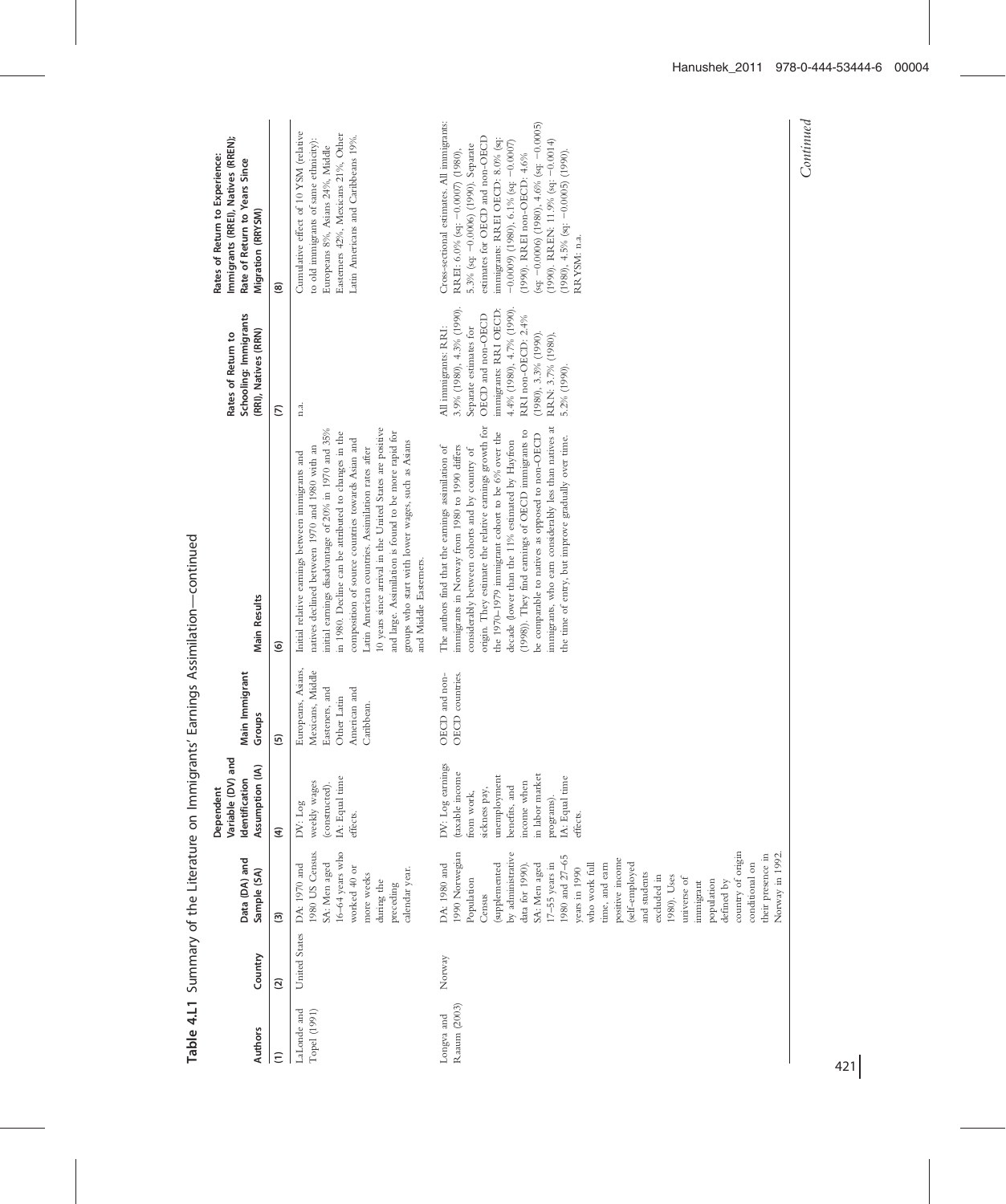| <b>Authors</b>                         | Country        | Data (DA) and<br>Sample (SA)                                                                                                                                                                                                                                                        | Variable (DV) and<br>Assumption (IA)<br>Identification<br>Dependent                                                                                                                                                                                                                                             | Main Immigrant<br>Groups             | <b>Main Results</b>                                                                                                                                                                                                                                                                                                                                                                                                                                                                                                                                                                                                                                                                                                                                                                                                  | Schooling: Immigrants<br>(RRI), Natives (RRN)<br>Rates of Return to                                                                                                                                                                                           | mmigrants (RREI), Natives (RREN);<br>Rates of Return to Experience:<br>Rate of Return to Years Since<br>Migration (RRYSM)                                                                                                                                                                                                                 |
|----------------------------------------|----------------|-------------------------------------------------------------------------------------------------------------------------------------------------------------------------------------------------------------------------------------------------------------------------------------|-----------------------------------------------------------------------------------------------------------------------------------------------------------------------------------------------------------------------------------------------------------------------------------------------------------------|--------------------------------------|----------------------------------------------------------------------------------------------------------------------------------------------------------------------------------------------------------------------------------------------------------------------------------------------------------------------------------------------------------------------------------------------------------------------------------------------------------------------------------------------------------------------------------------------------------------------------------------------------------------------------------------------------------------------------------------------------------------------------------------------------------------------------------------------------------------------|---------------------------------------------------------------------------------------------------------------------------------------------------------------------------------------------------------------------------------------------------------------|-------------------------------------------------------------------------------------------------------------------------------------------------------------------------------------------------------------------------------------------------------------------------------------------------------------------------------------------|
| Ξ                                      | $\overline{c}$ | $\overline{3}$                                                                                                                                                                                                                                                                      | 4                                                                                                                                                                                                                                                                                                               | 0                                    | $\widehat{\mathbf{e}}$                                                                                                                                                                                                                                                                                                                                                                                                                                                                                                                                                                                                                                                                                                                                                                                               | $\widehat{\triangleright}$                                                                                                                                                                                                                                    | @                                                                                                                                                                                                                                                                                                                                         |
| Lubotsky<br>(2007)                     |                | Survey of Income<br>1951-1997 linked<br>United States DA: Longitudinal<br>Security Earnings<br>to 1990 and 1991<br>SA: Men born<br>between 1930<br>Survey (CPS).<br>1994 Current<br>and Program<br>Participation<br>data: Social<br>Population<br>SIPP) and<br>and 1969.<br>records | longitudinal dataset,<br>IA: Equal time and<br>differences in wage<br>which are adjusted<br>experience effects;<br>security earnings)<br>the same way.<br>growth between<br>DV: Log annual<br>but author only<br>eamings (social<br>cross-sectional<br>interested in<br>data set and<br>$\overline{\mathbb{H}}$ | n.a.                                 | 20 years immigrant earnings in the longitudinal data<br>assimilation when using census data. Back-and-forth<br>considerably slower than implied by estimates based<br>grew by 10-15% relative to natives, while repeated<br>decline in the entry level of earnings of immigrants<br>migration, which leads to misclassification of many<br>remained in the United States until the 1990s was<br>cross sections suggest a growth about twice as fast,<br>caused typical estimates to overstate the measured<br>low-wage immigrants as more recent arrivals, has<br>of about 26%. Selective emigration by low-wage<br>immigrants leads to overestimation of economic<br>Actual earnings growth among immigrants who<br>on repeated cross-sectional data. Over their first<br>between the 1960s and 1980s by one-third. | n.a.                                                                                                                                                                                                                                                          | data: relative earnings grow by 12-15% in<br>suggest immigrants relative earnings gap<br>and an earnings growth of 10-20 pp in<br>to narrow by 13% in the first ten years<br>RRYSM: repeated cross-sectional data<br>the first 15 years in the United States<br>each successive decade; longitudinal<br>and relatively little thereafter. |
| Simón (2009)<br>Ramos, and<br>Sanromá, | Spain          | 10 hours per week<br>above 200 Euros)<br>monthly earnings<br>aged 15-65 years<br>working at least<br>and earning net<br>SA: Immigrants<br>Survey 2007.<br>DA: Spanish<br>with Spanish<br>immigrants<br>Immigrant<br>nationality<br>excluded.<br>National                            | monthly wages. IA:<br>DV: Log net<br>Equal cohort<br>effects.                                                                                                                                                                                                                                                   | Latin America and<br>Eastern Europe. | than returns to home country human capital. Having<br>countries and immigrants who have studied in Spain,<br>the returns to host country human capital are higher<br>With the exception of immigrants from developed<br>legal status is associated with a wage premium.                                                                                                                                                                                                                                                                                                                                                                                                                                                                                                                                              | 4 % (from Wage Structure<br>Survey 2006). Immigrants<br>from developed countries<br>Eastern Europeans (1.1%)<br>home country education<br>1.8%, for schooling in<br>Americans (1.8%) and<br>have higher return to<br>Spain 3.3%, RRN:<br>$(6.0\%)$ than Latin | RRI: for foreign schooling RREI 0.7% (sq: -0.0002). RREN:<br>n.a. RRYSM: 1.4% (sq: -0.0000).                                                                                                                                                                                                                                              |
|                                        |                |                                                                                                                                                                                                                                                                                     |                                                                                                                                                                                                                                                                                                                 |                                      |                                                                                                                                                                                                                                                                                                                                                                                                                                                                                                                                                                                                                                                                                                                                                                                                                      |                                                                                                                                                                                                                                                               | Continued                                                                                                                                                                                                                                                                                                                                 |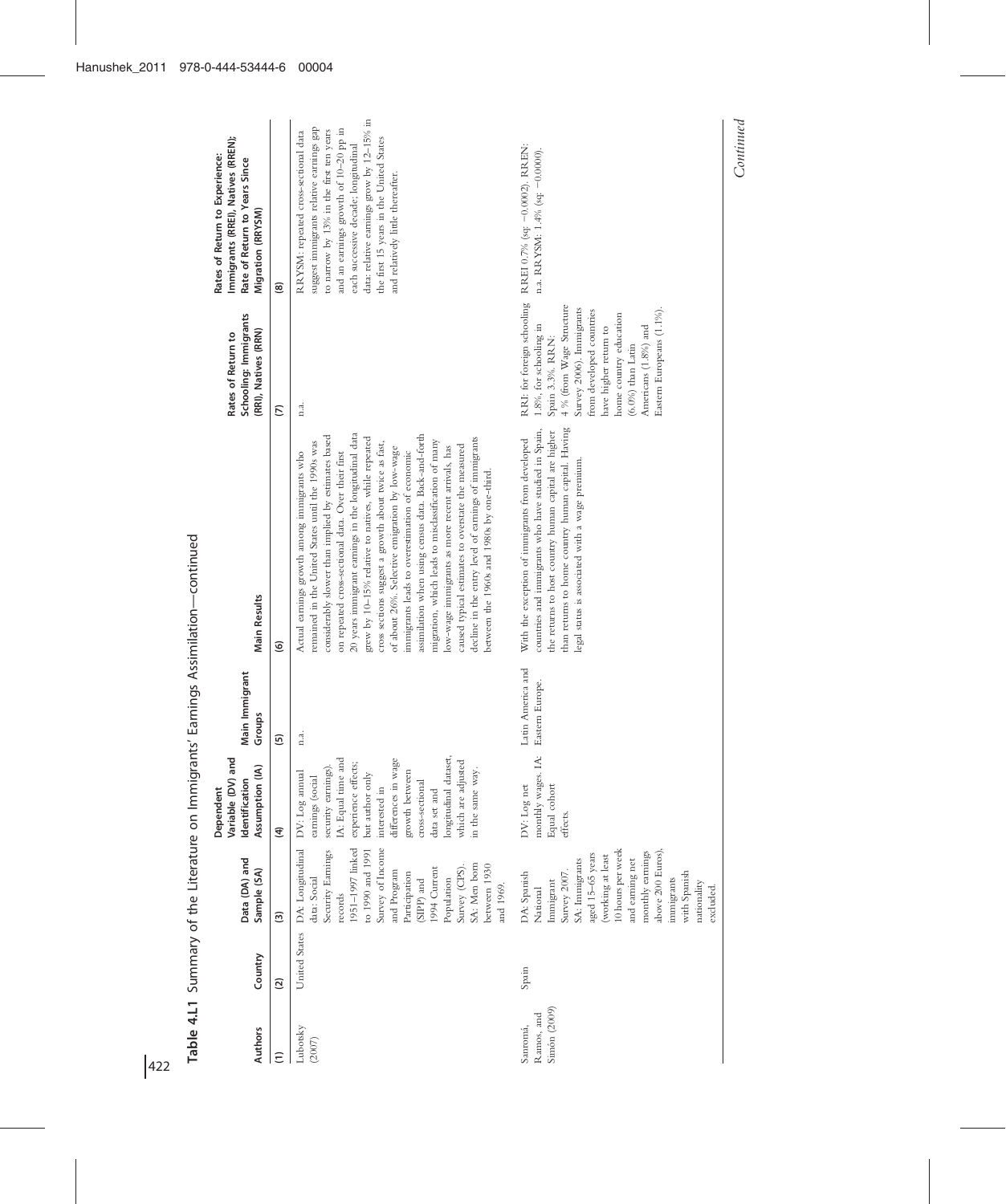| <b>Authors</b>                          | Country       | Data (DA) and<br>Sample (SA)                                                                                                                                           | Variable (DV) and<br>Assumption (IA)<br>Identification<br>Dependent                                                                                                                               | Main Immigrant<br>Groups                                                                                                                                                                         | <b>Main Results</b>                                                                                                                                                                                                                                                                                                                                                                                                                                                                                                                                                                     | Schooling: Immigrants<br>(RRI), Natives (RRN)<br>Rates of Return to                                                                                                                                                                                                                                                                                                                                                                                    | Immigrants (RREI), Natives (RREN);<br>Rates of Return to Experience:<br>Rate of Return to Years Since<br>Migration (RRYSM)                                                                                                                                                                                                                                                                                                                       |
|-----------------------------------------|---------------|------------------------------------------------------------------------------------------------------------------------------------------------------------------------|---------------------------------------------------------------------------------------------------------------------------------------------------------------------------------------------------|--------------------------------------------------------------------------------------------------------------------------------------------------------------------------------------------------|-----------------------------------------------------------------------------------------------------------------------------------------------------------------------------------------------------------------------------------------------------------------------------------------------------------------------------------------------------------------------------------------------------------------------------------------------------------------------------------------------------------------------------------------------------------------------------------------|--------------------------------------------------------------------------------------------------------------------------------------------------------------------------------------------------------------------------------------------------------------------------------------------------------------------------------------------------------------------------------------------------------------------------------------------------------|--------------------------------------------------------------------------------------------------------------------------------------------------------------------------------------------------------------------------------------------------------------------------------------------------------------------------------------------------------------------------------------------------------------------------------------------------|
|                                         | ତ୍ର           | $\overline{3}$                                                                                                                                                         | $\widehat{f}$                                                                                                                                                                                     | 0                                                                                                                                                                                                | ত্ত                                                                                                                                                                                                                                                                                                                                                                                                                                                                                                                                                                                     | E)                                                                                                                                                                                                                                                                                                                                                                                                                                                     | ම                                                                                                                                                                                                                                                                                                                                                                                                                                                |
| Schaafsma and<br>Sweetman<br>(2001)     | Canada        | Canadian Census.<br>DA: 1986, 1991,<br>$16-64$ years on<br>the survey date<br>SA: Men aged<br>more than 40<br>previous year.<br>who worked<br>weeks in the<br>and 1996 | IA: Effect of age on<br>for immigrants and<br>earnings the same<br>DV: Log eamings<br>specifications that<br>(including self-<br>employment).<br>include age at<br>natives in the<br>immigration. | n.a.                                                                                                                                                                                             | mother tongue is not English. Educational attainment<br>work experience, the return to education varying with<br>15-18 complete fewer years of schooling than those<br>immigration and earnings, which is driven by three<br>main effects: absence of a return to source country<br>age at immigration, and an acculturation effect for<br>The authors observe a correlation between age at<br>immigration. Immigrants who arrive around age<br>immigrants who are visible minorities or whose<br>and earnings vary systematically across age at<br>who arrive either earlier or later. | schooling in Canada: 5.5%<br>RRI for schooling abroad:<br>$(1986)$ , 6.3% $(1991)$ , 7.0%<br>5.7% (1986), 5.9% (1991),<br>$6.3\%$ (1996). RRI for<br>(1996). RRN: 7.3%<br>$(1986)$ , 7.6% $(1991)$ ,<br>7.7% (1996).                                                                                                                                                                                                                                   | (sq: 0.0001) (1996). RREI for experience<br>$(sq: -0.0010)$ (1986), 6.0% (sq: -0.0009)<br>$(1986)$ , 0.8% (sq: -0.0001) $(1991)$ , 0.9%<br>experience abroad: 0.9% (sq: -0.0002)<br>in Canada: 5.1% (sq: -0.0011) (1986),<br>Cross-sectional estimates: RREI for<br>(sq: -0.0008) (1996). RREN: 6.2%<br>$(1991)$ , 6.1% $(sq. -0.0009)$ $(1996)$ .<br>$4.6\%$ (sq: -0.0009) (1991), $4.4\%$<br>RRYSM: n.a.                                       |
| Schoeni (1997)                          | United States | DA: 1970, 1980<br>SA: Men aged<br>and 1990 US<br>25-60 years.<br>Census.                                                                                               | employment, and<br>DV: Log weekly<br>wage and salary<br>IA: Equal time<br>including self-<br>(constructed),<br>income.<br>effects.<br>wages                                                       | Europeans, Mexico,<br>other Hispanics and<br>Middle East/other<br>Caribbean, Africa,<br>Japan, Korea and<br>Canada, Central<br>China, United<br>Kingdom and<br>Philippines,<br>America,<br>Asia. | comparable to natives over their life course. Japanese,<br>closely linked to education and returns to education<br>comparable US workers has not shrunk. Wages are<br>Koreans and Chinese had a lower initial wage, but<br>Mexicans and Central Americans entered with low<br>Europeans have entered the US labor market with<br>are higher if some schooling was obtained in the<br>have quickly caught up with US-born workers.<br>relatively high wages and have earned wages<br>wages and the wage gap between them and<br>United States.                                           | schooling: 6% (1970), 5.6%<br>immigrants with some US<br>RRN: 7.9% (1970), 7.1%<br>4.5% (1970), 5.1% (1980),<br>$(1980)$ , and $10.3%$ $(1990)$ .<br>Returns vary substantially<br>$(1980)$ , and $5.7\%$ $(1990)$ .<br>for Mexicans, around 8%<br>1990 the RRI was 5.3%<br>by country of origin: in<br>and 13.1% for Japanese,<br>without US schooling:<br>for most other groups,<br>Koreans, and Chinese.<br>RRI: for immigrants<br>5.3% (1990). For | with full interactions of all variables with<br>categories for YSM. Detailed results for<br>each country of origin group reported<br>The author accounts for six 5-year<br>census year dummies.                                                                                                                                                                                                                                                  |
| Wheatley Price<br>Shields and<br>(1998) | England       | Quarterly Labour<br>SA: Men aged<br>Force Survey<br>pooled cross<br>$16-64$ years,<br>1992-1994,<br>resident in<br>DA: UK<br>England.<br>section.                      | IA: Equal cohort<br>hourly earnings<br>DV: Log gross<br>(constructed).<br>effects.                                                                                                                | African, Caribbean.<br>Whites, Indian,<br>Irish and other<br>Bangladeshi,<br>Pakistani,                                                                                                          | For Irish and nonwhite immigrants in England there is<br>higher returns from schooling obtained in the United<br>not statistically significant return to experience abroad.<br>immigrant groups less beneficial than for white natives.<br>labor market experience is more beneficial and for all<br>than native-born whites. For nonwhite natives, UK<br>Native-born nonwhites and whites (other) receive<br>immigrant groups have lower returns to schooling<br>Kingdom than native-born whites. All other                                                                            | UK education: white British<br>RRI for foreign education:<br>nonwhites 3.3%. RRI for<br>4.2%, other whites 7.4%,<br>white British 3.7%, Irish<br>whites 10%, nonwhites<br>3.8%, Irish 4.4%, other<br>$4.9%$ , nonwhites 6.6%.<br>4.1%. RRN: whites                                                                                                                                                                                                     | whites 2.4% (sq: $-0.0003$ ), nonwhites 3.0%<br>nonwhites 4.5% (sq: -0.0008). RRYSM: n.a.<br>$-0.0007$ , Irish 2.5% (sq: $-0.0006$ ), other<br>(sq: -0.0006). RREI foreign experience:<br>$(sq: -0.0008)$ , nonwhites $0.2\%$ (-0.0001).<br>2.0% (sq: $-0.0007$ ), other whites 4.5%<br>Cross-sectional estimates: RREI UK<br>white British 2.4% (sq: -0.0008), Irish<br>experience: white British 3.3% (sq:<br>RREN: whites 3.8% (sq: -0.0006), |
|                                         |               |                                                                                                                                                                        |                                                                                                                                                                                                   |                                                                                                                                                                                                  |                                                                                                                                                                                                                                                                                                                                                                                                                                                                                                                                                                                         |                                                                                                                                                                                                                                                                                                                                                                                                                                                        | Continued                                                                                                                                                                                                                                                                                                                                                                                                                                        |

Hanushek\_2011 978-0-444-53444-6 00004

 $\begin{vmatrix} 423 \end{vmatrix}$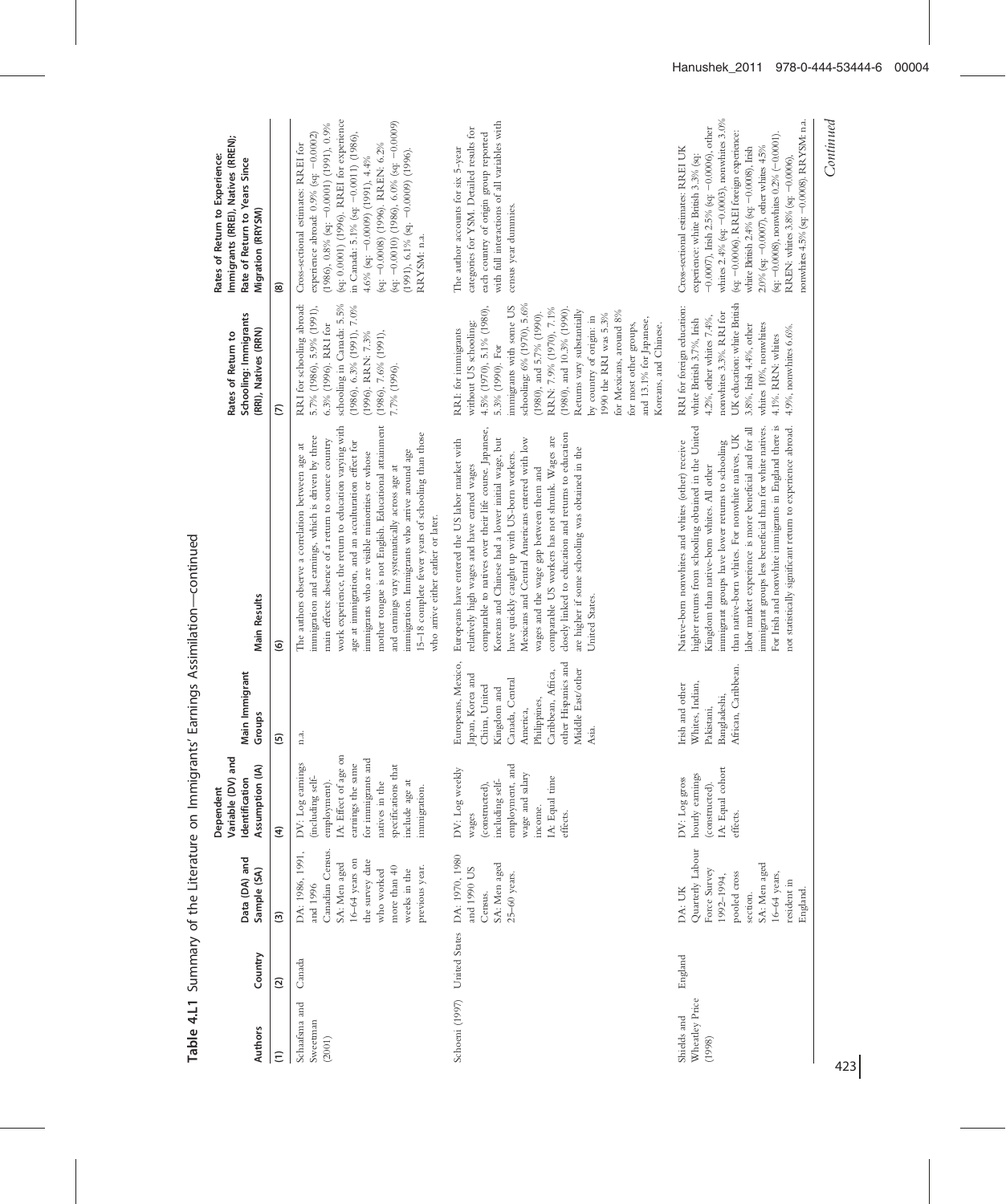| <b>Authors</b>                   | Country        | Data (DA) and<br>Sample (SA)                                                                                                                                                                                                                                 | Variable (DV) and<br>Assumption (IA)<br>Identification<br>Dependent                                                                                                                                                                                                                                               | Main Immigrant<br>Groups                                                                                                 | <b>Main Results</b>                                                                                                                                                                                                                                                                                                                                                                                                                                                                                                                                                                                                                                                                                                                                | Schooling: Immigrants<br>(RRI), Natives (RRN)<br>Rates of Return to                                                                                                                                                         | Immigrants (RREI), Natives (RREN);<br>Rates of Return to Experience:<br>Rate of Return to Years Since<br>Migration (RRYSM)                                                                                                                                                                                                                                                                                         |
|----------------------------------|----------------|--------------------------------------------------------------------------------------------------------------------------------------------------------------------------------------------------------------------------------------------------------------|-------------------------------------------------------------------------------------------------------------------------------------------------------------------------------------------------------------------------------------------------------------------------------------------------------------------|--------------------------------------------------------------------------------------------------------------------------|----------------------------------------------------------------------------------------------------------------------------------------------------------------------------------------------------------------------------------------------------------------------------------------------------------------------------------------------------------------------------------------------------------------------------------------------------------------------------------------------------------------------------------------------------------------------------------------------------------------------------------------------------------------------------------------------------------------------------------------------------|-----------------------------------------------------------------------------------------------------------------------------------------------------------------------------------------------------------------------------|--------------------------------------------------------------------------------------------------------------------------------------------------------------------------------------------------------------------------------------------------------------------------------------------------------------------------------------------------------------------------------------------------------------------|
| Ξ                                | $\overline{c}$ | $\widehat{\mathbf{c}}$                                                                                                                                                                                                                                       | $\widehat{f}$                                                                                                                                                                                                                                                                                                     | $\overline{5}$                                                                                                           | $\widehat{\mathbf{e}}$                                                                                                                                                                                                                                                                                                                                                                                                                                                                                                                                                                                                                                                                                                                             | $\overline{c}$                                                                                                                                                                                                              | $\widehat{\mathbf{B}}$                                                                                                                                                                                                                                                                                                                                                                                             |
| Hyclak (1984)<br>Stewart and     |                | SA: Immigrant<br>United States DA: 1970 US<br>14-65 years.<br>males aged<br>Census.                                                                                                                                                                          | IA: Equal cohort<br>DV: Log annual<br>eamings.<br>effects.                                                                                                                                                                                                                                                        | Immigrants, United<br>Mexican, Cuban,<br>Kingdom, and<br>Asian/African<br>European.                                      | earned higher incomes than migrants from the United<br>Kingdom, whereas immigrants from the Orient, South<br>depressed earnings profiles with the differential relative<br>America and the West Indies earned significantly less.<br>Earnings differ greatly by race and country of origin.<br>Black and Hispanic immigrants were found to have<br>Immigrants from Scandinavia and Western Europe<br>to nonblack immigrants increasing over time.                                                                                                                                                                                                                                                                                                  | schooling 3.4%. Returns to<br>having attended vocational<br>training: 3.1%. RRN: n.a.<br>home country schooling<br>RRI: overall 3.5%, to<br>$3.2\%$ to host country                                                         | country 3.4% (sq: -0.0007). RRYSM:<br>RREI: overall 2.8% (sq: -0.0006), to<br>(sq: -0.0003), to experience in host<br>experience in home country 1.5%<br>overall 1.9% (sq: -0.0003)                                                                                                                                                                                                                                |
| Venturini and<br>Villosio (2008) | Italy          | SA: Full-time male<br>18-45 years (public<br>and housekeeping<br>agricultural sector,<br>self-employment,<br>Histories Italian<br>workers aged<br>employment,<br>Panel (linked<br>1990-2003.<br>DA: Work<br>employee<br>excluded).<br>employer<br>database), | of days worked per<br>estimated separately<br>in sending country<br>wage and number<br>year (constructed).<br>instrument for the<br>DV: Log weekly<br>correction: GNP<br>and natives. For<br>IA: Panel data<br>for immigrants<br>probability of<br>staying in the<br>country.<br>being valid<br>selection<br>host | (Albania, Romania<br>Philippines), Latin<br>Eastern Europe<br>and Ukraine),<br>North Africa,<br>Asia (mainly<br>America. | Africans than for the other immigrant groups, whereas<br>for natives and immigrants. The return to age is higher<br>and immigrant workers persist over time. The relative<br>for Asians and Eastern Europeans the widening of the<br>The return to experience on the job is almost the same<br>controls that are observed in the data are very similar.<br>initially start at similar earnings levels, but their wage<br>differences in days worked per year between native<br>growth over time is smaller than for natives. Initial<br>The results with and without the return intention<br>among natives than among immigrants. Migrants<br>wage differential over time is increasing faster for<br>employment differential stops after 5 years. | n.a.                                                                                                                                                                                                                        | RREI: 3.1% (sq: - 0.0001). RREN:<br>$5.5\%$ (sq: $-0.0003$ ).                                                                                                                                                                                                                                                                                                                                                      |
| Wilkins (2003)                   | Australia      | <b>Bureau</b> of Statistics<br>time at the time of<br>DA: Australian<br>Education and<br>SA: Men aged<br>employed full<br>Survey 1997.<br>15-64 years,<br>the survey.<br>Training                                                                            | IA: Equal cohort<br>DV: Log hourly<br>(constructed).<br>wages<br>effects.                                                                                                                                                                                                                                         | immigrants, non-<br>English-speaking<br>English-speaking<br>inmigrants.                                                  | potentially different effects of years since migration for<br>capital, initial earnings are lower for younger arrivals,<br>but their earnings growth is faster with time in the<br>immigrants with language difficulties is significantly<br>different arrival ages. For a given stock of human<br>destination country. The return to eduation for<br>The author accounts for age at migration and<br>lower.                                                                                                                                                                                                                                                                                                                                       | Without control for age at<br>migration: RRI for English<br>speakers 4.5%, non-English<br>migration: RRI for English<br>speakers 4.6%, non-English<br>speakers 4.4%. RRN: n.a.<br>speakers 5.1%. With<br>control for age at | $-0.0003$ ), for non-English speakers $1.9\%$<br>effects not statistically significant. RREN:<br>speakers 1.0% (sq: -0.0003), both main<br>n.a. RRYSM: greater for child arrivals<br>(sq. -0.0003). With control for age at<br>migration: RREI for English speakers<br>Without control for age at migration:<br>RREI for English speakers 1.7% (sq.<br>0.3% (sq: -0.0001), for non-English<br>than later arrivals. |

424

Note: Main immigrant groups in Column (7) refer to main groups focused on in the analysis, not necessarily the main groups present in the country. Note: Main immigrant groups in Column (7) refer to main groups focused on in the analysis, not necessarily the main groups present in the country.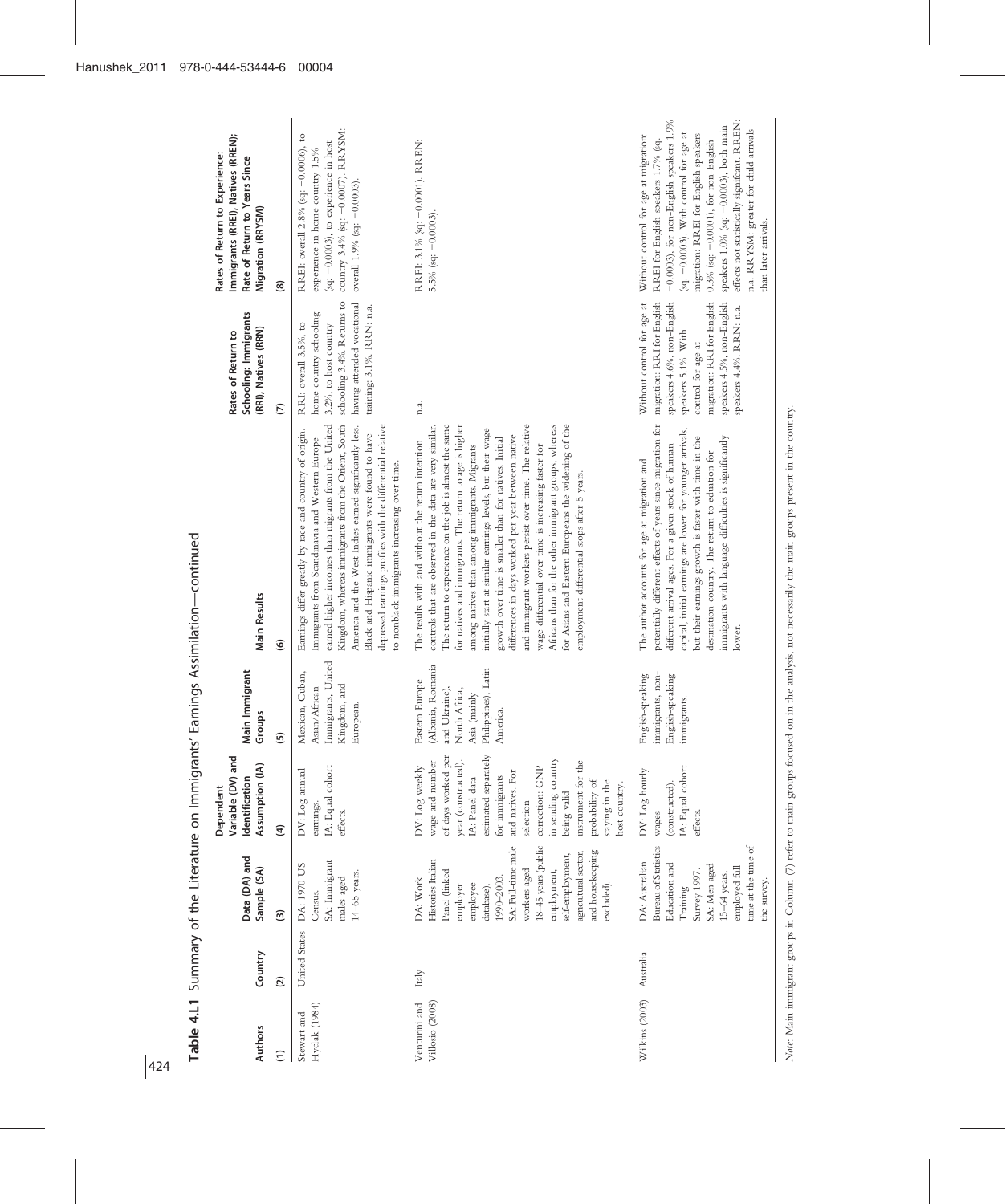| Authors                            | Country        | Data                                                                                                      | Definition First Generation                                                                                                                                           | Definiton Second Generation                                                                                                     | Dependent<br>Variable                                                                                                                                     | (And Natives If Available)<br>Elasticity for Immigrants<br>Generational Income                                                                                                                                                                                                                                          |
|------------------------------------|----------------|-----------------------------------------------------------------------------------------------------------|-----------------------------------------------------------------------------------------------------------------------------------------------------------------------|---------------------------------------------------------------------------------------------------------------------------------|-----------------------------------------------------------------------------------------------------------------------------------------------------------|-------------------------------------------------------------------------------------------------------------------------------------------------------------------------------------------------------------------------------------------------------------------------------------------------------------------------|
| Ξ                                  | $\overline{c}$ | $\widehat{\mathfrak{G}}$                                                                                  | $\widehat{f}$                                                                                                                                                         | 6                                                                                                                               | $\widehat{\mathbf{e}}$                                                                                                                                    | $\widehat{\triangleright}$                                                                                                                                                                                                                                                                                              |
| and Corak (2009)<br>Aydemir, Chen, | Canada         | 1981, 2001 Canadian<br>Census.                                                                            | foreign-born spouse who have<br>children aged 5-17 years in<br>Foreign-born men with a<br>1981.                                                                       | foreign-born, aged 25-37 years in<br>Canadian-born, both parents<br>2001.                                                       | earnings, schooling.<br>Log weekly                                                                                                                        | natives, 0.19 for annual earnings for the<br>Sons: 0.18*. Daughters: -0.093. For<br>(insignificant). For annual earnings,<br>overall population (reported from<br>Sons: 0.27*. Daughters: -0.048<br>other study in Table 1).                                                                                            |
| Borjas (1992)                      | United States  | Longitudinal Surveys of<br>(GSS) and the National<br>General Social Surveys<br>Youth (NLSY)<br>1977–1989. | Foreign-born men.                                                                                                                                                     | US-born, at least one foreign-born<br>parent, aged 18-64 years in the<br>GSS and 22-29 years in the<br>NLSY.                    | Rossi prestige score)<br>in GSS. Educational<br>attainment and log<br>occupation (using<br>Hodge-Siegel-<br>wage in NLSY<br>attainment and<br>Educational | NLSY education: 0.27*; total effect of<br>parental and ethnic capital: 0.48. GSS<br>GSS education: 0.27*; total effect of<br>of parental and ethnic capital: 0.61.<br>occupations: 0.20*; total effect of<br>parental and ethnic capital: 0.64.<br>parental and ethnic capital: 0.37.<br>NLSY wage: 0.35*; total effect |
| Borjas (1993)                      | United States  | 1940, 1950, 1960, 1970<br>US Census.                                                                      | Foreign-born men aged 25-<br>64 years.                                                                                                                                | US-born men, at least one parent<br>foreign-born.                                                                               | Earnings relative to<br>third-generation<br>Americans.                                                                                                    | $0.27$ * (relating 1970 second-generation<br>with ethnic capital (the group average<br>immigrant fathers). Reduces to 0.25*<br>workers to their presumed 1940<br>in 1970) included.                                                                                                                                     |
| Borjas (2006b)                     | United States  | 1940, 1950, 1960, 1970<br>US Census                                                                       | Foreign-born, aged 18-64<br>years.                                                                                                                                    | US-born, at least one foreign-born<br>parent, aged 18-64 years.                                                                 | earnings relative to<br>third-generation<br>Log weekly<br>Americans.                                                                                      | Men: 0.511 for 1940-1970 and 0.560<br>1940-1970 and 0.280 for 1970-2000.<br>for 1970-2000. Women: 0.242 for                                                                                                                                                                                                             |
| and Estes (2000)<br>Card, DiNardo, | United States  | 1994-1996 Current<br>1940 and 1970 US<br>Population Survey.<br>Census, Pooled                             | Foreign-born men aged 16-<br>66 years.                                                                                                                                | US-born men and women,<br>both parents foreign-born,<br>aged 16-66 years.                                                       | years of schooling.<br>Mean log weekly<br>wages and mean                                                                                                  | Men: 0.44* for 1940–1970 and 0.62*<br>1940-1970 and 0.50* for 1970-1995.<br>for 1970-1995. Women: 0.21* for                                                                                                                                                                                                             |
| Carliner (1980)                    | United States  | 1970 US Census.                                                                                           | years, distinguish those who<br>arrived in the United States<br>immigrants"), aged 18-64<br>between 1965 and 1970<br>Foreign-born ("earlier<br>("recent immigrants"). | years. Third generation: US-born,<br>foreign-born parent, aged 18-64<br>US-born men, at least one<br>both parents also US-born. | Log hourly wages<br>and log annual<br>earnings.                                                                                                           | n.a.                                                                                                                                                                                                                                                                                                                    |

Table 4.L2 Summary of the Literature on Immigrants' Intergenerational Mobility t0070 Table 4.L2 Summary of the Literature on Immigrants' Intergenerational Mobility

t0070

Continued

 $Continued$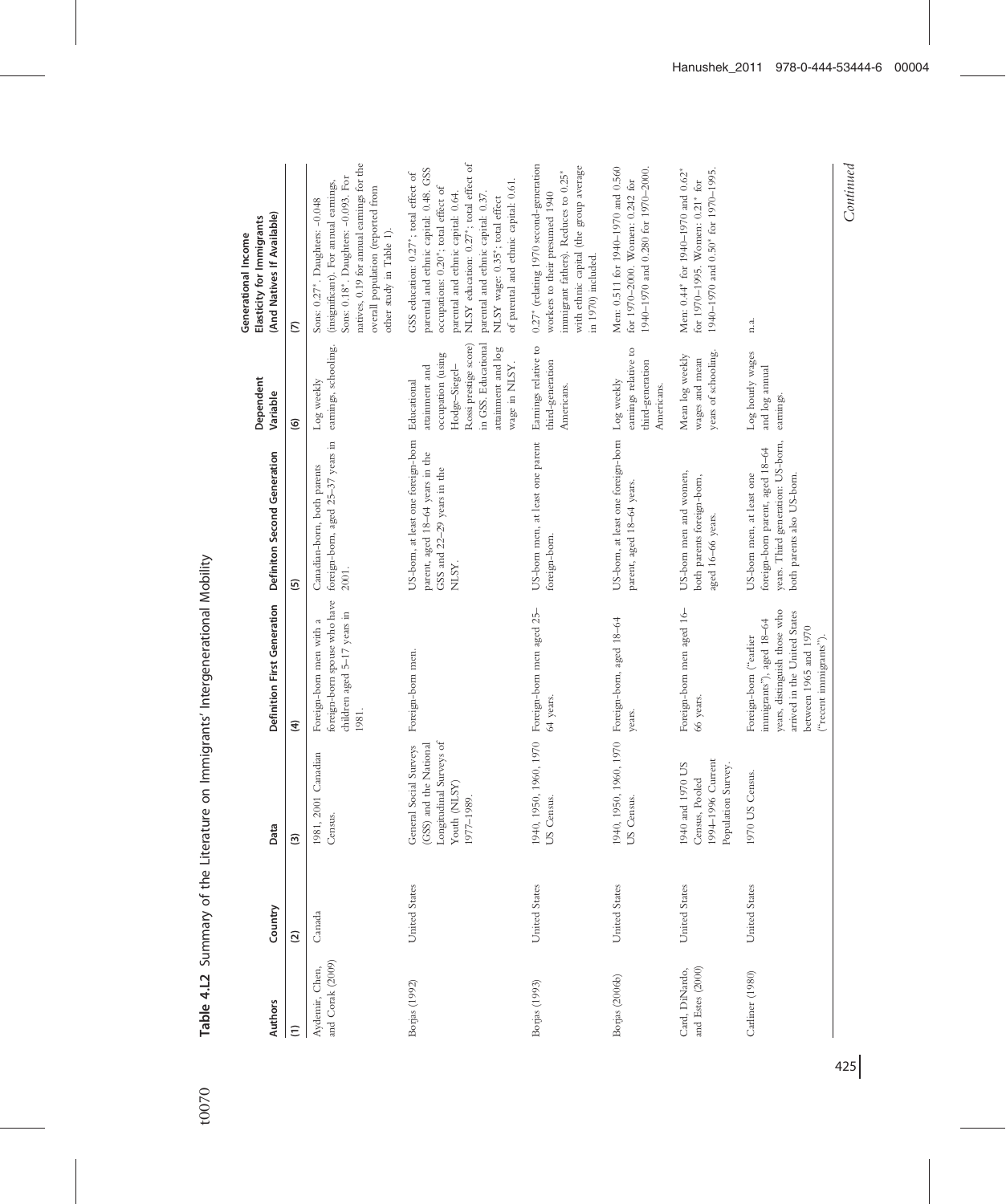| Authors                                | Country        | Data                                                                                                                                                                                                                                       | Definition First Generation                                                                                                          | Definiton Second Generation                                                                                                                                                                                                                                                                                                   | Dependent<br>Variable                                                                                                    | (And Natives If Available)<br>Elasticity for Immigrants<br>Generational Income                                                                                                                                                                                                                                                                                                                                 |
|----------------------------------------|----------------|--------------------------------------------------------------------------------------------------------------------------------------------------------------------------------------------------------------------------------------------|--------------------------------------------------------------------------------------------------------------------------------------|-------------------------------------------------------------------------------------------------------------------------------------------------------------------------------------------------------------------------------------------------------------------------------------------------------------------------------|--------------------------------------------------------------------------------------------------------------------------|----------------------------------------------------------------------------------------------------------------------------------------------------------------------------------------------------------------------------------------------------------------------------------------------------------------------------------------------------------------------------------------------------------------|
|                                        | $\overline{c}$ | ල                                                                                                                                                                                                                                          | €                                                                                                                                    | 6                                                                                                                                                                                                                                                                                                                             | $\widehat{\mathfrak{G}}$                                                                                                 | <b>IC</b>                                                                                                                                                                                                                                                                                                                                                                                                      |
| and Lecker (2006)<br>Deutsch, Epstein, | Israel         | 1995 Census of Israel.                                                                                                                                                                                                                     | Male Jews, older than 10 years<br>of age when they immigrated<br>to Israel between 1948 and<br>1952, from Asian-African<br>countries | between 33 and 53 years in 1995,<br>Foreign-born men, aged 10 years<br>1948 and 1952, and Israelis, aged<br>generation: Israelis younger than<br>with foreign-born fathers. Third<br>or younger who came between<br>immigrant fathers whose age at<br>33 years of age in 1995 with<br>immigration was 10 years or<br>younger. | Log monthly gross<br>wages.                                                                                              | n.a.                                                                                                                                                                                                                                                                                                                                                                                                           |
| Dustmann (2008)                        | Germany        | GSOEP 1984-2002.                                                                                                                                                                                                                           | Foreign-born men.                                                                                                                    | German-born men, father foreign-<br>born, aged 20-34 years.                                                                                                                                                                                                                                                                   | Log hourly wages<br>(constructed).                                                                                       | Baseline estimate: 0.15*. If at least five<br>0.18*. If at least five wage observations<br>included. Baseline estimate for natives:<br>observations used: 0.41*. Last estimate<br>drops to 0.39* if control for father's<br>wage observations used for average<br>permanent migration propensity is<br>wage: 0.37*. If at least eight wage<br>used: 0.25*. If at least eight wage<br>observations used: 0.29*. |
| Zimmermann<br>Gang and<br>(2000)       | Germany        | GSOEP 1984-2002.                                                                                                                                                                                                                           | Foreign-born men.                                                                                                                    | German-born to foreign parents or<br>who arrived before the age of 16,<br>aged 17-38 years in 1984.                                                                                                                                                                                                                           | vocational training.<br>schooling levels,<br>Total years of<br>and receipt or<br>absence of<br>categorical<br>education, | effect on the educational attainment of<br>the next generation; father's education<br>Migrants' education has no effect on<br>children. Natives' education has an<br>the educational attainment of their<br>has a larger impact than mother's<br>education.                                                                                                                                                    |
| Hammarstedt and<br>Palme (2006)        | Sweden         | immigrated to Sweden<br>biological children for<br>gainfully employed in<br>Census, foreign-born<br>the years 1997, 1998,<br>1975, 1980, Swedish<br>between 1916 and<br>1970. Data on all<br>individuals who<br>1969 and were<br>and 1999. | Foreign-born men aged 20-<br>64 years in 1975 and 1980.                                                                              | born, aged 20-64 years in 1997<br>Swedish-born, father foreign-<br>1998, and 1999.                                                                                                                                                                                                                                            | Annual earnings.                                                                                                         | polynomial in age for first and second<br>educational attainment: 0.39*. OLS<br>earnings: 0.207*. IV, using parent's<br>OLS, average of 1975 and 1980<br>natives: 0.14*. IV natives: 0.22*<br>Regressions include quadratic<br>generation on RHS.                                                                                                                                                              |

Table 4.L2 Summary of the Literature on Immigrants' Intergenerational Mobility-continued Table 4.L2 Summary of the Literature on Immigrants' Intergenerational Mobility—continued

426

 $Continued$ Continued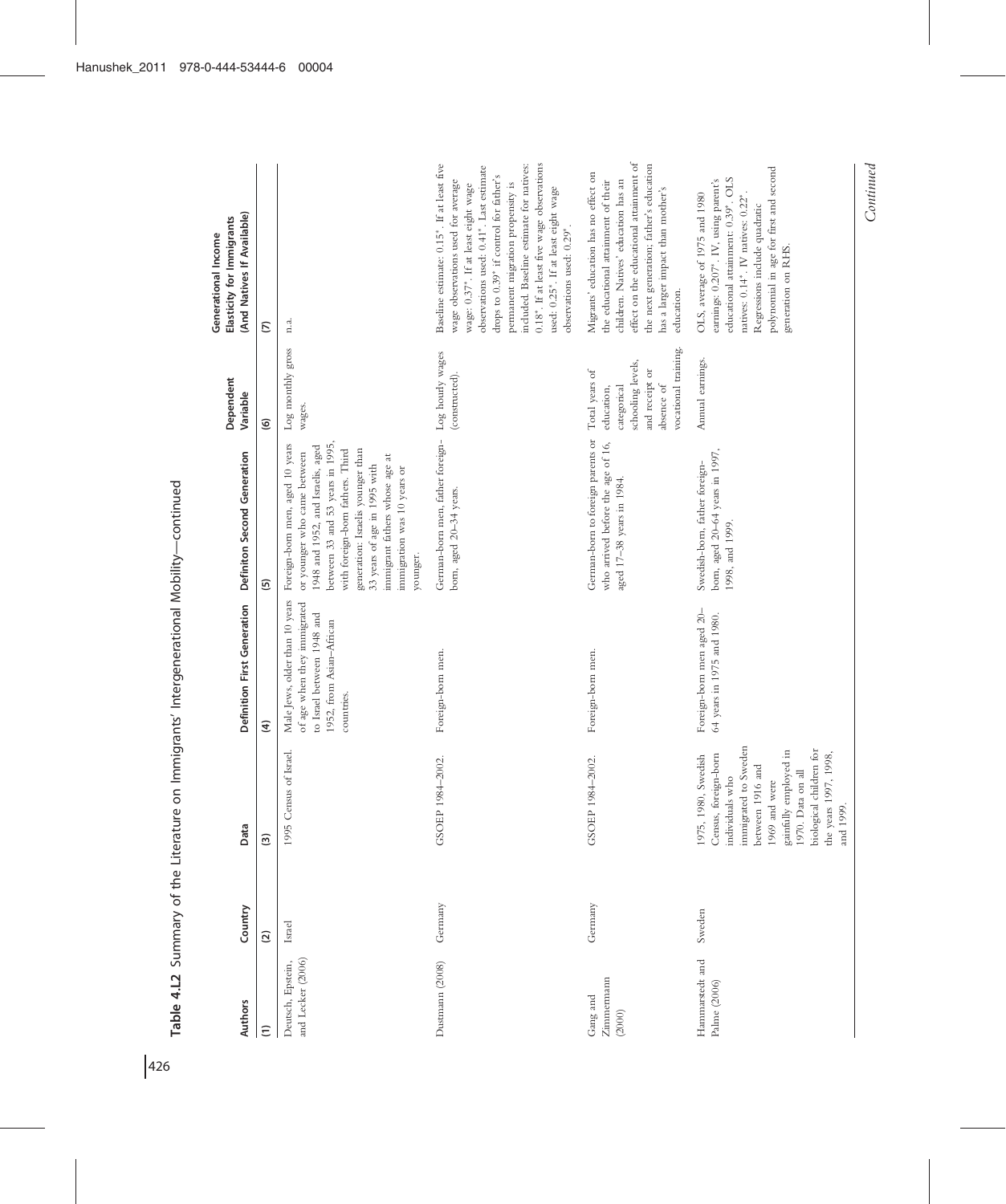| Authors                                           | Country        | Data                                                                                                                                                                                                                                               |                                                                                                    | Definition First Generation Definiton Second Generation                                                                                                                                                                                                                                                                                           | Dependent<br>Variable                                                                                  | (And Natives If Available)<br>Elasticity for Immigrants<br>Generational Income                                                                                                                                                                                                                                                                                                                                                                                                                                                                                                                                                                                                    |
|---------------------------------------------------|----------------|----------------------------------------------------------------------------------------------------------------------------------------------------------------------------------------------------------------------------------------------------|----------------------------------------------------------------------------------------------------|---------------------------------------------------------------------------------------------------------------------------------------------------------------------------------------------------------------------------------------------------------------------------------------------------------------------------------------------------|--------------------------------------------------------------------------------------------------------|-----------------------------------------------------------------------------------------------------------------------------------------------------------------------------------------------------------------------------------------------------------------------------------------------------------------------------------------------------------------------------------------------------------------------------------------------------------------------------------------------------------------------------------------------------------------------------------------------------------------------------------------------------------------------------------|
|                                                   | $\overline{c}$ | $\widehat{\mathbf{c}}$                                                                                                                                                                                                                             | E                                                                                                  | $\overline{5}$                                                                                                                                                                                                                                                                                                                                    | $\circledcirc$                                                                                         | $\overline{C}$                                                                                                                                                                                                                                                                                                                                                                                                                                                                                                                                                                                                                                                                    |
| Nielsen, Rosholm,<br>Smith, and Husted<br>(2003). | Denmark        | immigrants and 10% of<br>Danish population for<br>Entire population of<br>1985-1997.                                                                                                                                                               | women from less-developed<br>Foreign-born men and<br>countries.                                    | foreign-born, aged 18-35 years,<br>Danish-born, both parents<br>left education.                                                                                                                                                                                                                                                                   | in the first job after<br>leaving education.<br>Log hourly wages                                       | Sons: 0.001. Daughters: -0.003. Native<br>sons: -0.009*. Native Daughters:<br>$0.001$ <sup>*</sup> .                                                                                                                                                                                                                                                                                                                                                                                                                                                                                                                                                                              |
| Osterberg (2000)                                  | Sweden         | (SWIP) data from 1978<br>Swedish Income Panel<br>to 1997. From 1978, a<br>born and a 10% sample<br>10% samples of people<br>immigrating each year<br>taken. Supplementary<br>from 1979 until 1997.<br>1% sample of native-<br>of foreign-born were | Foreign-born individuals aged<br>Observed between 1978 and<br>less than 65 years in 1982.<br>1982. | older than 16 years of age ("young<br>individuals aged 25 years and more<br>immigrated to Sweden when not<br>immigrants"). Foreign-born with<br>generation"). Foreign-born who<br>and observed between 1993 and<br>foreign-born parent ("second<br>"adopted immigrants"). All<br>both parents Swedish-born<br>Swedish-born, at least one<br>1997. | son's and daughter's<br>period 1993-1997.<br>Log of average of<br>earnings over the<br>reported annual | 0.022. Native daughters (log of father's<br>Native sons (log of mother's earnings):<br>$0.045^*$ , adopted: $-0.025^*$ . Native sons<br>mother's earnings): second generation:<br>Sons (log of father's earnings): second<br>generation: 0.079*, young immigrant:<br>$0.107$ *, adopted: $0.007$ *. Sons (log of<br>earnings): second generation: 0.037*,<br>Daughters (log of mother's earnings):<br>earnings): 0.042*, Native daughters<br>second generation: 0.041*, young:<br>(log of mother's earnings): 0.080*.<br>young: 0.068*, adopted: -0.004*.<br>0.076*. Daughters (log of father's<br>(log of father's earnings): 0.068*.<br>$0.079^*$ , young: $0.076^*$ , adopted: |
| Riphahn (2003)                                    | Germany        | German Microcensuses<br>for 1989, 1991, 1993,<br>1995, and 1996.                                                                                                                                                                                   | year of entry into Germany.<br>Foreign citizen with a valid                                        | citizenship, aged 16-19 years.<br>German-born with foreign                                                                                                                                                                                                                                                                                        | Currently attending<br>advanced school<br>binary variable.<br>(Gymnasium),                             | -0.285* (coefficient for father's lowest<br>(coefficient for mother's advanced<br>(coefficient for father's advanced<br>(coefficient for mother's lowest<br>schooling degree) and 0.367*<br>vocational training). $-0.442$ <sup>*</sup><br>schooling degree) and 0.267<br>vocational training)                                                                                                                                                                                                                                                                                                                                                                                    |
|                                                   |                |                                                                                                                                                                                                                                                    |                                                                                                    |                                                                                                                                                                                                                                                                                                                                                   |                                                                                                        | Continued                                                                                                                                                                                                                                                                                                                                                                                                                                                                                                                                                                                                                                                                         |

Table 4.L2 Summary of the Literature on Immigrants' Intergenerational Mobility-continued Table 4.L2 Summary of the Literature on Immigrants' Intergenerational Mobility—continued

пиние и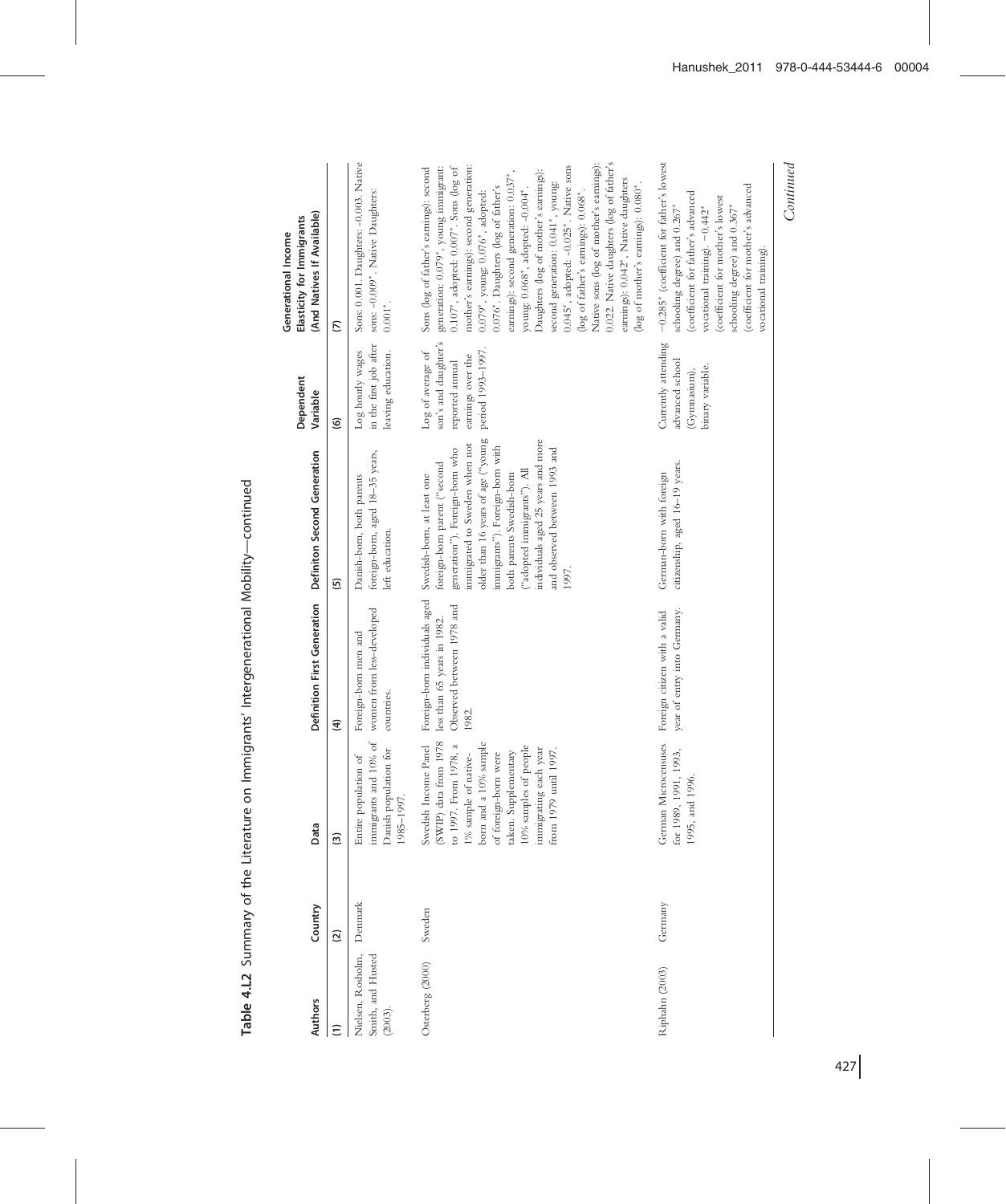| uthors       | Country       | Data                                                                                                                                                      |                                                                                           | Definition First Generation Definiton Second Generation                                                                             | Dependent<br>Variable                      | (And Natives If Available)<br>Elasticity for Immigrants<br>Generational Income                                                                                                                                                                                 |
|--------------|---------------|-----------------------------------------------------------------------------------------------------------------------------------------------------------|-------------------------------------------------------------------------------------------|-------------------------------------------------------------------------------------------------------------------------------------|--------------------------------------------|----------------------------------------------------------------------------------------------------------------------------------------------------------------------------------------------------------------------------------------------------------------|
|              | ์อ            | $\widehat{\mathbf{c}}$                                                                                                                                    | €                                                                                         | 6                                                                                                                                   | <u>මෙ</u>                                  | $\overline{c}$                                                                                                                                                                                                                                                 |
| mith (2003)  | United States | Census $(1940 - 1970)$<br>and Current Population<br>1979, 1983, 1986, and<br>Survey (CPS); special<br>1988 and CPS from<br>supplements from<br>1994-1998. | Foreign-born men.                                                                         | generation or more: both parents<br>US-born men, at least one<br>foreign-born parent. Third<br>US-born.                             | and log wages.                             | (third generation regressed on second).<br>generation regressed on first) and 0.22*<br>Log wages: 0.46* (second generation<br>regressed on first) and 0.27* (third<br>Years of schooling Years of schooling: 0.50* (second<br>generation regressed on second). |
| Trejo (2003) | United States | Current Population                                                                                                                                        | Survey, 1979 and 1989. foreign-born, aged over 16<br>Foreign-born, parents also<br>years. | foreign-born parent, aged 18-61<br>years. Third generation: US-born<br>whose parents are also US-born.<br>US-born men, at least one | Log hourly earnings n.a.<br>(constructed). |                                                                                                                                                                                                                                                                |

| ֞ <b>֝</b><br>$\frac{1}{2}$<br>i                                                                                                                                                                                                                                      |
|-----------------------------------------------------------------------------------------------------------------------------------------------------------------------------------------------------------------------------------------------------------------------|
| ١                                                                                                                                                                                                                                                                     |
| $\frac{1}{2}$<br>J                                                                                                                                                                                                                                                    |
| translated that call the call that if it is computed to the first call of the call of the computed to the first call of the first call of the first call of the first call of the first call of the first call of the first ca<br><b>1 Junie: July 11 Dec 14</b><br>1 |
| i                                                                                                                                                                                                                                                                     |
| Table 4.L2                                                                                                                                                                                                                                                            |

Note: A  $(*)$  indicates statistical significance at the 5 percent level. Note: A (\*) indicates statistical significance at the 5 percent level.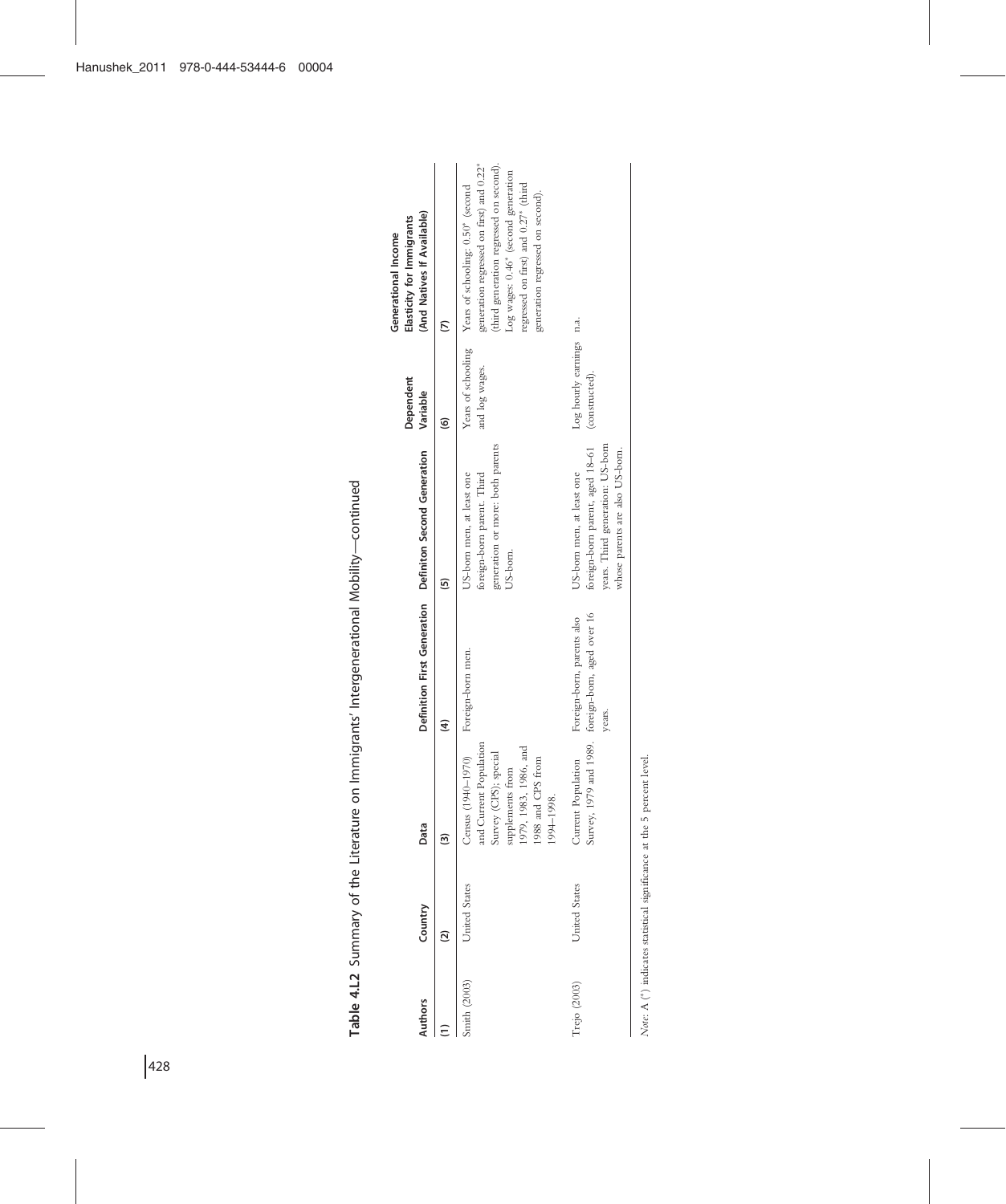# bg0010 **REFERENCES**<br>ref1  $\overline{A}$ cemoglu D  $\overline{A}$ ut

| ref1              | Acemoglu, D., Autor, D., 2010. Skills, Tasks and Technologies: Implications for Employment and Earn-<br>ings. In: Ashenfelter, O., Card, D. (Eds.), Handbook of Labor Economics. Vol. 4. Elsevier-North Hol-<br>land, Amsterdam forthcoming.                                   |
|-------------------|--------------------------------------------------------------------------------------------------------------------------------------------------------------------------------------------------------------------------------------------------------------------------------|
| ref <sub>2</sub>  | Acosta, P., 2006. Labor Supply, School Attendance, and Remittances from International Migration: the<br>Case of El Salvador World Bank Policy Research Working Paper No. 3903.                                                                                                 |
| ref3              | Algan, Y., Dustmann, C., Glitz, A., Manning, A., 2010. The Economic Situation of First- and Second-<br>Generation Immigrants in France, Germany, and the UK. Econ. J. 120 (542), F4-F30.                                                                                       |
| ref4              | Altonji, J.G., Card, D., 1991. The Effects of Immigration on the Labor Market Outcomes of Less-skilled<br>Natives. In: Abowd, J.M., Freeman, R.B. (Eds.), Immigration, Trade, and the Labor Market. Univer-<br>sity of Chicago Press, Chicago, pp. 201–234 (Chapter 7).        |
| ref <sub>5</sub>  | Antman, F., 2009. The Intergenerational Effects of Paternal Migration on Schooling: What Can We Learn<br>from Children's Time Allocations? Department of Economics, University of Colorado at Boulder<br>Working Paper No. 08–03.                                              |
| ref <sub>6</sub>  | Aydemir, A., Borjas, G.J., 2007. Cross-Country Variation in the Impact of International Migration:<br>Canada, Mexico, and the United States. J. Eur. Econ. Assoc. 5 (4), 663–708.                                                                                              |
| ref7              | Aydemir, A., Chen, W.-H., Corak, M., 2009. Intergenerational Earnings Mobility Among the Children of<br>Canadian Immigrants. Rev. Econ. Stat. 91 (2), 377–397.                                                                                                                 |
| ref <sub>8</sub>  | Aydemir, A., Robinson, C., 2008. Global Labour Markets, Return and Onward Migration. Can. J. Econ.<br>41 (4), 1285–1311.                                                                                                                                                       |
| ref9              | Autor, D.H., Levy, F., Murnane, R.J., 2003. The Skill Content of Recent Technological Change: An<br>Empirical Exploration. Q. J. Econ. 118 (4), 1279–1334.                                                                                                                     |
| ref <sub>10</sub> | Baker, M., Benjamin, D., 1994. The Performance of Immigrants in the Canadian Labor Market. J. Labor<br>Econ. $12$ (3), $369-405$ .                                                                                                                                             |
| ref11             | Barrett, A., O'Connell, P.J., 2001. Is There a Wage Premium for Returning Irish Migrants? Econ. Soc.<br>Rev. 32 (1), 1–21.                                                                                                                                                     |
| ref12             | Bartel, A., 1989. Where Do the New U.S. Immigrants Live? J. Labor Econ. 7 (4), 371–391.                                                                                                                                                                                        |
| ref13             | Barth, E., Bratsberg, B., Raaum, O., 2004. Identifying Earnings Assimilation of Immigrants under Chang-<br>ing Macroeconomic Conditions. Scand. J. Econ. 106 (1), 1–22.                                                                                                        |
| ref14             | Barth, E., Bratsberg, B., Raaum, O., 2006. Local Unemployment and the Relative Wages of Immigrants:<br>Evidence from the Current Population Surveys. Rev. Econ. Stat. 88 (2), 243-263.                                                                                         |
| ref15             | Basilio, L., Bauer, T., 2010. Transferability of Human Capital and Immigrant Assimilation: An Analysis for<br>Germany. IZA Discussion Paper No. 4716.                                                                                                                          |
| ref16             | Becker, G.S., Tomes, N., 1979. An Equilibrium Theory of the Distribution of Income and Intergenera-<br>tional Mobility. J. Polit. Econ. 87 (6), 1153–1189.                                                                                                                     |
| ref17             | Beggs, J.J., Chapman, B.J., 1988a. The International Transferability of Human Capital: Immigrant Labour<br>Market Outcomes in Australia. In: Baker, L., Miller, P. (Eds.), The Economics of Immigration. Aus-<br>tralian Government Publishing Service, Canberra, pp. 143–147. |
| ref18             | Beggs, J.J., Chapman, B.J., 1988b. Immigrant Wage Adjustment in Australia: Cross Section and Time-Ser-<br>ies Estimates. Econ. Rec. 64 (186), 161-167.                                                                                                                         |
| ref19             | Behrman, J., Taubman, P., 1985. Intergenerational Earnings Mobility in the United States: Some Esti-<br>mates and a Test of Becker's Intergenerational Endowment's Model. Rev. Econ. Stat. 67 (1),<br>$141 - 151.$                                                             |
| ref <sub>20</sub> | Beine, M., Defoort, C., Docquier, F., 2010. A Panel Data Analysis of the Brain Gain. World Dev.<br>forthcoming.                                                                                                                                                                |
| ref <sub>21</sub> | Beine, M., Docquier, F., Rapoport, H., 2001. Brain Drain and Economic Growth: Theory and Evidence.<br>J. Dev. Econ. 64 (1), 275–289.                                                                                                                                           |
| ref <sub>22</sub> | Beine, M., Docquier, F., Rapoport, H., 2008. Brain Drain and Human Capital Formation in Developing<br>Countries: Winners and Losers. Econ. J. 118 (528), 631–652.                                                                                                              |
| ref23             | Bell, B.D., 1997. The Performance of Immigrants in the United Kingdom: Evidence from the GHS. Econ.<br>J. 107 (441), 333-344.                                                                                                                                                  |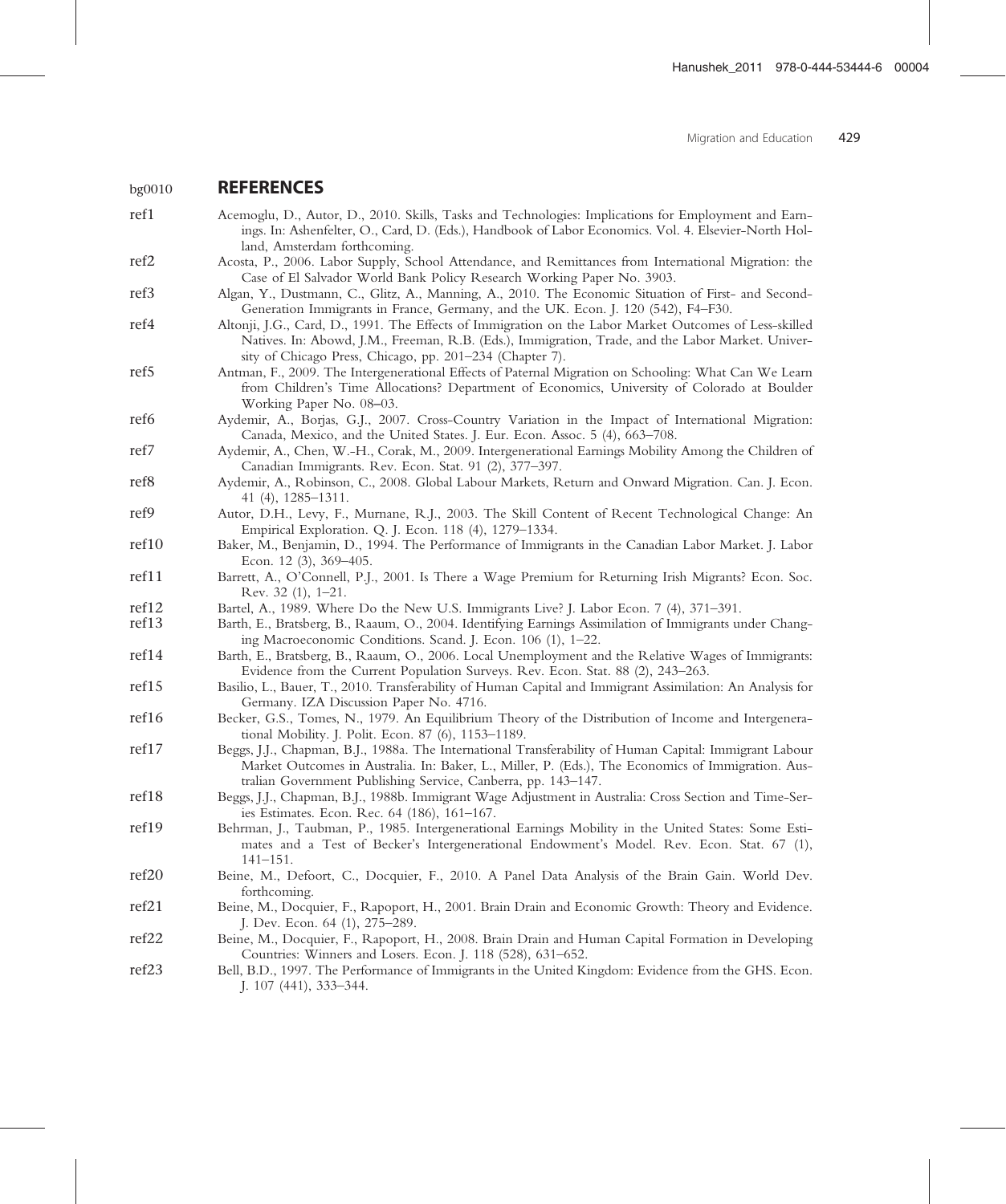- ref24 Belot, M.V.K., Hatton, T.J., 2008. Immigrant Selection in the OECD. CEPR Discussion Paper No. 6675. Ben-Porath, Y., 1967. The Production of Human Capital and the Life Cycle of Earnings. J. Polit. Econ. 75 (4), 352–365.
- ref26 Berman, E., Lang, K., Siniver, E., 2003. Language-skill Complementarity: Returns to Immigrant Language Acquisition. Labour Econ. 10, 265–290.
- ref9000 Bertoli, Simone, 2010. The Informational Structure of Migration Decision and Migrants Self-Selection. Economics Letters, Vol. 108 (1), pp. 89–92.
- ref27 Betts, J., Fairlie, R., 2003. Does Immigration Induce 'Native Flight' from Public Schools into Private Schools? J. Public Econ. 87 (5–6), 987–1012.
- ref28 Bijwaard, G.E., 2004. Dynamic Economic Aspects of Migration. Medium Econometrische Toepassingen  $12(3)$ ,  $26-30$ .
- ref29 Bishop, K.C., 2008. A Dynamic Model of Location Choice and Hedonic Valuation Unpublished Working Paper.
- ref30 Björklund, A., Jäntti, M., 1997. Intergenerational Income Mobility in Sweden Compared to the United States. Am. Econ. Rev. 87 (5), 1009–1018.
- ref31 Blanden, J., Goodman, A., Gregg, P., Machin, S., 2004. Changes in Intergenerational Mobility in Britain. In: Corak, M. (Ed.), Generational Income Mobility in North America and Europe. Cambridge University Press, pp. 122–146.
- ref32 Bleakley, H., Chin, A., 2004. Language Skills and Earnings: Evidence from Childhood Immigrants. Rev. Econ. Stat. 86 (2), 481–496.
- ref33 Bleakley, H., Chin, A., 2008. What Holds Back the Second Generation? The Intergenerational Transmission of Language Human Capital among Immigrants. J. Hum. Resour. 43 (2), 267–298.
- ref34 Borjas, G.J., 1982. The Earnings of Male Hispanic Immigrants in the United States. Ind. Labor Relat. Rev. 35, 343–353.
- ref35 Borjas, G.J., 1985. Assimilation, Changes in Cohort Quality, and the Earnings of Immigrants. J. Labor Econ. 3 (4), 463–489.
- ref36 Borjas, G.J., 1987. Self-Selection and the Earnings of Immigrants. Am. Econ. Rev. 77 (4), 531–553. ref37 Borjas, G.J., 1992. Ethnic Capital and Intergenerational Mobility. Q. J. Econ. 107 (1), 123–150.
- ref37 Borjas, G.J., 1992. Ethnic Capital and Intergenerational Mobility. Q. J. Econ. 107 (1), 123–150.
- ref38 Borjas, G.J., 1993. The Intergenerational Mobility of Immigrants. J. Labor Econ. 11 (1), 113–135.
- Borjas, G.J., 1994. Long-Run Convergence of Ethnic Skill Differentials: The Children and Grandchildren of the Great Migration. Ind. Labor Relat. Rev. 47 (4), 553–573.
- ref40 Borjas, G.J., 1995a. Assimilation and Changes in Cohort Quality Revisited: What Happened to Immigrant Earnings in the 1980s? J. Labor Econ. 13 (2), 201–245.
- ref41 Borjas, G.J., 1995b. Ethnicity, Neighborhoods, and Human-Capital Externalities. Am. Econ. Rev. 85 (3), 365–390.
- ref42 Borjas, G.J., 1999. The Economic Analysis of Immigration. In: Ashenfelter, O., Card, D. (Eds.), Handbook of Labor Economics Vol. 3. (3), 1697–1760 (Chapter 28).
- ref43 Borjas, G.J., 2000. The Economic Progress of Immigrants. In: Borjas, G.J. (Ed.), Issues in the Economics of Immigration, NBER Books, pp. 15–50 (Chapter 1).
- ref44 Borjas, G.J., 2003. The Labor Demand Curve Is Downward Sloping: Reexamining the Impact of Immigration on the Labor Market. Q. J. Econ. 118 (4), 1335–1374.
- ref45 Borjas, G.J., 2006a. Immigration in High-Skill Labor Markets: The Impact of Foreign Students on the Earnings of Doctorates. NBER Working Paper 12085.
- ref46 Borjas, G.J., 2006b. Making It in America: Social Mobility in the Immigrant Population. Future Child 16  $(2), 55 - 71.$
- ref47 Borjas, G.J., 2007. Do Foreign Students Crowd Out Native Students from Graduate Programs? In: Stephan, P.E., Ehrenberg, R.G. (Eds.), Science and the University (Science and Technology in Society). University of Wisconsin Press.
- ref48 Borjas, G.J., Bratsberg, B., 1996. Who Leaves? The Outmigration of the Foreign-Born. Rev. Econ. Stat. 78 (1), 165–176.
- ref49 Borjas, G.J., Freeman, R.B., Katz, L.F., 1997. How Much Do Immigration and Trade Affect Labor Market Outcomes? Brookings Pap. Econ. Act 1, 1–67.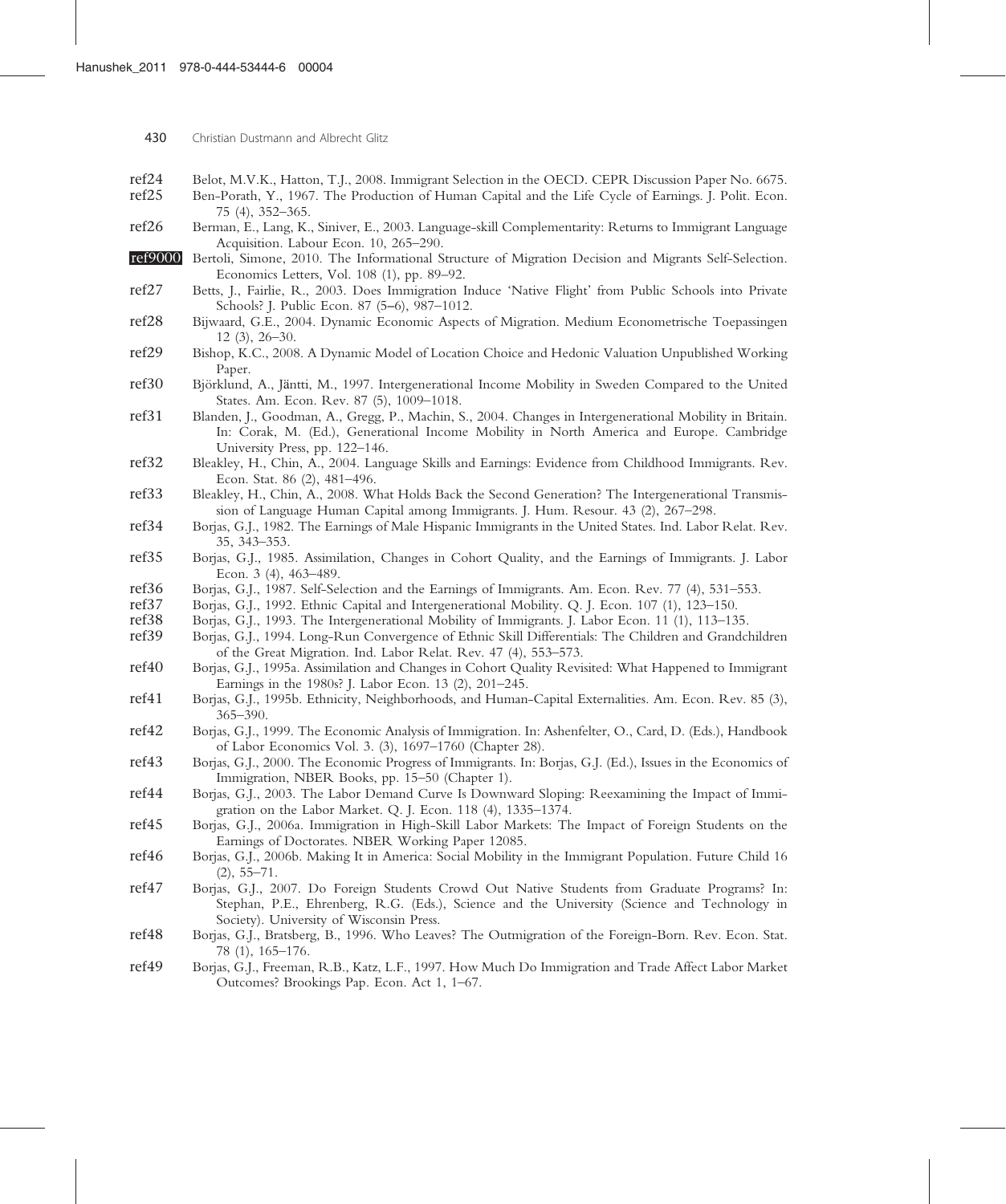| ref50             | Bound, J., Turner, S., Walsh, P., 2009. Internationalization of U.S. Doctorate Education. Population<br>Studies Center Research Report 09-675, University of Michigan.                                                                                                                                  |
|-------------------|---------------------------------------------------------------------------------------------------------------------------------------------------------------------------------------------------------------------------------------------------------------------------------------------------------|
| ref51             | Bratsberg, B., Raaum, O., Sorlie, K., 2007. Foreign-Born Migration to and from Norway. In: Ozden, C.,<br>Schiff, M. (Eds.), International Migration, Economic Development and Policy. Palgrave Macmillan,<br>New York, pp. 259–290 (Chapter 9).                                                         |
| ref52             | Bratsberg, B., Ragan, Jr., J.F. 2002. The Impact of Host-Country Schooling on Earnings: A Study of Male<br>Immigrants in the United States. J. Hum. Resour. 37 (1), 63–105.                                                                                                                             |
| ref53             | Butcher, K.F., Card, D., 1991. Immigration and Wages: Evidence from the 1980s. Am. Econ. Rev. 81 (2),<br>292-296.                                                                                                                                                                                       |
| ref54             | Card, D., 1990. The Impact of the Mariel Boatlift on the Miami Labor Market. Ind. Labor Relat. Rev.<br>$(2), 245 - 257.$                                                                                                                                                                                |
| ref55             | Card, D., 2001. Immigrant Inflows, Native Outflows, and the Local Labor Market Impacts of Higher<br>Immigration. J. Labor Econ. 19 (1), 22–64.                                                                                                                                                          |
| ref56             | Card, D., DiNardo, J., Estes, E., 2000. The More Things Change: Immigrants Children of Immigrants in<br>the 1940s, the 1970s, and the 1990s. In: Borjas, G.J. (Ed.), Issues in the Economics of Immigration.<br>NBER, and University of Press, Chicago.                                                 |
| ref57             | Carliner, G., 1980. Wages, Earnings, and Hours of First, Second and Third Generation American Males.<br>Econ. Inquiry $18(1)$ , $87-102$ .                                                                                                                                                              |
| ref58             | Carliner, G., 1981. Wage Differences by Language Group and the Market for Language Skills in Canada.<br>J. Hum. Resour. 16 (3), 384–399.                                                                                                                                                                |
| ref59             | Casey, T., Dustmann, C., 2008. Intergenerational Transmission of Language Capital and Economic Out-<br>comes. J. Hum. Resour. 43 (3), 660–687.                                                                                                                                                          |
| ref <sub>60</sub> | Checchi, D., De Simone, G., Faini, R., 2007. Skilled Migration, FDI, and Human Capital Investment.<br>IZA Discussion Paper No. 2795.                                                                                                                                                                    |
| ref61             | Chiquiar, D., Hanson, G.H., 2005. International Migration, Self-Selection and the Distribution of Wages:<br>Evidence from Mexico and the United States. J. Polit. Econ. 113 (2), 239–281.                                                                                                               |
| ref62             | Chiswick, B.R., 1977. Sons of Immigrants: Are They at an Earnings Disadvantage? Am. Econ. Rev. Pap.<br>Proc. 67, 376–380.                                                                                                                                                                               |
| ref <sub>63</sub> | Chiswick, B.R., 1978. The Effect of Americanization on the Earnings of Foreign-born Men. J. Polit.<br>Econ. 86 (5), 897–921.                                                                                                                                                                            |
| ref64             | Chiswick, B.R., 1991. Speaking, Reading, and Earnings among Low-Skilled Immigrants. J. Labor Econ.<br>$9(2), 149-170.$                                                                                                                                                                                  |
| ref <sub>65</sub> | Chiswick, B.R., 1998. Hebrew Language Usage: Determinants and Effects on Earnings among Immigrants<br>in Israel. J. Popul. Econ. 11 (2), 253-271.                                                                                                                                                       |
| ref <sub>66</sub> | Chiswick, B.R., DebBurman, N., 2004. Educational Attainment: Analysis by Immigrant Generation.<br>Econ. Educ. Rev. 23 (4), 361–379.                                                                                                                                                                     |
| ref <sub>67</sub> | Chiswick, B.R., Lee, Y.L., Miller, P.W., 2005. Parents and Children Talk: English Language Proficiency<br>within Immigrant Families. Rev. Econ. Househ. 3 (3), 243–268.                                                                                                                                 |
| ref <sub>68</sub> | Chiswick, B.R., Miller, P.W., 1992. Language in the Immigrant Labor Market: The Immigrant<br>Experience in Canada and the United States. In: Chiswick, B.R. (Ed.), Immigration, Language<br>and Ethnicity: Canada and the United States. American Enterprise Institute, Washington, DC,<br>pp. 229–296. |
| ref <sub>69</sub> | Chiswick, B.R., Miller, P.W., 1994. The Determinants of Post-Immigration Investments in Education.<br>Econ. Educ. Rev. 13 (2), 163-177.                                                                                                                                                                 |
| ref70             | Chiswick, B.R., Miller, P.W., 1995. The Endogeneity between Language and Earnings: International<br>Analyses. J. Labor Econ. 13 (2), 246–288.                                                                                                                                                           |
| ref71             | Chiswick, B.R., Miller, P.W., 2002. Immigrant Earnings: Language Skills, Linguistic Concentration and<br>the Business Cycle. J. Popul. Econ. 15 (1), 31–57.                                                                                                                                             |
| ref72             | Chiswick, B.R., Miller, P.W., 2003. The Complementarity of Language and Other Human Capital:<br>Immigrant Earnings in Canada. Econ. Educ. Rev. 22 (5), 469–480.                                                                                                                                         |
| ref <sub>73</sub> | Chiswick, B.R., Miller, P.W., 2005. Do Enclaves Matter in Immigrant Adjustment? City Community 4<br>$(1), 5-35.$                                                                                                                                                                                        |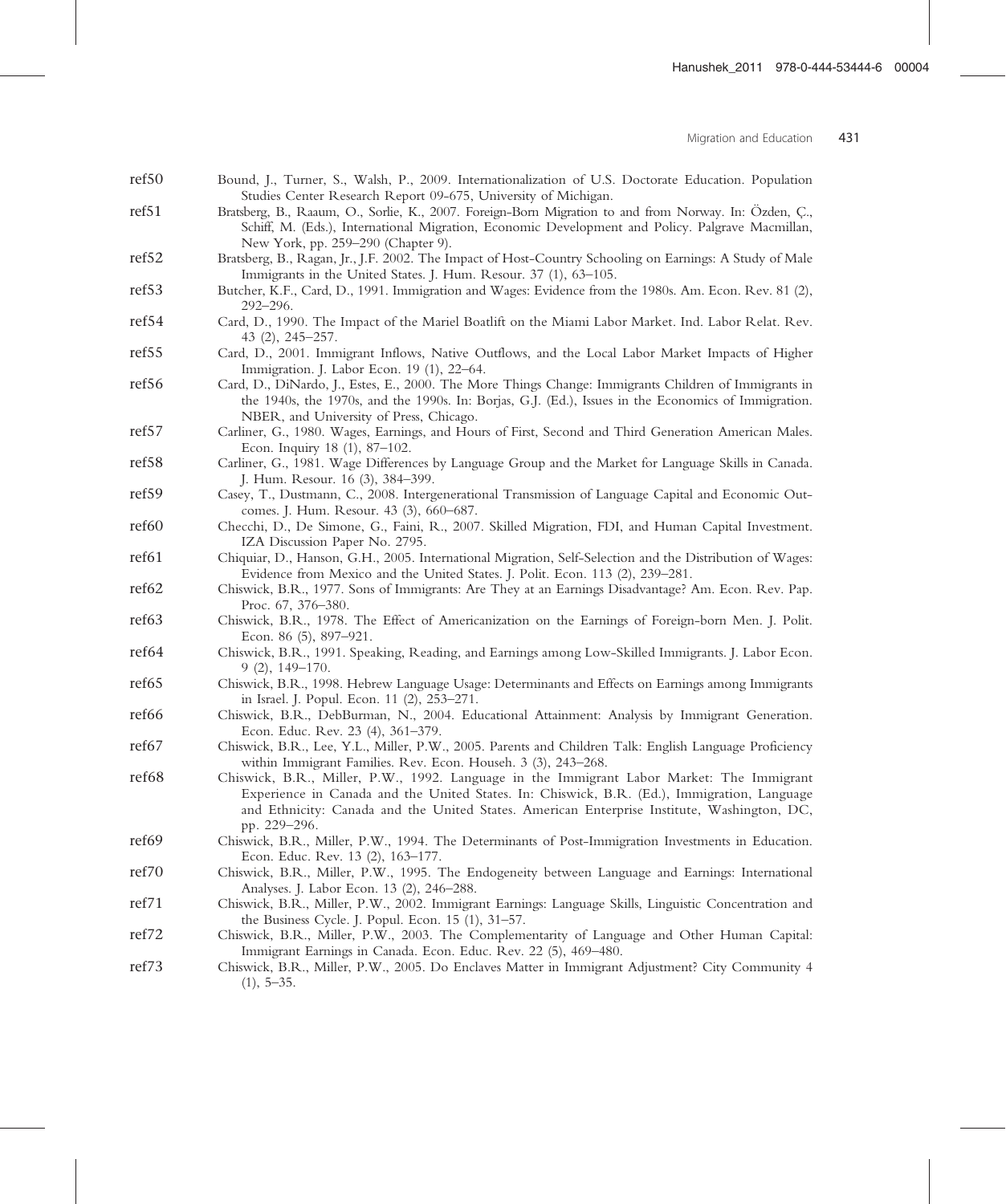- ref74 Chiswick, B.R., Miller, P.W., 2007. The International Transferability of Immigrants' Human Capital Skills. IZA Discussion Paper No. 2670.
- ref75 Chiswick, B.R., Miller, P.W., 2008. Why is the Payoff to Schooling Smaller for Immigrants? Labour Econ. 15 (6), 1317–1340.
- ref76 Chiswick, B.R., Repetto, G., 2001. Immigrant Adjustment in Israel: The Determinants of Literacy and Fluency in Hebrew and Their Effects on Earnings. In: Djajic, S. (Ed.), International Migration: Trends, Policies and Economic Impact. Routledge, London, pp. 204–228.
- ref77 Clark, K., Lindley, J.K., 2009. Immigrant Assimilation Pre and Post Labour Market Entry: Evidence from the UK Labour Force Survey. J. Popul. Econ. 22 (1), 175–198.
- ref78 Co, C.Y., Gang, I., Yun, M.-S., 2000. Returns to Returning. J. Popul. Econ. 13 (1), 57–79.
- Cobb-Clark, D.A., 1993. Immigrant Selectivity and Wages—The Evidence for Women. Am. Econ. Rev. 83 (4), 986–993.
- ref80 Cohen-Goldner, S., Eckstein, Z., 2008. Labor Mobility of Immigrants: Training, Experience, Language, and Opportunities. Int. Econ. Rev. 49 (3), 837–872.
- ref81 Commander, S., Kangasniemi, M., Winters, L.A., 2004. The Brain Drain: Curse or Boon? A Survey of the Literature. In: Baldwin, R., Winters, L.A. (Eds.), Challenges to Globalization. University of Chicago Press, Chicago, pp. 235–272.
- ref82 Constant, A.F., Zimmermann, K.F., 2008. Measuring Ethnic Identity and Its Impact on Economic Behavior. J. Eur. Econ. Assoc. 6 (2-3), 424–433.
- ref83 Corak, M. (Ed.), 2004. Generational Income Mobility in North America and Europe. Cambridge University Press, Cambridge.
- ref84 Corak, M., 2006. Do Poor Children Become Poor Adults? Lessons for Public Policy from a Cross Country Comparison of Generational Earnings Mobility. In: Creedy, J., Kalb, G. (Eds.), Research on Economic Inequality, Vol. 13. Dynamics of Inequality and Poverty. Elsevier Press, Amsterdam.
- ref85 Corak, M., Heisz, A., 1999. The Intergenerational Earnings and Income Mobility of Canadian Men: Evidence from Longitudinal Income Tax Data. J. Hum. Resour. 34 (3), 504–533.
- ref86 Cortes, K.E., 2004. Are Refugees Different from Economic Immigrants? Some Empirical Evidence on the Heterogeneity of Immigrant Groups in the United States. Rev. Econ. Stat. 86 (2), 465–480.
- ref87 Cortes, K.E., 2006. The Effects of Age at Arrival and Enclave Schools on the Academic Performance of Immigrant Children. Econ. Educ. Rev. 25 (2), 121–132.
- ref88 Cortés, P., 2010. The Feminization of International Migration and its Effects on the Families Left Behind: Evidence from the Philippines. unpublished manuscript.
- ref89 Cortés, P., Pan, J., 2009. Outsourcing Household Production: The Demand for Foreign Domestic Helpers and Native Labor Supply in Hong Kong. Working Paper, University of Chicago, Booth School of Business.
- ref90 Cortés, P., Tessada, J., 2009. Low-Skilled Immigration and the Labor Supply of Highly Educated Women. unpublished manuscript.
- ref91 Cox Edwards, A., Ureta, M., 2003. International Migration, Remittances and Schooling: Evidence from El Salvador. J. Development Economics 72 (2), 429–461.
- ref92 Cunha, F., Heckman, J.J., Lochner, L., Masterov, D.V., 2006. Interpreting the Evidence on Life Cycle Skill Formation. In: Hanushek, E.A., Welch, F. (Eds.), Handbook of the Economics of Education. North-Holland, Amsterdam, pp. 697–812 (Chapter 12).
- ref93 Cutler, D.M., Glaeser, E.L., Vigdor, J.L., 2005. Ghettos and the Transmission of Ethnic Capital. In: Loury, G., Modood, T., Teles, S.M. (Eds.), Ethnicity, Social Mobility and Public Policy: Comparing the US and UK. Cambridge University Press, UK, pp. 204–222.
- ref94 <sup>D</sup>'Addio, A.C., 2019. Intergenerational Transmission of Disadvantage: Mobility or Immobility across Generations? A Review of the Evidence for OECD Countries. OECD Social, Employment and Migration Working Paper No. 52.
- ref95 Dahl, G., 2002. Mobility and the Return to Education: Testing a Roy Model with Multiple Markets. Econometrica 70 (6), 2367–2420.
- ref96 De Brauw, A., Giles, J., 2006. Migrant Opportunity and the Educational Attainment of Youth in Rural China. IZA Discussion Paper No. 2326.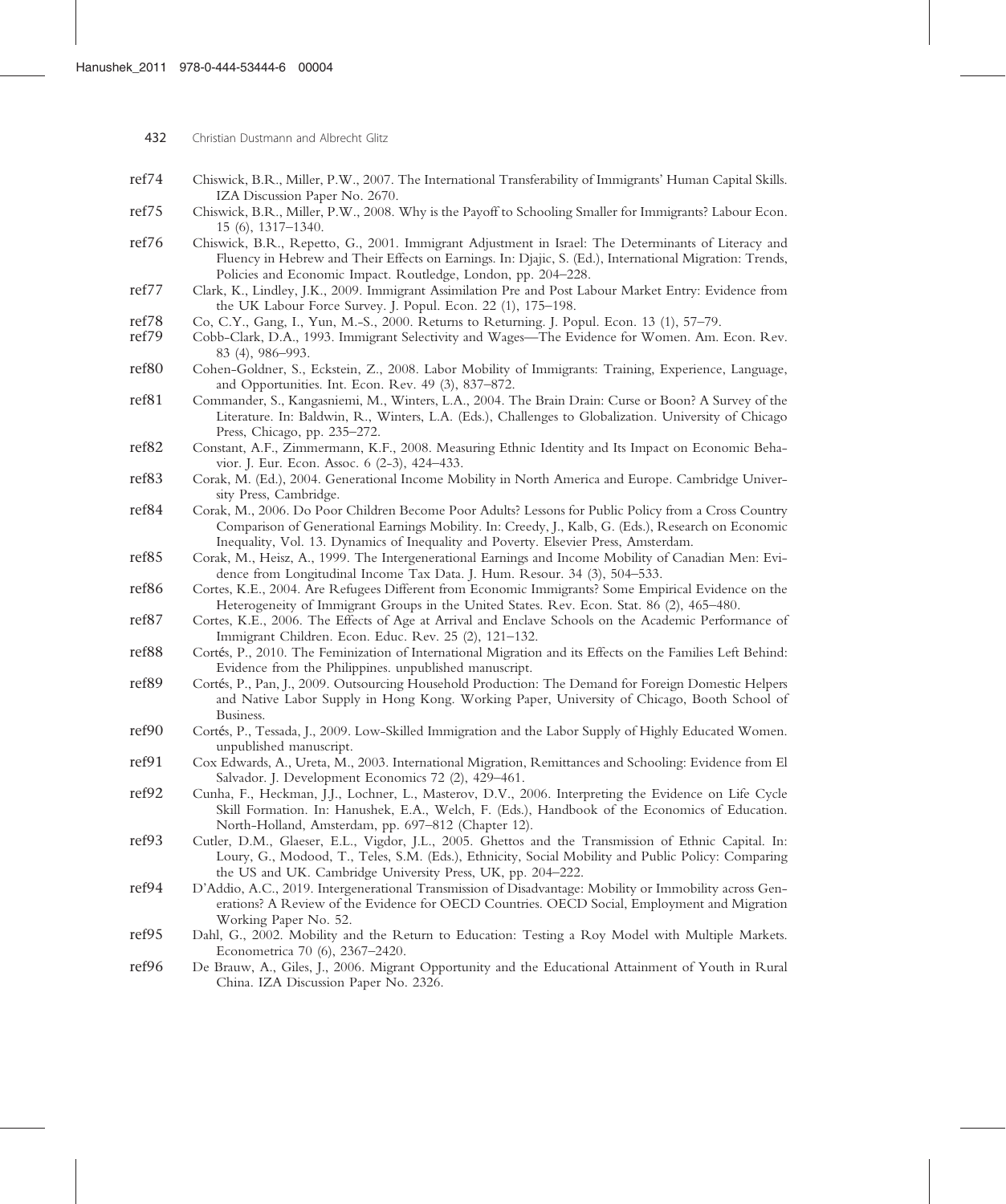| ref97  | De Freitas, G., 1980. The Earnings of Immigrants in the American Labor Market. PhD dissertation,                                                                                                           |
|--------|------------------------------------------------------------------------------------------------------------------------------------------------------------------------------------------------------------|
|        | Columbia University.                                                                                                                                                                                       |
| ref98  | Deutsch, J., Epstein, G.S., Lecker, T., 2006. Multi-Generation Model of Immigrant Earnings: Theory and                                                                                                     |
|        | Application. In: Polachek, S.W., Chiswick, C., Rapoport, H. (Eds.), Research in Labor Economics.                                                                                                           |
|        | Vol. 24. Elsevier, Amsterdam, pp. 217–234.                                                                                                                                                                 |
| ref99  | Docquier, F., Marfouk, A., 2006. International Migration by Educational Attainment (1990–2000). In:                                                                                                        |
| ref100 | Ozden, Ç., Schiff, M. (Eds.), Remittances and Development. Palgrave Macmillan, New York.                                                                                                                   |
|        | Docquier, F., Rapoport, H., 2009. Skilled Migration: The Perspective of Developing Countries. In:<br>Baghwati, J., Hanson, G. (Eds.), Skilled Immigration Today: Prospects, Problems and Policies. Russell |
|        | Sage Foundation, New York, pp. 247-284 (Chapter 9).                                                                                                                                                        |
| ref101 | Domingues Dos Santos, M., Postel-Vinay, F., 2003. Migration as a Source of Growth: the Perspective of a                                                                                                    |
|        | Developing Country. J. Popul. Econ. 16 (1), 161-175.                                                                                                                                                       |
| ref102 | Domingues Dos Santos, M., Postel-Vinay, F., 2004. The Impact of Temporary Migration on Human                                                                                                               |
|        | Capital Accumulation and Economic Development. Brussels Econ. Rev. 47 (1), 77–88.                                                                                                                          |
| ref103 | Duleep, H.O., Regets, M.C., 1999. Immigrants and Human-Capital Investment. Am. Econ. Rev. Pap.                                                                                                             |
|        | Proc. $89(2)$ , $186-191$ .                                                                                                                                                                                |
| ref104 | Duleep, H.O., Regets, M.C., 2002. The Elusive Concept of Immigrant Quality. IZA Discussion Paper                                                                                                           |
|        | No. 631.                                                                                                                                                                                                   |
| ref105 | Dustmann, C., 1993. Earnings Adjustment of Temporary Migrants. J. Popul. Econ. 6 (2), 153–168.                                                                                                             |
| ref106 | Dustmann, C., 1994a. Return Intentions of Migrants: Theory and Evidence. CEPR Discussion Paper                                                                                                             |
|        | No. 906.                                                                                                                                                                                                   |
| ref107 | Dustmann, C., 1994b. Speaking Fluency, Writing Fluency and Earnings of Migrants. J. Popul. Econ. 7 (2),                                                                                                    |
|        | $133 - 156.$                                                                                                                                                                                               |
| ref108 | Dustmann, C., 1995. Savings Behavior of Migrant Workers-a Life Cycle Analysis. Zeitschrift fuer<br>Wirtschafts-und Sozialwissenschaften 4, 511–533.                                                        |
| ref109 | Dustmann, C., 1997. Differences in the Labour Market Behaviour between Temporary and Permanent                                                                                                             |
|        | Migrant Women. Labour Econ. 4 (1), 29–46.                                                                                                                                                                  |
| ref110 | Dustmann, C., 1999. Temporary Migration, Human Capital, and Language Fluency of Migrants. Scand.                                                                                                           |
|        | J. Econ. $101$ (2), $297-314$ .                                                                                                                                                                            |
| ref111 | Dustmann, C., 2000. Temporary Migration and Economic Assimilation. Swedish Econ. Policy Rev. 7,                                                                                                            |
|        | $213 - 244.$                                                                                                                                                                                               |
| ref112 | Dustmann, C., 2003. Return Migration, Wage Differentials and the Optimal Migration Duration. Eur.                                                                                                          |
|        | Econ. Rev. 47 (2), 353–369.                                                                                                                                                                                |
| ref113 | Dustmann, C., 2008. Return Migration, Investment in Children, and Intergenerational Mobility: Compar-                                                                                                      |
|        | ing Sons of Foreign- and Native-Born Fathers. J. Hum. Resour. 43 (2), 299–324.                                                                                                                             |
| ref114 | Dustmann, C., Fabbri, F., 2003. Language Proficiency and Labour Market Performance of Immigrants in<br>the UK. Econ. J. 113 (489), 695–717.                                                                |
| ref115 | Dustmann, C., Fabbri, F., Preston, I., 2005. The Impact of Immigration on the British Labour Market.                                                                                                       |
|        | Econ. J. 115 (507), F324–F341.                                                                                                                                                                             |
| ref116 | Dustmann, C., Fadlon, I., Weiss, Y., 2010. Return Migration, Human Capital Accumulation and the Brain                                                                                                      |
|        | Drain. J. Dev. Econ. forthcoming.                                                                                                                                                                          |
| ref117 | Dustmann, C., Frattini, T., Halls, C., 2010. Assessing the Fiscal Costs and Benefits of A8 Migration to the                                                                                                |
|        | UK. Fisc. Stud. 31 (1), 1–41.                                                                                                                                                                              |
| ref118 | Dustmann, C., Frattini, T., Lanzara, G., 2010. Educational Achievements and Ambitions of Second Gen-                                                                                                       |
|        | eration Immigrants—An International Comparison. mimeo, UCL.                                                                                                                                                |
| ref119 | Dustmann, C., Frattini, T., Preston, I., 2008. The Effect of Immigration along the Distribution of Wages.                                                                                                  |
|        | CReAM Discussion Paper No. 03/08.                                                                                                                                                                          |
| ref120 | Dustmann, C., Glitz, A., Schönberg, U., 2010. Referral-based Job Search Networks. unpublished manuscript.                                                                                                  |
| ref121 | Dustmann, C., Glitz, A., Vogel, T., 2010. Employment, Wages, and the Economic Cycle: Differences<br>between Immigrants and Natives. Eur. Econ. Rev. 54 (1), 1–17.                                          |
| ref122 | Dustmann, C., Machin, S., Schönberg, U., 2010. Ethnicity and Educational Achievement in Compulsory                                                                                                         |
|        | Schooling. Econ. J. 120 (546), F272–F297.                                                                                                                                                                  |
|        |                                                                                                                                                                                                            |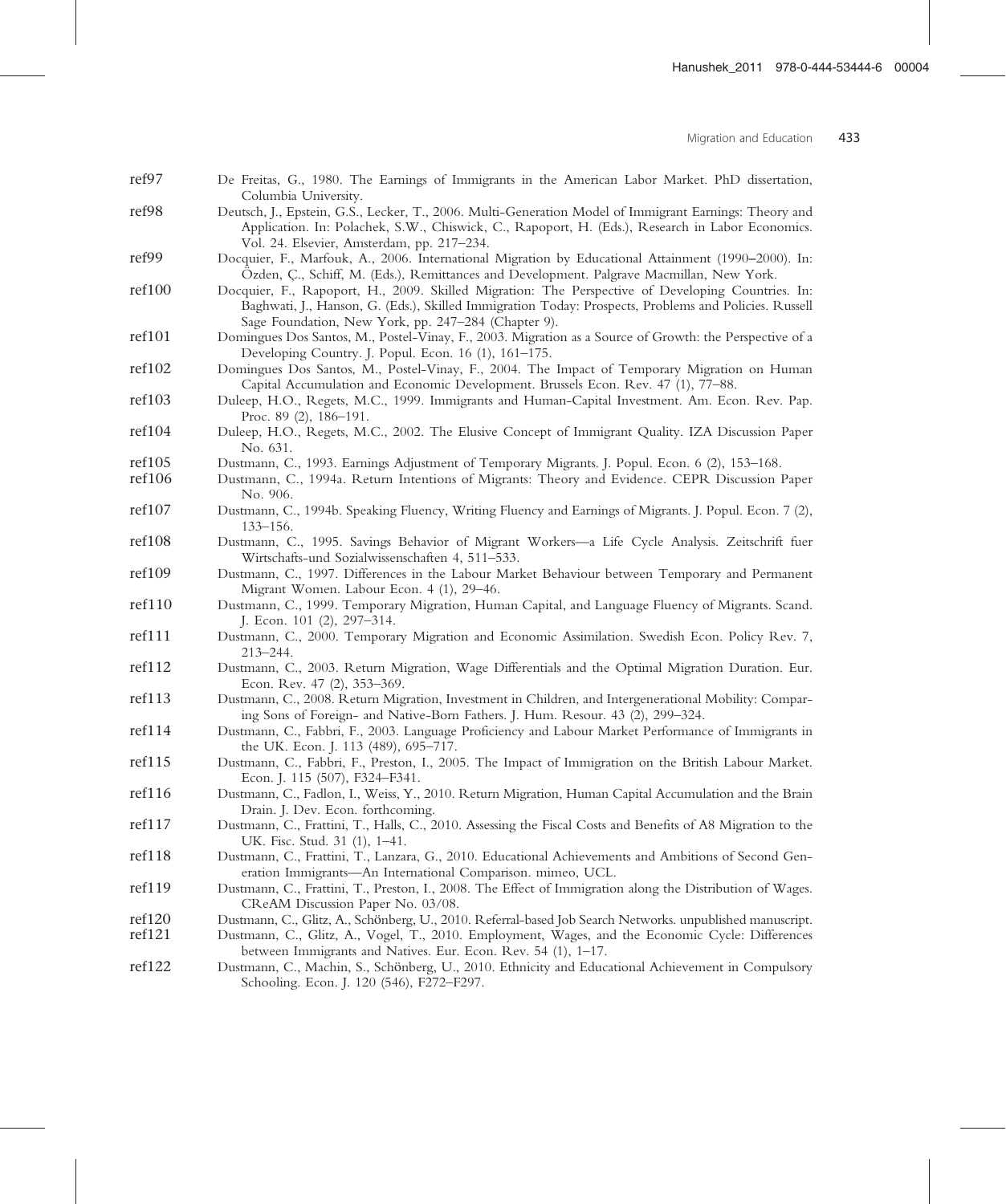- ref123 Dustmann, C., Theodoropoulos, N., 2010. Ethnic Minority Immigrants and Their Children in Britain. Oxf. Econ. Pap. 62 (2), 209–233.
- ref124 Dustmann, C., van Soest, A., 2001. Language Fluency and Earnings: Estimation with Misclassified Language Indicators. Rev. Econ. Stat. 83 (4), 663–674.
- ref125 Dustmann, C., van Soest, A., 2002. Language and the Earnings of Immigrants. Ind. Labor Relat. Rev. 55 (3), 473–492.
- ref126 Dustmann, C., van Soest, A., 2004. An Analysis of Speaking Fluency of Immigrants Using Ordered Response Models With Classification Errors. J. Bus. Econ. Stat. 22 (3), 312–321.
- ref127 Dustmann, C., Weiss, Y., 2007. Return Migration: Theory and Empirical Evidence from the UK. Br. J. Ind. Relat. 45, 236–256.
- ref128 Eckstein, Z., Weiss, Y., 2004. On the Wage Growth of Immigrants: Israel 1990–2000. J. Eur. Econ. Assoc. 2 (4), 665–695.
- ref129 Edin, P.-A., Fredriksson, P., <sup>Å</sup>slund, O., 2003. Ethnic Enclaves and the Economic Success of Immigrants— Evidence from a Natural Experiment. Q. J. Econ. 118 (1), 329–357.
- ref130 Edin, P.-A., LaLonde, R.J., <sup>Å</sup>slund, O., 2000. Emigration of Immigrants and Measures of Immigrant Assimilation: Evidence from Sweden. Swedish Econ. Policy Rev. (7), 163–204.
- ref131 Entorf, H., Minoiu, N., 2005. What a Difference Immigration Policy Makes: A Comparison of PISA Scores in Europe and Traditional Countries of Immigration. German Econ. Rev. 6 (2), 355–376.
- ref132 Farré, L., González, L., Ortega, F., 2009. Immigration, Family Responsibilities and the Labor Supply of Skilled Native Women. CReAM Discussion Paper No. 16/09.
- ref133 Feliciano, C., 2005. Educational Selectivity in U.S. Immigration: How Do Immigrants Compare to Those Left Behind? Demography 42 (1), 131–152.
- ref134 Fernández-Huertas Moraga, J., 2010. New Evidence on Emigrant Selection. Rev. Econ. Stat. forthcoming.<br>
ref135 Finn, M.G., 2007. Stay Rates of Foreign Doctorate Recipients from US Universities, 2005. Oak Ridge
- Finn, M.G., 2007. Stay Rates of Foreign Doctorate Recipients from US Universities, 2005. Oak Ridge Institute for Science and Education, Oak Ridge.
- ref136 Friedberg, R.M., 1992. The Labor Market Assimilation of Immigrants in the United States: The Role of Age at Arrival. Unpublished Manuscript, Brown University, Providence, RI.
- ref137 Friedberg, R.M., 2000. You Can't Take It with You? Immigrant Assimilation and the Portability of Human Capital. J. Labor Econ. 18 (2), 221–251.
- ref138 Friedberg, R.M., 2001. The Impact of Mass Migration on the Israeli Labor Market. Q. J. Econ. 116 (4), 1373–1408.
- ref139 Funkhouser, E., Trejo, S.J., 1995. The Labor Market Skills of Recent Male Immigrants: Evidence from the Current Population Survey. Ind. Labor Relat. Rev. 48 (4), 792–811.
- ref140 Gang, I.N., Zimmermann, K.F., 2000. Is Child Like Parent? Educational Attainment and Ethnic Origin. J. Hum. Resour. 35 (3), 550–569.
- ref141 Ganzeboom, H.B.G., De Graaf, P.M., de Leeuw, J., Treiman, D.J., 1992. A Standard Internacional Socio-Economic Index of Occupational Status. Soc. Sci. Res. 21 (1), 1–56.
- ref142 Glitz, A., 2011. The Labor Market Impact of Immigration: A Quasi-Experiment Exploiting Immigrant Location Rules in Germany. J. Labor Econ. forthcoming.
- ref143 Gonzalez, A., 2003. The Education and Wages of Immigrant Children: The Impact of Age at Arrival. Econ. Educ. Rev. 22 (2), 203–212.
- ref144 Goos, M., Manning, A., 2007. Lousy and Lovely Jobs: The Rising Polarization of Work in Britain. Rev. Econ. Stat. 89 (1), 118–133.
- ref145 Gould, E.D., Lavy, V., Paserman, M.D., 2009. Does Immigration Affect the Long-term Educational Outcomes of Natives? Quasi-Experimental Evidence. Econ. J. 119 (540), 1243–1269.
- ref146 Gould, E.D., Moav, O., 2010. When is 'Too Much' Inequality Not Enough? The Selection of Israeli Emigrants. CReAM Discussion Paper No. 14/10.
- ref147 Green, C., Kler, P., Leeves, G., 2007. Immigrant Overeducation: Evidence from Recent Arrivals to Australia. Econ. Educ. Rev. 26 (4), 420–432.
- ref148 Green, D.A., Worswick, C., 2004. Immigrant Earnings Profiles in the Presence of Human Capital Investment: Measuring Cohort and Macro Effects. IFS Working Paper 04/13.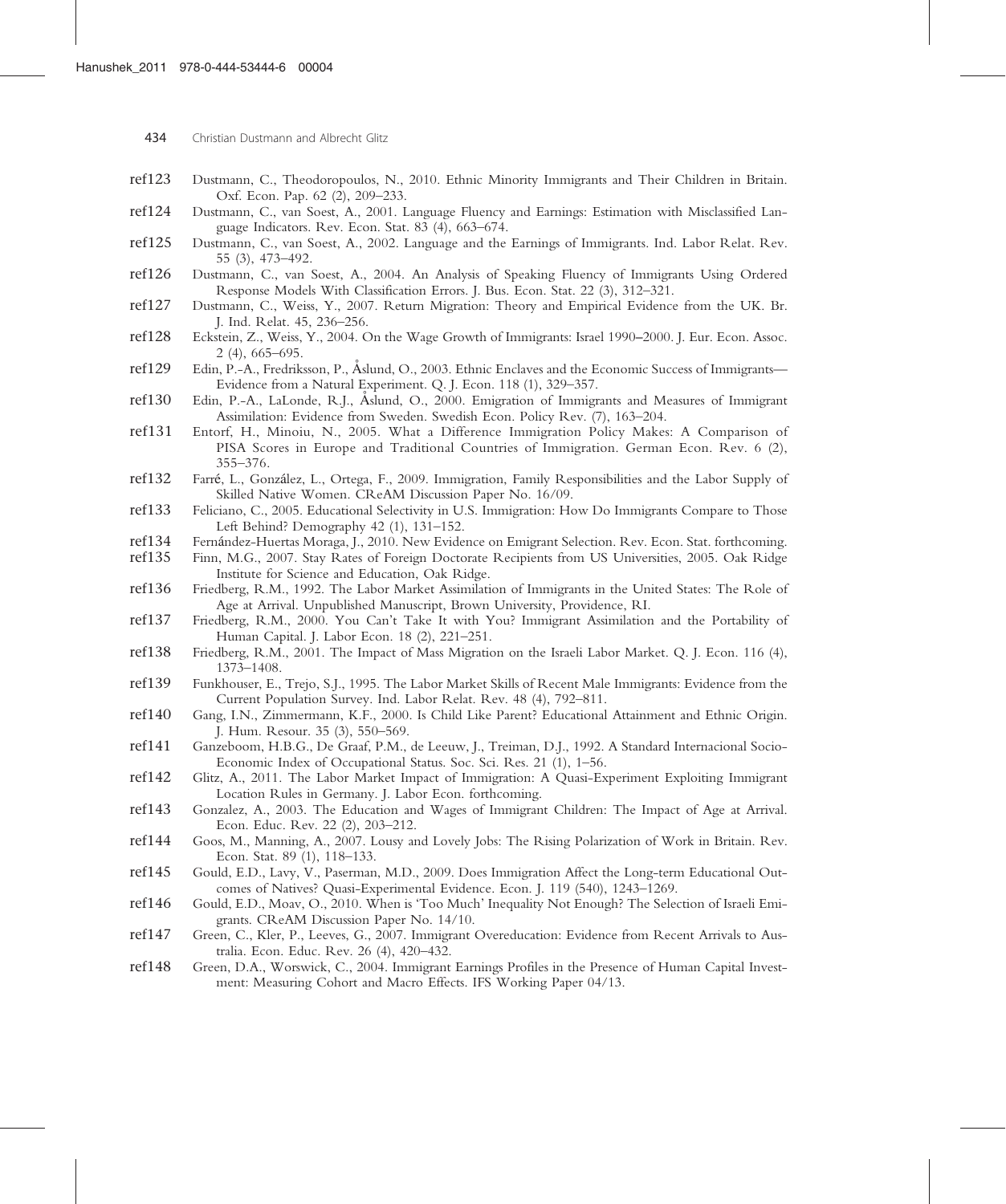| ref149  | Grenier, G., 1984. The Effect of Language Characteristics on the Wages of Hispanic American Males.<br>J. Hum. Resour. 19 (1), 35–52.                                                                                                                                            |
|---------|---------------------------------------------------------------------------------------------------------------------------------------------------------------------------------------------------------------------------------------------------------------------------------|
| ref150  | Grogger, J., Hanson, G., 2008. Income Maximization and the Selection and Sorting of International<br>Migrants. NBER Working Paper No. 13821, Cambridge, MA.                                                                                                                     |
| ref151  | Hanson, G., 2007. Emigration, Labor Supply, and Earnings in Mexico. In: Borjas, G.J. (Ed.), Mexican<br>Immigration. University of Chicago Press, Chicago, pp. 117–142.                                                                                                          |
| ref152  | Hanson, G., 2010. International Migration and the Developing World. In: Rodrik, D., Rosenzweig, M.<br>(Eds.), Handbook of Development Economics. Vol. 5. North Holland, Amsterdam, pp. 4363–4414<br>(Chapter 66).                                                               |
| ref153  | Hanson, G., Woodruff, C., 2003. Emigration and Educational Attainment in Mexico. Mimeo, University<br>of California at San Diego.                                                                                                                                               |
| ref154  | Hanushek, E.A., Woessmann, L., 2008. The Role of Cognitive Skills in Economic Development. J. Econ.<br>Literature 46 (3), 607–668.                                                                                                                                              |
| ref155  | Hanushek, E.A., Woessmann, L., 2010. The Economics of International Differences in Educational<br>Achievement. In: Hanushek, E.A., Machin, S., Woessmann, L. (Eds.), Handbook of the Economics<br>of Education. Vol. 3. North Holland, Amsterdam forthcoming.                   |
| ref156  | Hanushek, E.A., Zhang, L., 2009. Quality-Consistent Estimates of International Schooling and Skill<br>Gradients. J. Hum. Capital 3 (2), 107–143.                                                                                                                                |
| ref9005 | Hammarstedt, M., Palme, M., 2006. Intergenerational Mobility, Human Capital Transmission and the<br>Earnings of Second-Generation Immigrants in Sweden. IZA Discussion Paper No. 1943.                                                                                          |
| ref157  | Hammarstedt, M., 2009. Intergenerational Mobility and the Earnings Position of First-, Second-, and<br>Third-Generation Immigrants. Kyklos 62 (2), 275–292.                                                                                                                     |
| ref158  | Hayfron, J.E., 1998. The Performance of Immigrants in the Norwegian Labor Market. J. Popul. Econ. 11<br>$(2), 293 - 303.$                                                                                                                                                       |
| ref159  | Heckman, J.J., 1979. Sample Selection Bias as a Specification Error. Econometrica 47 (1), 153-161.                                                                                                                                                                              |
| ref160  | Heckman, J.J., Honoré, B., 1990. The Empirical Content of the Roy Model. Econometrica 58 (5),<br>1121-1149.                                                                                                                                                                     |
| ref161  | Hicks, J., 1932. The Theory of Wages. MacMillan, New York.                                                                                                                                                                                                                      |
| ref162  | Hirschman, C., 2001. The Educational Enrollment of Immigrant Youth: A Test of the Segmented-<br>Assimilation Hypothesis. Demography 39 (3), 317–336.                                                                                                                            |
| ref163  | Hoxby, C.M., 1998. Do Immigrants Crowd Disadvantaged American Natives out of Higher Education?<br>In: Hamermesh, D.S., Bean, F.D. (Eds.), Help or Hindrance? The Economic Implications of<br>Immigration for African Americans. Russell Sage Foundation, New York, pp. 282–321. |
| ref164  | Hunt, J., 2010. Which Immigrants Are Most Innovative and Entrepreneurial? Distinctions by Entry Visa.<br>IZA Discussion Paper No. 4745.                                                                                                                                         |
| ref165  | Hunt, J., Gauthier-Loiselle, M., 2010. How Much Does Immigration Boost Innovation? Am. Econ. J.:<br>MacroEcon. 2 (2), 31–56.                                                                                                                                                    |
| ref166  | Husted, L., Nielsen, H.S., Rosholm, M., Smith, N., 2001. Employment and Wage Assimilation of Male<br>First Generation Immigrants in Denmark. Int. J. Manpower 22, 39–68.                                                                                                        |
| ref167  | Iara, A., 2006. Skill Diffusion by Temporary Migration? Returns to Western European Working Experi-<br>ence in the EU Accession Countries. A Global Development Network Working Paper.                                                                                          |
| ref168  | Ibarrarán, P., Lubotsky, D., 2007. Immigration and Self-Selection: New Evidence from the 2000 Mexican<br>Census. In: Borjas, G.J. (Ed.), Mexican Immigration to the United States. University of Chicago Press,<br>pp. 159–192 (Chapter 5).                                     |
| ref169  | ICMPD, 2006. Comparative Study on Policies towards Foreign Graduates. Study on Retention Policies<br>towards Foreign Students in Industrialised Countries. ICMPD, Vienna.                                                                                                       |
| ref170  | Jackson, O., 2010. Does Immigration Crowd Natives Into or Out of Higher Education? University of<br>Michigan Working Paper.                                                                                                                                                     |
| ref171  | Jaeger, D.A., 2007. Green Cards and the Location Choices of Immigrants in the United States, 1971–2000.<br>Res. Labor Econ. 27, 131–183.                                                                                                                                        |
| ref172  | Jensen, P., Pedersen, P.J., 2007. To Stay or Not To Stay? Out-Migration of Immigrants from Denmark.<br>Int. Migr. 45 (5), 87–113.                                                                                                                                               |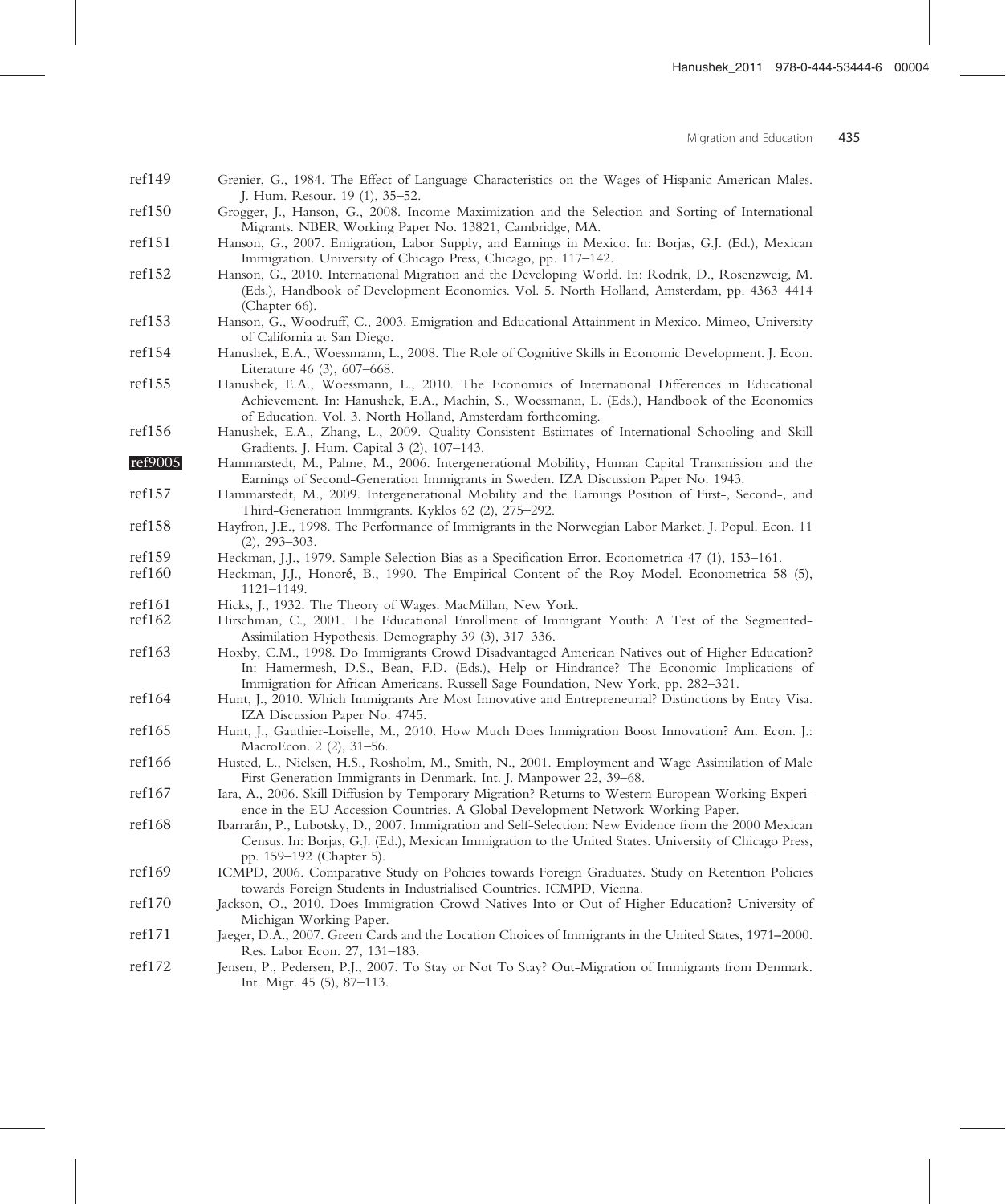436 Christian Dustmann and Albrecht Glitz

- ref173 Johnson, N., Kotz, S., 1972. Distribution in Statistics: Continuous Multivariate Distributions. John Wiley & Sons, New York.
- ref174 Kaestner, R., Malamud, O., 2010. Self-selection and International Migration: New Evidence from Mexico. NBER Working Paper No. 15765.
- ref175 Kato, T., Sparber, C., 2010. Quotas and Quality: The Effect of H-1B Visa Restrictions on the Pool of Prospective Undergraduate Students from Abroad. CReAM Discussion Paper No. 10/10.
- ref176 Kee, P., 1995. Native-Immigrant Wage Differentials in the Netherlands: Discrimination? Oxf. Econ. Pap. 47 (2), 302–317.
- ref177 Kennan, J., 2010. Higher Education Subsidies and Human Capital Mobility. Working Paper.
- ref178 Kennan, J., Walker, J.R., 2010. The Effect of Expected Income on Individual Migration Decisions. Econometrica forthcoming.
- ref179 Kerr, W.R., Lincoln, W., 2010. The Supply Side of Innovation: H-1B Visa Reforms, U.S. Ethnic Invention. NBER Working Paper No. 15768.
- ref180 Khan, A., 1997. Post-migration Investment in Education by Immigrants in the United States. Q. Rev. Econ. Finance 37 (Supplement 1), 285–313.
- ref181 Kossoudji, S.A., 1988. English Language Ability and the Labor Market Opportunities of Hispanic and East Asian Immigrant Men. J. Labor Econ. 6 (2), 205–228.
- ref182 Kossoudji, S.A., 1989. Immigrant Worker Assimilation: Is It a Labor Market Phenomenon? J. Hum. Resour. 24 (3), 494–527.
- ref183 LaLonde, R.J., Topel, R.H., 1991. Immigrants in the American Labor Market: Quality, Assimilation, and Distributional Effects. Am. Econ. Rev. Pap. Proc. 81 (2), 297–302.
- ref184 LaLonde, R.J., Topel, R.H., 1992. The Assimilation of Immigrants in the U.S. Labor Market. In: Borjas, G.J., Freeman, R.B. (Eds.), Immigration and the Work Force: Economic Consequences for the United States and Source Areas. University of Chicago Press, Chicago, pp. 67–92.
- ref185 Lazear, E.P., 1979. Why Is There Mandatory Retirement? J. Polit. Econ. 87 (6), 1261–1284.
- Lindley, J., Lenton, P., 2006. The Over-Education of UK Immigrants: Evidence from the Labour Force Survey. Sheffield Economic Research Paper Series No. 2006001.
- ref187 Longva, P., Raaum, O., 2003. Earnings Assimilation of Immigrants in Norway—A Reappraisal. J. Popul. Econ. 16 (1), 177–193.
- ref188 López-Córdova, J.E., 2005. Globalization, Migration, and Development: The Role of Mexican Migrant Remittances. Economía 6 (1), 217–256.
- ref189 Lubotsky, D., 2007. Chutes or Ladders? A Longitudinal Analysis of Immigrant Earnings. J. Polit. Econ. 115 (5), 820–867.
- ref190 Lucas, R.E.B., 2005. International Migration: Lessons from Recent Data. World Bank. Washington, DC. Presentation in the Migration Seminar Series.
- ref191 Manacorda, M., Manning, A., Wadsworth, J., 2011. The Impact of Immigration on the Structure of Male Wages: Theory and Evidence from Britain. J. Eur. Econ. Assoc. forthcoming.
- ref192 Marchiori, L., Shen, I.-L., Docquier, F., 2009. Brain Drain in Globalization: A General Equilibrium Analysis from the Sending Countries' Perspective. IZA Discussion Paper No. 4207.
- ref193 Mattoo, A., Neagu, I.C., Özden, C., 2008. Brain Waste? Educated Immigrants in the US Labor Market. J. Dev. Econ. 87 (2), 255–269.
- ref194 McKenzie, D.J., Rapoport, H., 2007. Self-selection Patterns in Mexico-U.S. Migration: The Role of Migration Networks. CReAM Discussion Paper No. 01/07.
- ref195 McKenzie, D., Rapoport, H., 2010. Can Migration Reduce Educational Attainment? Evidence from Mexico. J. Popul. Econ. forthcoming.
- ref196 McManus, W., Gould, W., Welch, F., 1983. Earnings of Hispanic Men: The Role of English Language Proficiency. J. Labor Econ. 1 (2), 101–130.
- ref197 Mishra, P., 2007. Emigration and Wages in Source Countries: Evidence from Mexico. J. Dev. Econ. 82 (1), 180–199.
- Mountford, A., 1997. Can A Brain Drain Be Good for Growth in the Economy? J. Dev. Econ. 53 (2),
- 287–303. ref199 Neal, D., 2006. Why Has Black-White Skill Convergence Stopped? In: Hanushek, E., Welch, F. (Eds.), Handbook of the Economics of Education. Vol. 1. Elsevier, Amsterdam, pp. 511–576 (Chapter 9).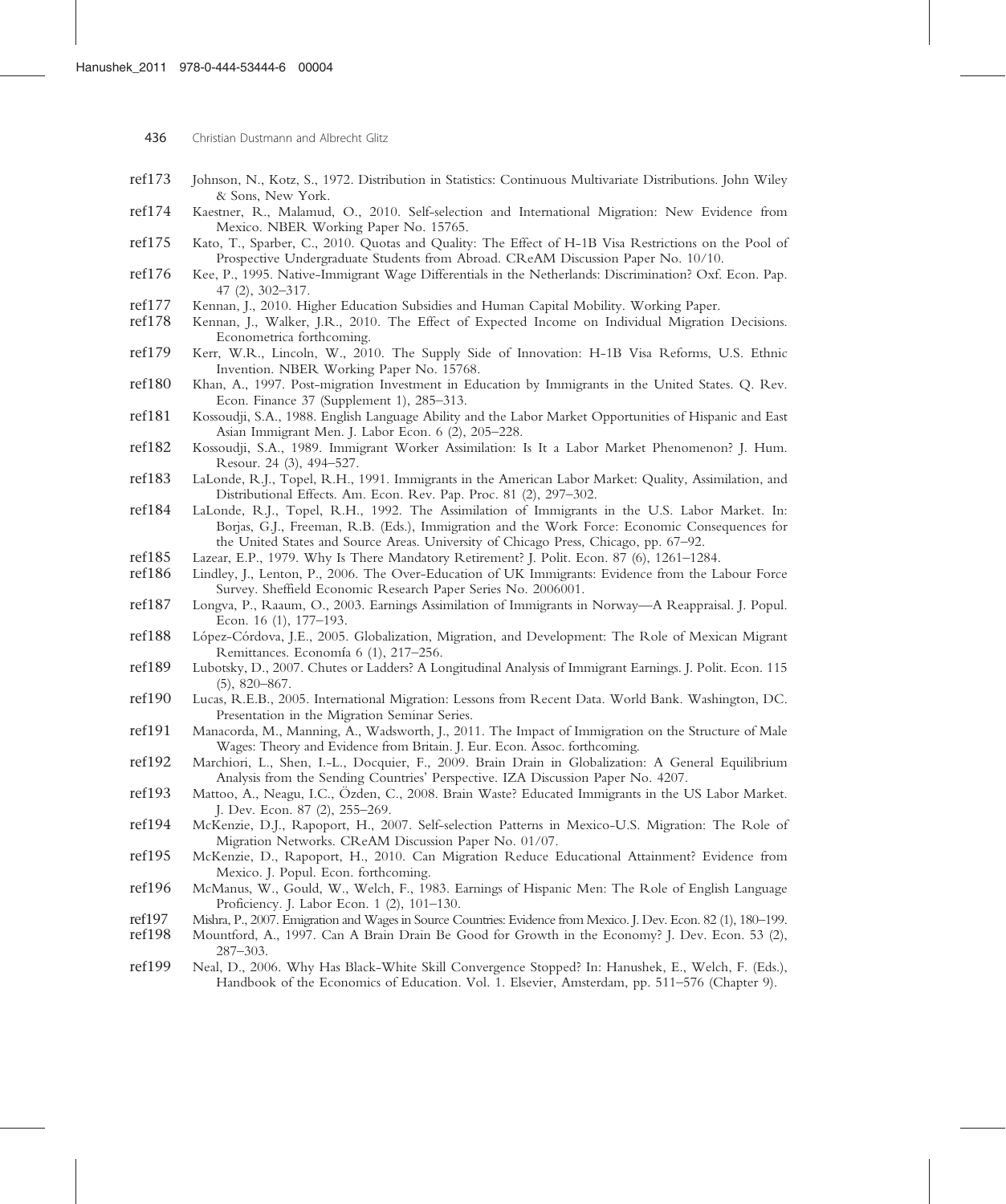| ref200 | Nekby, L., 2004. The Emigration of Immigrants, Return vs. Onward Migration: Evidence from Sweden.<br>Research Papers in Economics No. 2004:7, Stockholm University, Department of Economics.                                                                                     |
|--------|----------------------------------------------------------------------------------------------------------------------------------------------------------------------------------------------------------------------------------------------------------------------------------|
| ref201 | Neymotin, F., 2009. Immigration and its Effect on the College-Going Outcomes of Natives. Econ. Educ.<br>Rev. 28 (5), 538-550.                                                                                                                                                    |
| ref202 | Nielsen, C.P., 2007. Immigrant Overeducation: Evidence from Denmark. World Bank Policy Research<br>Working Paper 4234.                                                                                                                                                           |
| ref203 | Nielsen, H.S., Rosholm, M., Smith, N., Husted, L., 2003. The School-to-Work Transition of 2nd Gen-<br>eration Immigrants in Denmark. J. Popul. Econ. 16 (4), 755–786.                                                                                                            |
| ref204 | OECD, 2006. Where Immigrant Students Succeed—A Comparative Review of Performance and Engage-<br>ment in PISA 2003. OECD Publishing, Paris.                                                                                                                                       |
| ref205 | OECD, 2007. PISA 2006—Science Competencies for Tomorrow's World. OECD Publishing, Paris.                                                                                                                                                                                         |
| ref206 | OECD, 2008. International Migration Outlook. OECD Publishing, Paris.                                                                                                                                                                                                             |
| ref207 | OECD, 2009. PISA 2006 Technical Report. OECD Publishing, Paris.                                                                                                                                                                                                                  |
| ref208 | OECD, 2010. International Migration Outlook. OECD Publishing, Paris.                                                                                                                                                                                                             |
| ref209 |                                                                                                                                                                                                                                                                                  |
|        | Okkerse, L., 2008. How to Measure Labour Market Effects of Immigration: A Review. J. Econ. Surv.<br>$22(1), 1-30.$                                                                                                                                                               |
| ref210 | Oosterbeek, H., Webbink, D., 2006. Assessing the Returns to Studying Abroad. CPB Working Paper<br>No. 64.                                                                                                                                                                        |
| ref211 | Orrenius, P.M., Zavodny, M., 2005. Self-selection Among Undocumented Immigrants from Mexico.<br>J. Dev. Econ. 78 (1), 215–240.                                                                                                                                                   |
| ref212 | Ortega, F., Peri, G., 2009. The Causes and Effects of International Migrations: Evidence from OECD<br>Countries 1980-2005. NBER Working Paper No. 14833.                                                                                                                         |
| ref213 | Osterberg, T., 2000. Economic Perspectives on Immigrants and Intergenerational Transmissions. Ekono-<br>miska Studier 102, 115–149.                                                                                                                                              |
| ref214 | Ottaviano, G.I.P., Peri, G., 2011. Rethinking the Effects of Immigration on Wages. J. Eur. Econ. Assoc.<br>forthcoming.                                                                                                                                                          |
| ref215 | Palifka, B., 2003. Study Abroad and the Transition from School to Work for Mexican College Graduates.<br>Working Paper.                                                                                                                                                          |
| ref216 | Parent, D., 2009. Intergenerational Progress in Educational Attainment When Institutional Change Really<br>Matters: A Case Study of Franco-Americans vs. French-Speaking Quebecers. CLSRN Working Paper<br>No. 2009–36.                                                          |
| ref217 | Peri, G., Sparber, C., 2008. Highly Educated Immigrants and Occupational Choice. CReAM Discussion<br>Paper No. 13/08.                                                                                                                                                            |
| ref218 | Peri, G., Sparber, C., 2009. Task Specialization, Immigration, and Wages. Am. Econ. J.: Appl. Econ. 1 (3),<br>$135 - 169.$                                                                                                                                                       |
| ref219 | Perreira, K.M., Harris, K.M., Lee, D., 2006. Making it in America: High School Completion by<br>Immigrant and Native Youth. Demography 43 (3), 511–536.                                                                                                                          |
| ref220 | Piil Damm, A., 2009. Ethnic Enclaves and Immigrant Labor Market Outcomes: Quasi-Experimental<br>Evidence. J. Labor Econ. 27 (2), 281–314.                                                                                                                                        |
| ref221 | Ramos, F.A., 1992. Out-Migration and Return Migration of Puerto Ricans. In: Borjas, G.J.,<br>Freeman, R.B. (Eds.), Immigration and the Work Force: Economic Consequences for the United<br>States and Source Areas. University of Chicago Press, Chicago, pp. 49–66 (Chapter 2). |
| ref222 | Rampney, B.D., Dion, G.S., Donahue, P.L., 2009. NAEP 2008 Trends in Academic Progress (NCES-<br>2009-479), National Center for Education Statistics, Institute of Education Sciences. U.S. Department<br>of Education, Washington, DC.                                           |
| ref223 | Rapoport, H., Docquier, F., 2006. The Economics of Migrants' Remittances. In: Kolm, S.-C., Ythier, J.M.<br>(Eds.), Handbook on the Economics of Giving, Reciprocity and Altruism. Vol. 2. North Holland,<br>Amsterdam, pp. 1135–1198 (Chapter 17).                               |
| ref224 | Reinhold, S., Thom, K., 2009. Temporary Migration and Skill Upgrading: Evidence from Mexican<br>Migrants. MEA Discussion Paper No. 09182.                                                                                                                                        |
|        |                                                                                                                                                                                                                                                                                  |

ref225 Riphahn, R.T., 2003. Cohort Effects in the Educational Attainment of Second Generation Immigrants in Germany: An Analysis of Census Data. J. Popul. Econ. 16 (4), 711–737.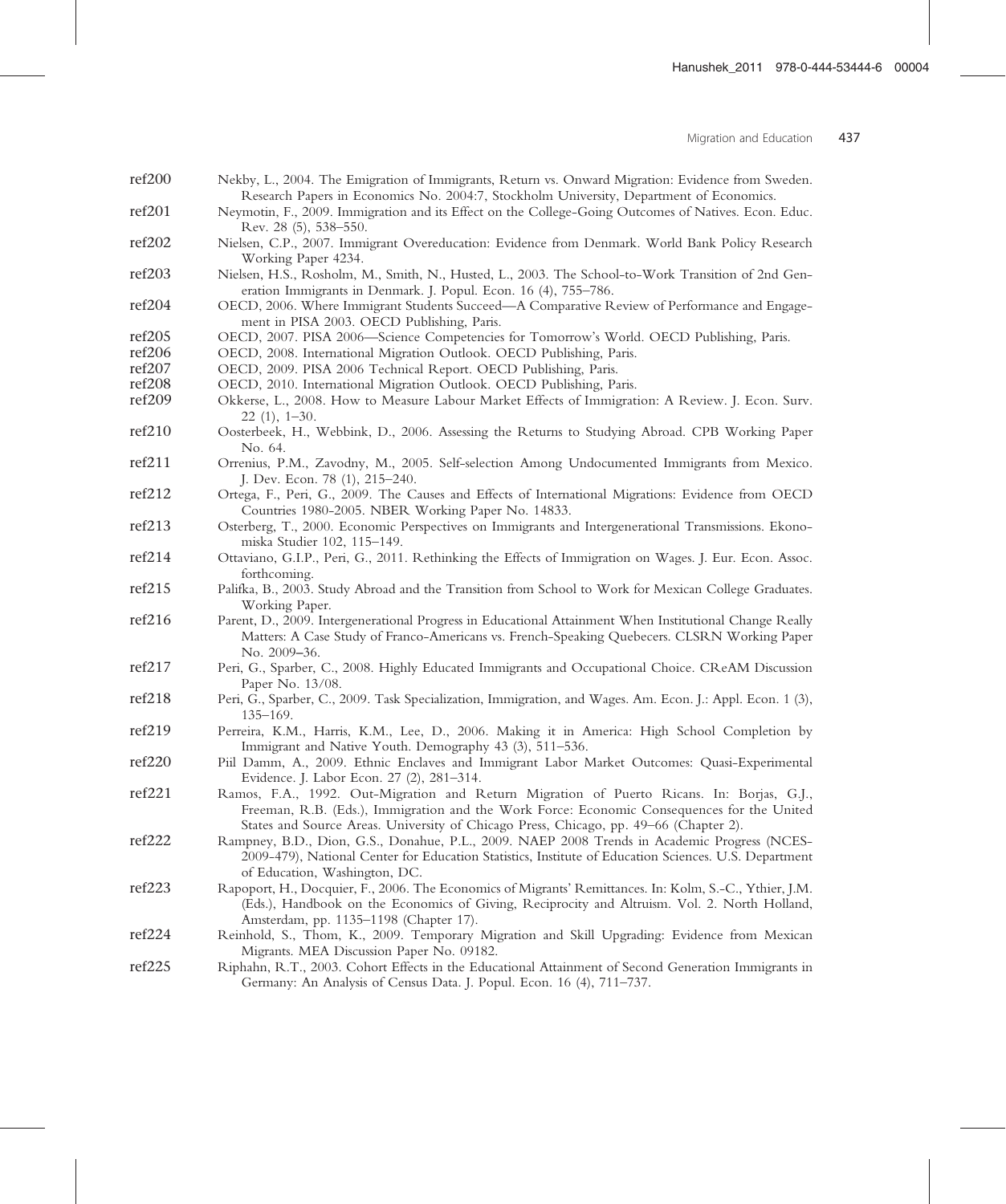438 Christian Dustmann and Albrecht Glitz

- ref226 Rivera-Batiz, F., 1990. English Language Proficiency and the Economic Progress of Immigrants. Econ. Lett. 34 (3), 295–300.
- ref227 Rivera-Batiz, F., 1992. English Language Proficiency and the Earnings of Young Immigrants in U.S.. Labor Markets. Rev. Policy Res. 11 (2), 165–175.
- ref228 Rooth, D.-O., Ekberg, J., 2003. Unemployment and Earnings for Second Generation Immigrants in Sweden. Ethnic Background and Parent Composition. J. Popul. Econ. 16 (4), 787–814.
- ref229 Rosenzweig, M., 2007. Education and Migration: A Global Perspective. Yale University, Mimeo.<br>ref230 Roy, A.D., 1951. Some Thoughts on the Distribution of Earnings. Oxf. Econ. Pap. 3 (2), 135–14
- ref230 Roy, A.D., 1951. Some Thoughts on the Distribution of Earnings. Oxf. Econ. Pap. 3 (2), 135–146.
- Sanromá, E., Ramos, R., Simón, H., 2008. The Portability of Human Capital Immigrant Assimilation: Evidence for Spain. IZA Discussion Paper No. 3649.
- ref232 Sanromá, E., Ramos, R., Simón, H., 2009. Immigrant Wages in the Spanish Labour Market: Does the Origin of Human Capital Matter? IZA Discussion Paper No. 4157.
- ref233 Schaafsma, J., Sweetman, A., 2001. Immigrant Earnings: Age at Immigration Matters. Can. J. Econ. 34 (4), 1066–1099.
- ref234 Schiff, M., 2005. Brain Gain: Claims about Its Size and Impact on Welfare and Growth Are Greatly Exaggerated. IZA Discussion Paper No. 1599.
- ref235 Schnepf, S.V., 2007. Immigrants' Educational Disadvantage: An Examination across Ten Countries and Three Surveys. J. Popul. Econ. 20 (3), 527–545.
- ref236 Schoeni, R., 1997. New Evidence on the Economic Progress of Foreign-Born Men in the 1970s and 1980s. J. Hum. Resour. 32 (4), 683–740.
- ref237 Shields, M.A., Wheatley Price, S., 1998. The Earnings of Male Immigrants in England: Evidence from the Quarterly LFS. Appl. Econ. 30 (9), 1157–1168.
- ref238 Shortland, P., 2006. People on the Move: A Study of Migrant Movement Patterns to and from New Zealand. New Zealand Department of Labour, Wellington.
- ref239 Sjaastad, L.A., 1962. The Costs and Returns of Human Migration. J. Polit. Econ. 70 (5), 80–93.
- 
- ref240 Smith, J., 2003. Assimilation across the Latino generations. Am. Econ. Rev. Pap. Proc. 93 (2), 315–319. Solon, G., 1992. Intergenerational Income Mobility in the United States. Am. Econ. Rev. 82 (3), 393–408.
- ref242 Solon, G., 1999. Intergenerational Mobility in the Labor Market. In: Ashenfelter, O.C., Card, D. (Eds.), Handbook of Labor Economics. Vol. 3A. North-Holland, Amsterdam, pp. 1761–1800 (Chapter 29).
- ref243 Solon, G., 2002. Cross-Country Differences in Intergenerational Earnings Mobility. J. Econ. Perspect. 16 (3), 59–66.
- ref244 Solon, G., 2004. A Model of Intergenerational Mobility Variation over Time and Place. In: Corak, M. (Ed.), Generational Income Mobility in North America and Europe. Cambridge University Press, Cambridge, England, pp. 38–47 (Chapter 2).
- ref245 Stark, O., Helmenstein, C., Prskawetz, A., 1997. A Brain Drain with a Brain Gain. Econ. Lett. 55 (2), 227–234.
- ref246 Stark, O., Wang, Y., 2002. Inducing Human Capital Formation: Migration as a Substitute for Subsidies. J. Public Econ. 86 (1), 29–46.
- ref247 Stewart, J.B., Hyclak, T., 1984. An Analysis of the Earnings Profiles of Immigrants. Rev. Econ. Stat. 66 (2), 292–296.
- ref248 Storesletten, K., 2000. Sustaining Fiscal Policy through Immigration. J. Polit. Econ. 108 (2), 300–323.<br>
ref249 Tainer, E., 1988. English Language Proficiency and the Determination of Earnings among Foreign-be
- Tainer, E., 1988. English Language Proficiency and the Determination of Earnings among Foreign-born Men. J. Hum. Resour. 23 (1), 108–122.
- ref250 Todd, P.E., Wolpin, K.I., 2003. On the Specification and Estimation of the Production Function for Cognitive Achievement. Econ. J. 113 (485), F3–F33.
- ref251 Trejo, S., 2003. Intergenerational Progress of Mexican-Origin Workers in the US Labor Market. J. Hum. Resour. 38 (3), 467–489.
- ref252 Van Ours, J.C., Veenman, J., 2006. Age at Immigration and Educational Attainment of Young Immigrants. Econ. Lett. 90, 310–316.
- ref253 Venturini, A., Villosio, C., 2008. Labour-Market Assimilation of Foreign Workers in Italy. Oxf. Rev. Econ. Policy 24 (3), 517–541.